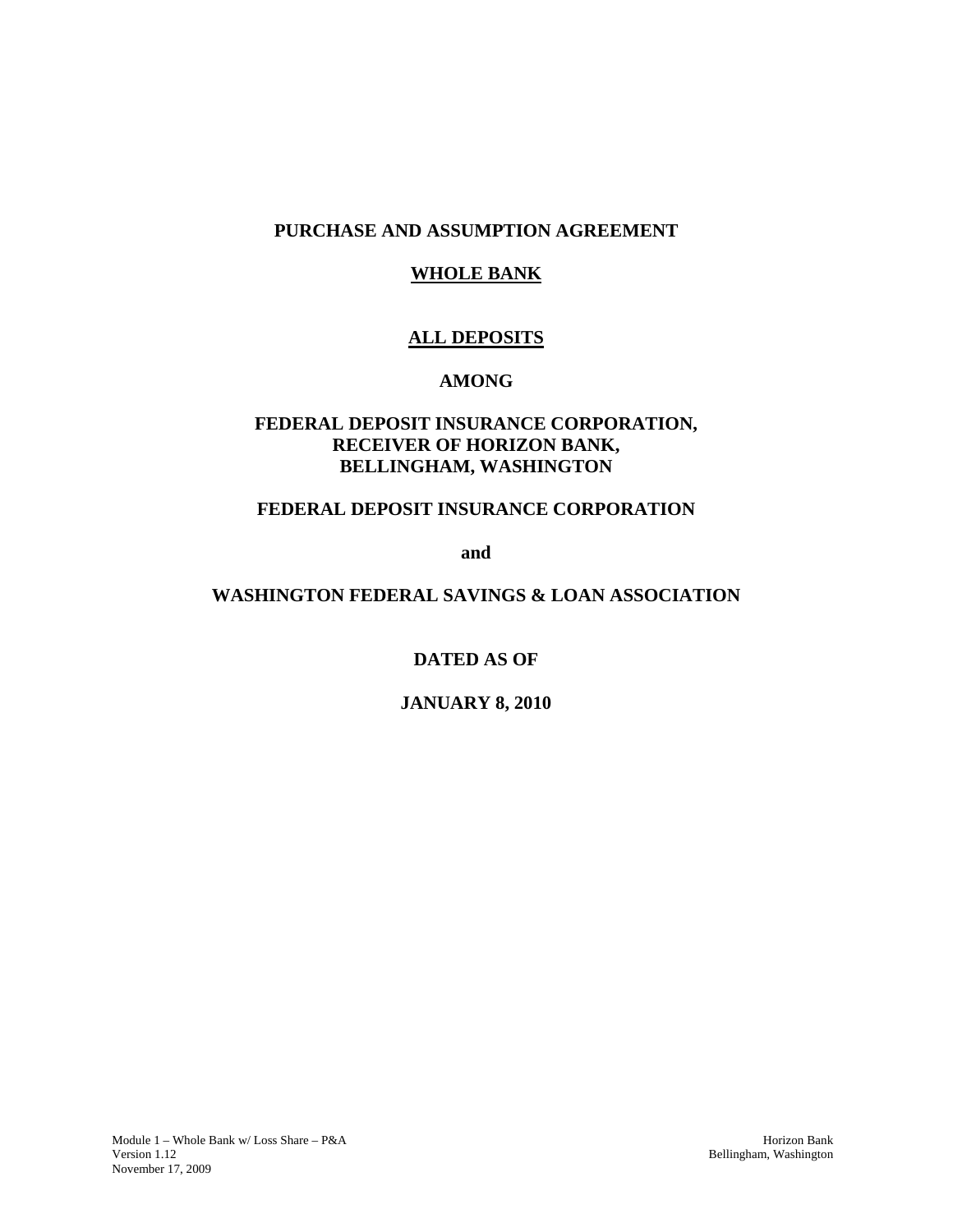## **TABLE OF CONTENTS**

| <b>ARTICLE I</b>   |                                                       |  |
|--------------------|-------------------------------------------------------|--|
| <b>ARTICLE II</b>  |                                                       |  |
| 2.1                |                                                       |  |
| 2.2                |                                                       |  |
| 2.3                |                                                       |  |
| 2.4                |                                                       |  |
| <b>ARTICLE III</b> |                                                       |  |
| 3.1                |                                                       |  |
| 3.2                |                                                       |  |
| 3.3                | Manner of Conveyance; Limited Warranty;               |  |
|                    |                                                       |  |
| 3.4                |                                                       |  |
| 3.5                |                                                       |  |
| 3.6                |                                                       |  |
| <b>ARTICLE IV</b>  | <b>ASSUMPTION OF CERTAIN DUTIES AND OBLIGATIONS16</b> |  |
| 4.1                |                                                       |  |
| 4.2                |                                                       |  |
| 4.3                | Agreement with Respect to Safe Deposit Business 17    |  |
| 4.4                |                                                       |  |
| 4.5                |                                                       |  |
| 4.6                |                                                       |  |
| 4.7                | Agreement with Respect to Leased Data                 |  |
|                    |                                                       |  |
| 4.8                | Agreement with Respect to Certain                     |  |
|                    |                                                       |  |
| 4.9                |                                                       |  |
| 4.10               |                                                       |  |
| 4.11               |                                                       |  |
| 4.12               | Agreement with Respect to Continuation of Group       |  |
|                    |                                                       |  |
| 4.13               | Agreement with Respect to Interim Asset Servicing 24  |  |
| 4.14               |                                                       |  |
| 4.15               |                                                       |  |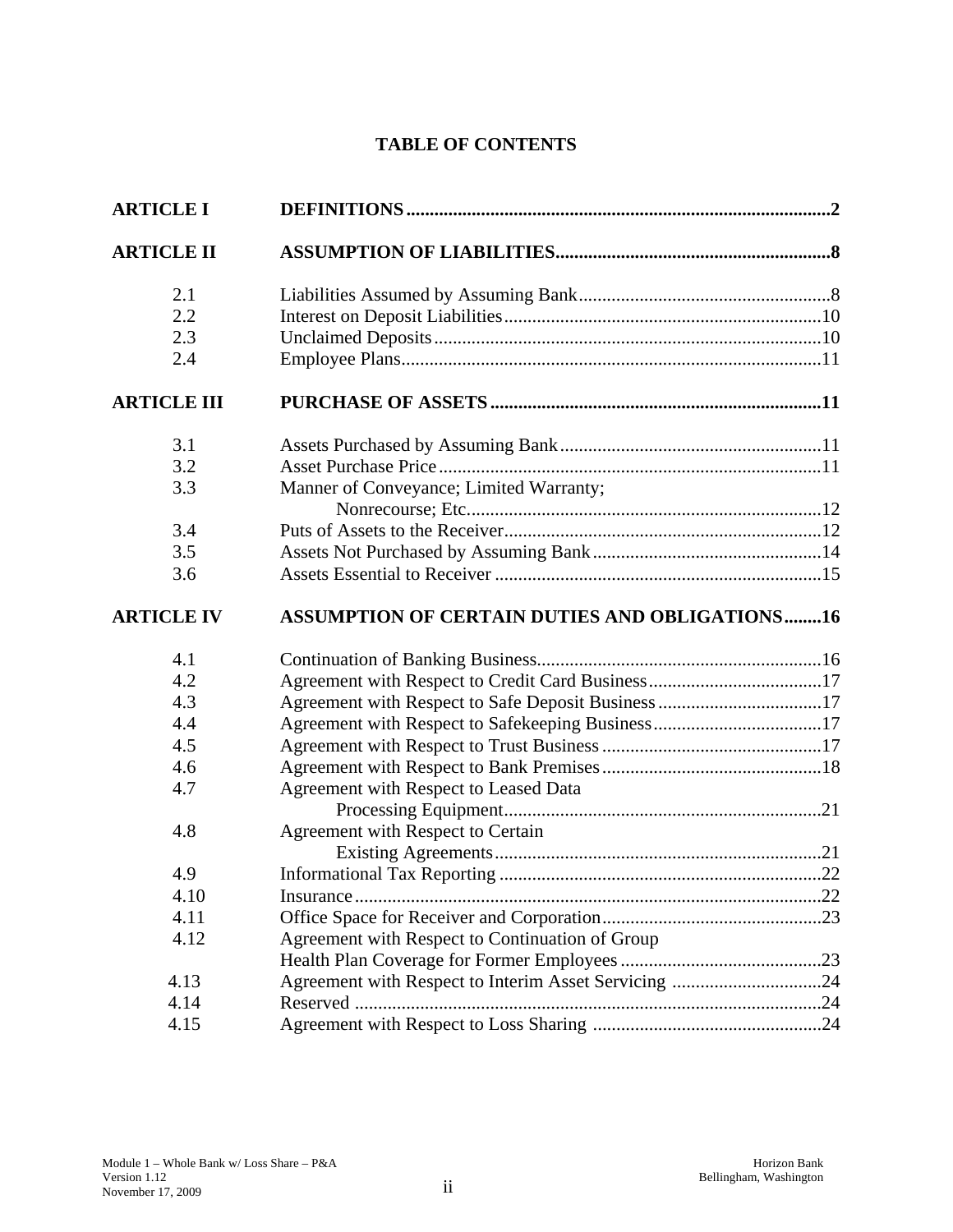| <b>ARTICLE V</b>    | DUTIES WITH RESPECT TO DEPOSITORS                     |  |
|---------------------|-------------------------------------------------------|--|
|                     |                                                       |  |
| 5.1                 |                                                       |  |
| 5.2                 |                                                       |  |
| 5.3                 |                                                       |  |
| <b>ARTICLE VI</b>   |                                                       |  |
| 6.1                 |                                                       |  |
| 6.2                 |                                                       |  |
| 6.3                 |                                                       |  |
| 6.4                 |                                                       |  |
| <b>ARTICLE VII</b>  |                                                       |  |
| <b>ARTICLE VIII</b> |                                                       |  |
| 8.1                 |                                                       |  |
| 8.2                 | Correction of Errors and Omissions; Other Liabilities |  |
| 8.3                 |                                                       |  |
| 8.4                 |                                                       |  |
| 8.5                 |                                                       |  |
| <b>ARTICLE IX</b>   |                                                       |  |
| 9.1                 |                                                       |  |
| 9.2                 |                                                       |  |
| 9.3                 |                                                       |  |
| 9.4                 |                                                       |  |
| 9.5                 |                                                       |  |
| 9.6                 | Proceedings with Respect to Certain Assets            |  |
|                     |                                                       |  |
| 9.7                 |                                                       |  |
| <b>ARTICLE X</b>    |                                                       |  |
| <b>ARTICLE XI</b>   | <b>REPRESENTATIONS AND WARRANTIES OF THE</b>          |  |
| <b>ARTICLE XII</b>  |                                                       |  |
| 12.1                |                                                       |  |
| 12.2                |                                                       |  |
| 12.3                |                                                       |  |
| 12.4                |                                                       |  |
| 12.5                |                                                       |  |
|                     |                                                       |  |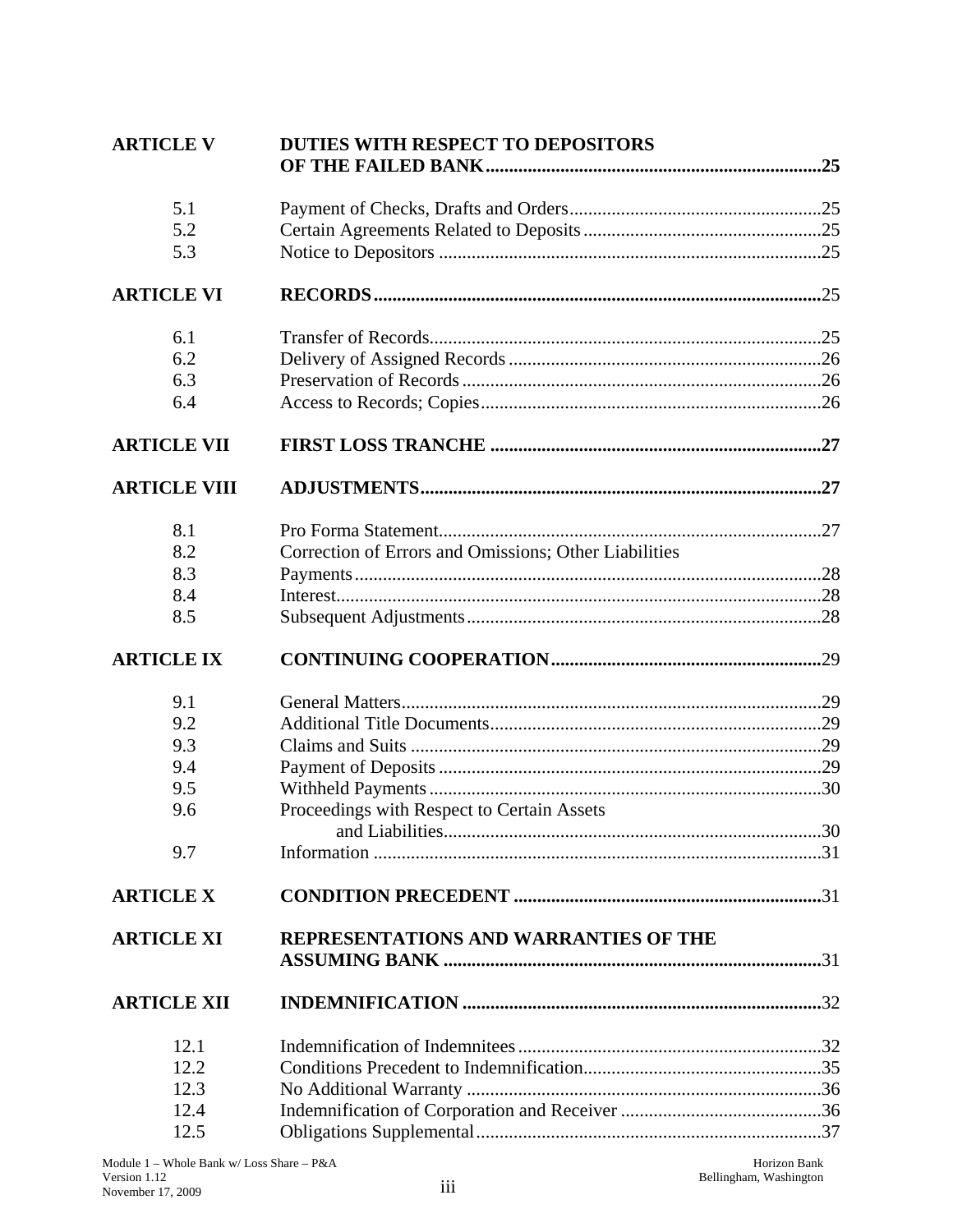| 12.6                |  |
|---------------------|--|
| 12.7                |  |
| 12.8                |  |
| <b>ARTICLE XIII</b> |  |
| 13.1                |  |
| 13.2                |  |
| 13.3                |  |
| 13.4                |  |
| 13.5                |  |
| 13.6                |  |
| 13.7                |  |
| 13.8                |  |
| 13.9                |  |
| 13.10               |  |
| 13.11               |  |
| 13.12               |  |
| 13.13               |  |

### **SCHEDULES**

| 2.1    |  |
|--------|--|
| 2.1(a) |  |
| 3.1    |  |
| 3.2    |  |
| 3.5(l) |  |
| 4.15A  |  |
| 4.15B  |  |
| 7      |  |

# **EXHIBITS**

| 2.3A   |  |
|--------|--|
| 2.3B   |  |
| 3.2(c) |  |
| 4.13   |  |
| 4.15A  |  |
| 4.15B  |  |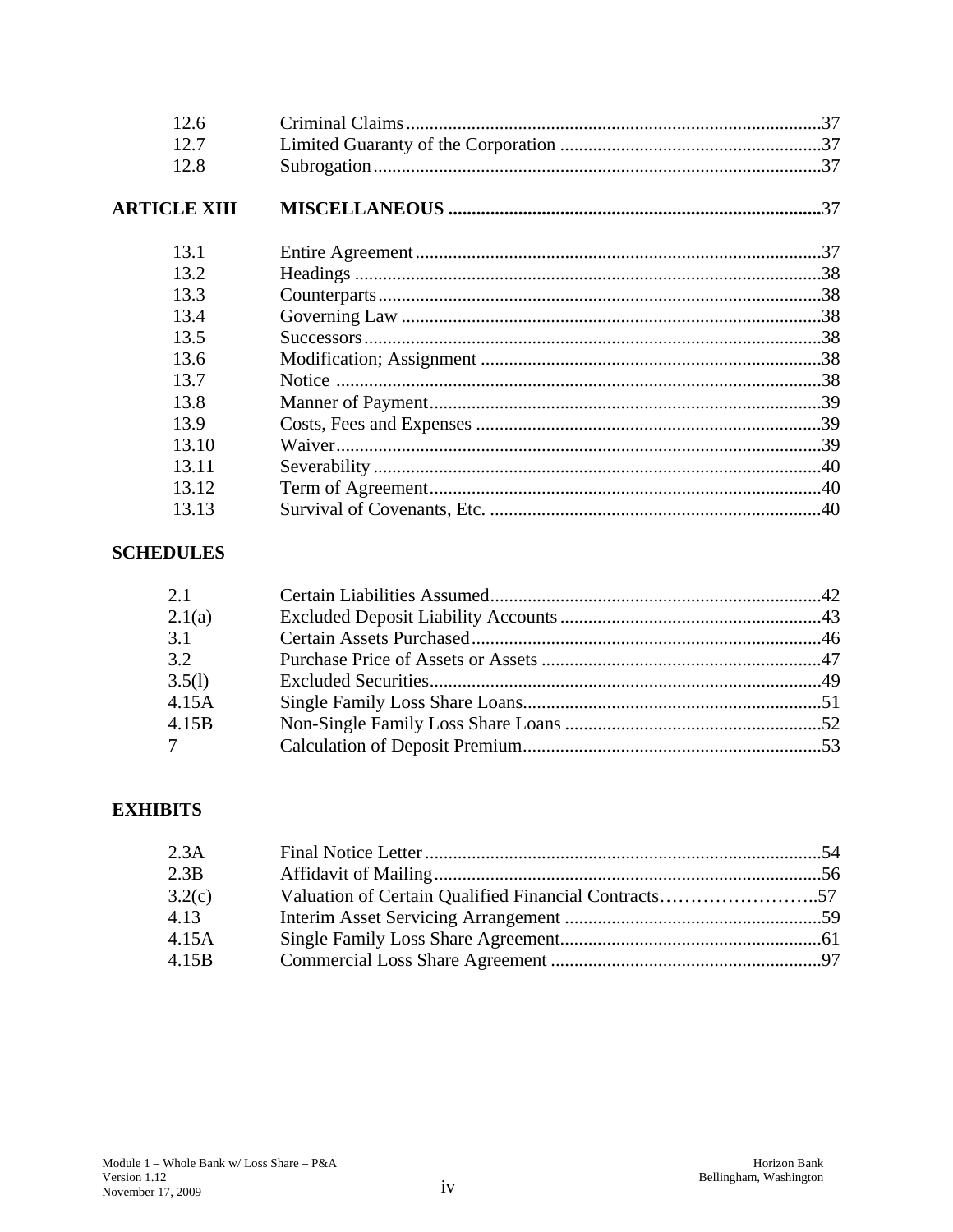### **PURCHASE AND ASSUMPTION AGREEMENT**

### **WHOLE BANK**

### **ALL DEPOSITS**

 **THIS AGREEMENT**, made and entered into as of the 8th day of January, 2010, by and among the **FEDERAL DEPOSIT INSURANCE CORPORATION, RECEIVER of HORIZON BANK, BELLINGHAM, WASHINGTON** (the "Receiver"), **WASHINGTON FEDERAL SAVINGS & LOAN ASSOCIATION**, organized under the laws of the United States of America, and having its principal place of business in **SEATTLE, WASHINGTON**  (the "Assuming Bank"), and the **FEDERAL DEPOSIT INSURANCE CORPORATION**, organized under the laws of the United States of America and having its principal office in Washington, D.C., acting in its corporate capacity (the "Corporation").

#### **WITNESSETH**:

**WHEREAS**, on Bank Closing, the Chartering Authority closed **HORIZON BANK** (the "Failed Bank") pursuant to applicable law and the Corporation was appointed Receiver thereof; and

**WHEREAS**, the Assuming Bank desires to purchase certain assets and assume certain deposit and other liabilities of the Failed Bank on the terms and conditions set forth in this Agreement; and

**WHEREAS**, pursuant to 12 U.S.C. Section 1823(c)(2)(A), the Corporation may provide assistance to the Assuming Bank to facilitate the transactions contemplated by this Agreement, which assistance may include indemnification pursuant to Article XII; and

**WHEREAS**, the Board of Directors of the Corporation (the "Board") has determined to provide assistance to the Assuming Bank on the terms and subject to the conditions set forth in this Agreement; and

**WHEREAS**, the Board has determined pursuant to 12 U.S.C. Section 1823(c)(4)(A) that such assistance is necessary to meet the obligation of the Corporation to provide insurance coverage for the insured deposits in the Failed Bank.

 **NOW THEREFORE**, in consideration of the mutual promises herein set forth and other valuable consideration, the parties hereto agree as follows: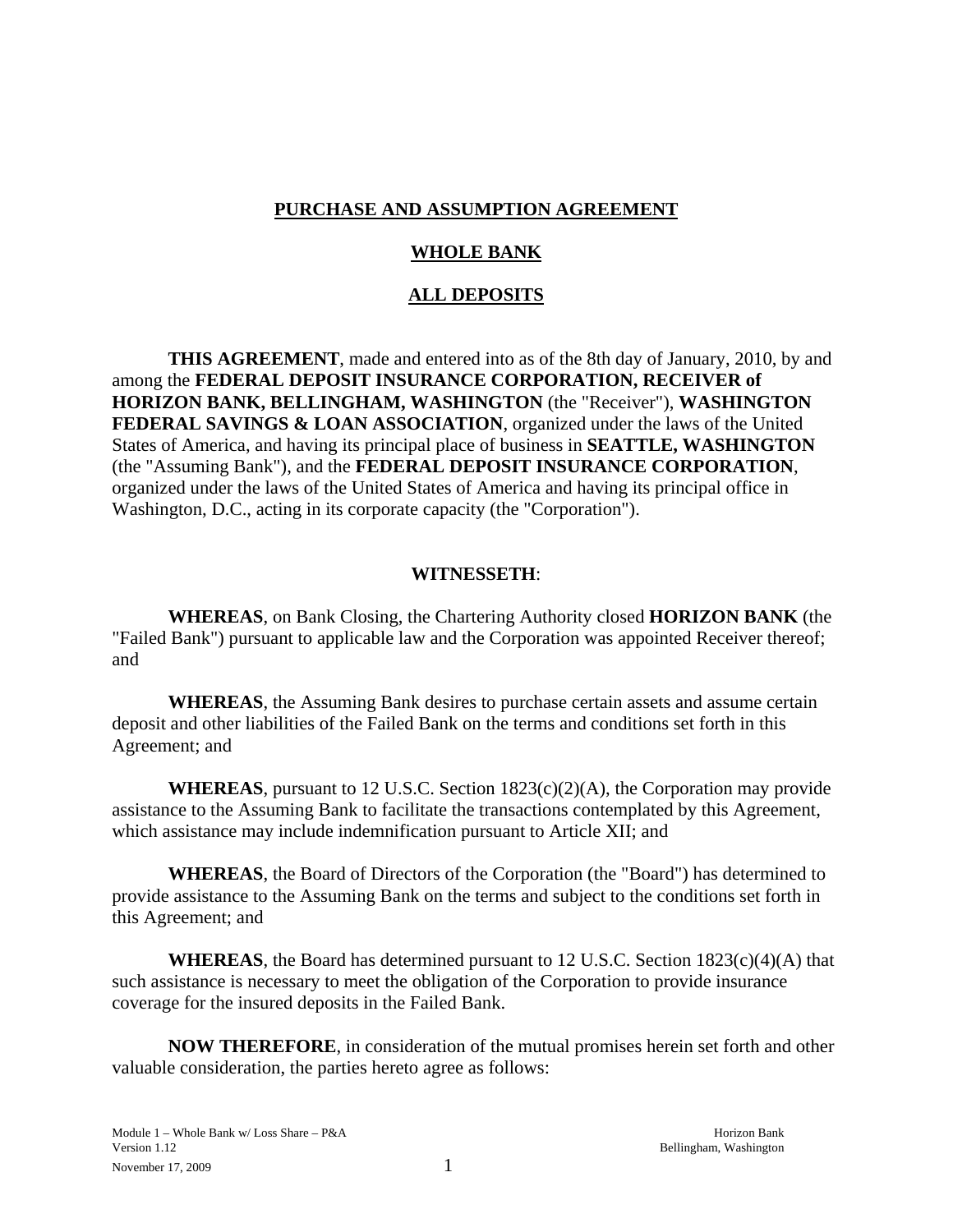## **ARTICLE I DEFINITIONS**

<span id="page-5-0"></span>Capitalized terms used in this Agreement shall have the meanings set forth in this Article I, or elsewhere in this Agreement. As used herein, words imparting the singular include the plural and vice versa.

**"Accounting Records"** means the general ledger and subsidiary ledgers and supporting schedules which support the general ledger balances.

**"Acquired Subsidiaries"** means Subsidiaries of the Failed Bank acquired pursuant to Section 3.1.

**"Affiliate"** of any Person means any director, officer, or employee of that Person and any other Person (i) who is directly or indirectly controlling, or controlled by, or under direct or indirect common control with, such Person, or (ii) who is an affiliate of such Person as the term "affiliate" is defined in Section 2 of the Bank Holding Company Act of 1956, as amended, 12 U.S.C. Section 1841.

**"Agreement"** means this Purchase and Assumption Agreement by and among the Assuming Bank, the Corporation and the Receiver, as amended or otherwise modified from time to time.

**"Assets"** means all assets of the Failed Bank purchased pursuant to Section 3.1. Assets owned by Subsidiaries of the Failed Bank are not "Assets" within the meaning of this definition.

**"Assumed Deposits"** means Deposits.

**"Bank Closing"** means the close of business of the Failed Bank on the date on which the Chartering Authority closed such institution.

**"Bank Premises"** means the banking houses, drive-in banking facilities, and teller facilities (staffed or automated) together with adjacent parking, storage and service facilities and structures connecting remote facilities to banking houses, and land on which the foregoing are located, and unimproved land that are owned or leased by the Failed Bank and that have formerly been utilized, are currently utilized, or are intended to be utilized in the future by the Failed Bank as shown on the Accounting Record of the Failed Bank as of Bank Closing.

**"Bid Valuation Date"** means November 27, 2009.

**"Book Value"** means, with respect to any Asset and any Liability Assumed, the dollar amount thereof stated on the Accounting Records of the Failed Bank. The Book Value of any item shall be determined as of Bank Closing after adjustments made by the Receiver for differences in accounts, suspense items, unposted debits and credits, and other similar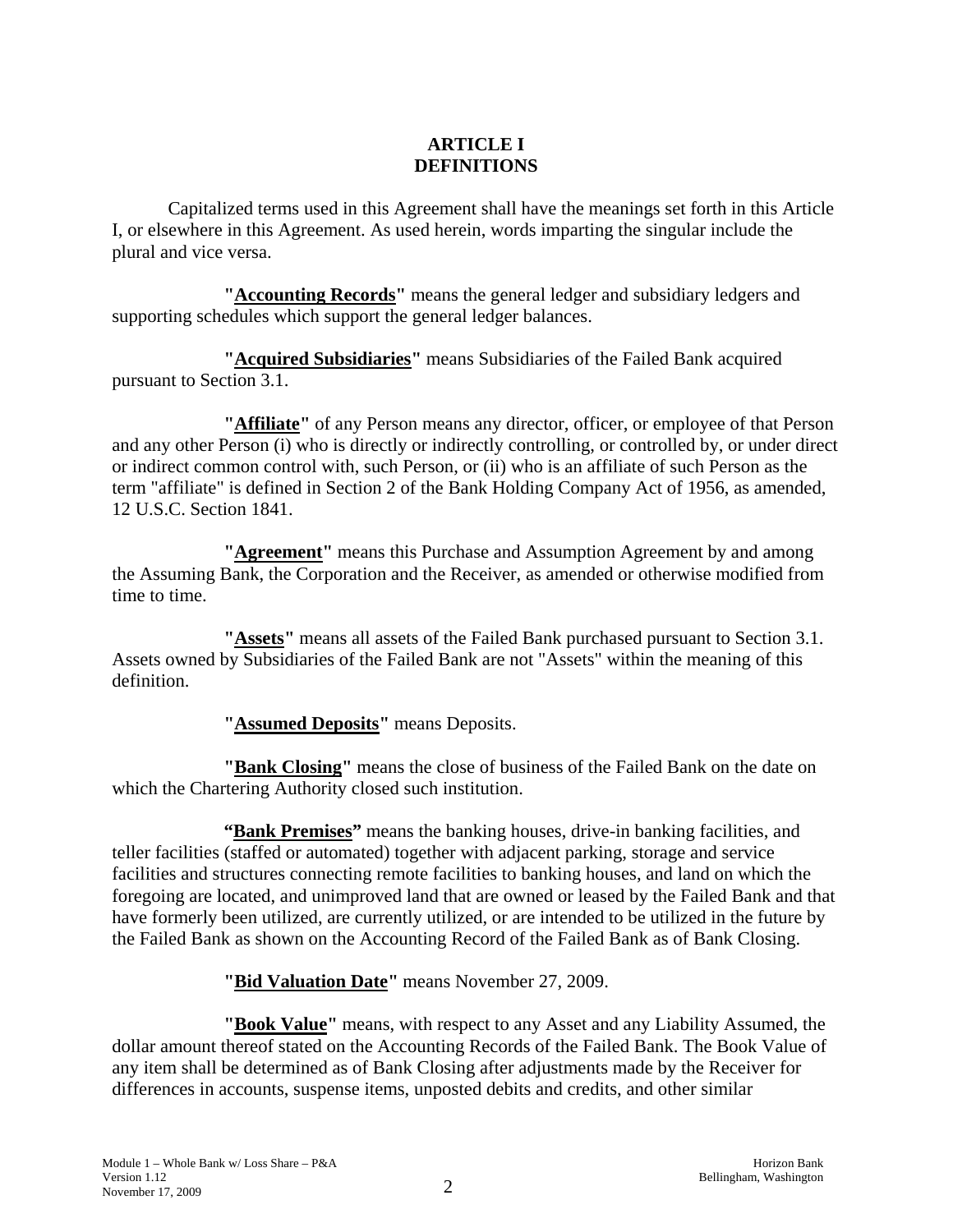<span id="page-6-0"></span>adjustments or corrections and for setoffs, whether voluntary or involuntary. The Book Value of a Subsidiary of the Failed Bank acquired by the Assuming Bank shall be determined from the investment in subsidiary and related accounts on the "bank only" (unconsolidated) balance sheet of the Failed Bank based on the equity method of accounting. Without limiting the generality of the foregoing, (i) the Book Value of a Liability Assumed shall include all accrued and unpaid interest thereon as of Bank Closing, and (ii) the Book Value of a Loan shall reflect adjustments for earned interest, or unearned interest (as it relates to the "rule of 78s" or add-on-interest loans, as applicable), if any, as of Bank Closing, adjustments for the portion of earned or unearned loan-related credit life and/or disability insurance premiums, if any, attributable to the Failed Bank as of Bank Closing, and adjustments for Failed Bank Advances, if any, in each case as determined for financial reporting purposes. The Book Value of an Asset shall not include any adjustment for loan premiums, discounts or any related deferred income, fees or expenses, or general or specific reserves on the Accounting Records of the Failed Bank.

**"Business Day"** means a day other than a Saturday, Sunday, Federal legal holiday or legal holiday under the laws of the State where the Failed Bank is located, or a day on which the principal office of the Corporation is closed.

**"Chartering Authority"** means (i) with respect to a national bank, the Office of the Comptroller of the Currency, (ii) with respect to a Federal savings association or savings bank, the Office of Thrift Supervision, (iii) with respect to a bank or savings institution chartered by a State, the agency of such State charged with primary responsibility for regulating and/or closing banks or savings institutions, as the case may be, (iv) the Corporation in accordance with 12 U.S.C. Section 1821(c), with regard to self appointment, or (v) the appropriate Federal banking agency in accordance with 12 U.S.C. 1821(c)(9).

**"Commitment"** means the unfunded portion of a line of credit or other commitment reflected on the books and records of the Failed Bank to make an extension of credit (or additional advances with respect to a Loan) that was legally binding on the Failed Bank as of Bank Closing, other than extensions of credit pursuant to the credit card business and overdraft protection plans of the Failed Bank, if any.

**"Credit Documents"** mean the agreements, instruments, certificates or other documents at any time evidencing or otherwise relating to, governing or executed in connection with or as security for, a Loan, including without limitation notes, bonds, loan agreements, letter of credit applications, lease financing contracts, banker's acceptances, drafts, interest protection agreements, currency exchange agreements, repurchase agreements, reverse repurchase agreements, guarantees, deeds of trust, mortgages, assignments, security agreements, pledges, subordination or priority agreements, lien priority agreements, undertakings, security instruments, certificates, documents, legal opinions, participation agreements and intercreditor agreements, and all amendments, modifications, renewals, extensions, rearrangements, and substitutions with respect to any of the foregoing.

**"Credit File"** means all Credit Documents and all other credit, collateral, or insurance documents in the possession or custody of the Assuming Bank, or any of its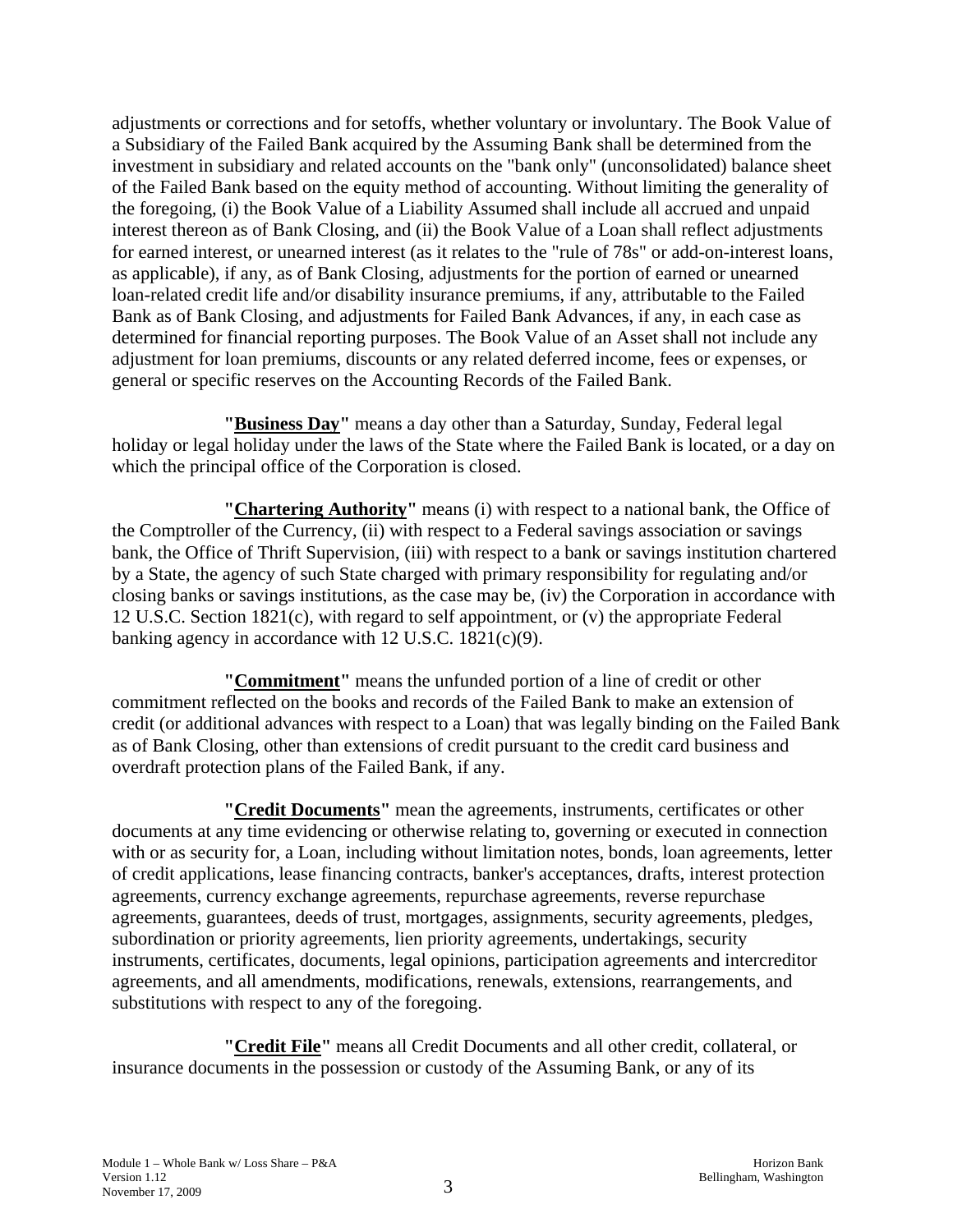<span id="page-7-0"></span>Subsidiaries or Affiliates, relating to an Asset or a Loan included in a Put Notice, or copies of any thereof.

**"Data Processing Lease"** means any lease or licensing agreement, binding on the Failed Bank as of Bank Closing, the subject of which is data processing equipment or computer hardware or software used in connection with data processing activities. A lease or licensing agreement for computer software used in connection with data processing activities shall constitute a Data Processing Lease regardless of whether such lease or licensing agreement also covers data processing equipment.

**"Deposit"** means a deposit as defined in 12 U.S.C. Section 1813(l), including without limitation, outstanding cashier's checks and other official checks and all uncollected items included in the depositors' balances and credited on the books and records of the Failed Bank; provided, that the term "Deposit" shall not include all or any portion of those deposit balances which, in the discretion of the Receiver or the Corporation, (i) may be required to satisfy it for any liquidated or contingent liability of any depositor arising from an unauthorized or unlawful transaction, or (ii) may be needed to provide payment of any liability of any depositor to the Failed Bank or the Receiver, including the liability of any depositor as a director or officer of the Failed Bank, whether or not the amount of the liability is or can be determined as of Bank Closing.

**"Deposit Secured Loan"** means a loan in which the only collateral securing the loan is Assumed Deposits or deposits at other insured depository institutions

**"Equity Adjustment"** means the dollar amount resulting by subtracting the Book Value, as of Bank Closing, of all Liabilities Assumed under this Agreement by the Assuming Bank from the purchase price, as determined in accordance with this Agreement, as of Bank Closing, of all Assets acquired under this Agreement by the Assuming Bank, which may be a positive or a negative number.

**"Failed Bank Advances"** means the total sums paid by the Failed Bank to (i) protect its lien position, (ii) pay ad valorem taxes and hazard insurance, and (iii) pay credit life insurance, accident and health insurance, and vendor's single interest insurance.

**"Fair Market Value"** means (i)(a) "Market Value" as defined in the regulation prescribing the standards for real estate appraisals used in federally related transactions, 12 C.F.R. § 323.2(g), and accordingly shall mean the most probable price which a property should bring in a competitive and open market under all conditions requisite to a fair sale, the buyer and seller each acting prudently and knowledgeably, and assuming the price is not affected by undue stimulus. Implicit in this definition is the consummation of a sale as of a specified date and the passing of title from seller to buyer under conditions whereby:

(1) Buyer and seller are typically motivated;

(2) Both parties are well informed or well advised, and acting in what they consider their own best interests;

(3) A reasonable time is allowed for exposure in the open market;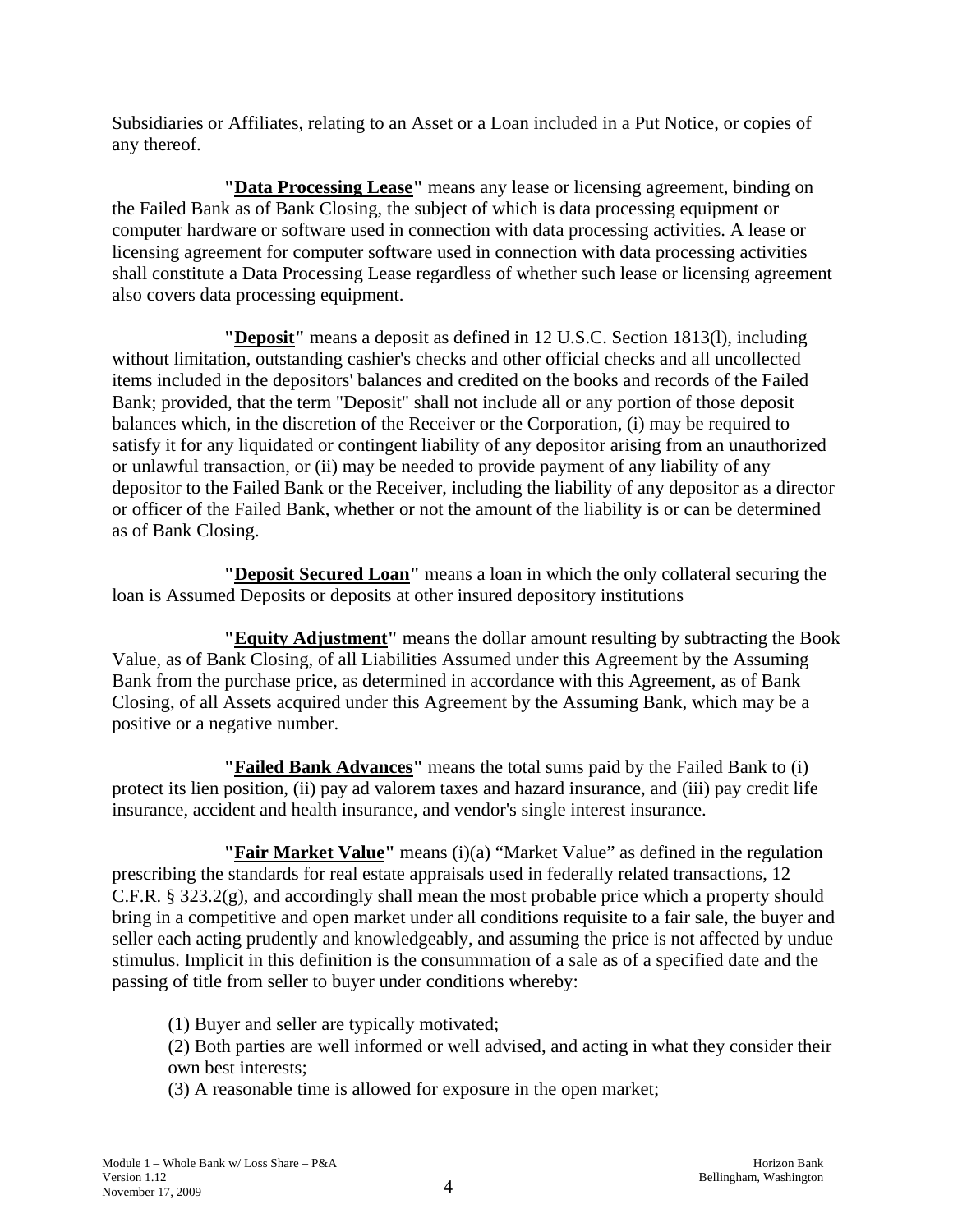(4) Payment is made in terms of cash in U.S. dollars or in terms of financial arrangements comparable thereto; and

(5) The price represents the normal consideration for the property sold unaffected by special or creative financing or sales concessions granted by anyone associated with the sale;

as determined as of Bank Closing by an appraiser chosen by the Assuming Bank from a list of acceptable appraisers provided by the Receiver; any costs and fees associated with such determination shall be shared equally by the Receiver and the Assuming Bank, and (b) which, with respect to Bank Premises (to the extent, if any, that Bank Premises are purchased utilizing this valuation method), shall be determined not later than sixty (60) days after Bank Closing by an appraiser selected by the Receiver and the Assuming Bank within seven (7) days after Bank Closing; or (ii) with respect to property other than Bank Premises purchased utilizing this valuation method, the price therefore as established by the Receiver and agreed to by the Assuming Bank, or in the absence of such agreement, as determined in accordance with clause  $(i)(a)$  above.

"**First Loss Tranche**" means the dollar amount of liability that the Assuming Bank will incur prior to the commencement of loss sharing, which is the sum of (i) the Assuming Bank's asset premium (discount) bid, as reflected on the Assuming Bank's bid form, plus (ii) the Assuming Bank's Deposit premium bid, as reflected on the Assuming Bank's bid form, plus (iii) the Equity Adjustment. The First Loss Tranche may be a positive or negative number.

"**Fixtures**" means those leasehold improvements, additions, alterations and installations constituting all or a part of Bank Premises and which were acquired, added, built, installed or purchased at the expense of the Failed Bank, regardless of the holder of legal title thereto as of Bank Closing.

**"Furniture and Equipment"** means the furniture and equipment, other than motor vehicles, leased or owned by the Failed Bank and reflected on the books of the Failed Bank as of Bank Closing and located on or at Bank Premises, including without limitation automated teller machines, carpeting, furniture, office machinery (including personal computers), shelving, office supplies, telephone, surveillance, security systems and artwork. Motor vehicles shall be considered other assets and pass at Book Value. Furniture and equipment located at a storage facility not adjacent to a Bank Premises are excluded from this definition.

**"Indemnitees"** means, except as provided in paragraph (11) of Section 12.1, (i) the Assuming Bank, (ii) the Subsidiaries and Affiliates of the Assuming Bank other than any Subsidiaries or Affiliates of the Failed Bank that are or become Subsidiaries or Affiliates of the Assuming Bank, and (iii) the directors, officers, employees and agents of the Assuming Bank and its Subsidiaries and Affiliates who are not also present or former directors, officers, employees or agents of the Failed Bank or of any Subsidiary or Affiliate of the Failed Bank.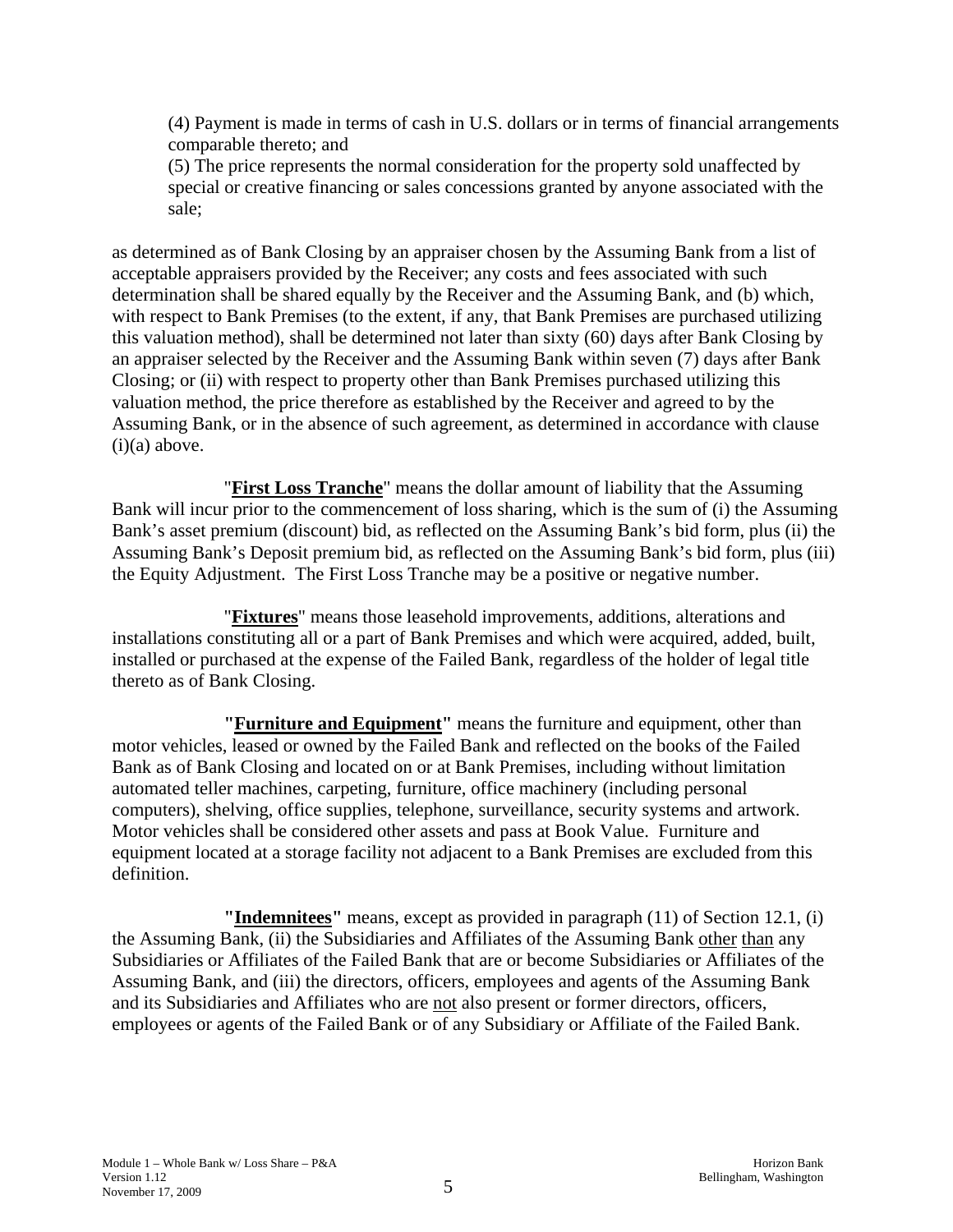**"Legal Balance"** means the amount of indebtedness legally owed by an Obligor with respect to a Loan, including principal and accrued and unpaid interest, late fees, attorneys' fees and expenses, taxes, insurance premiums, and similar charges, if any.

**"Liabilities Assumed"** has the meaning provided in Section 2.1.

**"Lien"** means any mortgage, lien, pledge, charge, assignment for security purposes, security interest, or encumbrance of any kind with respect to an Asset, including any conditional sale agreement or capital lease or other title retention agreement relating to such Asset.

**"Loans"** means all of the following owed to or held by the Failed Bank as of Bank Closing:

(i) loans (including loans which have been charged off the Accounting Records of the Failed Bank in whole or in part prior to and including the Bid Valuation Date), participation agreements, interests in participations, overdrafts of customers (including but not limited to overdrafts made pursuant to an overdraft protection plan or similar extensions of credit in connection with a deposit account), revolving commercial lines of credit, home equity lines of credit, Commitments, United States and/or State-guaranteed student loans, and lease financing contracts;

(ii) all Liens, rights (including rights of set-off), remedies, powers, privileges, demands, claims, priorities, equities and benefits owned or held by, or accruing or to accrue to or for the benefit of, the holder of the obligations or instruments referred to in clause (i) above, including but not limited to those arising under or based upon Credit Documents, casualty insurance policies and binders, standby letters of credit, mortgagee title insurance policies and binders, payment bonds and performance bonds at any time and from time to time existing with respect to any of the obligations or instruments referred to in clause (i) above; and

(iii) all amendments, modifications, renewals, extensions, refinancings, and refundings of or for any of the foregoing.

**"Obligor"** means each Person liable for the full or partial payment or performance of any Loan, whether such Person is obligated directly, indirectly, primarily, secondarily, jointly, or severally.

**"Other Real Estate"** means all interests in real estate (other than Bank Premises and Fixtures), including but not limited to mineral rights, leasehold rights, condominium and cooperative interests, air rights and development rights that are owned by the Failed Bank.

**"Person"** means any individual, corporation, partnership, joint venture, association, joint-stock company, trust, unincorporated organization, or government or any agency or political subdivision thereof, excluding the Corporation.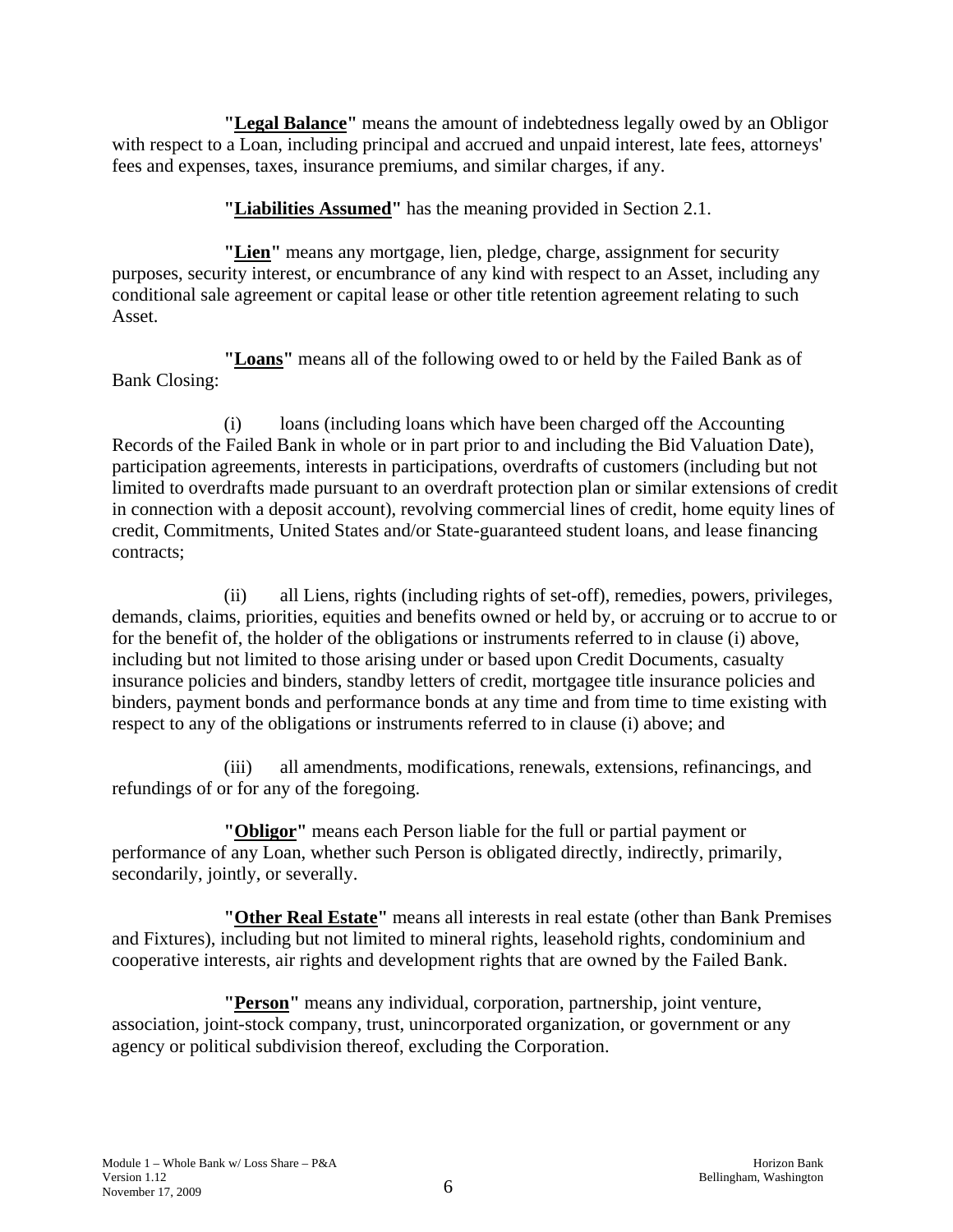**"Primary Indemnitor"** means any Person (other than the Assuming Bank or any of its Affiliates) who is obligated to indemnify or insure, or otherwise make payments (including payments on account of claims made against) to or on behalf of any Person in connection with the claims covered under Article XII, including without limitation any insurer issuing any directors and officers liability policy or any Person issuing a financial institution bond or banker's blanket bond.

**"Proforma"** means producing a balance sheet that reflects a reasonably accurate financial statement of the Failed bank through the date of closing. The Proforma financial statements serve as a basis for the opening entries of both the Assuming Bank and the Receiver.

**"Put Date"** has the meaning provided in Section 3.4.

**"Put Notice"** has the meaning provided in Section 3.4.

**"Qualified Financial Contract"** means a qualified financial contract as defined in 12 U.S.C. Section 1821(e)(8)(D).

**"Record"** means any document, microfiche, microfilm and computer records (including but not limited to magnetic tape, disc storage, card forms and printed copy) of the Failed Bank generated or maintained by the Failed Bank that is owned by or in the possession of the Receiver at Bank Closing.

**"Related Liability"** with respect to any Asset means any liability existing and reflected on the Accounting Records of the Failed Bank as of Bank Closing for (i) indebtedness secured by mortgages, deeds of trust, chattel mortgages, security interests or other liens on or affecting such Asset, (ii) ad valorem taxes applicable to such Asset, and (iii) any other obligation determined by the Receiver to be directly related to such Asset.

**"Related Liability Amount"** with respect to any Related Liability on the books of the Assuming Bank, means the amount of such Related Liability as stated on the Accounting Records of the Assuming Bank (as maintained in accordance with generally accepted accounting principles) as of the date as of which the Related Liability Amount is being determined. With respect to a liability that relates to more than one asset, the amount of such Related Liability shall be allocated among such assets for the purpose of determining the Related Liability Amount with respect to any one of such assets. Such allocation shall be made by specific allocation, where determinable, and otherwise shall be pro rata based upon the dollar amount of such assets stated on the Accounting Records of the entity that owns such asset.

 **"Repurchase Price"** means, with respect to any Loan the Book Value, adjusted to reflect changes to Book Value after Bank Closing, plus (i) any advances and interest on such Loan after Bank Closing, minus (ii) the total of amounts received by the Assuming Bank for such Loan, regardless of how applied, after Bank Closing, plus (iii) advances made by Assuming Bank, plus (iv) total disbursements of principal made by Receiver that are not included in the Book Value.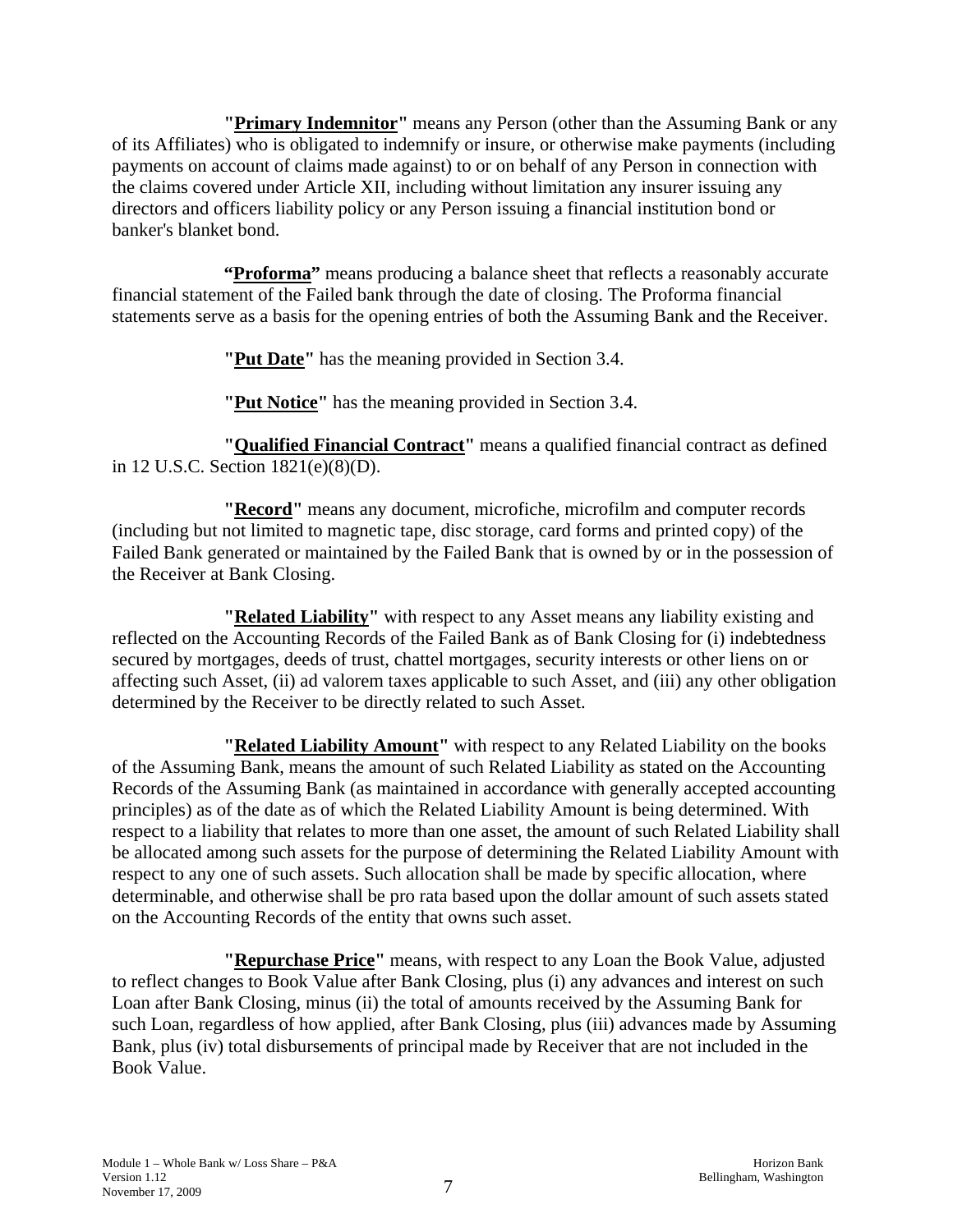**"Safe Deposit Boxes"** means the safe deposit boxes of the Failed Bank, if any, including the removable safe deposit boxes and safe deposit stacks in the Failed Bank's vault(s), all rights and benefits under rental agreements with respect to such safe deposit boxes, and all keys and combinations thereto.

**"Settlement Date"** means the first Business Day immediately prior to the day which is one hundred eighty (180) days after Bank Closing, or such other date prior thereto as may be agreed upon by the Receiver and the Assuming Bank. The Receiver, in its discretion, may extend the Settlement Date.

**"Settlement Interest Rate"** means, for the first calendar quarter or portion thereof during which interest accrues, the rate determined by the Receiver to be equal to the equivalent coupon issue yield on twenty-six (26)-week United States Treasury Bills in effect as of Bank Closing as published in The Wall Street Journal; provided, that if no such equivalent coupon issue yield is available as of Bank Closing, the equivalent coupon issue yield for such Treasury Bills most recently published in The Wall Street Journal prior to Bank Closing shall be used. Thereafter, the rate shall be adjusted to the rate determined by the Receiver to be equal to the equivalent coupon issue yield on such Treasury Bills in effect as of the first day of each succeeding calendar quarter during which interest accrues as published in The Wall Street Journal.

**"Subsidiary"** has the meaning set forth in Section 3(w)(4) of the Federal Deposit Insurance Act, 12 U.S.C. Section 1813(w)(4), as amended.

### **ARTICLE II ASSUMPTION OF LIABILITIES**

 **2.1 Liabilities Assumed by Assuming Bank.** The Assuming Bank expressly assumes at Book Value (subject to adjustment pursuant to Article VIII) and agrees to pay, perform, and discharge all of the following liabilities of the Failed Bank as of Bank Closing, except as otherwise provided in this Agreement (such liabilities referred to as "Liabilities Assumed"):

> (a) Assumed Deposits, except those Deposits specifically listed on Schedule 2.1(a); provided, that as to any Deposits of public money which are Assumed Deposits, the Assuming Bank agrees to properly secure such Deposits with such Assets as appropriate which, prior to Bank Closing, were pledged as security by the Failed Bank, or with assets of the Assuming Bank, if such securing Assets, if any, are insufficient to properly secure such Deposits;

> (b) liabilities for indebtedness secured by mortgages, deeds of trust, chattel mortgages, security interests or other liens on or affecting any Assets, if any; provided, that the assumption of any liability pursuant to this paragraph shall be limited to the market value of the Assets securing such liability as determined by the Receiver;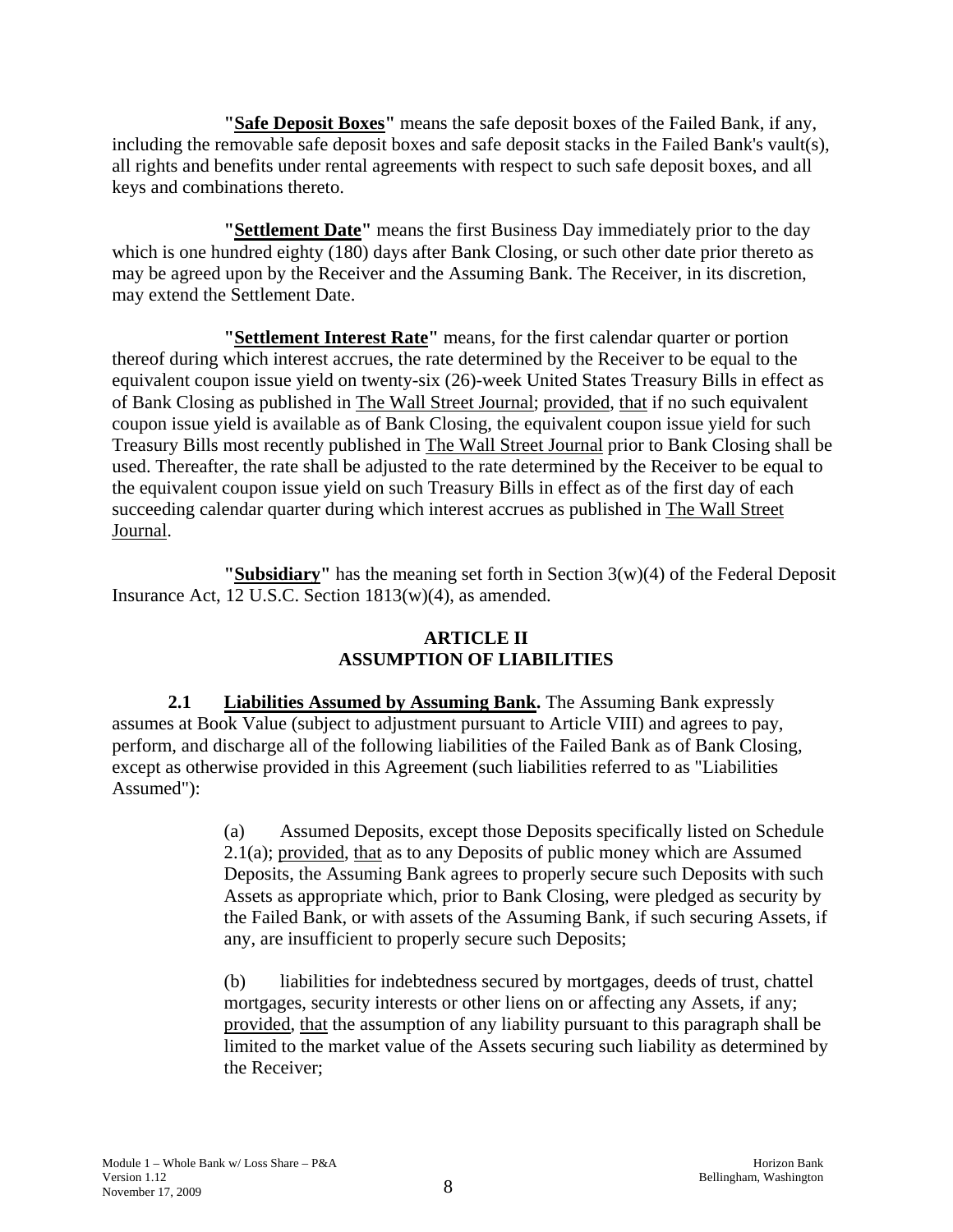(c) borrowings from Federal Reserve Banks and Federal Home Loan Banks, if any, provided, that the assumption of any liability pursuant to this paragraph shall be limited to the market value of the assets securing such liability as determined by the Receiver; and overdrafts, debit balances, service charges, reclamations, and adjustments to accounts with the Federal Reserve Banks as reflected on the books and records of any such Federal Reserve Bank within ninety (90) days after Bank Closing, if any;

(d) ad valorem taxes applicable to any Asset, if any; provided, that the assumption of any ad valorem taxes pursuant to this paragraph shall be limited to an amount equal to the market value of the Asset to which such taxes apply as determined by the Receiver;

(e) liabilities, if any, for federal funds purchased, repurchase agreements and overdrafts in accounts maintained with other depository institutions (including any accrued and unpaid interest thereon computed to and including Bank Closing); provided, that the assumption of any liability pursuant to this paragraph shall be limited to the market value of the Assets securing such liability as determined by the Receiver;

(f) United States Treasury tax and loan note option accounts, if any;

(g) liabilities for any acceptance or commercial letter of credit (other than "standby letters of credit" as defined in 12 C.F.R. Section 337.2(a)); provided, that the assumption of any liability pursuant to this paragraph shall be limited to the market value of the Assets securing such liability as determined by the Receiver;

(h) duties and obligations assumed pursuant to this Agreement including without limitation those relating to the Failed Bank's Records, credit card business, overdraft protection plans, safe deposit business, safekeeping business or trust business, if any;

(i) liabilities, if any, for Commitments;

(j) liabilities, if any, for amounts owed to any Subsidiary of the Failed Bank acquired under Section 3.1;

(k) liabilities, if any, with respect to Qualified Financial Contracts;

(l) duties and obligations under any contract pursuant to which the Failed Bank provides mortgage servicing for others, or mortgage servicing is provided to the Failed Bank by others; and

(m) all asset-related offensive litigation liabilities and all asset-related defensive litigation liabilities, but only to the extent such liabilities relate to assets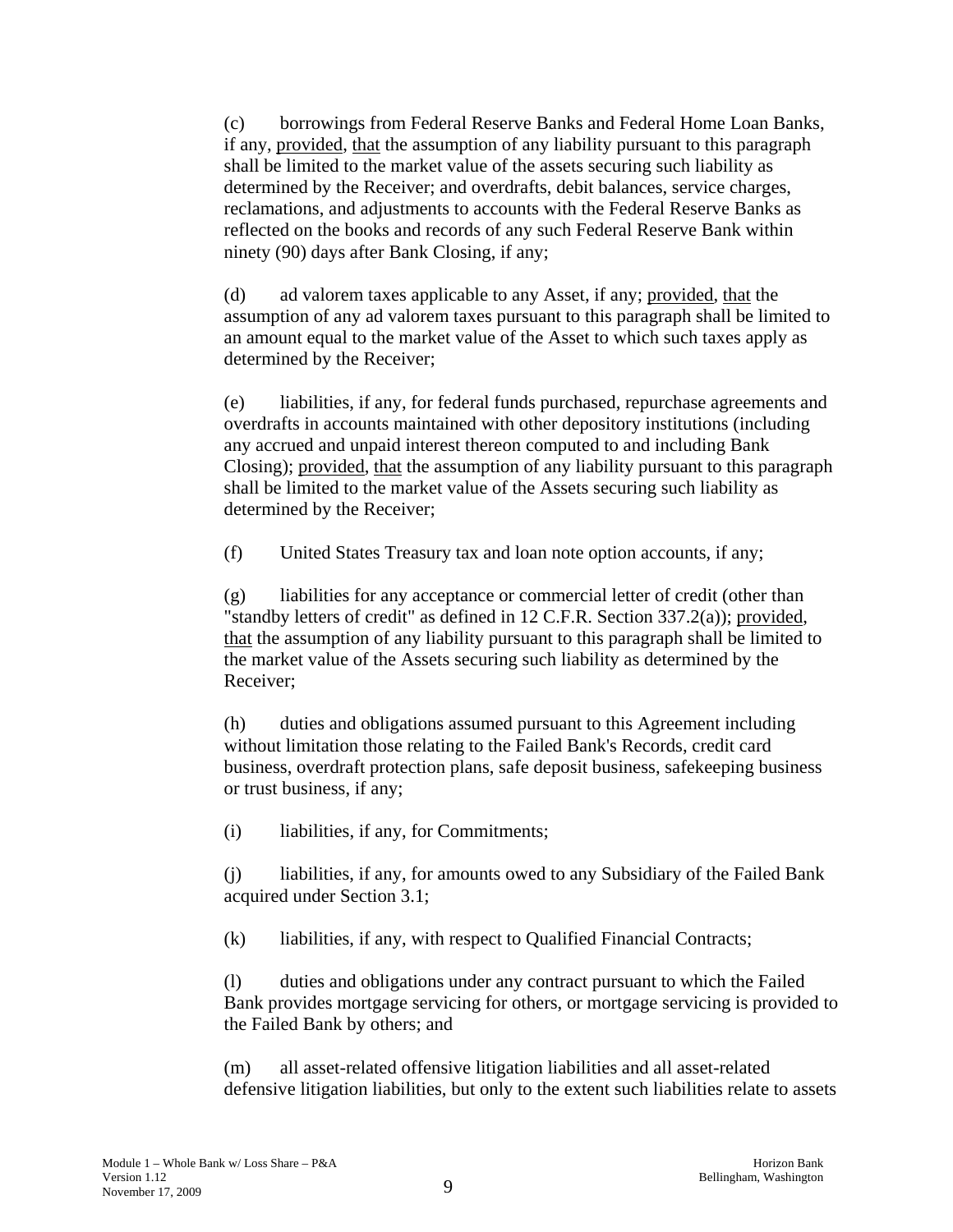subject to a loss share agreement, and provided that all other defensive litigation and any class actions with respect to credit card business are retained by the Receiver.

Schedule 2.1 attached hereto and incorporated herein sets forth certain categories of Liabilities Assumed and the aggregate Book Value of the Liabilities Assumed in such categories. Such schedule is based upon the best information available to the Receiver and may be adjusted as provided in Article VIII.

**2.2 Interest on Deposit Liabilities.** The Assuming Bank agrees that, from and after Bank Closing, it will accrue and pay interest on Deposit liabilities assumed pursuant to Section 2.1 at a rate(s) it shall determine; provided, that for non-transaction Deposit liabilities such rate(s) shall not be less than the lowest rate offered by the Assuming Bank to its depositors for non-transaction deposit accounts. The Assuming Bank shall permit each depositor to withdraw, without penalty for early withdrawal, all or any portion of such depositor's Deposit, whether or not the Assuming Bank elects to pay interest in accordance with any deposit agreement formerly existing between the Failed Bank and such depositor; and further provided, that if such Deposit has been pledged to secure an obligation of the depositor or other party, any withdrawal thereof shall be subject to the terms of the agreement governing such pledge. The Assuming Bank shall give notice to such depositors as provided in Section 5.3 of the rate(s) of interest which it has determined to pay and of such withdrawal rights.

**2.3 Unclaimed Deposits.** Fifteen (15) months following the Bank Closing Date, the Assuming Bank will provide the Receiver a listing of all deposit accounts, including the type of account, not claimed by the depositor. The Receiver will review the list and authorize the Assuming Bank to act on behalf of the Receiver to send a "Final Legal Notice" in a form substantially similar to Exhibit 2.3A to the owner(s) of the unclaimed deposits reminding them of the need to claim or arrange to continue their account(s) with the Assuming Bank. The Assuming Bank will send the "Final Legal Notice" to the depositors within thirty (30) days following notification of the Receiver's authorization. The Assuming Bank will prepare an Affidavit of Mailing and will forward the Affidavit of Mailing to the Receiver after mailing out the "Final Legal Notice" in a form substantially similar to Exhibit 2.3B to the owner(s) of unclaimed deposit accounts.

If, within eighteen (18) months after Bank Closing, any depositor of the Failed Bank does not claim or arrange to continue such depositor's Deposit assumed pursuant to Section 2.1 at the Assuming Bank, the Assuming Bank shall, within fifteen (15) Business Days after the end of such eighteen (18) month period, (i) refund to the Receiver the full amount of each such deposit (without reduction for service charges), (ii) provide to the Receiver a schedule of all such refunded Deposits in such form as may be prescribed by the Receiver, and (iii) assign, transfer, convey, and deliver to the Receiver, all right, title, and interest of the Assuming Bank in and to the Records previously transferred to the Assuming Bank and other records generated or maintained by the Assuming Bank pertaining to such Deposits. During such eighteen (18) month period, at the request of the Receiver, the Assuming Bank promptly shall provide to the Receiver schedules of unclaimed deposits in such form as may be prescribed by the Receiver.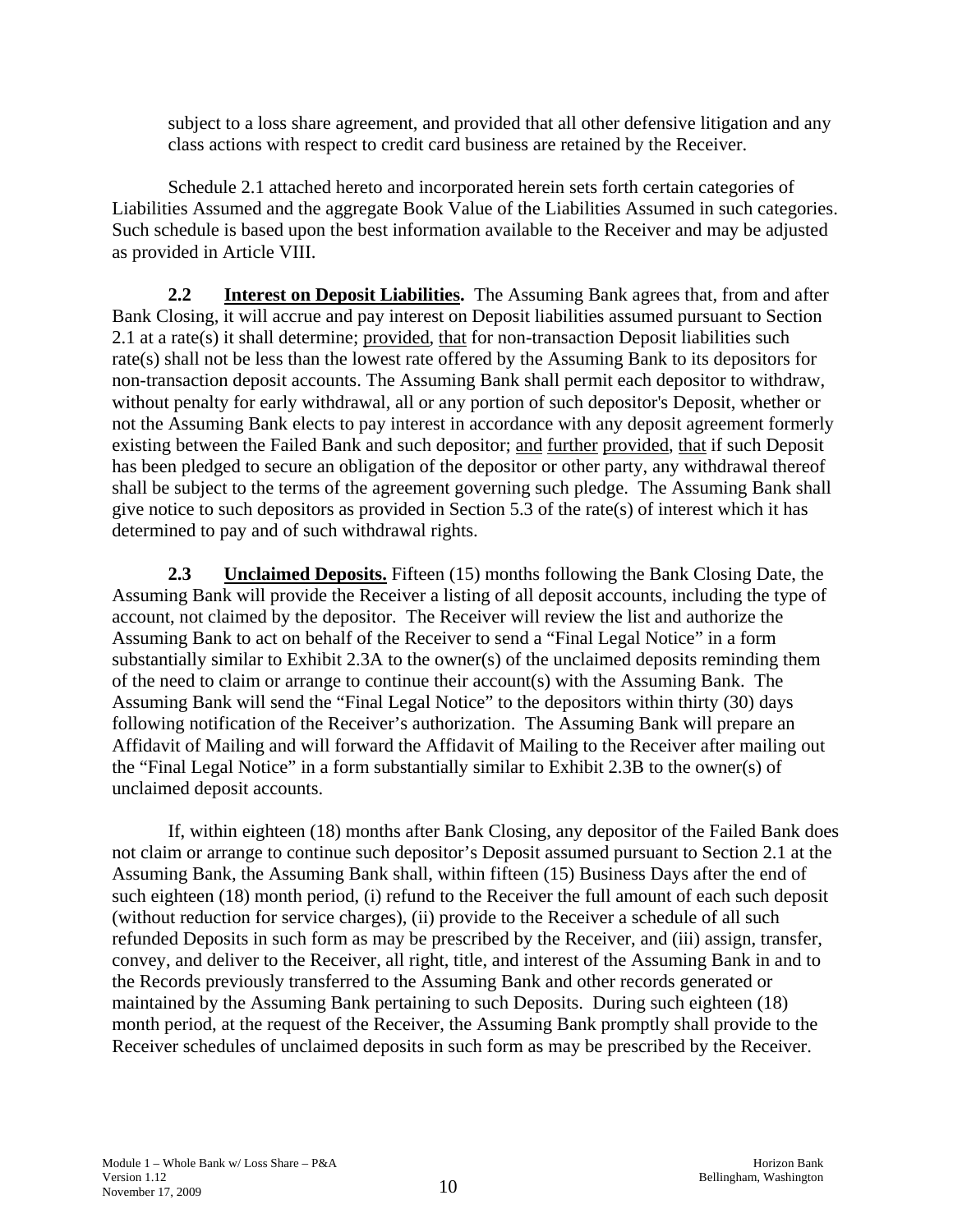2.4 Employee Plans. Except as provided in Section 4.12, the Assuming Bank shall have no liabilities, obligations or responsibilities under the Failed Bank's health care, bonus, vacation, pension, profit sharing, deferred compensation, 401K or stock purchase plans or similar plans, if any, unless the Receiver and the Assuming Bank agree otherwise subsequent to the date of this Agreement.

#### **ARTICLE III PURCHASE OF ASSETS**

**3.1** Assets Purchased by Assuming Bank. With the exception of certain assets expressly excluded in Sections 3.5 and 3.6, the Assuming Bank hereby purchases from the Receiver, and the Receiver hereby sells, assigns, transfers, conveys, and delivers to the Assuming Bank, all right, title, and interest of the Receiver in and to all of the assets (real, personal and mixed, wherever located and however acquired) including all subsidiaries, joint ventures, partnerships, and any and all other business combinations or arrangements, whether active, inactive, dissolved or terminated, of the Failed Bank whether or not reflected on the books of the Failed Bank as of Bank Closing. Schedule 3.1 attached hereto and incorporated herein sets forth certain categories of Assets purchased hereunder. Such schedule is based upon the best information available to the Receiver and may be adjusted as provided in Article VIII. Assets are purchased hereunder by the Assuming Bank subject to all liabilities for indebtedness collateralized by Liens affecting such Assets to the extent provided in Section 2.1. Notwithstanding Section 4.8, the Assuming Bank specifically purchases all mortgage servicing rights and obligations of the Failed Bank.

#### **3.2 Asset Purchase Price**.

(a) All Assets and assets of the Failed Bank subject to an option to purchase by the Assuming Bank shall be purchased for the amount, or the amount resulting from the method specified for determining the amount, as specified on Schedule 3.2, except as otherwise may be provided herein. Any Asset, asset of the Failed Bank subject to an option to purchase or other asset purchased for which no purchase price is specified on Schedule 3.2 or otherwise herein shall be purchased at its Book Value. Loans or other assets charged off the Accounting Records of the Failed Bank before the Bid Valuation Date shall be purchased at a price of zero.

(b) The purchase price for securities (other than the capital stock of any Acquired Subsidiary and FRB and FHLB stock) purchased under Section 3.1 by the Assuming Bank shall be the market value thereof as of Bank Closing, which market value shall be (i) the market price for each such security quoted at the close of the trading day effective on Bank Closing as published electronically by Bloomberg, L.P., or alternatively, at the discretion of the Receiver, IDC/Financial Times (FT) Interactive Data; (ii) provided, that if such market price is not available for any such security, the Assuming Bank will submit a bid for each such security within three days of notification/bid request by the Receiver (unless a different time period is agreed to by the Assuming Bank and the Receiver) and the Receiver, in its sole discretion will accept or reject each such bid; and (iii) further provided in the absence of an acceptable bid from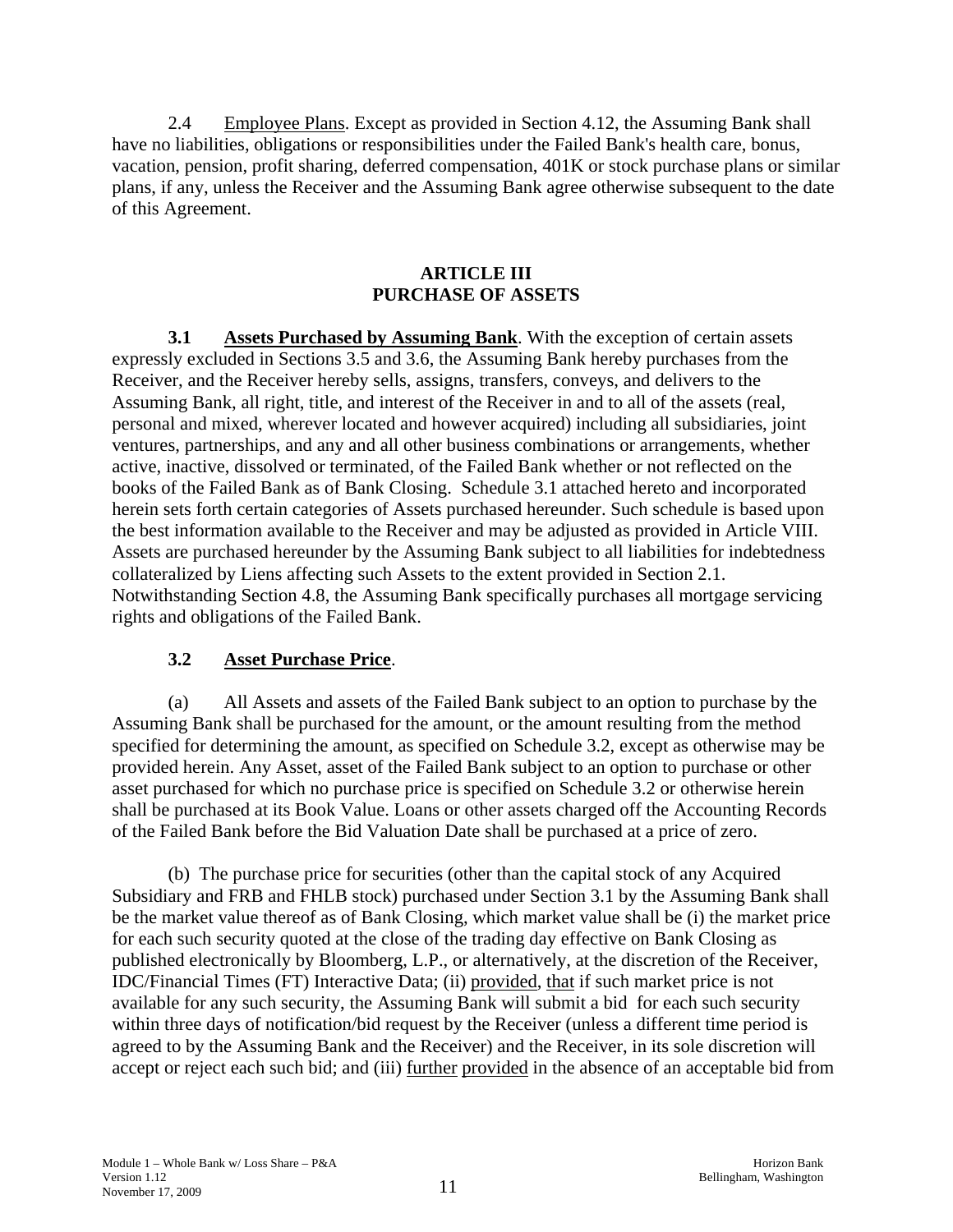the Assuming Bank, each such security shall not pass to the Assuming Bank and shall be deemed to be an excluded asset hereunder.

(c) Qualified Financial Contracts shall be purchased at market value determined in accordance with the terms of Exhibit 3.2(c). Any costs associated with such valuation shall be shared equally by the Receiver and the Assuming Bank.

**3.3 Manner of Conveyance; Limited Warranty; Nonrecourse; Etc. THE CONVEYANCE OF ALL ASSETS, INCLUDING REAL AND PERSONAL PROPERTY INTERESTS, PURCHASED BY THE ASSUMING BANK UNDER THIS AGREEMENT SHALL BE MADE, AS NECESSARY, BY RECEIVER'S DEED OR RECEIVER'S BILL OF SALE, "AS IS", "WHERE IS", WITHOUT RECOURSE AND, EXCEPT AS OTHERWISE SPECIFICALLY PROVIDED IN THIS AGREEMENT, WITHOUT ANY WARRANTIES WHATSOEVER WITH RESPECT TO SUCH ASSETS, EXPRESS OR IMPLIED, WITH RESPECT TO TITLE, ENFORCEABILITY, COLLECTIBILITY, DOCUMENTATION OR FREEDOM FROM LIENS OR ENCUMBRANCES (IN WHOLE OR IN PART), OR ANY OTHER MATTERS.** 

## **3.4 Puts of Assets to the Receiver**.

(a) **Puts Within 30 Days After Bank Closing**. During the thirty (30)-day period following Bank Closing and only during such period (which thirty (30)-day period may be extended in writing in the sole absolute discretion of the Receiver for any Loan), in accordance with this Section 3.4, the Assuming Bank shall be entitled to require the Receiver to purchase any Deposit Secured Loan transferred to the Assuming Bank pursuant to Section 3.1 which is not fully secured by Assumed Deposits or deposits at other insured depository institutions due to either insufficient Assumed Deposit or deposit collateral or deficient documentation regarding such collateral; provided with regard to any Deposit Secured Loan secured by an Assumed Deposit, no such purchase may be required until any Deposit setoff determination, whether voluntary or involuntary, has been made; and,

at the end of the thirty (30)-day period following Bank Closing and at that time only, in accordance with this Section 3.4, the Assuming Bank shall be entitled to require the Receiver to purchase any remaining overdraft transferred to the Assuming Bank pursuant to 3.1 which both was made after the Bid Valuation Date and was not made pursuant to an overdraft protection plan or similar extension of credit.

Notwithstanding the foregoing, the Assuming Bank shall not have the right to require the Receiver to purchase any Loan if (i) the Obligor with respect to such Loan is an Acquired Subsidiary, or (ii) the Assuming Bank has:

> (A) made any advance in accordance with the terms of a Commitment or otherwise with respect to such Loan;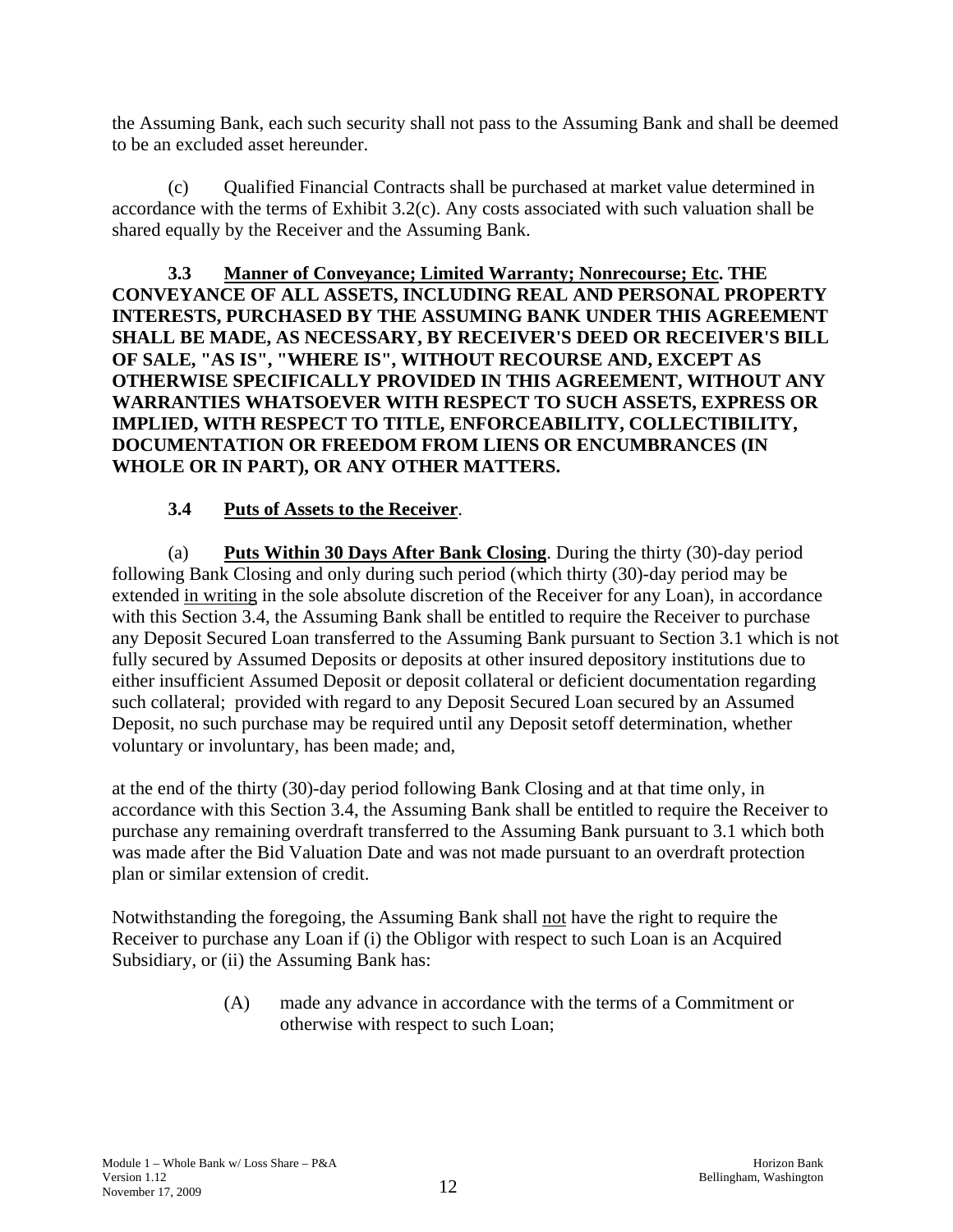- (B) taken any action that increased the amount of a Related Liability with respect to such Loan over the amount of such liability immediately prior to the time of such action;
- (C) created or permitted to be created any Lien on such Loan which secures indebtedness for money borrowed or which constitutes a conditional sales agreement, capital lease or other title retention agreement;
- (D) entered into, agreed to make, grant or permit, or made, granted or permitted any modification or amendment to, any waiver or extension with respect to, or any renewal, refinancing or refunding of, such Loan or related Credit Documents or collateral, including, without limitation, any act or omission which diminished such collateral; or
- (E) sold, assigned or transferred all or a portion of such Loan to a third party (whether with or without recourse).

The Assuming Bank shall transfer all such Assets to the Receiver without recourse, and shall indemnify the Receiver against any and all claims of any Person claiming by, through or under the Assuming Bank with respect to any such Asset, as provided in Section 12.4.

(b) **Notices to the Receiver**. In the event that the Assuming Bank elects to require the Receiver to purchase one or more Assets, the Assuming Bank shall deliver to the Receiver a notice (a "Put Notice") which shall include:

- (i) a list of all Assets that the Assuming Bank requires the Receiver to purchase;
- (ii) a list of all Related Liabilities with respect to the Assets identified pursuant to (i) above; and
- (iii) a statement of the estimated Repurchase Price of each Asset identified pursuant to (i) above as of the applicable Put Date.

Such notice shall be in the form prescribed by the Receiver or such other form to which the Receiver shall consent. As provided in Section 9.6, the Assuming Bank shall deliver to the Receiver such documents, Credit Files and such additional information relating to the subject matter of the Put Notice as the Receiver may request and shall provide to the Receiver full access to all other relevant books and records.

(c) **Purchase by Receiver**. The Receiver shall purchase Assets that are specified in the Put Notice and shall assume Related Liabilities with respect to such Assets, and the transfer of such Assets and Related Liabilities shall be effective as of a date determined by the Receiver which date shall not be later than thirty (30) days after receipt by the Receiver of the Put Notice (the "Put Date").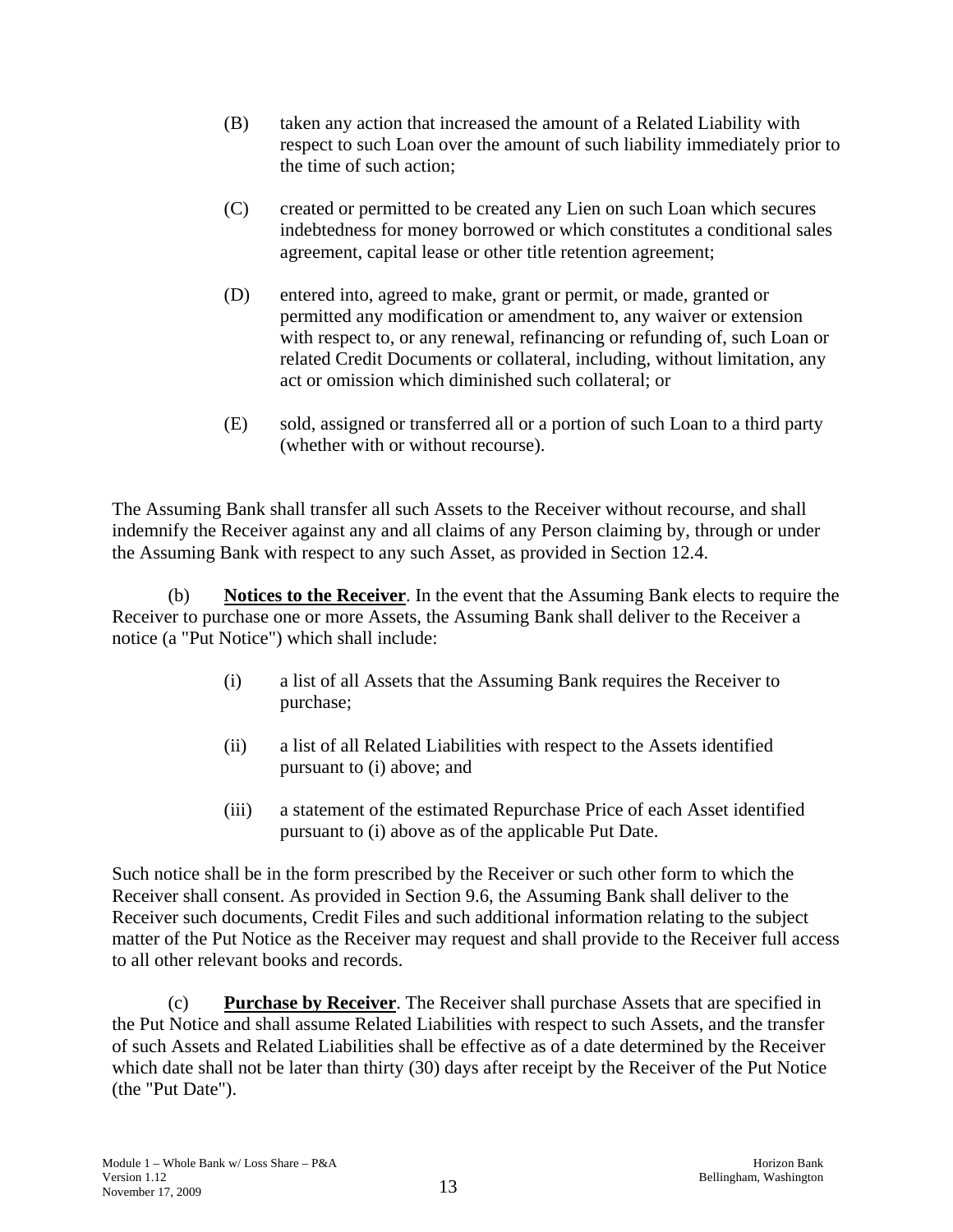(d) **Purchase Price and Payment Date**. Each Asset purchased by the Receiver pursuant to this Section 3.4 shall be purchased at a price equal to the Repurchase Price of such Asset less the Related Liability Amount applicable to such Asset, in each case determined as of the applicable Put Date. If the difference between such Repurchase Price and such Related Liability Amount is positive, then the Receiver shall pay to the Assuming Bank the amount of such difference; if the difference between such amounts is negative, then the Assuming Bank shall pay to the Receiver the amount of such difference. The Assuming Bank or the Receiver, as the case may be, shall pay the purchase price determined pursuant to this Section 3.4(d) not later than the twentieth (20th) Business Day following the applicable Put Date, together with interest on such amount at the Settlement Interest Rate for the period from and including such Put Date to and including the day preceding the date upon which payment is made.

(e) **Servicing.** The Assuming Bank shall administer and manage any Asset subject to purchase by the Receiver in accordance with usual and prudent banking standards and business practices until such time as such Asset is purchased by the Receiver.

(f) **Reversals**. In the event that the Receiver purchases an Asset (and assumes the Related Liability) that it is not required to purchase pursuant to this Section 3.4, the Assuming Bank shall repurchase such Asset (and assume such Related Liability) from the Receiver at a price computed so as to achieve the same economic result as would apply if the Receiver had never purchased such Asset pursuant to this Section 3.4.

**3.5 Assets Not Purchased by Assuming Bank**. The Assuming Bank does not purchase, acquire or assume, or (except as otherwise expressly provided in this Agreement) obtain an option to purchase, acquire or assume under this Agreement:

(a) any financial institution bonds, banker's blanket bonds, or public liability, fire, extended coverage insurance policy, bank owned life insurance or any other insurance policy of the Failed Bank, or premium refund, unearned premium derived from cancellation, or any proceeds payable with respect to any of the foregoing;

(b) any interest, right, action, claim, or judgment against (i) any officer, director, employee, accountant, attorney, or any other Person employed or retained by the Failed Bank or any Subsidiary of the Failed Bank on or prior to Bank Closing arising out of any act or omission of such Person in such capacity, (ii) any underwriter of financial institution bonds, banker's blanket bonds or any other insurance policy of the Failed Bank, (iii) any shareholder or holding company of the Failed Bank, or (iv) any other Person whose action or inaction may be related to any loss (exclusive of any loss resulting from such Person's failure to pay on a Loan made by the Failed Bank) incurred by the Failed Bank; provided, that for the purposes hereof, the acts, omissions or other events giving rise to any such claim shall have occurred on or before Bank Closing, regardless of when any such claim is discovered and regardless of whether any such claim is made with respect to a financial institution bond, banker's blanket bond, or any other insurance policy of the Failed Bank in force as of Bank Closing;

(c) prepaid regulatory assessments of the Failed Bank, if any;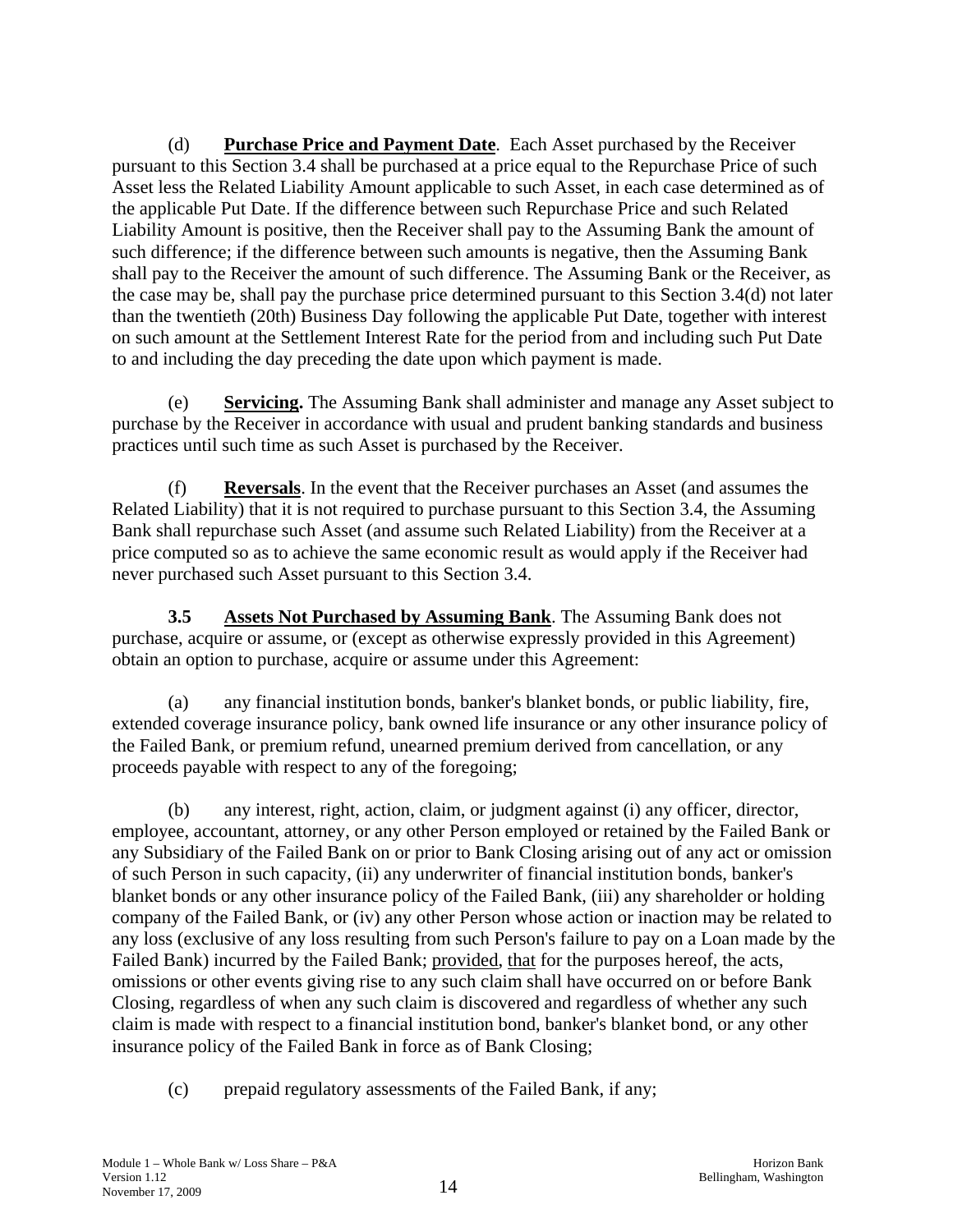(d) legal or equitable interests in tax receivables of the Failed Bank, if any, including any claims arising as a result of the Failed Bank having entered into any agreement or otherwise being joined with another Person with respect to the filing of tax returns or the payment of taxes;

(e) amounts reflected on the Accounting Records of the Failed Bank as of Bank Closing as a general or specific loss reserve or contingency account, if any;

(f) leased or owned Bank Premises and leased or owned Furniture and Equipment and Fixtures and data processing equipment (including hardware and software) located on leased or owned Bank Premises, if any; provided, that the Assuming Bank does obtain an option under Section 4.6, Section 4.7 or Section 4.8, as the case may be, with respect thereto;

(g) owned Bank Premises which the Receiver, in its discretion, determines may contain environmentally hazardous substances;

(h) any "goodwill," as such term is defined in the instructions to the report of condition prepared by banks examined by the Corporation in accordance with 12 C.F.R. Section 304.4, and other intangibles;

- (i) any criminal restitution or forfeiture orders issued in favor of the Failed Bank;
- (j) reserved;
- (k) assets essential to the Receiver in accordance with Section 3.6;
- (l) the securities listed on the attached Schedule 3.5(l); and

(m) prepaid accounts associated with any contract or agreement that the Assuming Bank either does not directly assume pursuant to the terms of this Agreement nor has an option to assume under Section 4.8.

#### **3.6 Retention or Repurchase of Assets Essential to Receiver**.

(a) The Receiver may refuse to sell to the Assuming Bank, or the Assuming Bank agrees, at the request of the Receiver set forth in a written notice to the Assuming Bank, to assign, transfer, convey, and deliver to the Receiver all of the Assuming Bank's right, title and interest in and to, any Asset or asset essential to the Receiver as determined by the Receiver in its discretion (together with all Credit Documents evidencing or pertaining thereto), which may include any Asset or asset that the Receiver determines to be:

> (i) made to an officer, director, or other Person engaging in the affairs of the Failed Bank, its Subsidiaries or Affiliates or any related entities of any of the foregoing;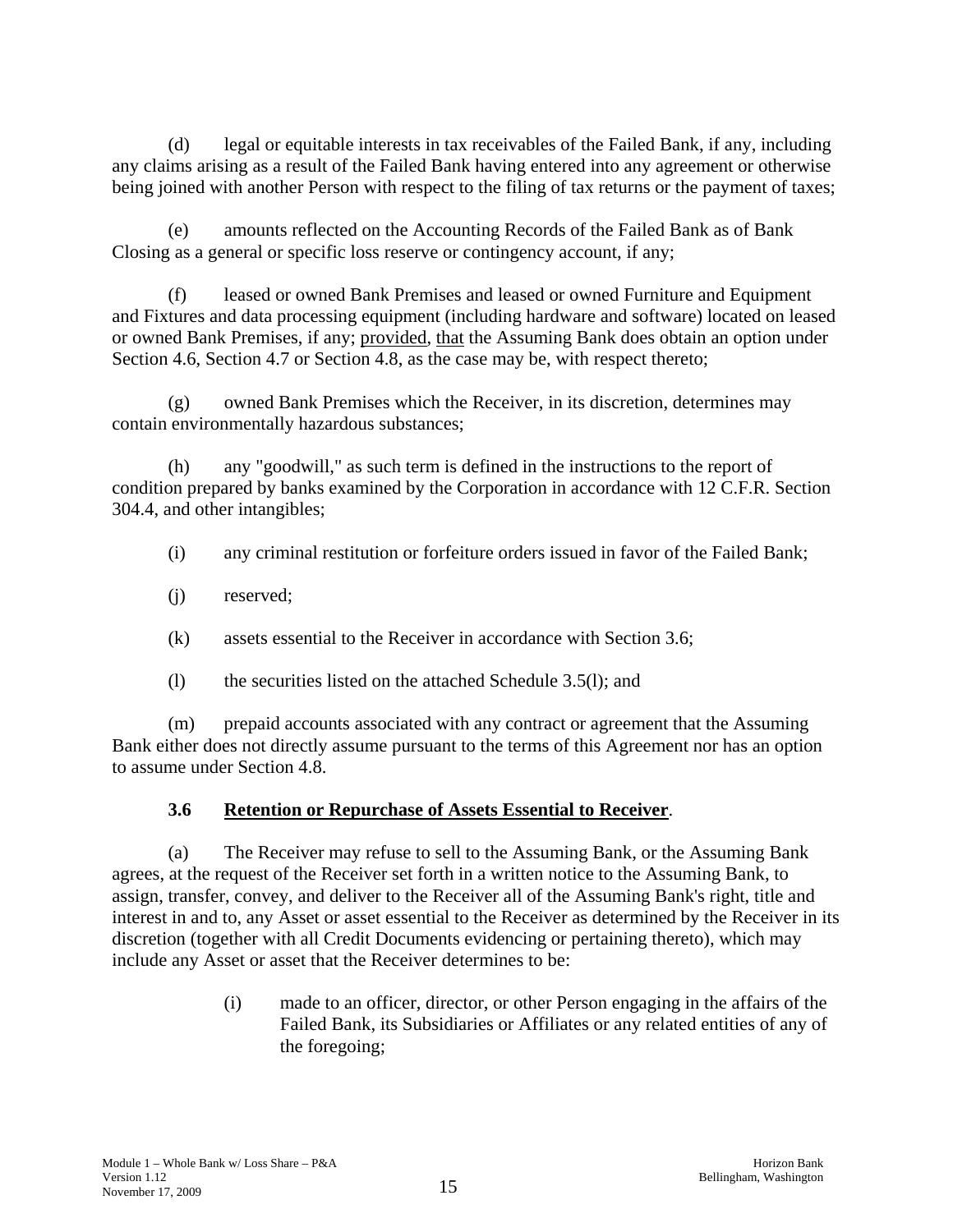- (ii) the subject of any investigation relating to any claim with respect to any item described in Section 3.5(a) or (b), or the subject of, or potentially the subject of, any legal proceedings;
- (iii) made to a Person who is an Obligor on a loan owned by the Receiver or the Corporation in its corporate capacity or its capacity as receiver of any institution;
- (iv) secured by collateral which also secures any asset owned by the Receiver; or
- (v) related to any asset of the Failed Bank not purchased by the Assuming Bank under this Article III or any liability of the Failed Bank not assumed by the Assuming Bank under Article II.

(b) Each such Asset or asset purchased by the Receiver shall be purchased at a price equal to the Repurchase Price thereof less the Related Liability Amount with respect to any Related Liabilities related to such Asset or asset, in each case determined as of the date of the notice provided by the Receiver pursuant to Section 3.6(a). The Receiver shall pay the Assuming Bank not later than the twentieth (20th) Business Day following receipt of related Credit Documents and Credit Files together with interest on such amount at the Settlement Interest Rate for the period from and including the date of receipt of such documents to and including the day preceding the day on which payment is made. The Assuming Bank agrees to administer and manage each such Asset or asset in accordance with usual and prudent banking standards and business practices until each such Asset or asset is purchased by the Receiver. All transfers with respect to Asset or assets under this Section 3.6 shall be made as provided in Section 9.6. The Assuming Bank shall transfer all such Asset or assets and Related Liabilities to the Receiver without recourse, and shall indemnify the Receiver against any and all claims of any Person claiming by, through or under the Assuming Bank with respect to any such Asset or asset, as provided in Section 12.4.

### **ARTICLE IV ASSUMPTION OF CERTAIN DUTIES AND OBLIGATIONS**

The Assuming Bank agrees with the Receiver and the Corporation as follows:

**4.1 Continuation of Banking Business**. For the period commencing the first banking Business Day after Bank Closing and ending no earlier than the first anniversary of Bank Closing, the Assuming Bank will provide full service banking in the trade area of the Failed Bank. Thereafter, the Assuming Bank may cease providing such banking services in the trade area of the Failed Bank, provided the Assuming Bank has received all necessary regulatory approvals. At the option of the Assuming Bank, such banking services may be provided at any or all of the Bank Premises, or at other premises within such trade area. The trade area shall be determined by the Receiver. For the avoidance of doubt, the foregoing shall not restrict the Assuming Bank from opening, closing or selling branches upon receipt of the necessary regulatory approvals, if the Assuming Bank or its successors continue to provide banking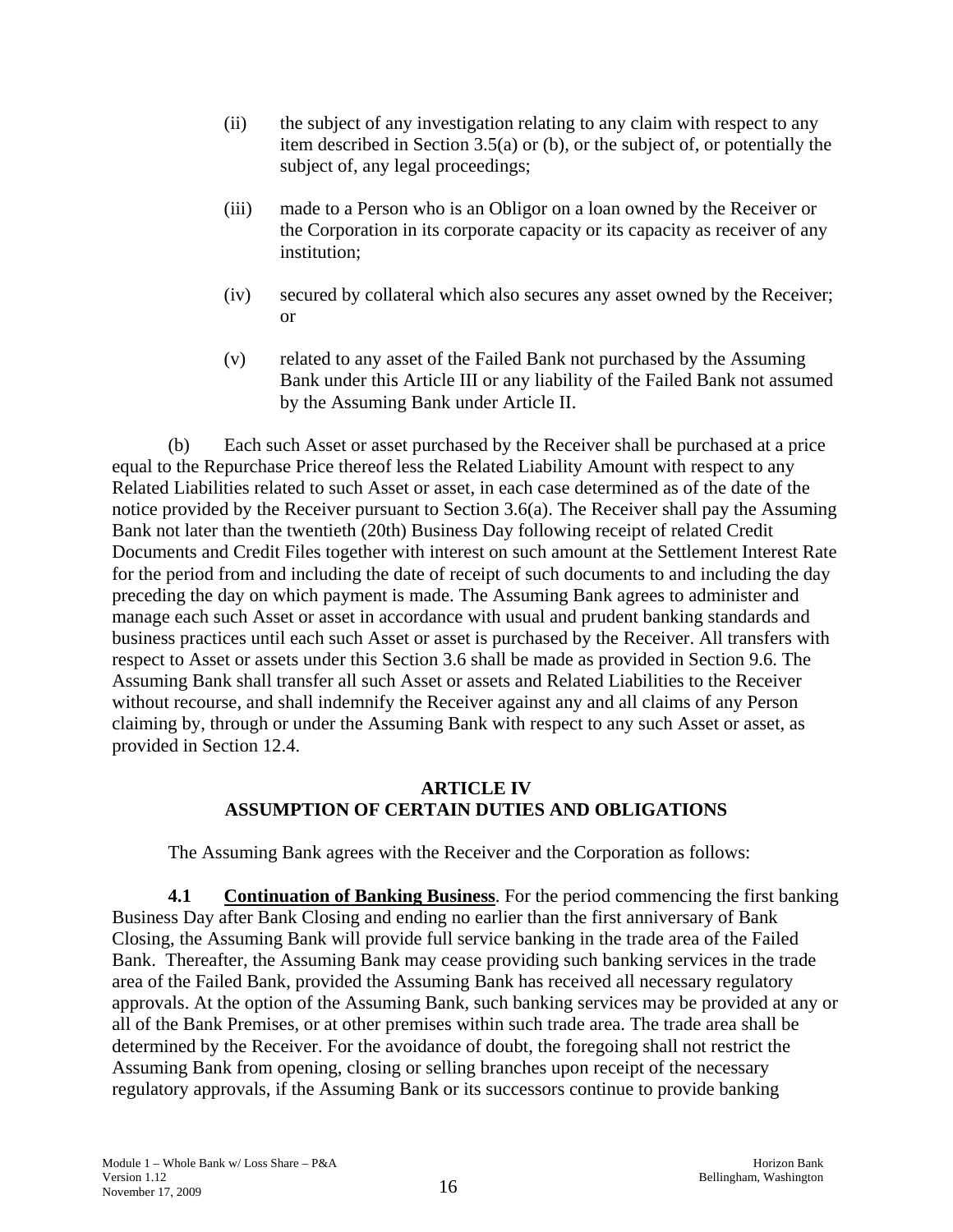services in the trade area. Assuming Bank will pay to the Receiver, upon the sale of a branch or branches within the year following the date of this agreement, fifty percent (50%) of any franchise premium in excess of the franchise premium paid by the Assuming Bank with respect to such branch or branches.

**4.2** Agreement with Respect to Credit Card Business. The Assuming Bank agrees to honor and perform, from and after Bank Closing, all duties and obligations with respect to the Failed Bank's credit card business, and/or processing related to credit cards, if any, and assumes all outstanding extensions of credit with respect thereto.

**4.3 Agreement with Respect to Safe Deposit Business**. The Assuming Bank assumes and agrees to discharge, from and after Bank Closing, in the usual course of conducting a banking business, the duties and obligations of the Failed Bank with respect to all Safe Deposit Boxes, if any, of the Failed Bank and to maintain all of the necessary facilities for the use of such boxes by the renters thereof during the period for which such boxes have been rented and the rent therefore paid to the Failed Bank, subject to the provisions of the rental agreements between the Failed Bank and the respective renters of such boxes; provided, that the Assuming Bank may relocate the Safe Deposit Boxes of the Failed Bank to any office of the Assuming Bank located in the trade area of the Failed Bank. The Safe Deposit Boxes shall be located and maintained in the trade area of the Failed Bank for a minimum of one year from Bank Closing. The trade area shall be determined by the Receiver. Fees related to the safe deposit business earned prior to the Bank Closing Date shall be for the benefit of the Receiver and fees earned after the Bank Closing Date shall be for the benefit of the Assuming Bank.

**4.4 Agreement with Respect to Safekeeping Business**. The Receiver transfers, conveys and delivers to the Assuming Bank and the Assuming Bank accepts all securities and other items, if any, held by the Failed Bank in safekeeping for its customers as of Bank Closing. The Assuming Bank assumes and agrees to honor and discharge, from and after Bank Closing, the duties and obligations of the Failed Bank with respect to such securities and items held in safekeeping. The Assuming Bank shall be entitled to all rights and benefits heretofore accrued or hereafter accruing with respect thereto. The Assuming Bank shall provide to the Receiver written verification of all assets held by the Failed Bank for safekeeping within sixty (60) days after Bank Closing. The assets held for safekeeping by the Failed Bank shall be held and maintained by the Assuming Bank in the trade area of the Failed Bank for a minimum of one year from Bank Closing. At the option of the Assuming Bank, the safekeeping business may be provided at any or all of the Bank Premises, or at other premises within such trade area. The trade area shall be determined by the Receiver. Fees related to the safekeeping business earned prior to the Bank Closing Date shall be for the benefit of the Receiver and fees earned after the Bank Closing Date shall be for the benefit of the Assuming Bank.

# **4.5 Agreement with Respect to Trust Business**.

(a) The Assuming Bank shall, without further transfer, substitution, act or deed, to the full extent permitted by law, succeed to the rights, obligations, properties, assets, investments, deposits, agreements, and trusts of the Failed Bank under trusts, executorships, administrations, guardianships, and agencies, and other fiduciary or representative capacities, all to the same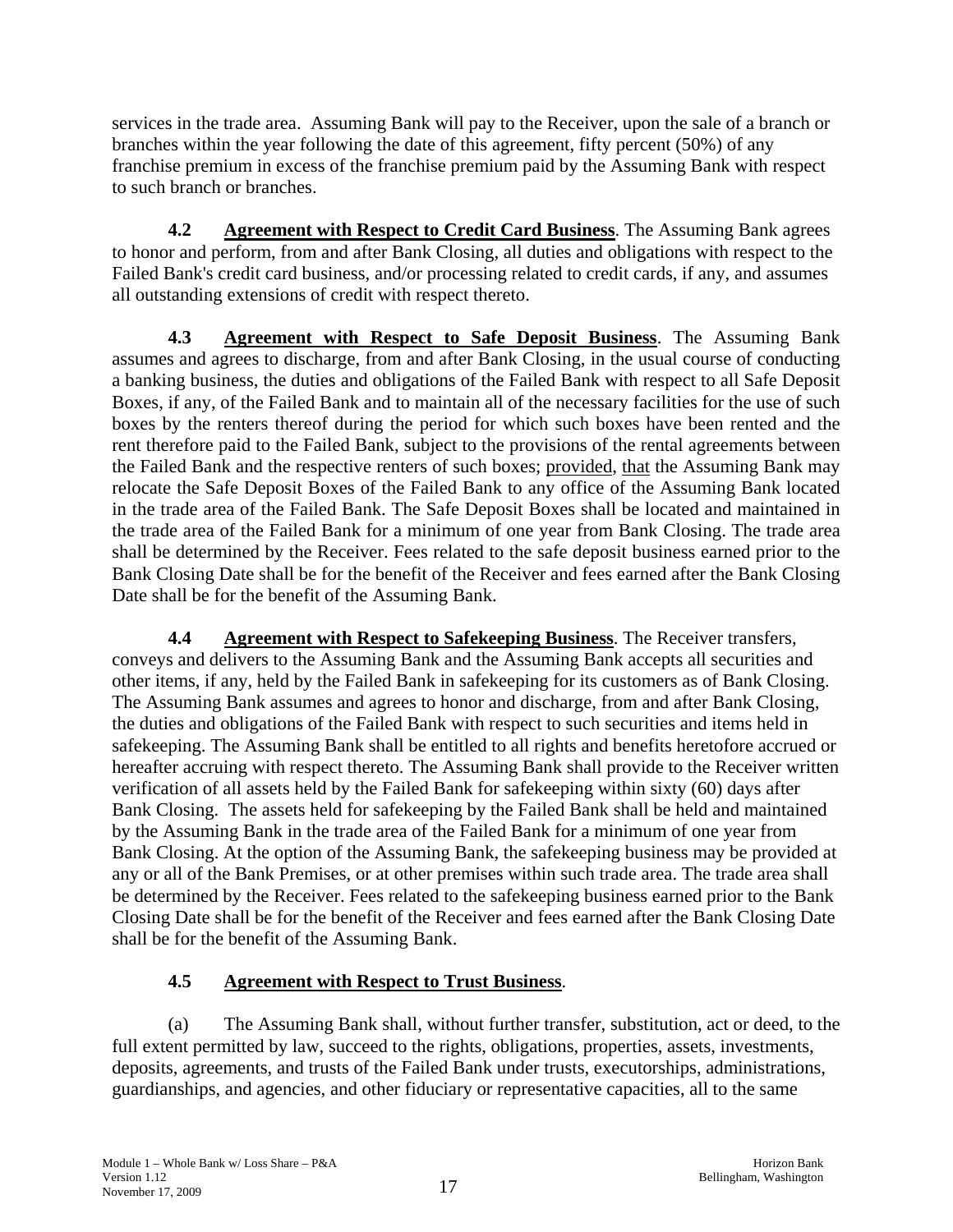extent as though the Assuming Bank had assumed the same from the Failed Bank prior to Bank Closing; provided, that any liability based on the misfeasance, malfeasance or nonfeasance of the Failed Bank, its directors, officers, employees or agents with respect to the trust business is not assumed hereunder.

(b) The Assuming Bank shall, to the full extent permitted by law, succeed to, and be entitled to take and execute, the appointment to all executorships, trusteeships, guardianships and other fiduciary or representative capacities to which the Failed Bank is or may be named in wills, whenever probated, or to which the Failed Bank is or may be named or appointed by any other instrument.

(c) In the event additional proceedings of any kind are necessary to accomplish the transfer of such trust business, the Assuming Bank agrees that, at its own expense, it will take whatever action is necessary to accomplish such transfer. The Receiver agrees to use reasonable efforts to assist the Assuming Bank in accomplishing such transfer.

(d) The Assuming Bank shall provide to the Receiver written verification of the assets held in connection with the Failed Bank's trust business within sixty (60) days after Bank Closing.

## **4.6 Agreement with Respect to Bank Premises**.

(a) **Option to Purchase.** Subject to Section 3.5, the Receiver hereby grants to the Assuming Bank an exclusive option for the period of ninety (90) days commencing the day after Bank Closing to purchase any or all owned Bank Premises, including all Furniture, Fixtures and Equipment located on the Bank Premises. The Assuming Bank shall give written notice to the Receiver within the option period of its election to purchase or not to purchase any of the owned Bank Premises. Any purchase of such premises shall be effective as of the date of Bank Closing and such purchase shall be consummated as soon as practicable thereafter, and in no event later than the Settlement Date. If the Assuming Bank gives notice of its election not to purchase one or more of the owned Bank Premises within seven (7) days of Bank Closing, then, not withstanding any other provision of this Agreement to the contrary, the Assuming Bank shall not be liable for any of the costs or fees associated with appraisals for such Bank Premises.

(b) **Option to Lease.** The Receiver hereby grants to the Assuming Bank an exclusive option for the period of ninety (90) days commencing the day after Bank Closing to cause the Receiver to assign to the Assuming Bank any or all leases for leased Bank Premises, if any, which have been continuously occupied by the Assuming Bank from Bank Closing to the date it elects to accept an assignment of the leases with respect thereto to the extent such leases can be assigned; provided, that the exercise of this option with respect to any lease must be as to all premises or other property subject to the lease. If an assignment cannot be made of any such leases, the Receiver may, in its discretion, enter into subleases with the Assuming Bank containing the same terms and conditions provided under such existing leases for such leased Bank Premises or other property. The Assuming Bank shall give notice to the Receiver within the option period of its election to accept or not to accept an assignment of any or all leases (or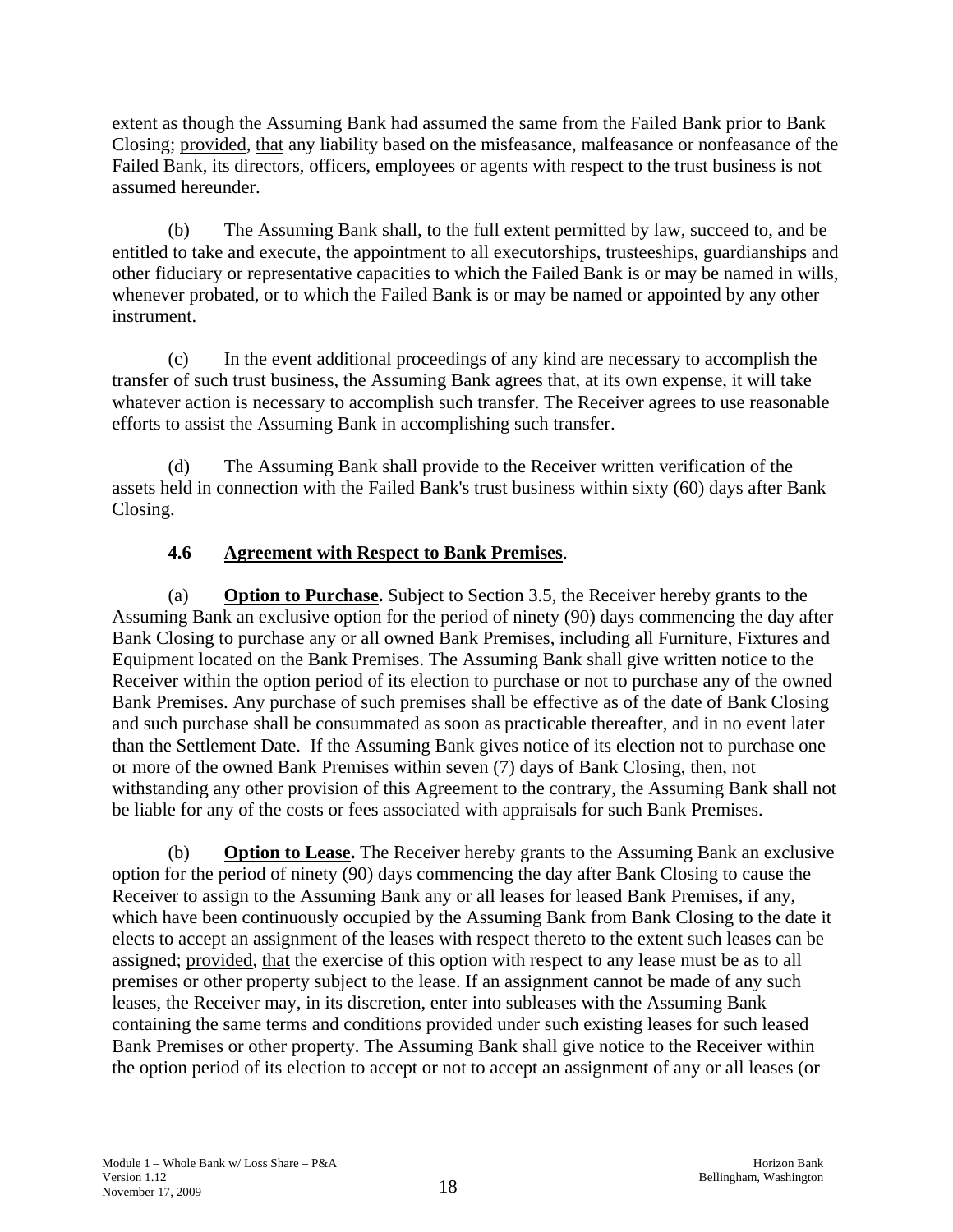enter into subleases or new leases in lieu thereof). The Assuming Bank agrees to assume all leases assigned (or enter into subleases or new leases in lieu thereof) pursuant to this Section 4.6.

(c) **Facilitation.** The Receiver agrees to facilitate the assumption, assignment or sublease of leases or the negotiation of new leases by the Assuming Bank; provided, that neither the Receiver nor the Corporation shall be obligated to engage in litigation, make payments to the Assuming Bank or to any third party in connection with facilitating any such assumption, assignment, sublease or negotiation or commit to any other obligations to third parties.

(d) **Occupancy.** The Assuming Bank shall give the Receiver fifteen (15) days' prior written notice of its intention to vacate prior to vacating any leased Bank Premises with respect to which the Assuming Bank has not exercised the option provided in Section 4.6(b). Any such notice shall be deemed to terminate the Assuming Bank's option with respect to such leased Bank Premises.

# (e) **Occupancy Costs.**

(i) The Assuming Bank agrees to pay to the Receiver, or to appropriate third parties at the direction of the Receiver, during and for the period of any occupancy by it of (x) owned Bank Premises the market rental value, as determined by the appraiser selected in accordance with the definition of Fair Market Value, and all operating costs, and (y) leased Bank Premises, all operating costs with respect thereto and to comply with all relevant terms of applicable leases entered into by the Failed Bank, including without limitation the timely payment of all rent. Operating costs include, without limitation all taxes, fees, charges, utilities, insurance and assessments, to the extent not included in the rental value or rent. If the Assuming Bank elects to purchase any owned Bank Premises in accordance with Section 4.6(a), the amount of any rent paid (and taxes paid to the Receiver which have not been paid to the taxing authority and for which the Assuming Bank assumes liability) by the Assuming Bank with respect thereto shall be applied as an offset against the purchase price thereof.

(ii) The Assuming Bank agrees during the period of occupancy by it of owned or leased Bank Premises, to pay to the Receiver rent for the use of all owned or leased Furniture and Equipment and all owned or leased Fixtures located on such Bank Premises for the period of such occupancy. Rent for such property owned by the Failed Bank shall be the market rental value thereof, as determined by the Receiver within sixty (60) days after Bank Closing. Rent for such leased property shall be an amount equal to any and all rent and other amounts which the Receiver incurs or accrues as an obligation or is obligated to pay for such period of occupancy pursuant to all leases and contracts with respect to such property. If the Assuming Bank purchases any owned Furniture and Equipment or owned Fixtures in accordance with Section 4.6(f) or 4.6(h), the amount of any rents paid by the Assuming Bank with respect thereto shall be applied as an offset against the purchase price thereof.

(f) **Certain Requirements as to Furniture, Equipment and Fixtures.** If the Assuming Bank purchases owned Bank Premises or accepts an assignment of the lease (or enters into a sublease or a new lease in lieu thereof) for leased Bank Premises as provided in Section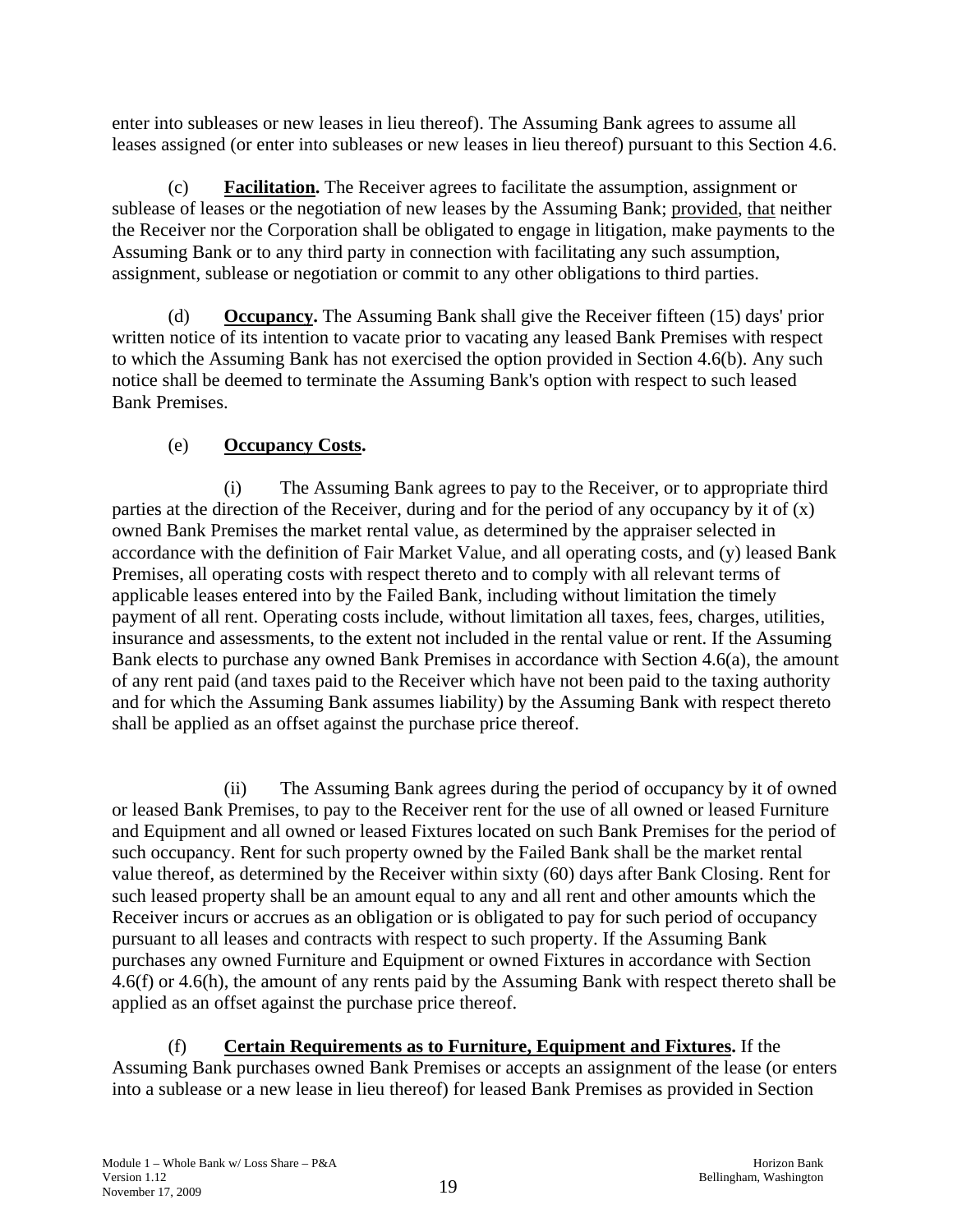4.6(a) or 4.6(b), or if the Assuming Bank does not exercise such option but within twelve (12) months following Bank Closing obtains the right to occupy such premises (whether by assignment, lease, sublease, purchase or otherwise), other than in accordance with Section 4.6(a) or (b), the Assuming Bank shall (i) effective as of the date of Bank Closing, purchase from the Receiver all Furniture and Equipment and Fixtures owned by the Failed Bank at Fair Market Value and located thereon as of Bank Closing, (ii) accept an assignment or a sublease of the leases or negotiate new leases for all Furniture and Equipment and Fixtures leased by the Failed Bank and located thereon, and (iii) if applicable, accept an assignment or a sublease of any ground lease or negotiate a new ground lease with respect to any land on which such Bank Premises are located; provided, that the Receiver shall not have disposed of such Furniture and Equipment and Fixtures or repudiated the leases specified in clause (ii) or (iii).

#### (g) **Vacating Premises.**

(i) If the Assuming Bank elects not to purchase any owned Bank Premises, the notice of such election in accordance with Section 4.6(a) shall specify the date upon which the Assuming Bank's occupancy of such premises shall terminate, which date shall not be later than ninety (90) days after the date of the Assuming Bank's notice not to exercise such option. The Assuming Bank promptly shall relinquish and release to the Receiver such premises and the Furniture and Equipment and Fixtures located thereon in the same condition as at Bank Closing, normal wear and tear excepted. By occupying any such premises after the expiration of such ninety (90)-day period, the Assuming Bank shall, at the Receiver's option, (x) be deemed to have agreed to purchase such Bank Premises, and to assume all leases, obligations and liabilities with respect to leased Furniture and Equipment and leased Fixtures located thereon and any ground lease with respect to the land on which such premises are located, and (y) be required to purchase all Furniture and Equipment and Fixtures owned by the Failed Bank and located on such premises as of Bank Closing.

(ii) If the Assuming Bank elects not to accept an assignment of the lease or sublease any leased Bank Premises, the notice of such election in accordance with Section 4.6(b) shall specify the date upon which the Assuming Bank's occupancy of such leased Bank Premises shall terminate, which date shall not be later than the date which is one hundred eighty (180) days after Bank Closing. Upon vacating such premises, the Assuming Bank shall relinquish and release to the Receiver such premises and the Fixtures and the Furniture and Equipment located thereon in the same condition as at Bank Closing, normal wear and tear excepted. By failing to provide notice of its intention to vacate such premises prior to the expiration of the option period specified in Section 4.6(b), or by occupying such premises after the one hundred eighty (180) day period specified above in this paragraph (ii), the Assuming Bank shall, at the Receiver's option, (x) be deemed to have assumed all leases, obligations and liabilities with respect to such premises (including any ground lease with respect to the land on which premises are located), and leased Furniture and Equipment and leased Fixtures located thereon in accordance with this Section 4.6 (unless the Receiver previously repudiated any such lease), and (y) be required to purchase all Furniture and Equipment and Fixtures owned by the Failed Bank at Fair Market Value and located on such premises as of Bank Closing.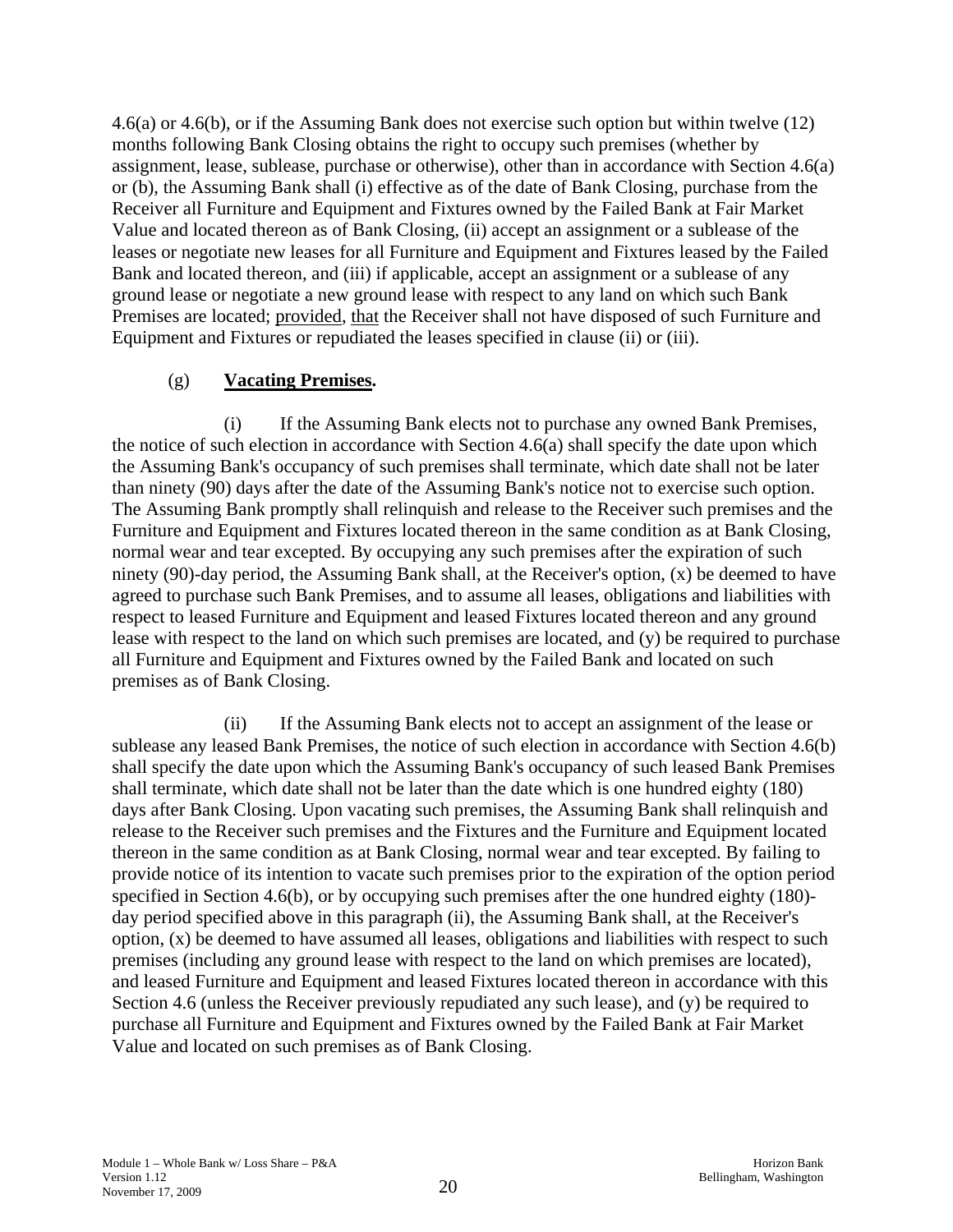(h) **Furniture and Equipment and Certain Other Equipment.** The Receiver hereby grants to the Assuming Bank an option to purchase all Furniture and Equipment or any telecommunications, data processing equipment (including hardware and software) and check processing and similar operating equipment owned by the Failed Bank at Fair Market Value and located at any leased Bank Premises that the Assuming Bank elects to vacate or which it could have, but did not occupy, pursuant to this Section 4.6; provided, that, the Assuming Bank shall give the Receiver notice of its election to purchase such property at the time it gives notice of its intention to vacate such Bank Premises or within ten (10) days after Bank Closing for Bank Premises it could have, but did not, occupy.

# **4.7 Agreement with Respect to Leased Data Processing Equipment**

(a) The Receiver hereby grants to the Assuming Bank an exclusive option for the period of ninety (90) days commencing the day after Bank Closing to accept an assignment from the Receiver of any or all Data Processing Leases to the extent that such Data Processing Leases can be assigned.

(b) The Assuming Bank shall (i) give written notice to the Receiver within the option period specified in Section 4.7(a) of its intent to accept or decline an assignment or sublease of any or all Data Processing Leases and promptly accept an assignment or sublease of such Data Processing Leases, and (ii) give written notice to the appropriate lessor(s) that it has accepted an assignment or sublease of any such Data Processing Leases.

(c) The Receiver agrees to facilitate the assignment or sublease of Data Processing Leases or the negotiation of new leases or license agreements by the Assuming Bank; provided, that neither the Receiver nor the Corporation shall be obligated to engage in litigation or make payments to the Assuming Bank or to any third party in connection with facilitating any such assumption, assignment, sublease or negotiation.

(d) The Assuming Bank agrees, during its period of use of any property subject to a Data Processing Lease, to pay to the Receiver or to appropriate third parties at the direction of the Receiver all operating costs with respect thereto and to comply with all relevant terms of the applicable Data Processing Leases entered into by the Failed Bank, including without limitation the timely payment of all rent, taxes, fees, charges, utilities, insurance and assessments.

(e) The Assuming Bank shall, not later than fifty (50) days after giving the notice provided in Section 4.7(b), (i) relinquish and release to the Receiver all property subject to the relevant Data Processing Lease, in the same condition as at Bank Closing, normal wear and tear excepted, or (ii) accept an assignment or a sublease thereof or negotiate a new lease or license agreement under this Section 4.7.

## **4.8 Agreement with Respect to Certain Existing Agreements**.

(a) Subject to the provisions of Section 4.8(b), with respect to agreements existing as of Bank Closing which provide for the rendering of services by or to the Failed Bank, within thirty (30) days after Bank Closing, the Assuming Bank shall give the Receiver written notice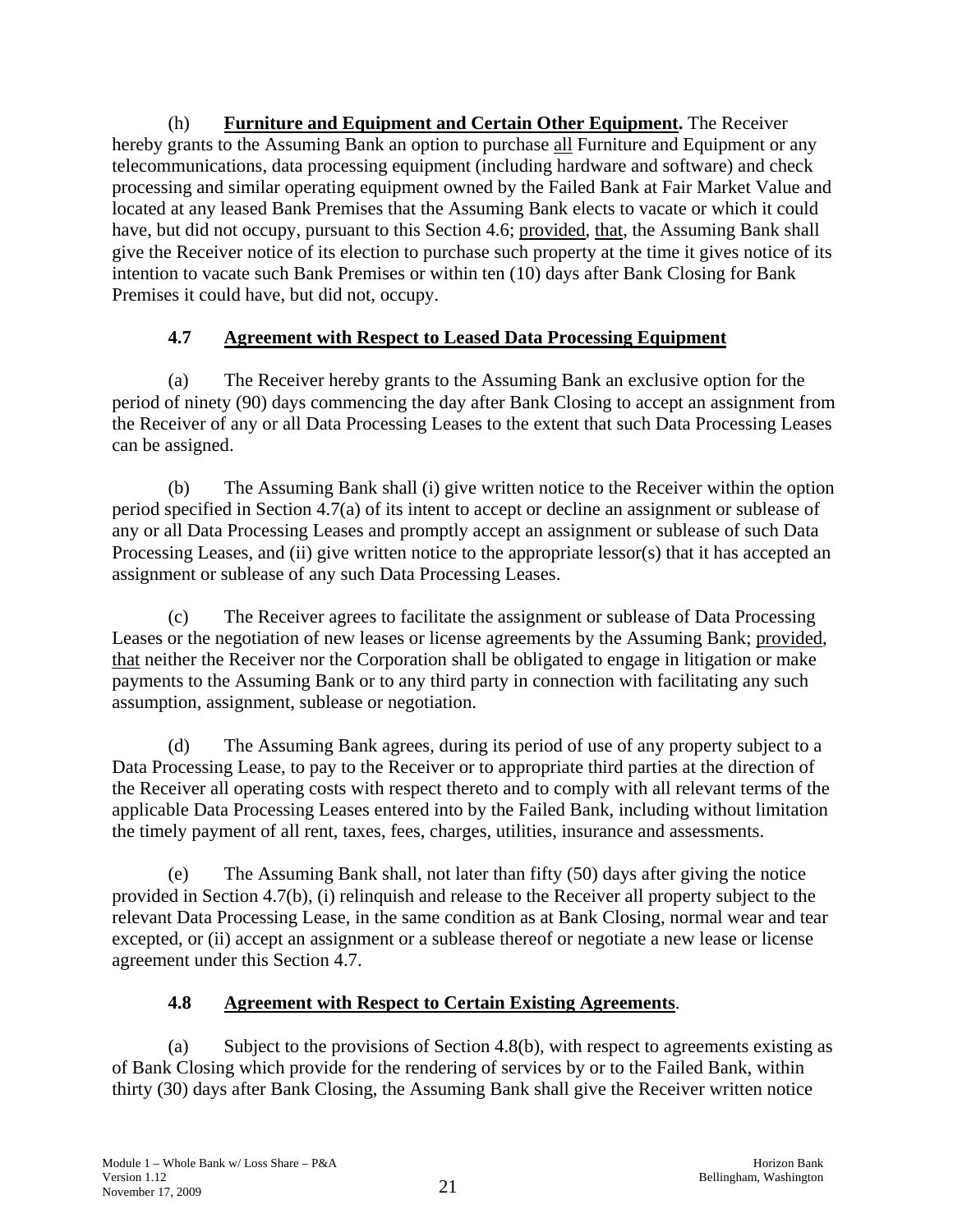specifying whether it elects to assume or not to assume each such agreement. Except as may be otherwise provided in this Article IV, the Assuming Bank agrees to comply with the terms of each such agreement for a period commencing on the day after Bank Closing and ending on: (i) in the case of an agreement that provides for the rendering of services by the Failed Bank, the date which is ninety (90) days after Bank Closing, and (ii) in the case of an agreement that provides for the rendering of services to the Failed Bank, the date which is thirty (30) days after the Assuming Bank has given notice to the Receiver of its election not to assume such agreement; provided, that the Receiver can reasonably make such service agreements available to the Assuming Bank. The Assuming Bank shall be deemed by the Receiver to have assumed agreements for which no notification is timely given. The Receiver agrees to assign, transfer, convey, and deliver to the Assuming Bank all right, title and interest of the Receiver, if any, in and to agreements the Assuming Bank assumes hereunder. In the event the Assuming Bank elects not to accept an assignment of any lease (or sublease) or negotiate a new lease for leased Bank Premises under Section 4.6 and does not otherwise occupy such premises, the provisions of this Section 4.8(a) shall not apply to service agreements related to such premises. The Assuming Bank agrees, during the period it has the use or benefit of any such agreement, promptly to pay to the Receiver or to appropriate third parties at the direction of the Receiver all operating costs with respect thereto and to comply with all relevant terms of such agreement.

(b) The provisions of Section 4.8(a) regarding the Assuming Bank's election to assume or not assume certain agreements shall not apply to (i) agreements pursuant to which the Failed Bank provides mortgage servicing for others or mortgage servicing is provided to the Failed Bank by others, (ii) agreements that are subject to Sections 4.1 through 4.7 and any insurance policy or bond referred to in Section 3.5(a) or other agreement specified in Section 3.5, and (iii) consulting, management or employment agreements, if any, between the Failed Bank and its employees or other Persons. Except as otherwise expressly set forth elsewhere in this Agreement, the Assuming Bank does not assume any liabilities or acquire any rights under any of the agreements described in this Section 4.8(b).

**4.9 Informational Tax Reporting**. The Assuming Bank agrees to perform all obligations of the Failed Bank with respect to Federal and State income tax informational reporting related to (i) the Assets and the Liabilities Assumed, (ii) deposit accounts that were closed and loans that were paid off or collateral obtained with respect thereto prior to Bank Closing, (iii) miscellaneous payments made to vendors of the Failed Bank, and (iv) any other asset or liability of the Failed Bank, including, without limitation, loans not purchased and Deposits not assumed by the Assuming Bank, as may be required by the Receiver.

**4.10 Insurance**. The Assuming Bank agrees to obtain insurance coverage effective from and after Bank Closing, including public liability, fire and extended coverage insurance acceptable to the Receiver with respect to owned or leased Bank Premises that it occupies, and all owned or leased Furniture and Equipment and Fixtures and leased data processing equipment (including hardware and software) located thereon, in the event such insurance coverage is not already in force and effect with respect to the Assuming Bank as the insured as of Bank Closing. All such insurance shall, where appropriate (as determined by the Receiver), name the Receiver as an additional insured.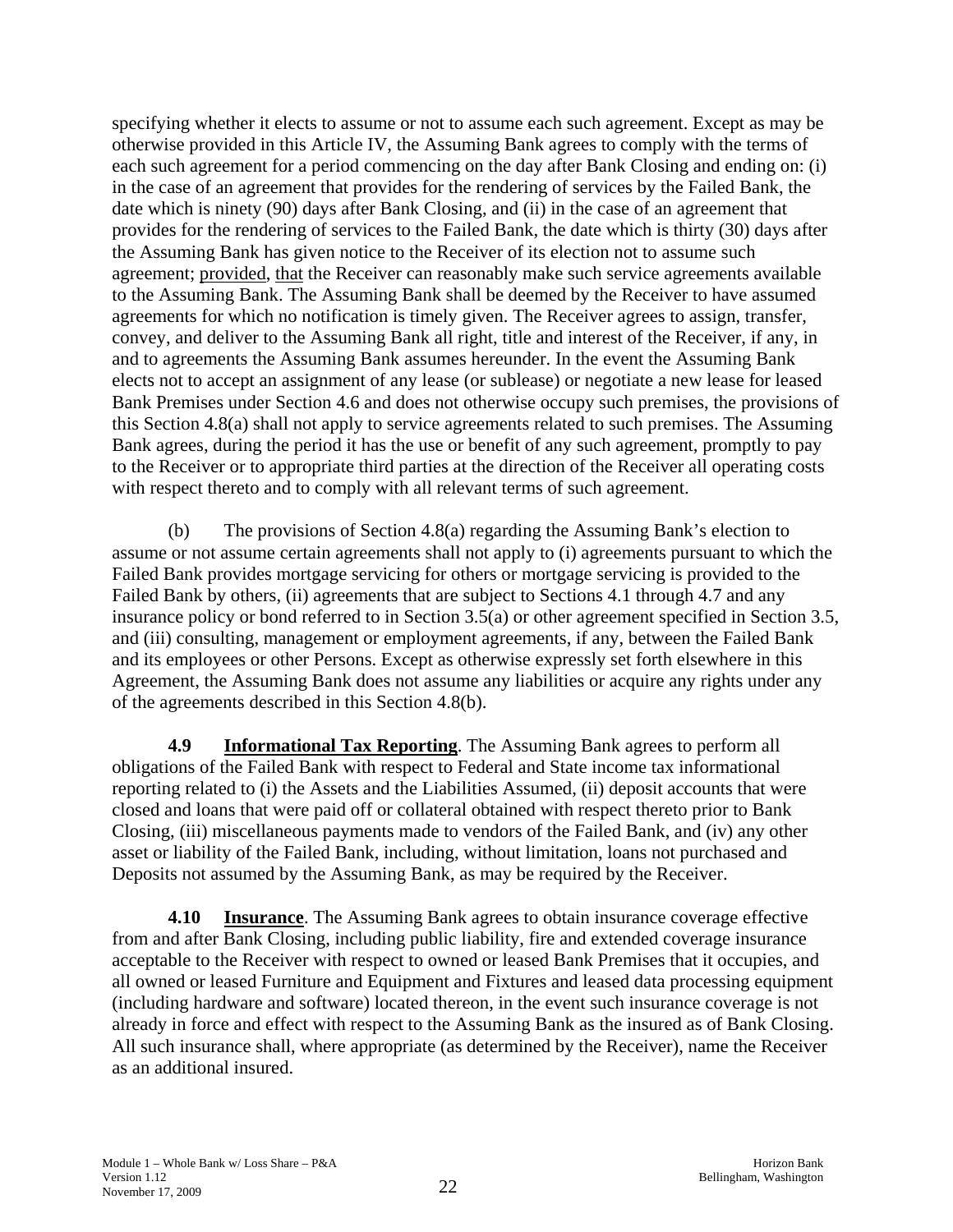**4.11** Office Space for Receiver and Corporation. For the period commencing on the day following Bank Closing and ending on the one hundred eightieth (180th) day thereafter, the Assuming Bank agrees to provide to the Receiver and the Corporation, without charge, adequate and suitable office space (including parking facilities and vault space), furniture, equipment (including photocopying and telecopying machines), email accounts, network access and technology resources (such as shared drive) and utilities (including local telephone service and fax machines) at the Bank Premises occupied by the Assuming Bank for their use in the discharge of their respective functions with respect to the Failed Bank. In the event the Receiver and the Corporation determine that the space provided is inadequate or unsuitable, the Receiver and the Corporation may relocate to other quarters having adequate and suitable space and the costs of relocation and any rental and utility costs for the balance of the period of occupancy by the Receiver and the Corporation shall be borne by the Assuming Bank. Additionally, the Assuming Bank agrees to pay such bills and invoices on behalf of the Receiver and Corporation as the Receiver or Corporation may direct for the period beginning on the date of Bank Closing and ending on Settlement Date. Assuming Bank shall submit it requests for reimbursement of such expenditures pursuant to Article VIII of this Agreement.

#### **4.12 Agreement with Respect to Continuation of Group Health Plan Coverage for Former Employees of the Failed Bank.**

(a) The Assuming Bank agrees to assist the Receiver, as provided in this Section 4.12, in offering individuals who were employees or former employees of the Failed Bank, or any of its Subsidiaries, and who, immediately prior to Bank Closing, were receiving, or were eligible to receive, health insurance coverage or health insurance continuation coverage from the Failed Bank ("Eligible Individuals"), the opportunity to obtain health insurance coverage in the Corporation's FIA Continuation Coverage Plan which provides for health insurance continuation coverage to such Eligible Individuals who are qualified beneficiaries of the Failed Bank as defined in Section 607 of the Employee Retirement Income Security Act of 1974, as amended (respectively, "qualified beneficiaries" and "ERISA"). The Assuming Bank shall consult with the Receiver and not later than five (5) Business Days after Bank Closing shall provide written notice to the Receiver of the number (if available), identity (if available) and addresses (if available) of the Eligible Individuals who are qualified beneficiaries of the Failed Bank and for whom a "qualifying event" (as defined in Section 603 of ERISA) has occurred and with respect to whom the Failed Bank's obligations under Part 6 of Subtitle B of Title I of ERISA have not been satisfied in full, and such other information as the Receiver may reasonably require. The Receiver shall cooperate with the Assuming Bank in order to permit it to prepare such notice and shall provide to the Assuming Bank such data in its possession as may be reasonably required for purposes of preparing such notice.

(b) The Assuming Bank shall take such further action to assist the Receiver in offering the Eligible Individuals who are qualified beneficiaries of the Failed Bank the opportunity to obtain health insurance coverage in the Corporation's FIA Continuation Coverage Plan as the Receiver may direct. All expenses incurred and paid by the Assuming Bank (i) in connection with the obligations of the Assuming Bank under this Section 4.12, and (ii) in providing health insurance continuation coverage to any Eligible Individuals who are hired by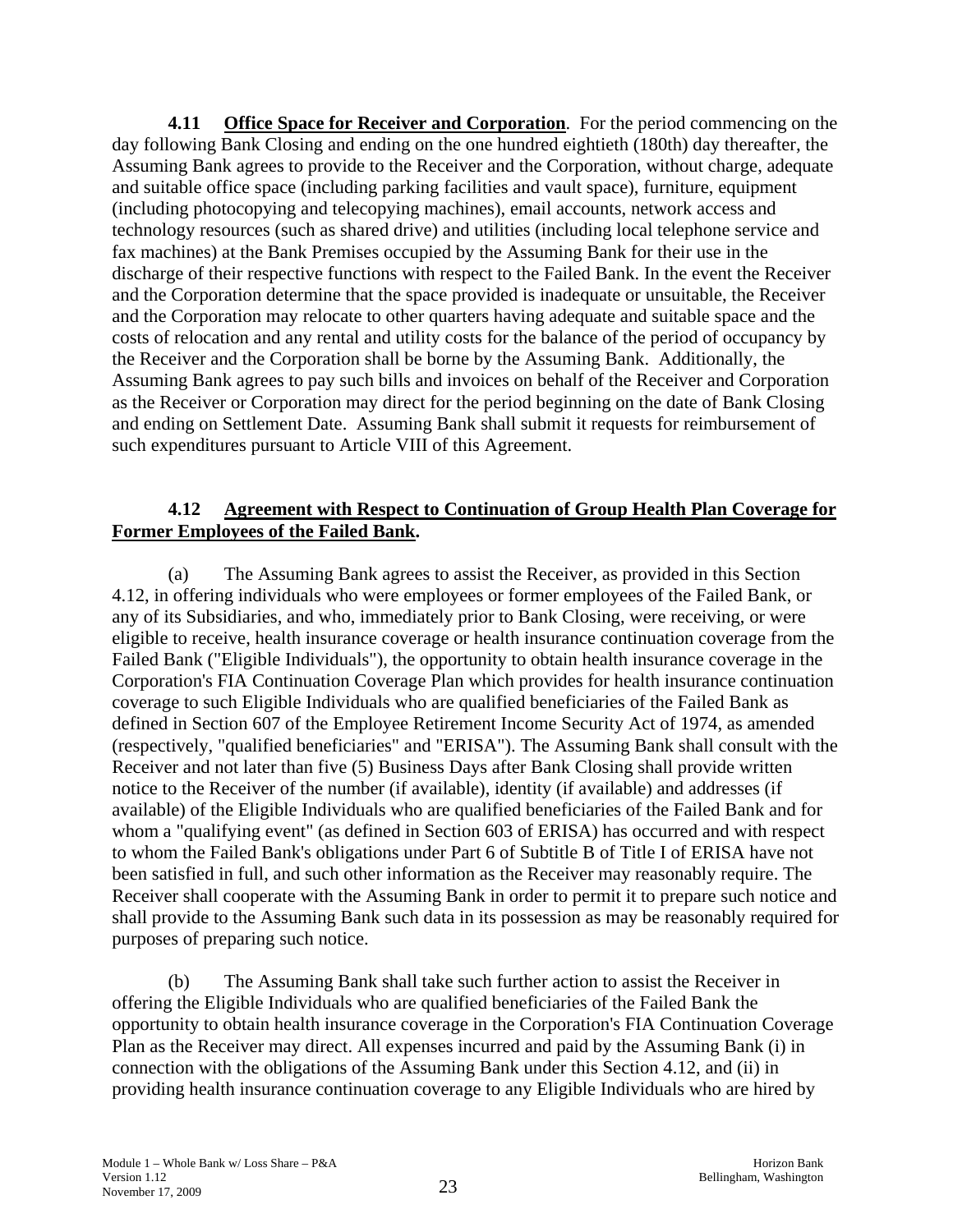the Assuming Bank and such employees' qualified beneficiaries shall be borne by the Assuming Bank.

(c) No later than five (5) Business Days after Bank Closing, the Assuming Bank shall provide the Receiver with a list of all Failed Bank employees the Assuming Bank will not hire. Unless agreed to otherwise by the Assuming Bank and the Receiver, the Assuming Bank shall be responsible for all costs and expenses (i.e. salary, benefits, etc.) associated with all other employees not on that list from and after the date of delivery of the list to the Receiver. The Assuming Bank shall offer to the Failed Bank employees it retains employment benefits comparable to those the Assuming Bank offers its current employees.

(d) This Section 4.12 is for the sole and exclusive benefit of the parties to this Agreement, and for the benefit of no other Person (including any former employee of the Failed Bank or any Subsidiary thereof or qualified beneficiary of such former employee). Nothing in this Section 4.12 is intended by the parties, or shall be construed, to give any Person (including any former employee of the Failed Bank or any Subsidiary thereof or qualified beneficiary of such former employee) other than the Corporation, the Receiver and the Assuming Bank any legal or equitable right, remedy or claim under or with respect to the provisions of this Section.

**4.13 Agreement with Respect to Interim Asset Servicing.** At any time after Bank Closing, the Receiver may establish on its books an asset pool(s) and may transfer to such asset pool(s) (by means of accounting entries on the books of the Receiver) all or any assets and liabilities of the Failed Bank which are not acquired by the Assuming Bank, including, without limitation, wholly unfunded Commitments and assets and liabilities which may be acquired, funded or originated by the Receiver subsequent to Bank Closing. The Receiver may remove assets (and liabilities) from or add assets (and liabilities) to such pool(s) at any time in its discretion. At the option of the Receiver, the Assuming Bank agrees to service, administer, and collect such pool assets in accordance with and for the term set forth in Exhibit 4.13 "Interim Asset Servicing Arrangement".

## **4.14** Reserved.

**4.15 Agreement with Respect to Loss Sharing.** The Assuming Bank shall be entitled to require reimbursement from the Receiver for loss sharing on certain loans in accordance with the Single Family Shared-Loss Agreement attached hereto as Exhibit 4.15A and the Non-SF Shared-Loss Agreement attached hereto as Exhibit 4.15B, collectively, the "Shared-Loss Agreements." The Loans that shall be subject to the Shared-Loss Agreements are identified on the Schedule of Loans 4.15A and 4.15B attached hereto.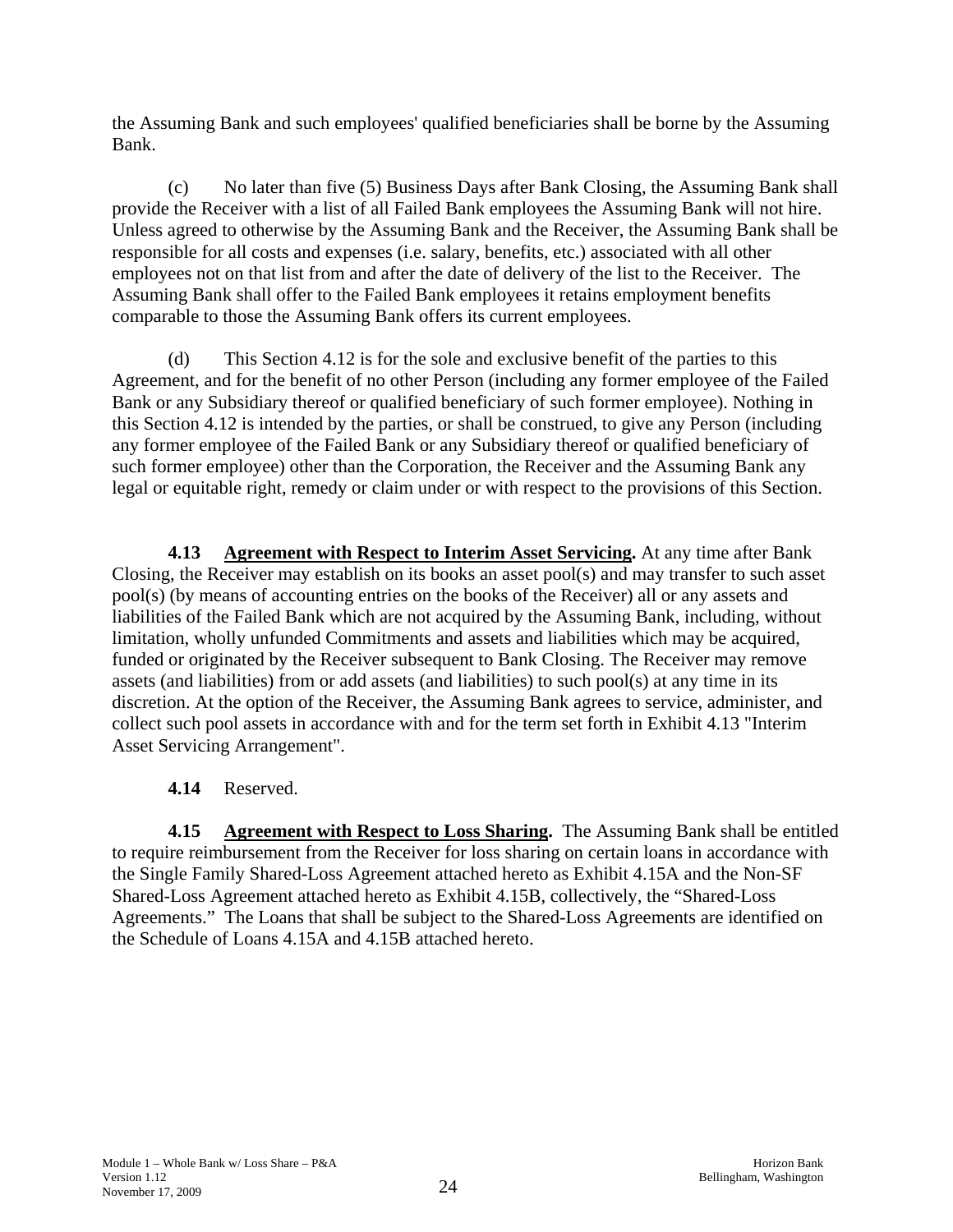#### **ARTICLE V DUTIES WITH RESPECT TO DEPOSITORS OF THE FAILED BANK**

**5.1 Payment of Checks, Drafts and Orders.** Subject to Section 9.5, the Assuming Bank agrees to pay all properly drawn checks, drafts and withdrawal orders of depositors of the Failed Bank presented for payment, whether drawn on the check or draft forms provided by the Failed Bank or by the Assuming Bank, to the extent that the Deposit balances to the credit of the respective makers or drawers assumed by the Assuming Bank under this Agreement are sufficient to permit the payment thereof, and in all other respects to discharge, in the usual course of conducting a banking business, the duties and obligations of the Failed Bank with respect to the Deposit balances due and owing to the depositors of the Failed Bank assumed by the Assuming Bank under this Agreement.

**5.2** Certain Agreements Related to Deposits. Subject to Section 2.2, the Assuming Bank agrees to honor the terms and conditions of any written escrow or mortgage servicing agreement or other similar agreement relating to a Deposit liability assumed by the Assuming Bank pursuant to this Agreement.

## **5.3 Notice to Depositors.**

(a) Within seven (7) days after Bank Closing, the Assuming Bank shall give (i) notice to depositors of the Failed Bank of its assumption of the Deposit liabilities of the Failed Bank, and (ii) any notice required under Section 2.2, by mailing to each such depositor a notice with respect to such assumption and by advertising in a newspaper of general circulation in the county or counties in which the Failed Bank was located. The Assuming Bank agrees that it will obtain prior approval of all such notices and advertisements from counsel for the Receiver and that such notices and advertisements shall not be mailed or published until such approval is received.

(b) The Assuming Bank shall give notice by mail to depositors of the Failed Bank concerning the procedures to claim their deposits, which notice shall be provided to the Assuming Bank by the Receiver or the Corporation. Such notice shall be included with the notice to depositors to be mailed by the Assuming Bank pursuant to Section 5.3(a).

(c) If the Assuming Bank proposes to charge fees different from those charged by the Failed Bank before it establishes new deposit account relationships with the depositors of the Failed Bank, the Assuming Bank shall give notice by mail of such changed fees to such depositors.

#### **ARTICLE VI RECORDS**

## **6.1 Transfer of Records**.

(a) In accordance with Sections 2.1 and 3.1, the Receiver assigns, transfers, conveys and delivers to the Assuming Bank the following: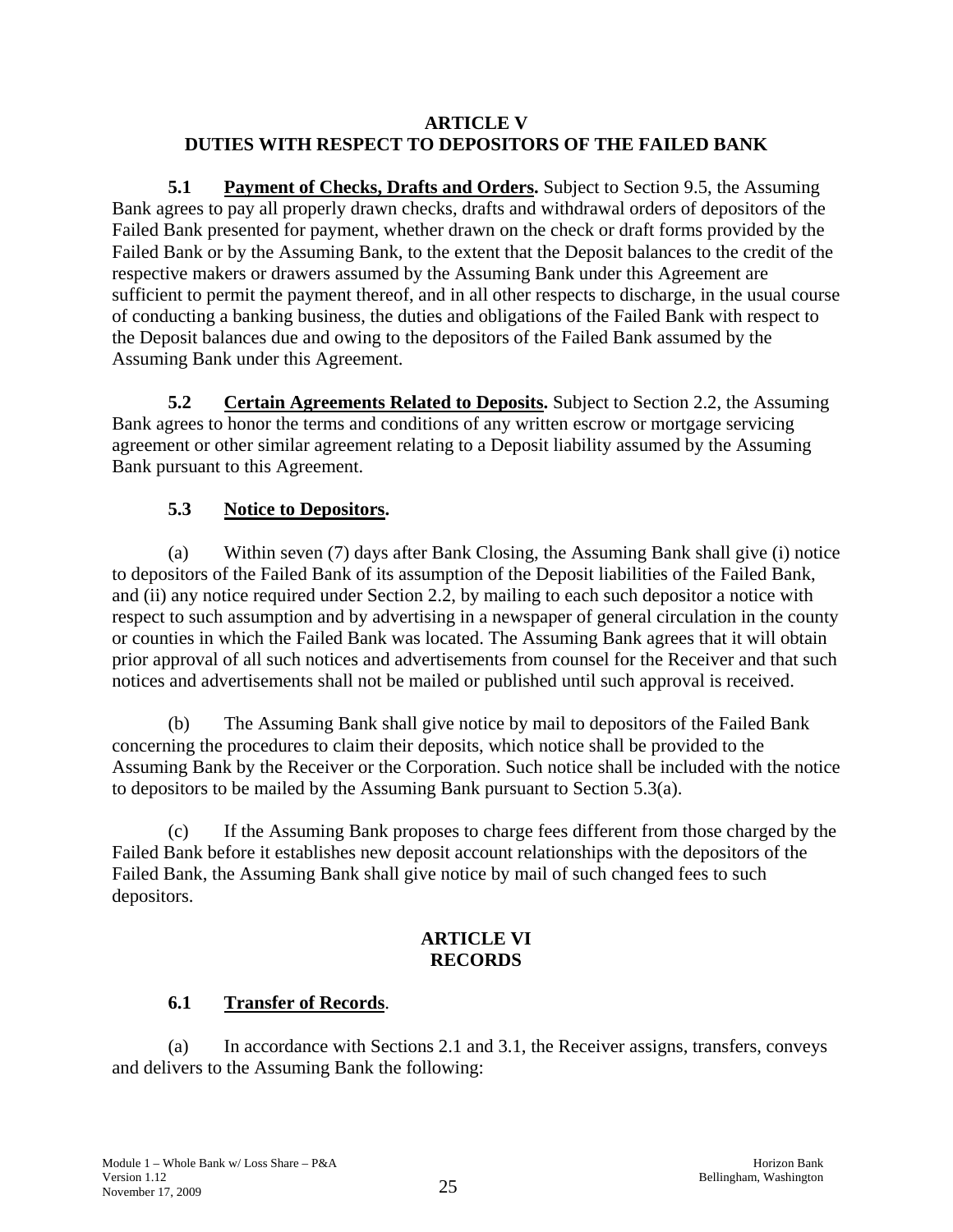(i) all Records pertaining to the Deposit liabilities of the Failed Bank assumed by the Assuming Bank under this Agreement, including, but not limited to, the following:

(A) signature cards, orders, contracts between the Failed Bank and its depositors and Records of similar character;

(B) passbooks of depositors held by the Failed Bank, deposit slips, cancelled checks and withdrawal orders representing charges to accounts of depositors; and

following: (ii) all Records pertaining to the Assets, including, but not limited to, the

companies; (A) records of deposit balances carried with other banks, bankers or trust

(B) Loan and collateral records and Credit Files and other documents;

(C) deeds, mortgages, abstracts, surveys, and other instruments or records of title pertaining to real estate or real estate mortgages;

(D) signature cards, agreements and records pertaining to Safe Deposit Boxes, if any; and

(E) records pertaining to the credit card business, trust business or safekeeping business of the Failed Bank, if any.

(b) The Receiver, at its option, may assign and transfer to the Assuming Bank by a single blanket assignment or otherwise, as soon as practicable after Bank Closing, any other Records not assigned and transferred to the Assuming Bank as provided in this Agreement, including but not limited to loan disbursement checks, general ledger tickets, official bank checks, proof transactions (including proof tapes) and paid out loan files.

**6.2 Delivery of Assigned Records**. The Receiver shall deliver to the Assuming Bank all Records described in (i) Section 6.1(a) as soon as practicable on or after the date of this Agreement, and (ii) Section 6.1(b) as soon as practicable after making any assignment described therein.

**6.3 Preservation of Records**. The Assuming Bank agrees that it will preserve and maintain for the joint benefit of the Receiver, the Corporation and the Assuming Bank, all Records of which it has custody for such period as either the Receiver or the Corporation in its discretion may require, until directed otherwise, in writing, by the Receiver or Corporation. The Assuming Bank shall have the primary responsibility to respond to subpoenas, discovery requests, and other similar official inquiries and customer requests for lien releases with respect to the Records of which it has custody.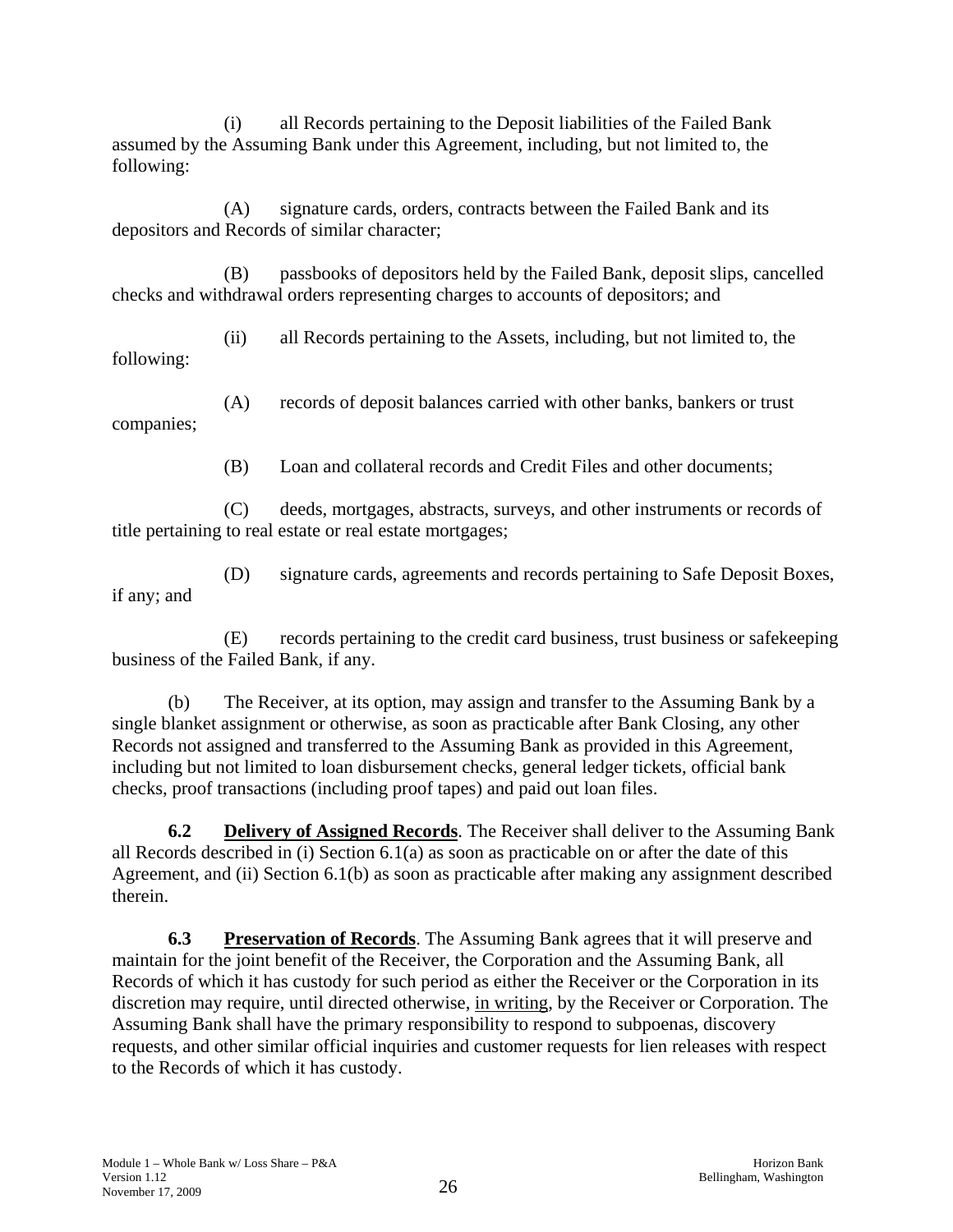**6.4** Access to Records; Copies. The Assuming Bank agrees to permit the Receiver and the Corporation access to all Records of which the Assuming Bank has custody, and to use, inspect, make extracts from or request copies of any such Records in the manner and to the extent requested, and to duplicate, in the discretion of the Receiver or the Corporation, any Record in the form of microfilm or microfiche pertaining to Deposit account relationships; provided, that in the event that the Failed Bank maintained one or more duplicate copies of such microfilm or microfiche Records, the Assuming Bank hereby assigns, transfers, and conveys to the Corporation one such duplicate copy of each such Record without cost to the Corporation, and agrees to deliver to the Corporation all Records assigned and transferred to the Corporation under this Article VI as soon as practicable on or after the date of this Agreement. The party requesting a copy of any Record shall bear the cost (based on standard accepted industry charges to the extent applicable, as determined by the Receiver) for providing such duplicate Records. A copy of each Record requested shall be provided as soon as practicable by the party having custody thereof.

#### **ARTICLE VII FIRST LOSS TRANCHE**

 The Assuming Bank has submitted to the Receiver an asset premium (discount) bid of (\$176,993,000) and a positive Deposit premium bid of 0 %. The Deposit premium bid will be applied to the total of all Assumed Deposits except for brokered, CDARS, and any market place or similar subscription services Deposits. The First Loss Tranche shall be determined by adding (i) the asset premium (discount) bid, (ii) the Deposit premium bid, and (iii) the Equity Adjustment. If the First Loss Tranche is a positive number, then this is the Losses on Single Family Shared-Loss Loans and Net Charge-offs on Shared Loss Assets that the Assuming Bank will incur before loss-sharing commences under Exhibits 4.15A and 4.15B. If the First Loss Tranche is a negative number, the Corporation shall pay such amount by wire transfer to the Assuming Bank by the end of the first business day following Bank Closing, together with interest determined in accordance with Section 8.4, and loss sharing shall commence immediately.

#### **ARTICLE VIII ADJUSTMENTS**

**8.1 Pro Forma Statement**. The Receiver, as soon as practicable after Bank Closing, in accordance with the best information then available, shall provide to the Assuming Bank a pro forma statement reflecting any adjustments of such liabilities and assets as may be necessary. Such pro forma statement shall take into account, to the extent possible, (i) liabilities and assets of a nature similar to those contemplated by Section 2.1 or Section 3.1, respectively, which at Bank Closing were carried in the Failed Bank's suspense accounts, (ii) accruals as of Bank Closing for all income related to the assets and business of the Failed Bank acquired by the Assuming Bank hereunder, whether or not such accruals were reflected on the Accounting Records of the Failed Bank in the normal course of its operations, and (iii) adjustments to determine the Book Value of any investment in an Acquired Subsidiary and related accounts on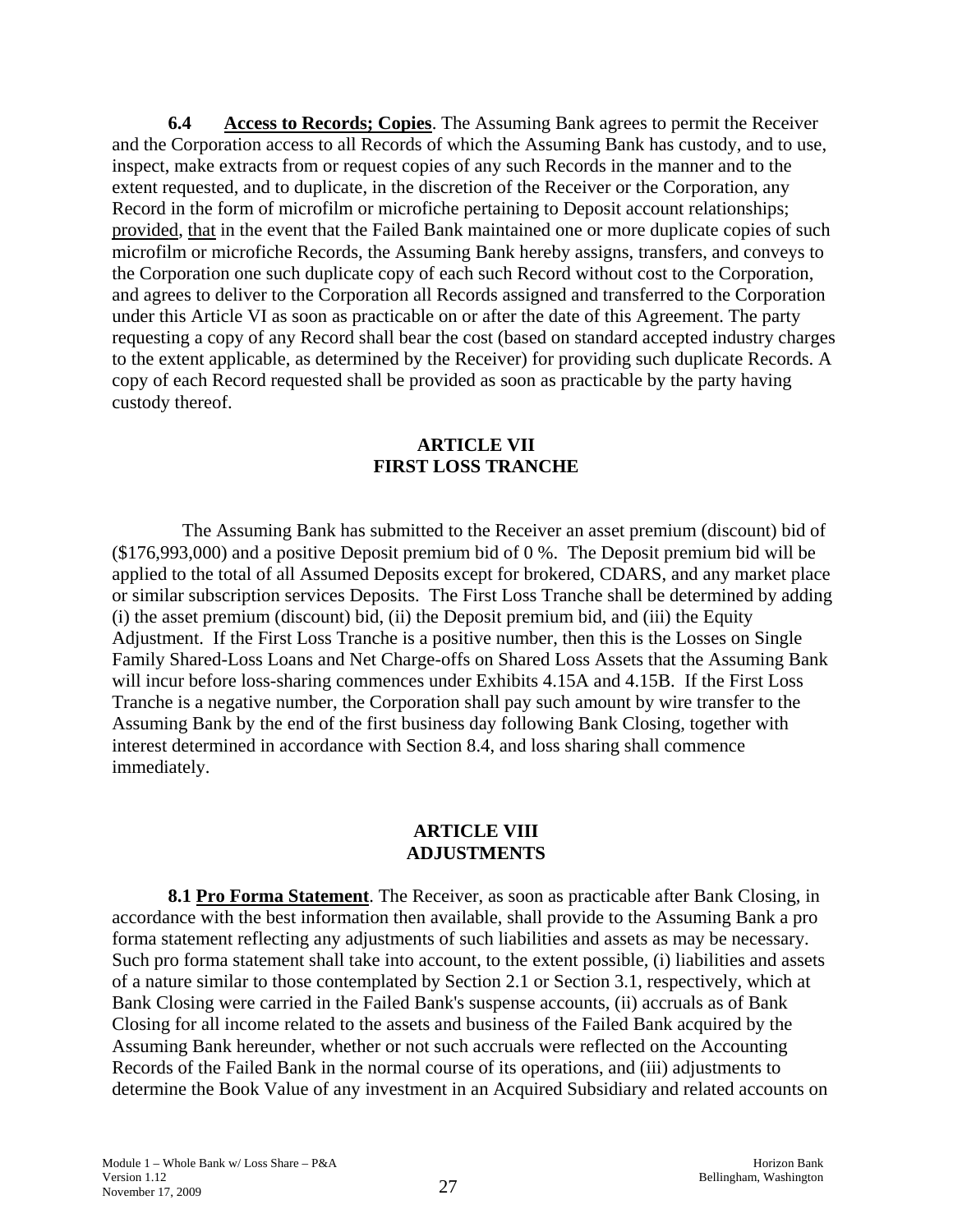the "bank only" (unconsolidated) balance sheet of the Failed Bank based on the equity method of accounting, whether or not the Failed Bank used the equity method of accounting for investments in subsidiaries, except that the resulting amount cannot be less than the Acquired Subsidiary's recorded equity as of Bank Closing as reflected on the Accounting Records of the Acquired Subsidiary. Any Loan purchased by the Assuming Bank pursuant to Section 3.1 which the Failed Bank charged off during the period beginning the day after the Bid Valuation Date to the date of Bank Closing shall be deemed not to be charged off for the purposes of the pro forma statement, and the purchase price shall be determined pursuant to Section 3.2.

# **8.2 Correction of Errors and Omissions; Other Liabilities**.

(a) In the event any bookkeeping omissions or errors are discovered in preparing any pro forma statement or in completing the transfers and assumptions contemplated hereby, the parties hereto agree to correct such errors and omissions, it being understood that, as far as practicable, all adjustments will be made consistent with the judgments, methods, policies or accounting principles utilized by the Failed Bank in preparing and maintaining Accounting Records, except that adjustments made pursuant to this Section 8.2(a) are not intended to bring the Accounting Records of the Failed Bank into accordance with generally accepted accounting principles.

(b) If the Receiver discovers at any time subsequent to the date of this Agreement that any claim exists against the Failed Bank which is of such a nature that it would have been included in the liabilities assumed under Article II had the existence of such claim or the facts giving rise thereto been known as of Bank Closing, the Receiver may, in its discretion, at any time, require that such claim be assumed by the Assuming Bank in a manner consistent with the intent of this Agreement. The Receiver will make appropriate adjustments to the pro forma statement provided by the Receiver to the Assuming Bank pursuant to Section 8.1 as may be necessary.

**8.3 Payments**. The Receiver agrees to cause to be paid to the Assuming Bank, or the Assuming Bank agrees to pay to the Receiver, as the case may be, on the Settlement Date, a payment in an amount which reflects net adjustments (including any costs, expenses and fees associated with determinations of value as provided in this Agreement) made pursuant to Section 8.1 or Section 8.2, plus interest as provided in Section 8.4. The Receiver and the Assuming Bank agree to effect on the Settlement Date any further transfer of assets to or assumption of liabilities or claims by the Assuming Bank as may be necessary in accordance with Section 8.1 or Section 8.2.

**8.4 Interest**. Any amounts paid under Section 8.3 or Section 8.5, shall bear interest for the period from and including the day following Bank Closing to and including the day preceding the payment at the Settlement Interest Rate.

**8.5 Subsequent Adjustments.** In the event that the Assuming Bank or the Receiver discovers any errors or omissions as contemplated by Section 8.2 or any error with respect to the payment made under Section 8.3 after the Settlement Date, the Assuming Bank and the Receiver agree to promptly correct any such errors or omissions, make any payments and effect any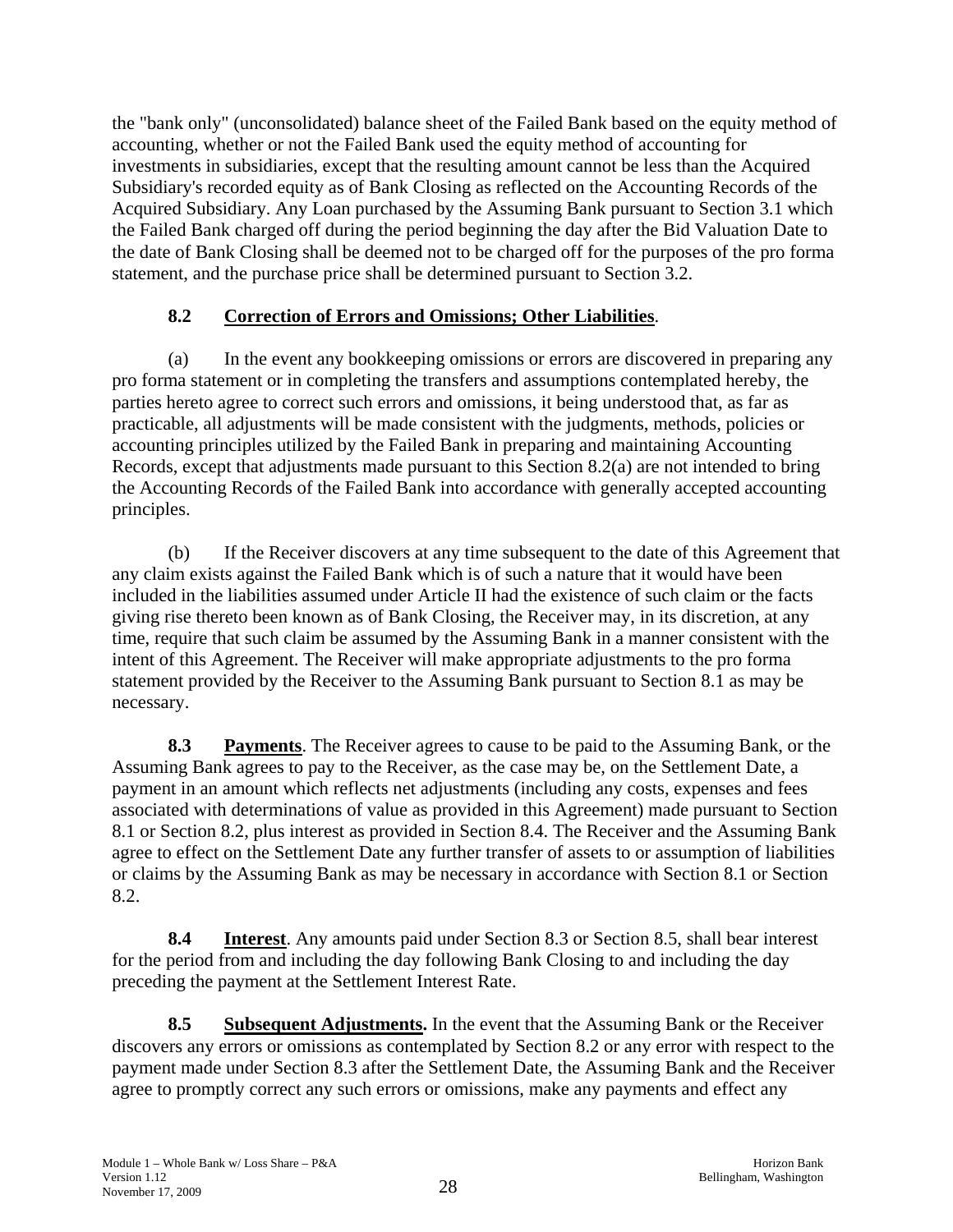transfers or assumptions as may be necessary to reflect any such correction plus interest as provided in Section 8.4.

### **ARTICLE IX CONTINUING COOPERATION**

**9.1** General Matters. The parties hereto agree that they will, in good faith and with their best efforts, cooperate with each other to carry out the transactions contemplated by this Agreement and to effect the purposes hereof.

**9.2** Additional Title Documents. The Receiver, the Corporation and the Assuming Bank each agree, at any time, and from time to time, upon the request of any party hereto, to execute and deliver such additional instruments and documents of conveyance as shall be reasonably necessary to vest in the appropriate party its full legal or equitable title in and to the property transferred pursuant to this Agreement or to be transferred in accordance herewith. The Assuming Bank shall prepare such instruments and documents of conveyance (in form and substance satisfactory to the Receiver) as shall be necessary to vest title to the Assets in the Assuming Bank. The Assuming Bank shall be responsible for recording such instruments and documents of conveyance at its own expense.

# **9.3 Claims and Suits**.

(a) The Receiver shall have the right, in its discretion, to (i) defend or settle any claim or suit against the Assuming Bank with respect to which the Receiver has indemnified the Assuming Bank in the same manner and to the same extent as provided in Article XII, and (ii) defend or settle any claim or suit against the Assuming Bank with respect to any Liability Assumed, which claim or suit may result in a loss to the Receiver arising out of or related to this Agreement, or which existed against the Failed Bank on or before Bank Closing. The exercise by the Receiver of any rights under this Section 9.3(a) shall not release the Assuming Bank with respect to any of its obligations under this Agreement.

(b) In the event any action at law or in equity shall be instituted by any Person against the Receiver and the Corporation as codefendants with respect to any asset of the Failed Bank retained or acquired pursuant to this Agreement by the Receiver, the Receiver agrees, at the request of the Corporation, to join with the Corporation in a petition to remove the action to the United States District Court for the proper district. The Receiver agrees to institute, with or without joinder of the Corporation as coplaintiff, any action with respect to any such retained or acquired asset or any matter connected therewith whenever notice requiring such action shall be given by the Corporation to the Receiver.

**9.4 Payment of Deposits**. In the event any depositor does not accept the obligation of the Assuming Bank to pay any Deposit liability of the Failed Bank assumed by the Assuming Bank pursuant to this Agreement and asserts a claim against the Receiver for all or any portion of any such Deposit liability, the Assuming Bank agrees on demand to provide to the Receiver funds sufficient to pay such claim in an amount not in excess of the Deposit liability reflected on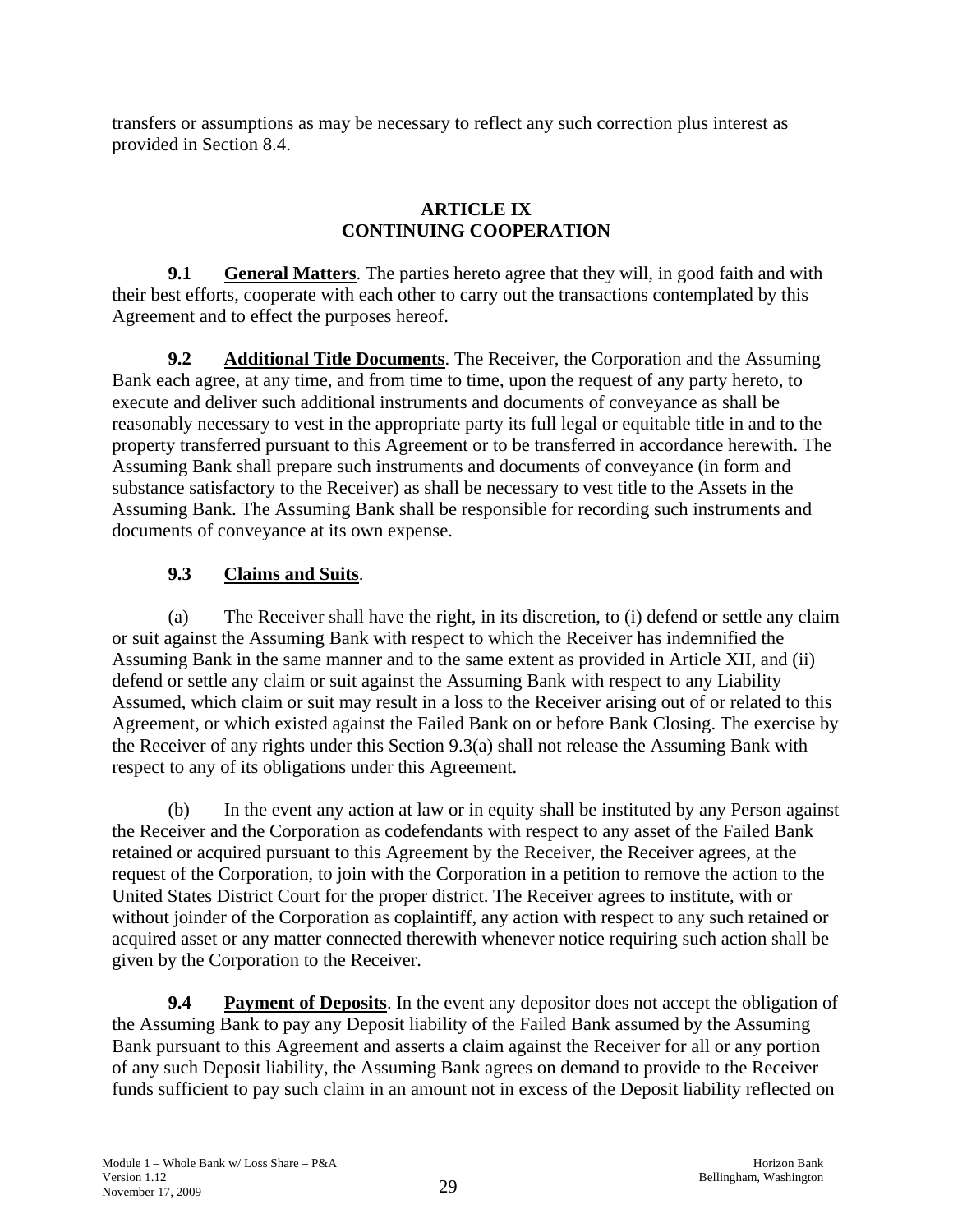the books of the Assuming Bank at the time such claim is made. Upon payment by the Assuming Bank to the Receiver of such amount, the Assuming Bank shall be discharged from any further obligation under this Agreement to pay to any such depositor the amount of such Deposit liability paid to the Receiver.

**9.5** Withheld Payments. At any time, the Receiver or the Corporation may, in its discretion, determine that all or any portion of any deposit balance assumed by the Assuming Bank pursuant to this Agreement does not constitute a "Deposit" (or otherwise, in its discretion, determine that it is the best interest of the Receiver or Corporation to withhold all or any portion of any deposit), and may direct the Assuming Bank to withhold payment of all or any portion of any such deposit balance. Upon such direction, the Assuming Bank agrees to hold such deposit and not to make any payment of such deposit balance to or on behalf of the depositor, or to itself, whether by way of transfer, set-off, or otherwise. The Assuming Bank agrees to maintain the "withheld payment" status of any such deposit balance until directed in writing by the Receiver or the Corporation as to its disposition. At the direction of the Receiver or the Corporation, the Assuming Bank shall return all or any portion of such deposit balance to the Receiver or the Corporation, as appropriate, and thereupon the Assuming Bank shall be discharged from any further liability to such depositor with respect to such returned deposit balance. If such deposit balance has been paid to the depositor prior to a demand for return by the Corporation or the Receiver, and payment of such deposit balance had not been previously withheld pursuant to this Section, the Assuming Bank shall not be obligated to return such deposit balance to the Receiver or the Corporation. The Assuming Bank shall be obligated to reimburse the Corporation or the Receiver, as the case may be, for the amount of any deposit balance or portion thereof paid by the Assuming Bank in contravention of any previous direction to withhold payment of such deposit balance or return such deposit balance the payment of which was withheld pursuant to this Section.

# **9.6 Proceedings with Respect to Certain Assets and Liabilities**.

(a) In connection with any investigation, proceeding or other matter with respect to any asset or liability of the Failed Bank retained by the Receiver, or any asset of the Failed Bank acquired by the Receiver pursuant to this Agreement, the Assuming Bank shall cooperate to the extent reasonably required by the Receiver.

(b) In addition to its obligations under Section 6.4, the Assuming Bank shall provide representatives of the Receiver access at reasonable times and locations without other limitation or qualification to (i) its directors, officers, employees and agents and those of the Subsidiaries acquired by the Assuming Bank, and (ii) its books and records, the books and records of such Subsidiaries and all Credit Files, and copies thereof. Copies of books, records and Credit Files shall be provided by the Assuming Bank as requested by the Receiver and the costs of duplication thereof shall be borne by the Receiver.

(c) Not later than ten (10) days after the Put Notice pursuant to Section 3.4 or the date of the notice of transfer of any Loan by the Assuming Bank to the Receiver pursuant to Section 3.6, the Assuming Bank shall deliver to the Receiver such documents with respect to such Loan as the Receiver may request, including without limitation the following: (i) all related Credit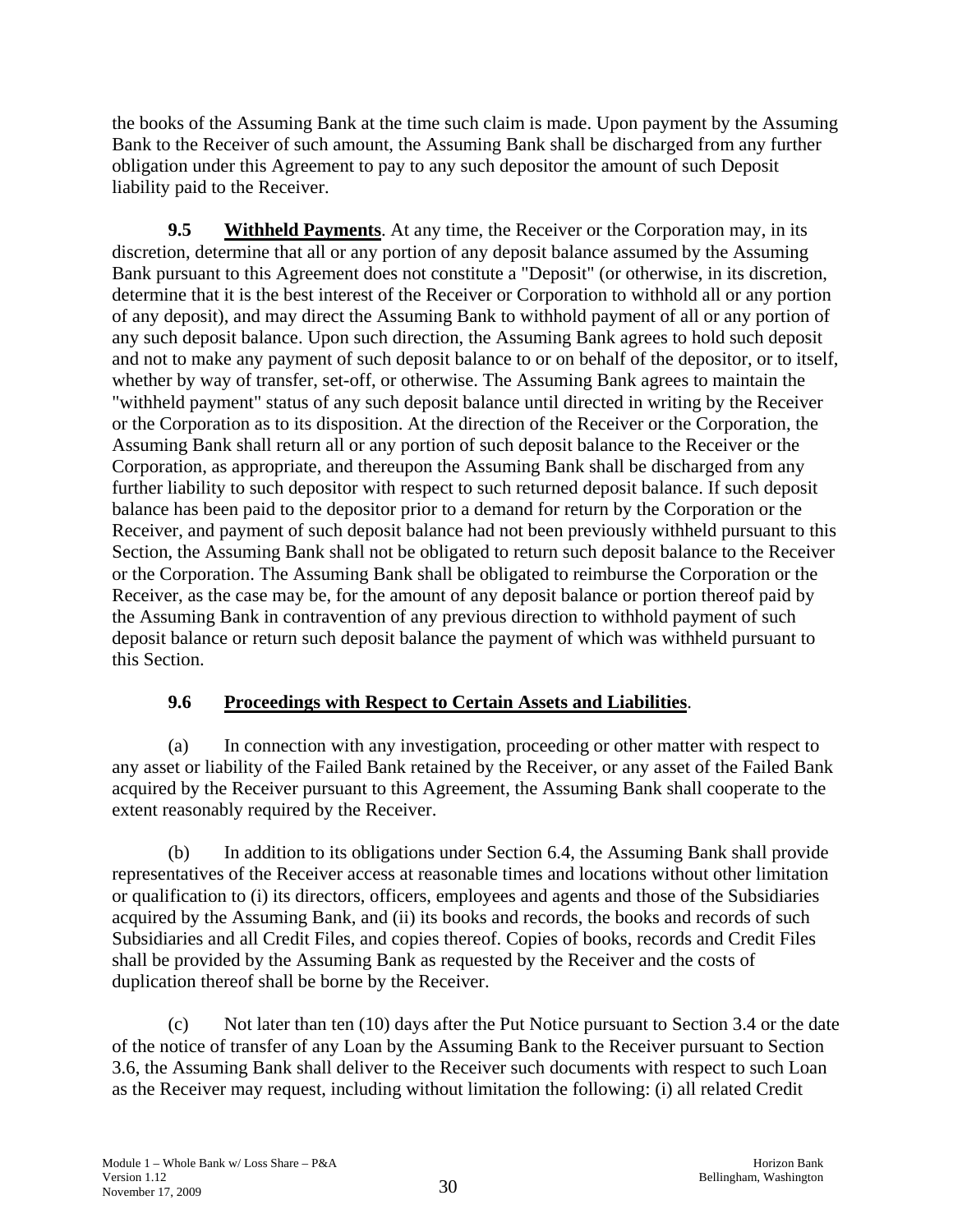Documents (other than certificates, notices and other ancillary documents), (ii) a certificate setting forth the principal amount on the date of the transfer and the amount of interest, fees and other charges then accrued and unpaid thereon, and any restrictions on transfer to which any such Loan is subject, and (iii) all Credit Files, and all documents, microfiche, microfilm and computer records (including but not limited to magnetic tape, disc storage, card forms and printed copy) maintained by, owned by, or in the possession of the Assuming Bank or any Affiliate of the Assuming Bank relating to the transferred Loan.

**9.7 Information**. The Assuming Bank promptly shall provide to the Corporation such other information, including financial statements and computations, relating to the performance of the provisions of this Agreement as the Corporation or the Receiver may request from time to time, and, at the request of the Receiver, make available employees of the Failed Bank employed or retained by the Assuming Bank to assist in preparation of the pro forma statement pursuant to Section 8.1.

### **ARTICLE X CONDITION PRECEDENT**

The obligations of the parties to this Agreement are subject to the Receiver and the Corporation having received at or before Bank Closing evidence reasonably satisfactory to each of any necessary approval, waiver, or other action by any governmental authority, the board of directors of the Assuming Bank, or other third party, with respect to this Agreement and the transactions contemplated hereby, the closing of the Failed Bank and the appointment of the Receiver, the chartering of the Assuming Bank, and any agreements, documents, matters or proceedings contemplated hereby or thereby.

## **ARTICLE XI**

# **REPRESENTATIONS AND WARRANTIES OF THE ASSUMING BANK**

The Assuming Bank represents and warrants to the Corporation and the Receiver as follows:

(a) **Corporate Existence and Authority**. The Assuming Bank (i) is duly organized, validly existing and in good standing under the laws of its Chartering Authority and has full power and authority to own and operate its properties and to conduct its business as now conducted by it, and (ii) has full power and authority to execute and deliver this Agreement and to perform its obligations hereunder. The Assuming Bank has taken all necessary corporate action to authorize the execution, delivery and performance of this Agreement and the performance of the transactions contemplated hereby.

(b) **Third Party Consents**. No governmental authority or other third party consents (including but not limited to approvals, licenses, registrations or declarations) are required in connection with the execution, delivery or performance by the Assuming Bank of this Agreement, other than such consents as have been duly obtained and are in full force and effect.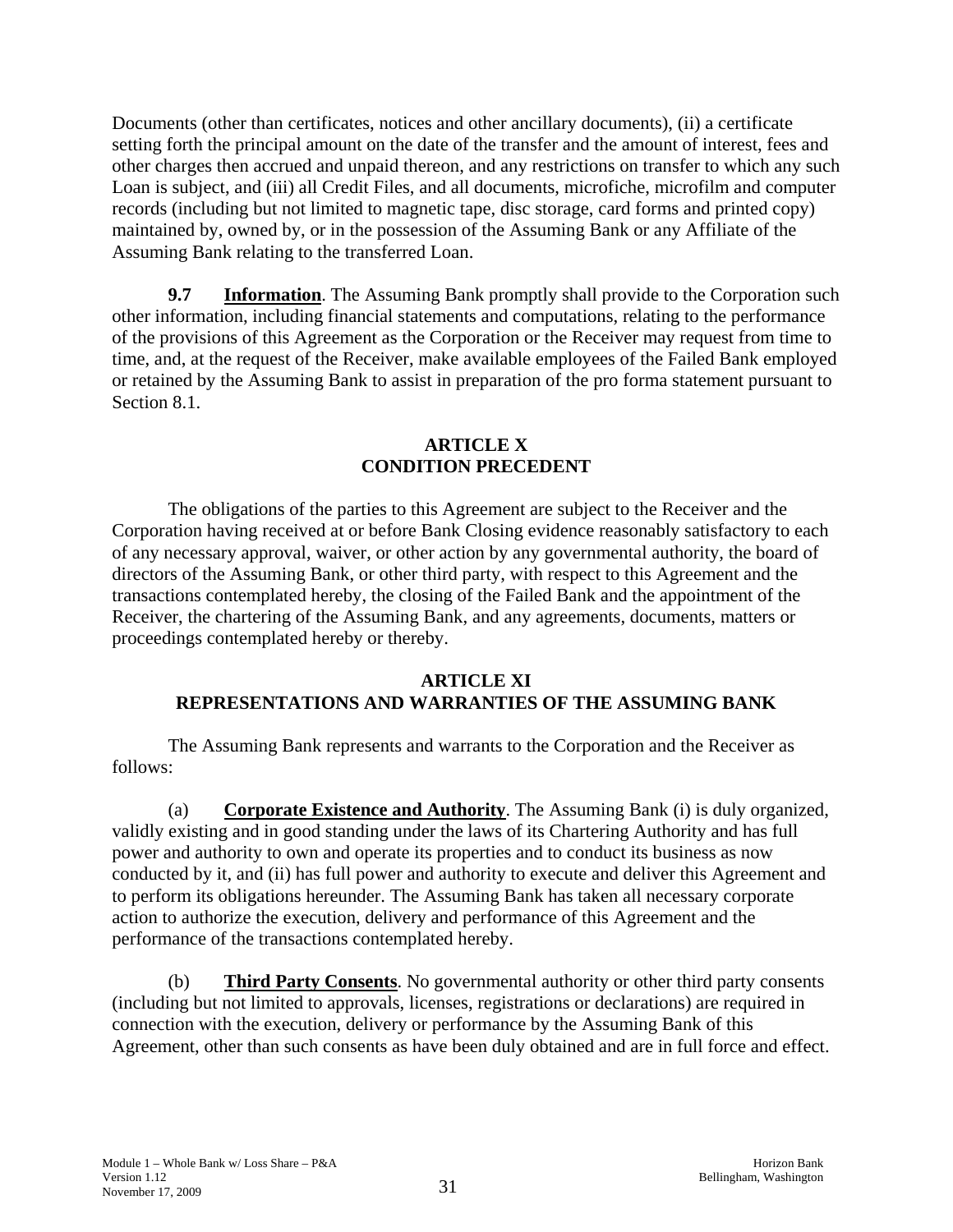(c) **Execution and Enforceability**. This Agreement has been duly executed and delivered by the Assuming Bank and when this Agreement has been duly authorized, executed and delivered by the Corporation and the Receiver, this Agreement will constitute the legal, valid and binding obligation of the Assuming Bank, enforceable in accordance with its terms.

# (d) **Compliance with Law**.

(i) Neither the Assuming Bank nor any of its Subsidiaries is in violation of any statute, regulation, order, decision, judgment or decree of, or any restriction imposed by, the United States of America, any State, municipality or other political subdivision or any agency of any of the foregoing, or any court or other tribunal having jurisdiction over the Assuming Bank or any of its Subsidiaries or any assets of any such Person, or any foreign government or agency thereof having such jurisdiction, with respect to the conduct of the business of the Assuming Bank or of any of its Subsidiaries, or the ownership of the properties of the Assuming Bank or any of its Subsidiaries, which, either individually or in the aggregate with all other such violations, would materially and adversely affect the business, operations or condition (financial or otherwise) of the Assuming Bank or the ability of the Assuming Bank to perform, satisfy or observe any obligation or condition under this Agreement.

(ii) Neither the execution and delivery nor the performance by the Assuming Bank of this Agreement will result in any violation by the Assuming Bank of, or be in conflict with, any provision of any applicable law or regulation, or any order, writ or decree of any court or governmental authority.

e) **Representations Remain True**. The Assuming Bank represents and warrants that it has executed and delivered to the Corporation a Purchaser Eligibility Certification and Confidentiality Agreement and that all information provided and representations made by or on behalf of the Assuming Bank in connection with this Agreement and the transactions contemplated hereby, including, but not limited to, the Purchaser Eligibility Certification and Confidentiality Agreement (which are affirmed and ratified hereby) are and remain true and correct in all material respects and do not fail to state any fact required to make the information contained therein not misleading.

#### **ARTICLE XII INDEMNIFICATION**

**12.1 Indemnification of Indemnitees**. From and after Bank Closing and subject to the limitations set forth in this Section and Section 12.6 and compliance by the Indemnitees with Section 12.2, the Receiver agrees to indemnify and hold harmless the Indemnitees against any and all costs, losses, liabilities, expenses (including attorneys' fees) incurred prior to the assumption of defense by the Receiver pursuant to paragraph (d) of Section 12.2, judgments, fines and amounts paid in settlement actually and reasonably incurred in connection with claims against any Indemnitee based on liabilities of the Failed Bank that are not assumed by the Assuming Bank pursuant to this Agreement or subsequent to the execution hereof by the Assuming Bank or any Subsidiary or Affiliate of the Assuming Bank for which indemnification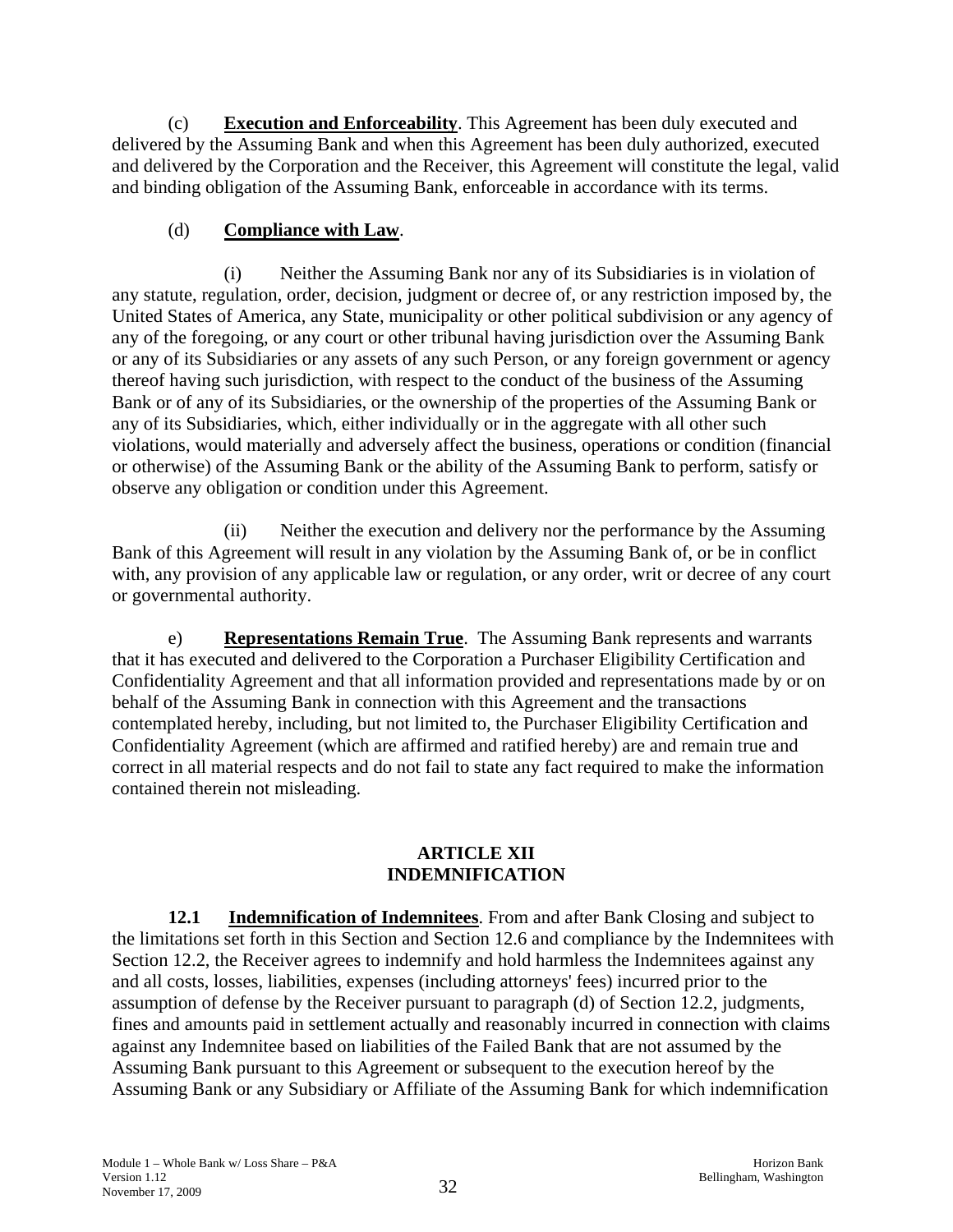is provided hereunder in (a) of this Section 12.1, subject to certain exclusions as provided in (b) of this Section 12.1:

(a)

(1) claims based on the rights of any shareholder or former shareholder as such of (x) the Failed Bank, or (y) any Subsidiary or Affiliate of the Failed Bank;

(2) claims based on the rights of any creditor as such of the Failed Bank, or any creditor as such of any director, officer, employee or agent of the Failed Bank, with respect to any indebtedness or other obligation of the Failed Bank arising prior to Bank Closing;

(3) claims based on the rights of any present or former director, officer, employee or agent as such of the Failed Bank or of any Subsidiary or Affiliate of the Failed Bank;

(4) claims based on any action or inaction prior to Bank Closing of the Failed Bank, its directors, officers, employees or agents as such, or any Subsidiary or Affiliate of the Failed Bank, or the directors, officers, employees or agents as such of such Subsidiary or Affiliate;

(5) claims based on any malfeasance, misfeasance or nonfeasance of the Failed Bank, its directors, officers, employees or agents with respect to the trust business of the Failed Bank, if any;

(6) claims based on any failure or alleged failure (not in violation of law) by the Assuming Bank to continue to perform any service or activity previously performed by the Failed Bank which the Assuming Bank is not required to perform pursuant to this Agreement or which arise under any contract to which the Failed Bank was a party which the Assuming Bank elected not to assume in accordance with this Agreement and which neither the Assuming Bank nor any Subsidiary or Affiliate of the Assuming Bank has assumed subsequent to the execution hereof;

(7) claims arising from any action or inaction of any Indemnitee, including for purposes of this Section 12.1(a)(7) the former officers or employees of the Failed Bank or of any Subsidiary or Affiliate of the Failed Bank that is taken upon the specific written direction of the Corporation or the Receiver, other than any action or inaction taken in a manner constituting bad faith, gross negligence or willful misconduct; and

(8) claims based on the rights of any depositor of the Failed Bank whose deposit has been accorded "withheld payment" status and/or returned to the Receiver or Corporation in accordance with Section 9.5 and/or has become an "unclaimed deposit" or has been returned to the Corporation or the Receiver in accordance with Section 2.3;

(b) provided, that, with respect to this Agreement, except for paragraphs (7) and (8) of Section 12.1(a), no indemnification will be provided under this Agreement for any: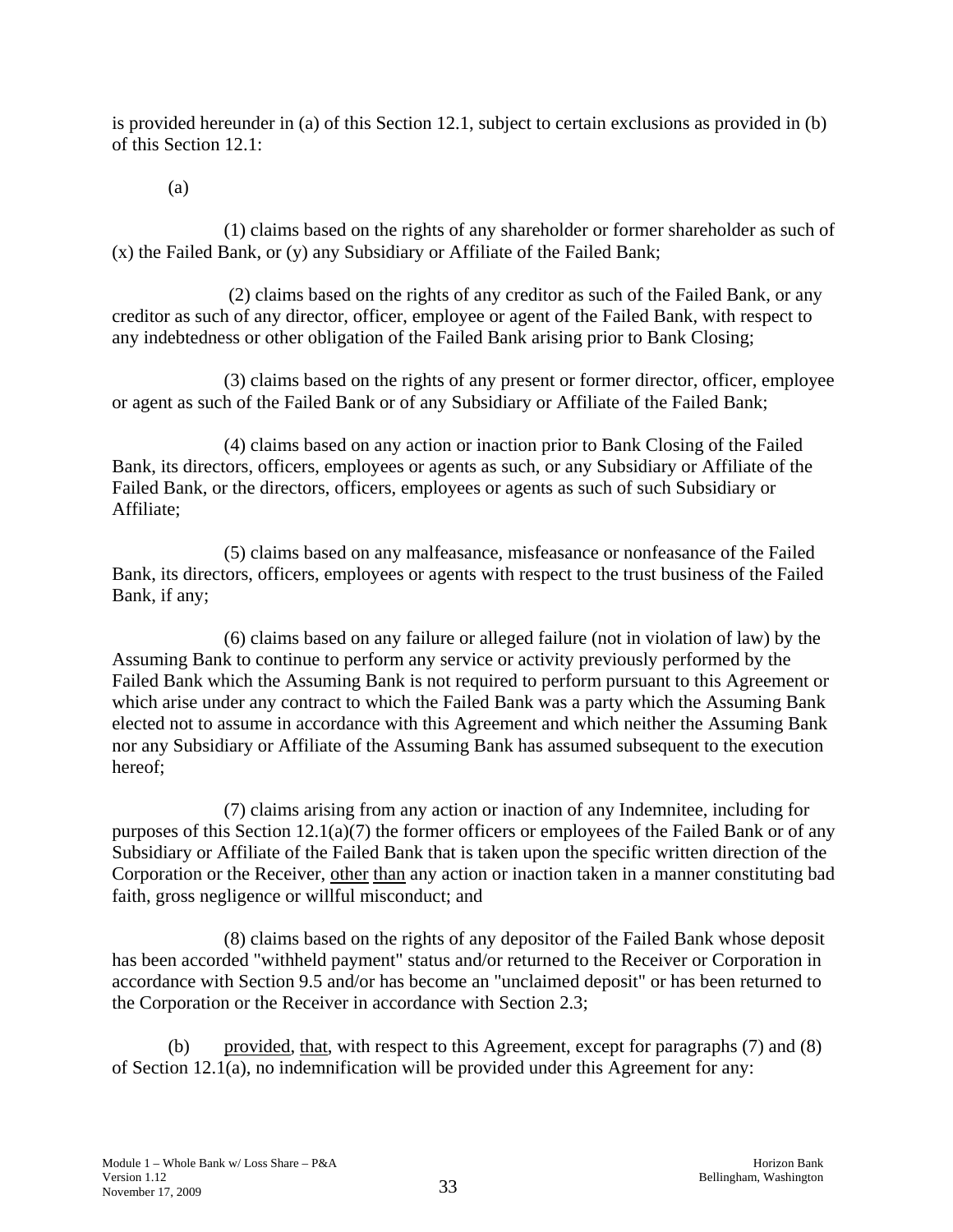(1) judgment or fine against, or any amount paid in settlement (without the written approval of the Receiver) by, any Indemnitee in connection with any action that seeks damages against any Indemnitee (a "counterclaim") arising with respect to any Asset and based on any action or inaction of either the Failed Bank, its directors, officers, employees or agents as such prior to Bank Closing, unless any such judgment, fine or amount paid in settlement exceeds the greater of (i) the Repurchase Price of such Asset, or (ii) the monetary recovery sought on such Asset by the Assuming Bank in the cause of action from which the counterclaim arises; and in such event the Receiver will provide indemnification only in the amount of such excess; and no indemnification will be provided for any costs or expenses other than any costs or expenses (including attorneys' fees) which, in the determination of the Receiver, have been actually and reasonably incurred by such Indemnitee in connection with the defense of any such counterclaim; and it is expressly agreed that the Receiver reserves the right to intervene, in its discretion, on its behalf and/or on behalf of the Receiver, in the defense of any such counterclaim;

(2) claims with respect to any liability or obligation of the Failed Bank that is expressly assumed by the Assuming Bank pursuant to this Agreement or subsequent to the execution hereof by the Assuming Bank or any Subsidiary or Affiliate of the Assuming Bank;

(3) claims with respect to any liability of the Failed Bank to any present or former employee as such of the Failed Bank or of any Subsidiary or Affiliate of the Failed Bank, which liability is expressly assumed by the Assuming Bank pursuant to this Agreement or subsequent to the execution hereof by the Assuming Bank or any Subsidiary or Affiliate of the Assuming Bank;

(4) claims based on the failure of any Indemnitee to seek recovery of damages from the Receiver for any claims based upon any action or inaction of the Failed Bank, its directors, officers, employees or agents as fiduciary, agent or custodian prior to Bank Closing;

(5) claims based on any violation or alleged violation by any Indemnitee of the antitrust, branching, banking or bank holding company or securities laws of the United States of America or any State thereof;

(6) claims based on the rights of any present or former creditor, customer, or supplier as such of the Assuming Bank or any Subsidiary or Affiliate of the Assuming Bank;

(7) claims based on the rights of any present or former shareholder as such of the Assuming Bank or any Subsidiary or Affiliate of the Assuming Bank regardless of whether any such present or former shareholder is also a present or former shareholder of the Failed Bank;

(8) claims, if the Receiver determines that the effect of providing such indemnification would be to (i) expand or alter the provisions of any warranty or disclaimer thereof provided in Section 3.3 or any other provision of this Agreement, or (ii) create any warranty not expressly provided under this Agreement;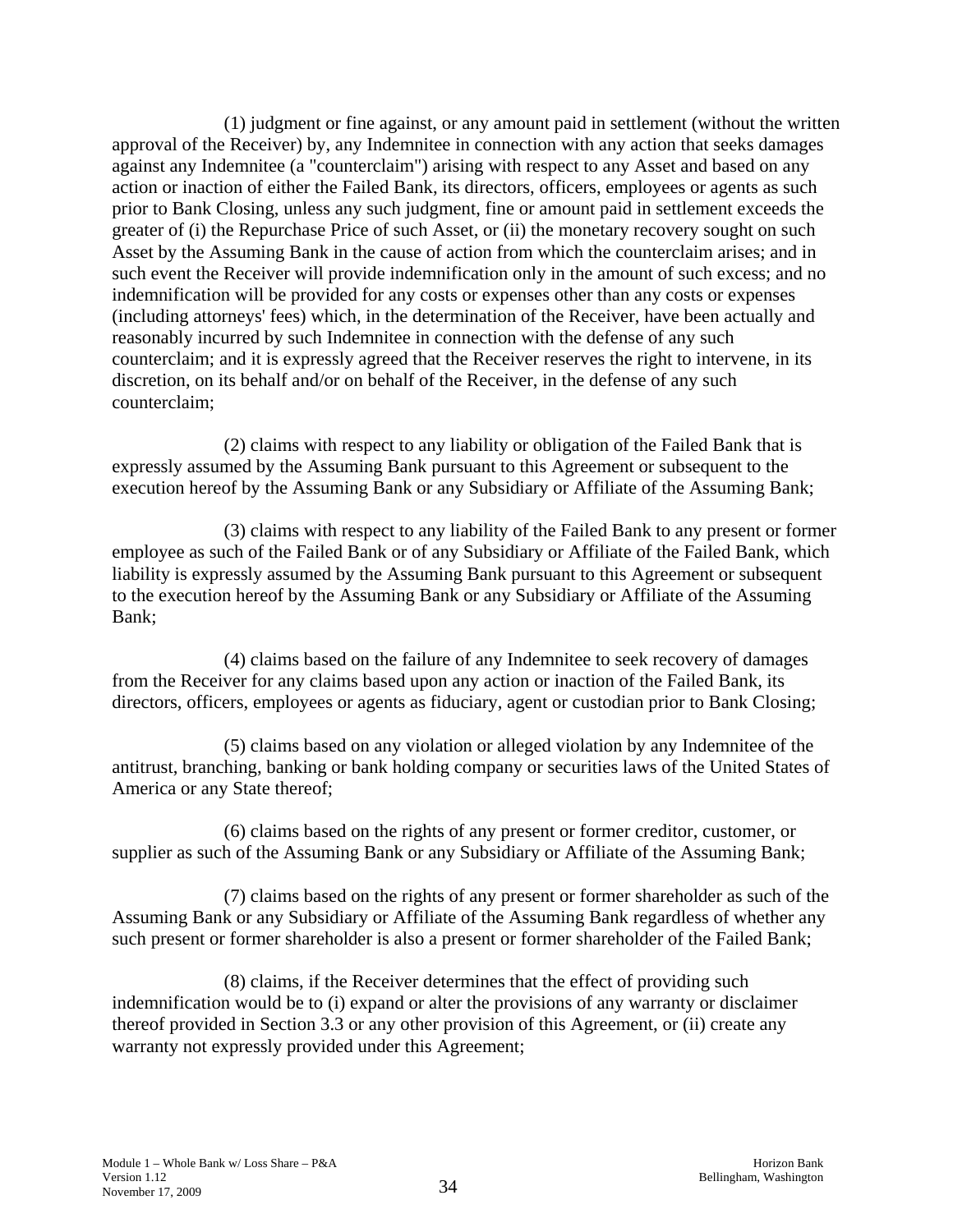(9) claims which could have been enforced against any Indemnitee had the Assuming Bank not entered into this Agreement;

(10) claims based on any liability for taxes or fees assessed with respect to the consummation of the transactions contemplated by this Agreement, including without limitation any subsequent transfer of any Assets or Liabilities Assumed to any Subsidiary or Affiliate of the Assuming Bank;

(11) except as expressly provided in this Article XII, claims based on any action or inaction of any Indemnitee, and nothing in this Agreement shall be construed to provide indemnification for (i) the Failed Bank, (ii) any Subsidiary or Affiliate of the Failed Bank, or (iii) any present or former director, officer, employee or agent of the Failed Bank or its Subsidiaries or Affiliates; provided, that the Receiver, in its discretion, may provide indemnification hereunder for any present or former director, officer, employee or agent of the Failed Bank or its Subsidiaries or Affiliates who is also or becomes a director, officer, employee or agent of the Assuming Bank or its Subsidiaries or Affiliates;

(12) claims or actions which constitute a breach by the Assuming Bank of the representations and warranties contained in Article XI;

(13) claims arising out of or relating to the condition of or generated by an Asset arising from or relating to the presence, storage or release of any hazardous or toxic substance, or any pollutant or contaminant, or condition of such Asset which violate any applicable Federal, State or local law or regulation concerning environmental protection; and

(14) claims based on, related to or arising from any asset, including a loan, acquired or liability assumed by the Assuming Bank, other than pursuant to this Agreement.

**12.2 Conditions Precedent to Indemnification**. It shall be a condition precedent to the obligation of the Receiver to indemnify any Person pursuant to this Article XII that such Person shall, with respect to any claim made or threatened against such Person for which such Person is or may be entitled to indemnification hereunder:

(a) give written notice to the Regional Counsel (Litigation Branch) of the Corporation in the manner and at the address provided in Section 13.7 of such claim as soon as practicable after such claim is made or threatened; provided, that notice must be given on or before the date which is six (6) years from the date of this Agreement;

(b) provide to the Receiver such information and cooperation with respect to such claim as the Receiver may reasonably require;

(c) cooperate and take all steps, as the Receiver may reasonably require, to preserve and protect any defense to such claim;

(d) in the event suit is brought with respect to such claim, upon reasonable prior notice, afford to the Receiver the right, which the Receiver may exercise in its sole discretion, to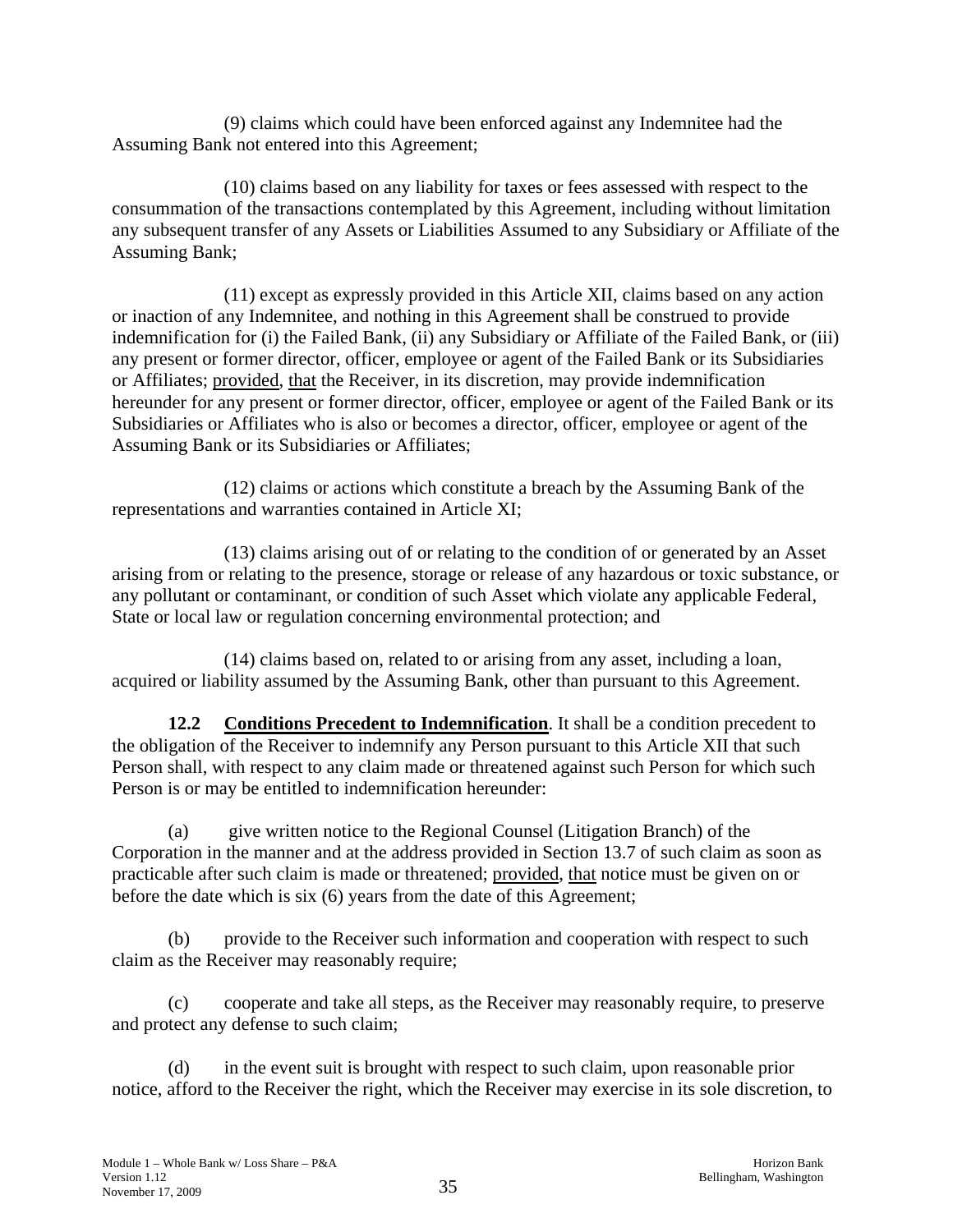conduct the investigation, control the defense and effect settlement of such claim, including without limitation the right to designate counsel and to control all negotiations, litigation, arbitration, settlements, compromises and appeals of any such claim, all of which shall be at the expense of the Receiver; provided, that the Receiver shall have notified the Person claiming indemnification in writing that such claim is a claim with respect to which the Person claiming indemnification is entitled to indemnification under this Article XII;

(e) not incur any costs or expenses in connection with any response or suit with respect to such claim, unless such costs or expenses were incurred upon the written direction of the Receiver; provided, that the Receiver shall not be obligated to reimburse the amount of any such costs or expenses unless such costs or expenses were incurred upon the written direction of the Receiver;

(f) not release or settle such claim or make any payment or admission with respect thereto, unless the Receiver consents in writing thereto, which consent shall not be unreasonably withheld; provided, that the Receiver shall not be obligated to reimburse the amount of any such settlement or payment unless such settlement or payment was effected upon the written direction of the Receiver; and

(g) take reasonable action as the Receiver may request in writing as necessary to preserve, protect or enforce the rights of the indemnified Person against any Primary Indemnitor.

**12.3** No **Additional Warranty**. Nothing in this Article XII shall be construed or deemed to (i) expand or otherwise alter any warranty or disclaimer thereof provided under Section 3.3 or any other provision of this Agreement with respect to, among other matters, the title, value, collectibility, genuineness, enforceability or condition of any (x) Asset, or (y) asset of the Failed Bank purchased by the Assuming Bank subsequent to the execution of this Agreement by the Assuming Bank or any Subsidiary or Affiliate of the Assuming Bank, or (ii) create any warranty not expressly provided under this Agreement with respect thereto.

**12.4 Indemnification of Receiver and Corporation**. From and after Bank Closing, the Assuming Bank agrees to indemnify and hold harmless the Corporation and the Receiver and their respective directors, officers, employees and agents from and against any and all costs, losses, liabilities, expenses (including attorneys' fees), judgments, fines and amounts paid in settlement actually and reasonably incurred in connection with any of the following:

(a) claims based on any and all liabilities or obligations of the Failed Bank assumed by the Assuming Bank pursuant to this Agreement or subsequent to the execution hereof by the Assuming Bank or any Subsidiary or Affiliate of the Assuming Bank, whether or not any such liabilities subsequently are sold and/or transferred, other than any claim based upon any action or inaction of any Indemnitee as provided in paragraph (7) or (8) of Section 12.1(a); and

(b) claims based on any act or omission of any Indemnitee (including but not limited to claims of any Person claiming any right or title by or through the Assuming Bank with respect to Assets transferred to the Receiver pursuant to Section 3.4 or 3.6), other than any action or inaction of any Indemnitee as provided in paragraph (7) or (8) of Section 12.1(a).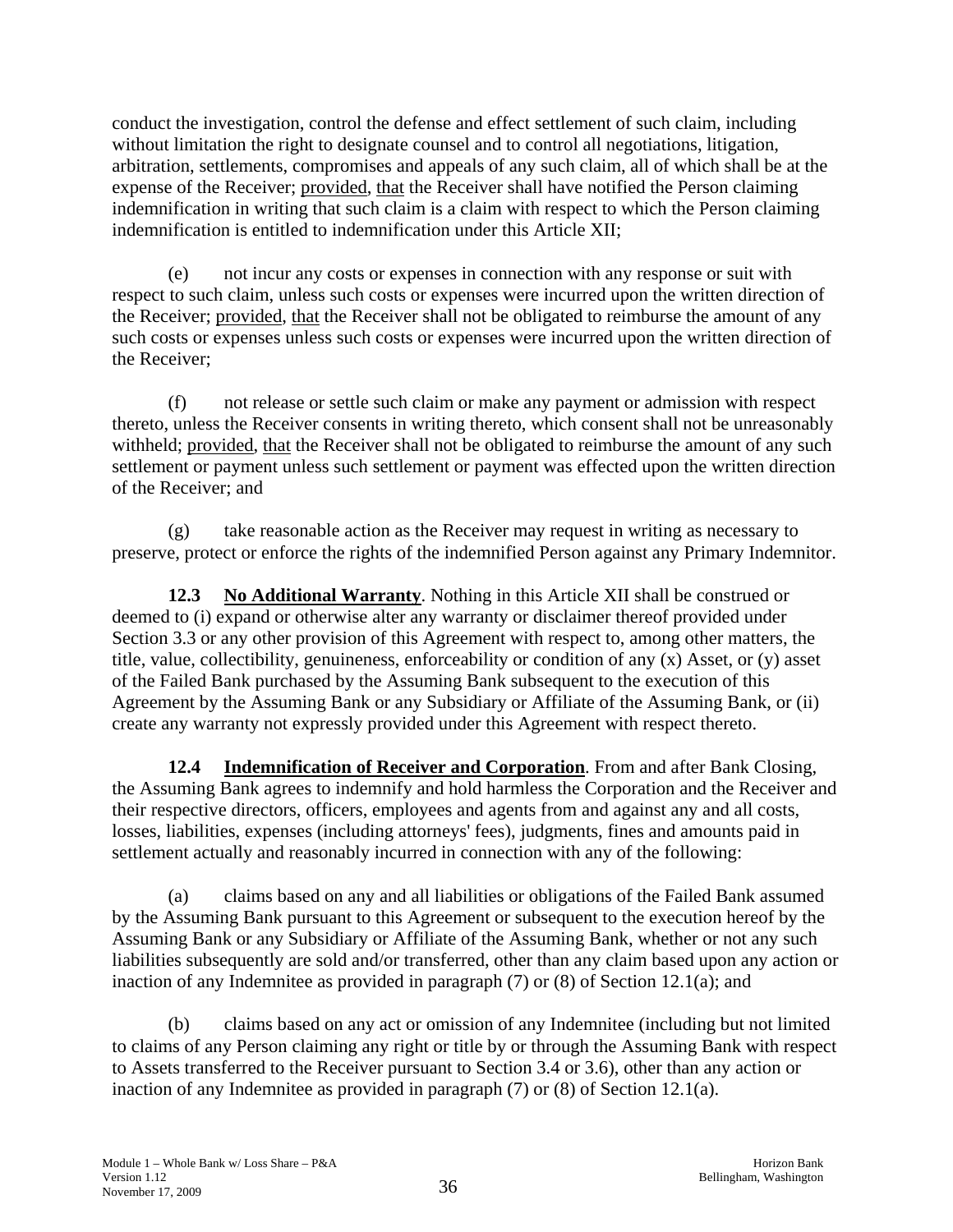**12.5 Obligations Supplemental**. The obligations of the Receiver, and the Corporation as guarantor in accordance with Section 12.7, to provide indemnification under this Article XII are to supplement any amount payable by any Primary Indemnitor to the Person indemnified under this Article XII. Consistent with that intent, the Receiver agrees only to make payments pursuant to such indemnification to the extent not payable by a Primary Indemnitor. If the aggregate amount of payments by the Receiver, or the Corporation as guarantor in accordance with Section 12.7, and all Primary Indemnitors with respect to any item of indemnification under this Article XII exceeds the amount payable with respect to such item, such Person being indemnified shall notify the Receiver thereof and, upon the request of the Receiver, shall promptly pay to the Receiver, or the Corporation as appropriate, the amount of the Receiver's (or Corporation's) payments to the extent of such excess.

**12.6 Criminal Claims**. Notwithstanding any provision of this Article XII to the contrary, in the event that any Person being indemnified under this Article XII shall become involved in any criminal action, suit or proceeding, whether judicial, administrative or investigative, the Receiver shall have no obligation hereunder to indemnify such Person for liability with respect to any criminal act or to the extent any costs or expenses are attributable to the defense against the allegation of any criminal act, unless (i) the Person is successful on the merits or otherwise in the defense against any such action, suit or proceeding, or (ii) such action, suit or proceeding is terminated without the imposition of liability on such Person.

**12.7** Limited Guaranty of the Corporation. The Corporation hereby guarantees performance of the Receiver's obligation to indemnify the Assuming Bank as set forth in this Article XII. It is a condition to the Corporation's obligation hereunder that the Assuming Bank shall comply in all respects with the applicable provisions of this Article XII. The Corporation shall be liable hereunder only for such amounts, if any, as the Receiver is obligated to pay under the terms of this Article XII but shall fail to pay. Except as otherwise provided above in this Section 12.7, nothing in this Article XII is intended or shall be construed to create any liability or obligation on the part of the Corporation, the United States of America or any department or agency thereof under or with respect to this Article XII, or any provision hereof, it being the intention of the parties hereto that the obligations undertaken by the Receiver under this Article XII are the sole and exclusive responsibility of the Receiver and no other Person or entity.

**12.8 Subrogation.** Upon payment by the Receiver, or the Corporation as guarantor in accordance with Section 12.7, to any Indemnitee for any claims indemnified by the Receiver under this Article XII, the Receiver, or the Corporation as appropriate, shall become subrogated to all rights of the Indemnitee against any other Person to the extent of such payment.

#### **ARTICLE XIII MISCELLANEOUS**

**13.1 Entire Agreement**. This Agreement embodies the entire agreement of the parties hereto in relation to the subject matter herein and supersedes all prior understandings or agreements, oral or written, between the parties.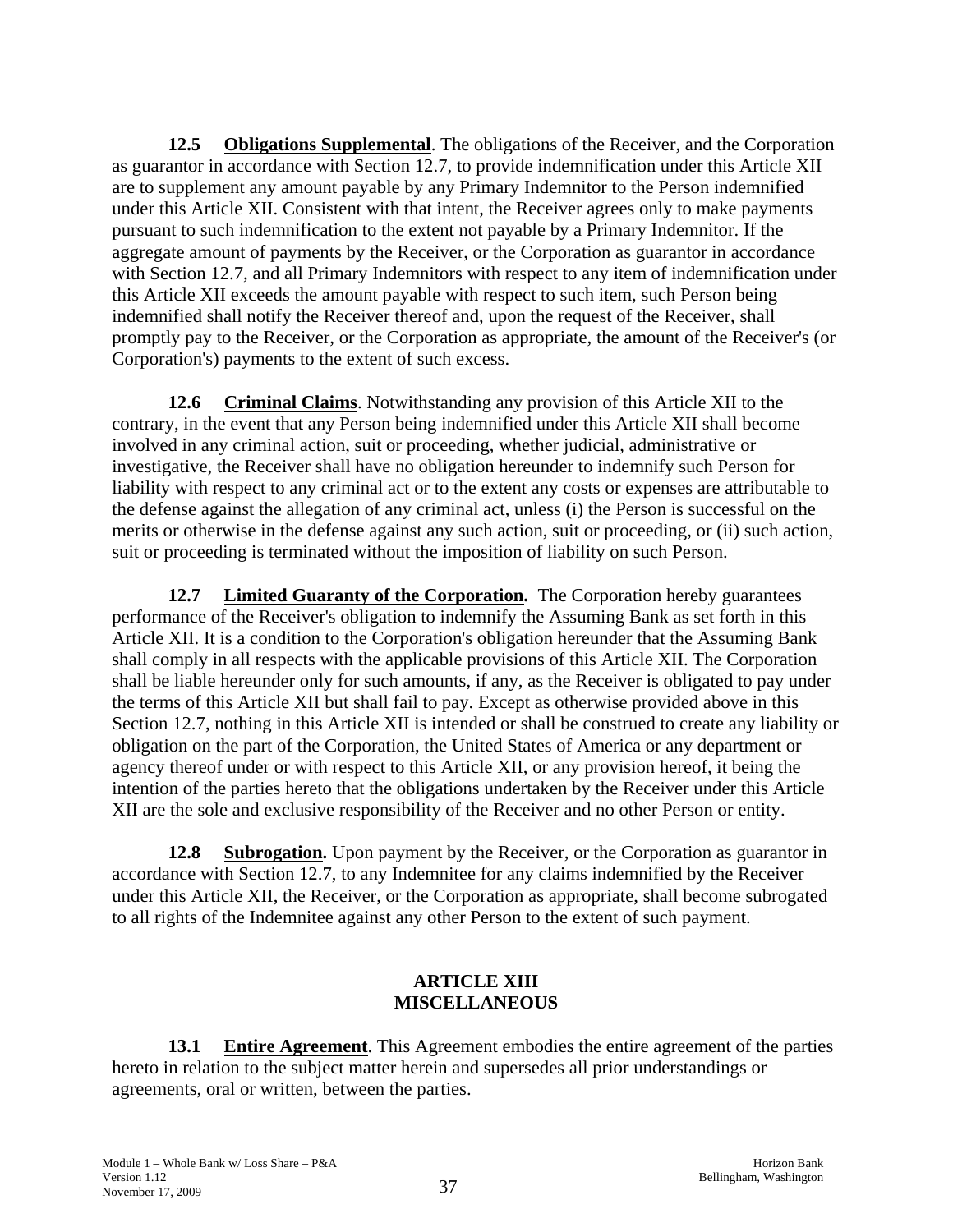**13.2 Headings**. The headings and subheadings of the Table of Contents, Articles and Sections contained in this Agreement, except the terms identified for definition in Article I and elsewhere in this Agreement, are inserted for convenience only and shall not affect the meaning or interpretation of this Agreement or any provision hereof.

**13.3** Counterparts. This Agreement may be executed in any number of counterparts and by the duly authorized representative of a different party hereto on separate counterparts, each of which when so executed shall be deemed to be an original and all of which when taken together shall constitute one and the same Agreement.

**13.4 GOVERNING LAW**. THIS AGREEMENT AND THE RIGHTS AND OBLIGATIONS HEREUNDER SHALL BE GOVERNED BY AND CONSTRUED IN ACCORDANCE WITH THE FEDERAL LAW OF THE UNITED STATES OF AMERICA, AND IN THE ABSENCE OF CONTROLLING FEDERAL LAW, IN ACCORDANCE WITH THE LAWS OF THE STATE IN WHICH THE MAIN OFFICE OF THE FAILED BANK IS LOCATED.

 **13.5 Successors**. All terms and conditions of this Agreement shall be binding on the successors and assigns of the Receiver, the Corporation and the Assuming Bank. Except as otherwise specifically provided in this Agreement, nothing expressed or referred to in this Agreement is intended or shall be construed to give any Person other than the Receiver, the Corporation and the Assuming Bank any legal or equitable right, remedy or claim under or with respect to this Agreement or any provisions contained herein, it being the intention of the parties hereto that this Agreement, the obligations and statements of responsibilities hereunder, and all other conditions and provisions hereof are for the sole and exclusive benefit of the Receiver, the Corporation and the Assuming Bank and for the benefit of no other Person.

**13.6 Modification; Assignment**. No amendment or other modification, rescission, release, or assignment of any part of this Agreement shall be effective except pursuant to a written agreement subscribed by the duly authorized representatives of the parties hereto.

**13.7 Notice**. Any notice, request, demand, consent, approval or other communication to any party hereto shall be effective when received and shall be given in writing, and delivered in person against receipt therefore, or sent by certified mail, postage prepaid, courier service, telex, facsimile transmission or email to such party (with copies as indicated below) at its address set forth below or at such other address as it shall hereafter furnish in writing to the other parties. All such notices and other communications shall be deemed given on the date received by the addressee.

#### **Assuming Bank**

Washington Federal Savings & Loan Association 425 Pike Street Seattle, Washington 98101 Attention: Roy M. Whitehead Chairman of the Board, Chief Executive Officer & President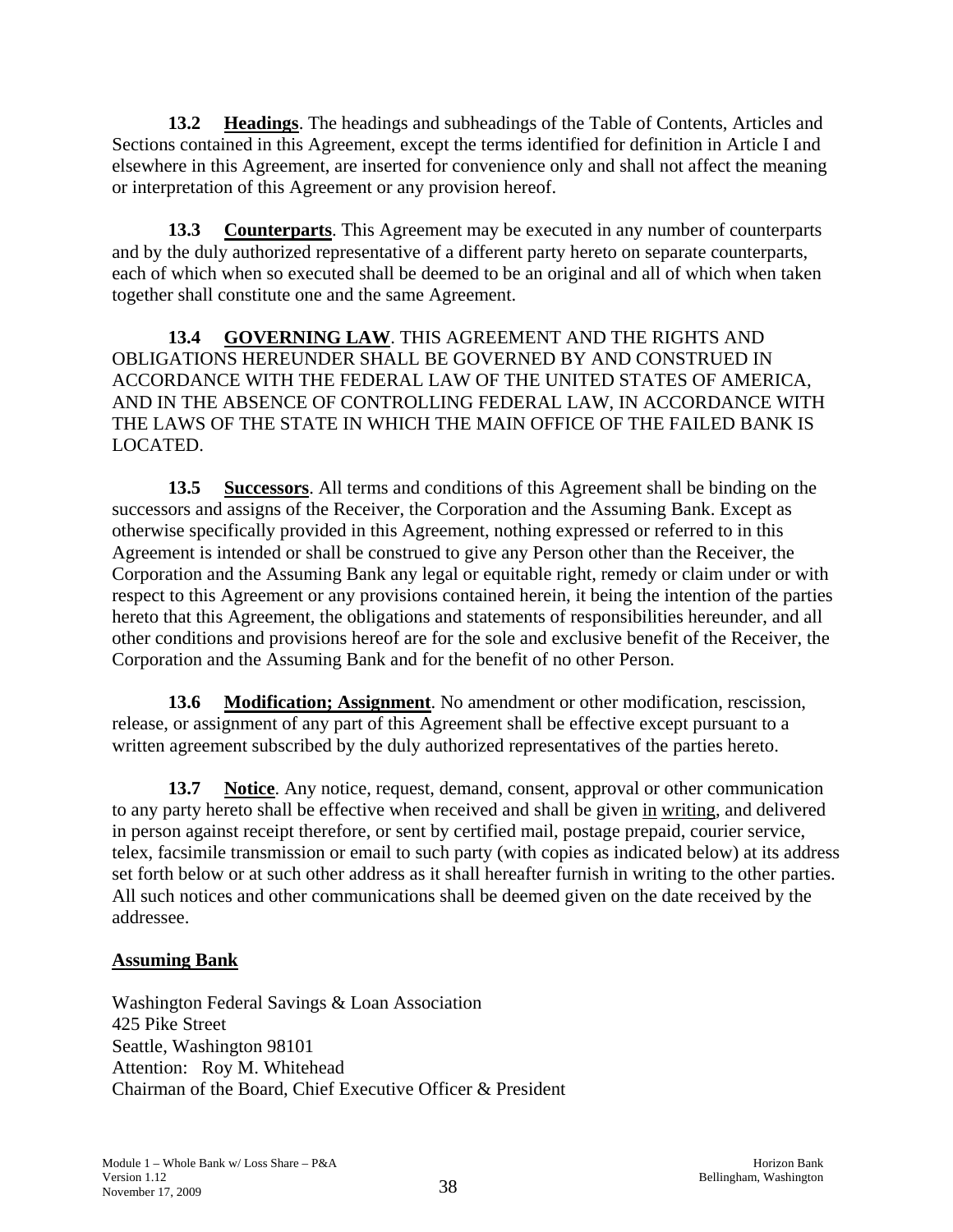with a copy to: Edwin C. Hedlund, Executive Vice President & Secretary

## **Receiver and Corporation**

Federal Deposit Insurance Corporation, Receiver of Horizon Bank 1601 Bryan Street, Suite 1700 Dallas, Texas 75201

Attention: Settlement Manager

with copy to: Stephen J. Kessler, Esq., Managing Counsel FDIC, 40 Pacifica, Irvine, CA 92618

# **and with respect to notice under Article XII:**

Federal Deposit Insurance Corporation Receiver of Horizon Bank 40 Pacifica Irvine, CA 92618 Attention: Managing Counsel Stephen J. Kessler

**13.8 Manner of Payment**. All payments due under this Agreement shall be in lawful money of the United States of America in immediately available funds as each party hereto may specify to the other parties; provided, that in the event the Receiver or the Corporation is obligated to make any payment hereunder in the amount of \$25,000.00 or less, such payment may be made by check.

**13.9 Costs, Fees and Expenses**. Except as otherwise specifically provided herein, each party hereto agrees to pay all costs, fees and expenses which it has incurred in connection with or incidental to the matters contained in this Agreement, including without limitation any fees and disbursements to its accountants and counsel; provided, that the Assuming Bank shall pay all fees, costs and expenses (other than attorneys' fees incurred by the Receiver) incurred in connection with the transfer to it of any Assets or Liabilities Assumed hereunder or in accordance herewith.

**13.10 Waiver**. Each of the Receiver, the Corporation and the Assuming Bank may waive its respective rights, powers or privileges under this Agreement; provided, that such waiver shall be in writing; and further provided, that no failure or delay on the part of the Receiver, the Corporation or the Assuming Bank to exercise any right, power or privilege under this Agreement shall operate as a waiver thereof, nor will any single or partial exercise of any right, power or privilege under this Agreement preclude any other or further exercise thereof or the exercise of any other right, power or privilege by the Receiver, the Corporation, or the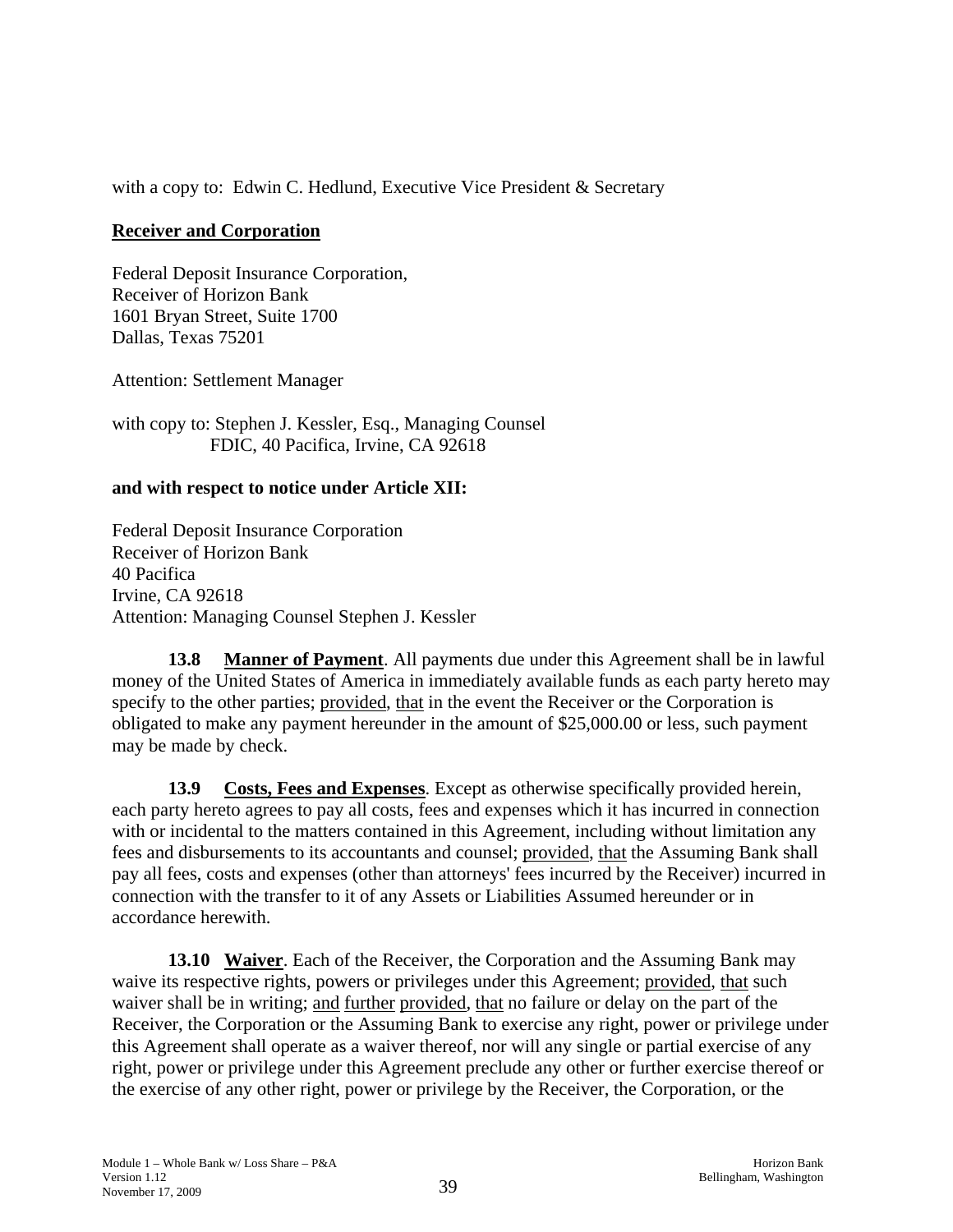Assuming Bank under this Agreement, nor will any such waiver operate or be construed as a future waiver of such right, power or privilege under this Agreement.

**13.11 Severability**. If any provision of this Agreement is declared invalid or unenforceable, then, to the extent possible, all of the remaining provisions of this Agreement shall remain in full force and effect and shall be binding upon the parties hereto.

**13.12 Term of Agreement**. This Agreement shall continue in full force and effect until the tenth (10th) anniversary of Bank Closing; provided, that the provisions of Section 6.3 and 6.4 shall survive the expiration of the term of this Agreement. Provided, however, the receivership of the Failed Bank may be terminated prior to the expiration of the term of this Agreement; in such event, the guaranty of the Corporation, as provided in and in accordance with the provisions of Section 12.7 shall be in effect for the remainder of the term. Expiration of the term of this Agreement shall not affect any claim or liability of any party with respect to any (i) amount which is owing at the time of such expiration, regardless of when such amount becomes payable, and (ii) breach of this Agreement occurring prior to such expiration, regardless of when such breach is discovered.

**13.13 Survival of Covenants, Etc.** The covenants, representations, and warranties in this Agreement shall survive the execution of this Agreement and the consummation of the transactions contemplated hereunder.

# **[Signature Page Follows]**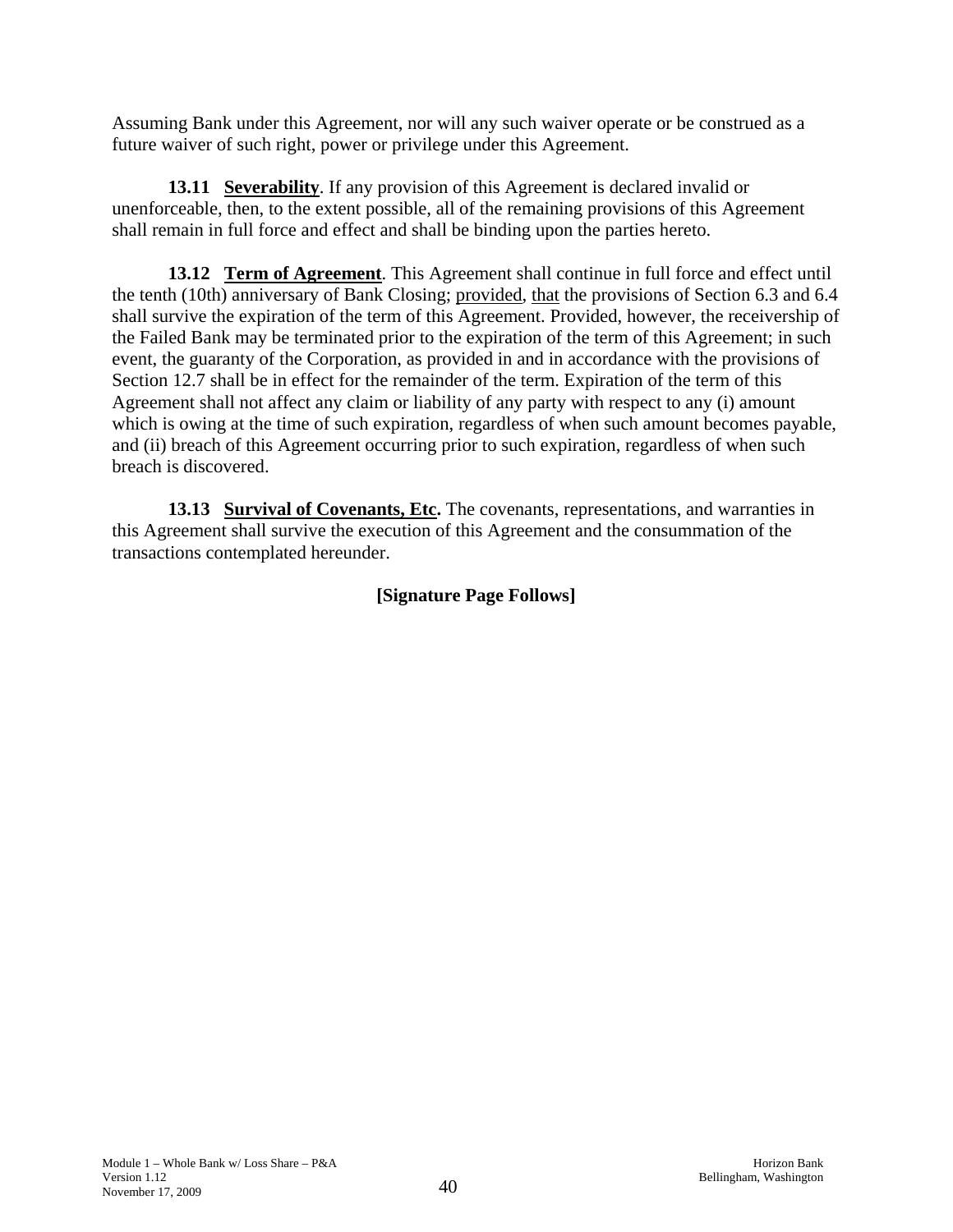**IN WITNESS WHEREOF,** the parties hereto have caused this Agreement to be executed by their duly authorized representatives as of the date first above written.

#### **FEDERAL DEPOSIT INSURANCE CORPORATION, RECEIVER OF HORIZON BANK BELLINGHAM, WASHINGTON**

*Redacted*

BY:

NAME: Richard A. Herrin TITLE: Receiver In Charge

Redacted<br>*We Michael M. Swareng* 

# **FEDERAL DEPOSIT INSURANCE CORPORATION**

*Redacted*

BY:

NAME: Richard A. Herrin TITLE: Attorney In Fact

*Redacted*

Diare M. Summers

#### **WASHINGTON FEDERAL SAVINGS & LOAN ASSOCIATION**  *Redacted*

BY:



NAME: Roy M. Whitehead

TITLE: Chairman of the Board, Chief Executive Officer & President

*Redacted*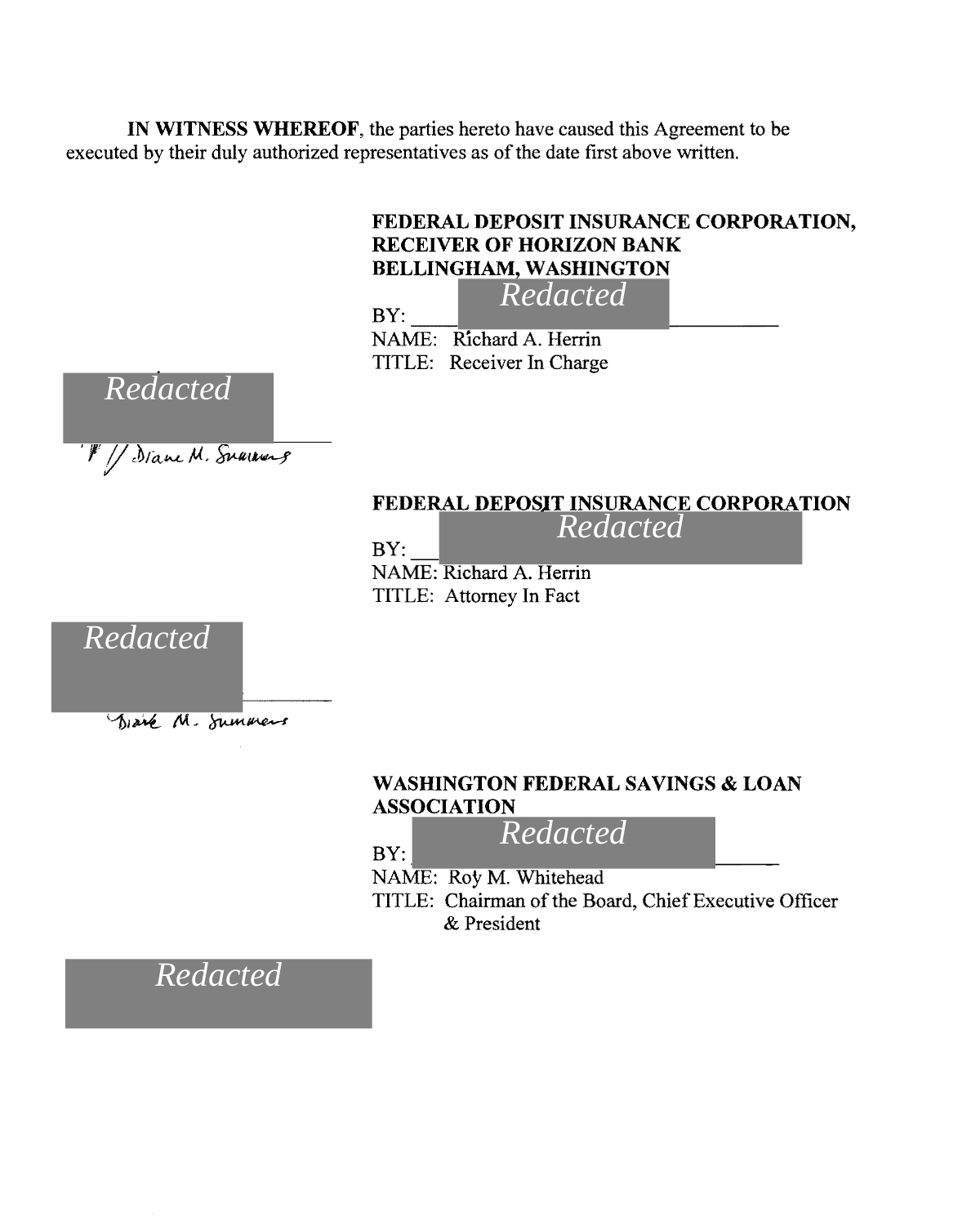# **SCHEDULE 2.1 - Certain Liabilities Assumed by the Assuming Bank**

**TO BE PROVIDED POST BANK CLOSING**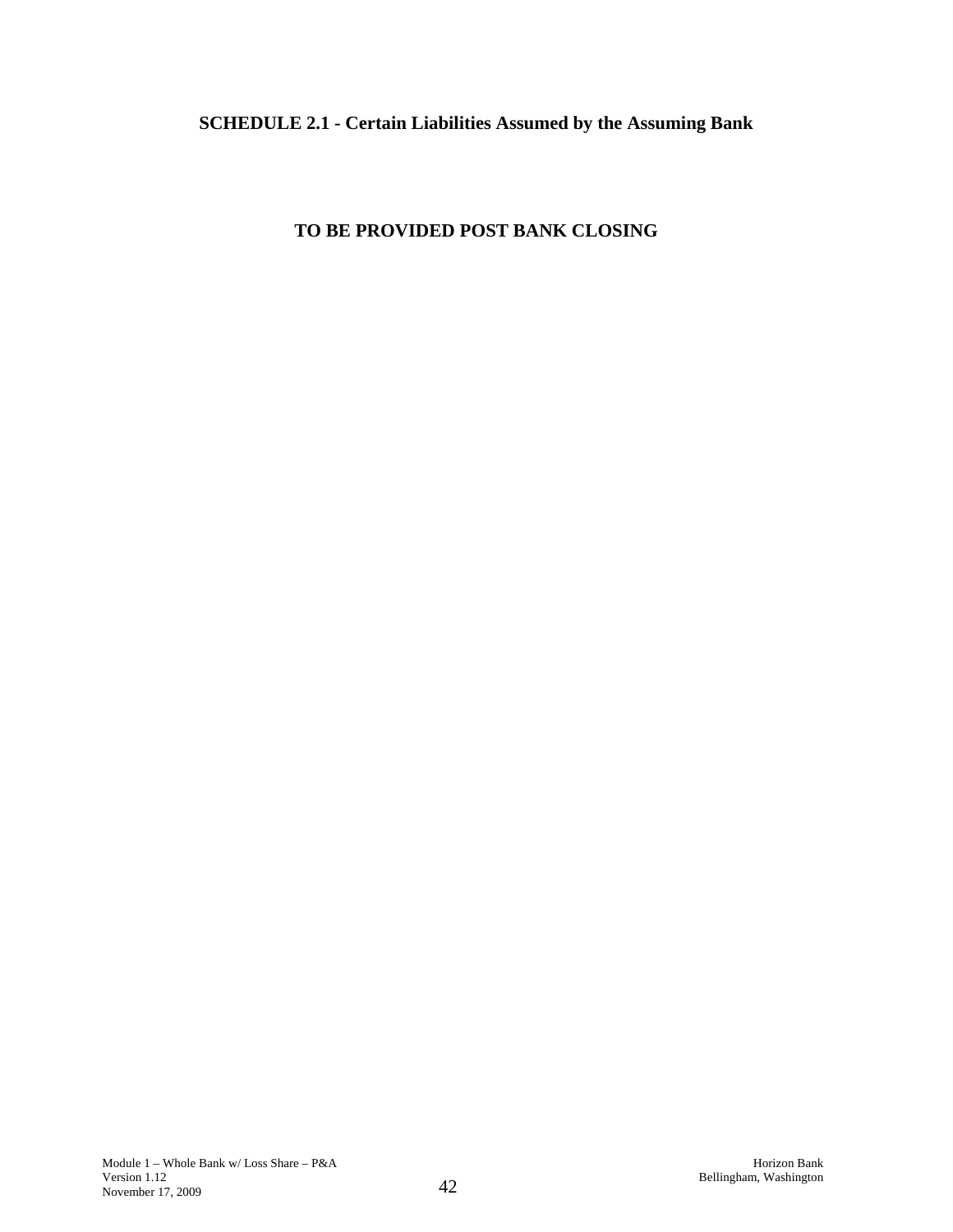### SCHEDULE 2.1(a) - Excluded Deposit Liability Accounts Horizon Bank, Bellingham, WA

Brokered CDs at Oct 31, 2009

| 2009                              |                   |                  |       |               |
|-----------------------------------|-------------------|------------------|-------|---------------|
| \$ Face Amount of Brokered<br>CDs | <b>Issue Date</b> | Interest<br>Rate | Cusip | <b>Broker</b> |
| $\mathbb{S}$                      |                   |                  |       |               |
|                                   |                   |                  |       |               |
|                                   |                   |                  |       |               |
|                                   |                   |                  |       |               |
|                                   |                   |                  |       |               |
| $\overline{\phantom{a}}$          |                   |                  |       |               |
| ودي<br>ا                          |                   |                  |       |               |
| $\Box$                            |                   |                  |       |               |
|                                   |                   |                  |       |               |
|                                   |                   |                  |       |               |
|                                   |                   |                  |       |               |
|                                   |                   |                  |       |               |
|                                   |                   |                  |       |               |
|                                   |                   |                  |       |               |
|                                   |                   |                  |       |               |
|                                   |                   |                  |       |               |
|                                   |                   |                  |       |               |
|                                   |                   |                  |       |               |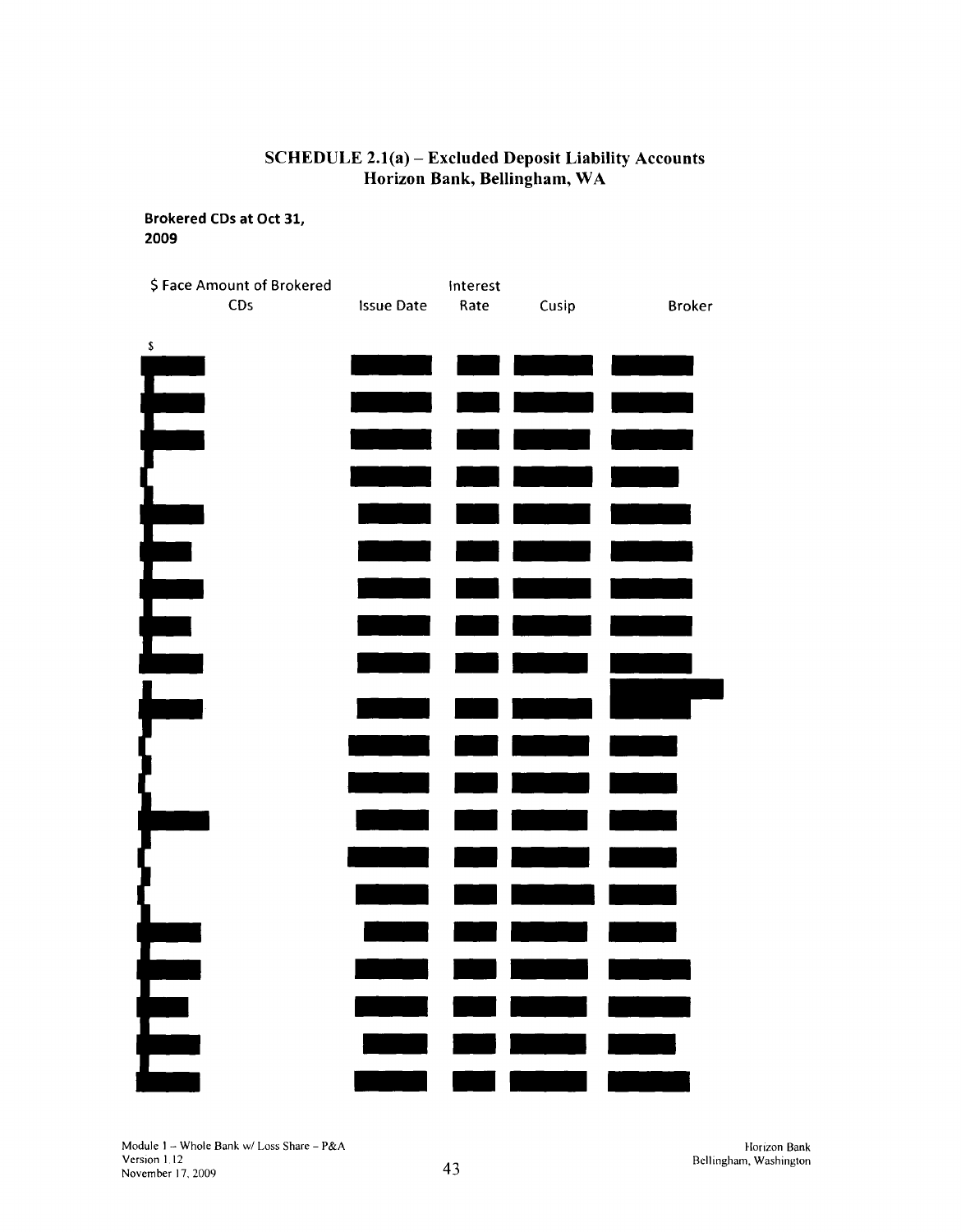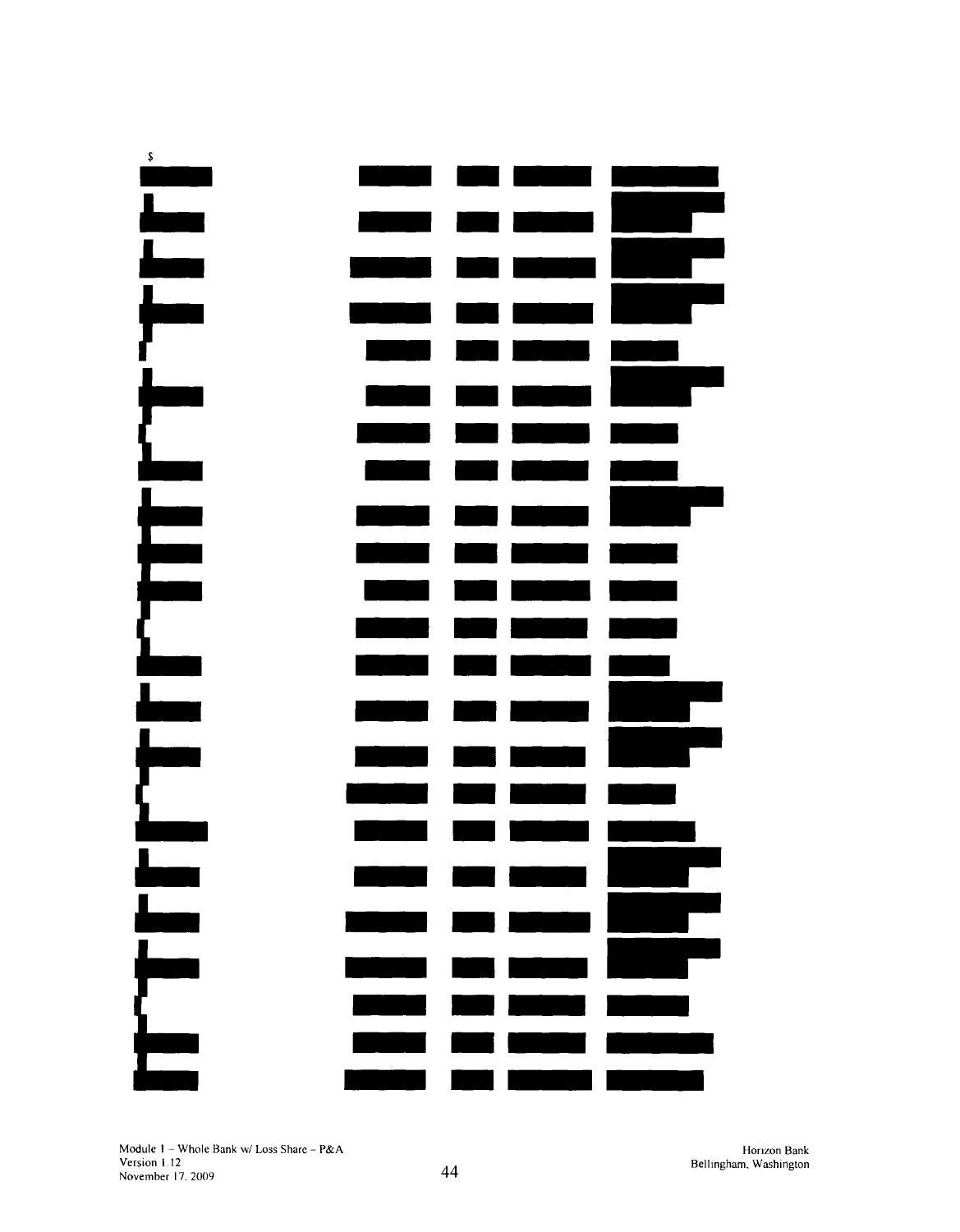|                   |  | and the state of the state of the state of the state of the state of the state of the state of the state of the |  |
|-------------------|--|-----------------------------------------------------------------------------------------------------------------|--|
|                   |  | <u>an an am mac am an </u>                                                                                      |  |
| \$<br>168,946,000 |  |                                                                                                                 |  |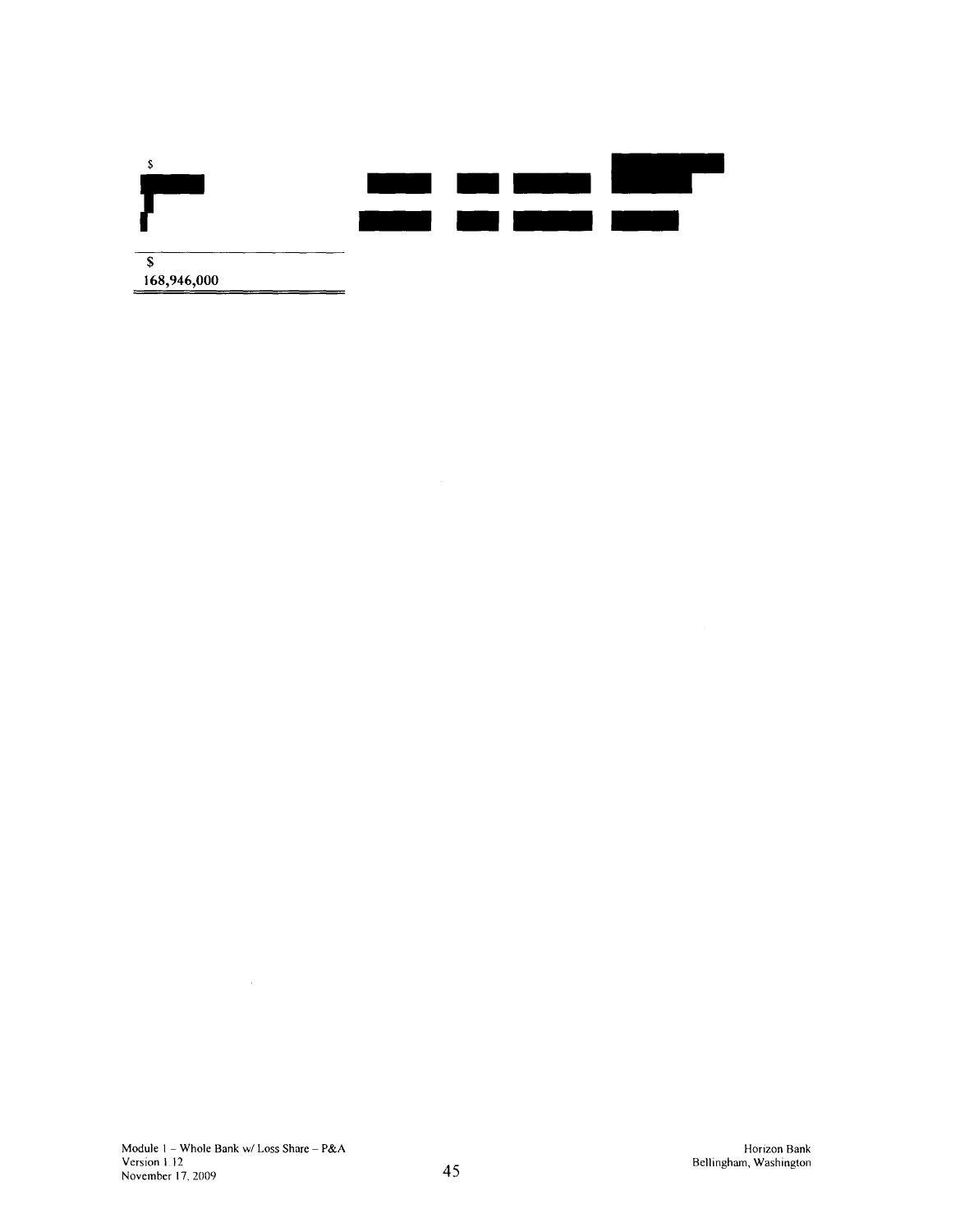#### **SCHEDULE 3.1 - Certain Assets Purchased**

#### **SEE ATTACHED LIST**

THE LIST(S) ATTACHED TO THIS SCHEDULE (OR SUBSCHEDULE(S)) AND THE **INFORMATION THEREIN, IS AS OF THE DATE OF THE MOST RECENT PERTINENT DATA MADE AVAILABLE TO THE ASSUMING BANK AS PART OF THE INFORMATION PACKAGE. IT WILL BE ADJUSTED TO REFLECT THE COMPOSITION AND BOOK VALUE OF THE LOANS AND ASSETS AS OF THE DATE OF BANK CLOSING. THE LIST(S) MAY NOT INCLUDE ALL LOANS AND ASSETS (E.G., CHARGED OFF LOANS). THE LIST(S) MAY BE REPLACED WITH A MORE ACCURATE LIST POST CLOSING.**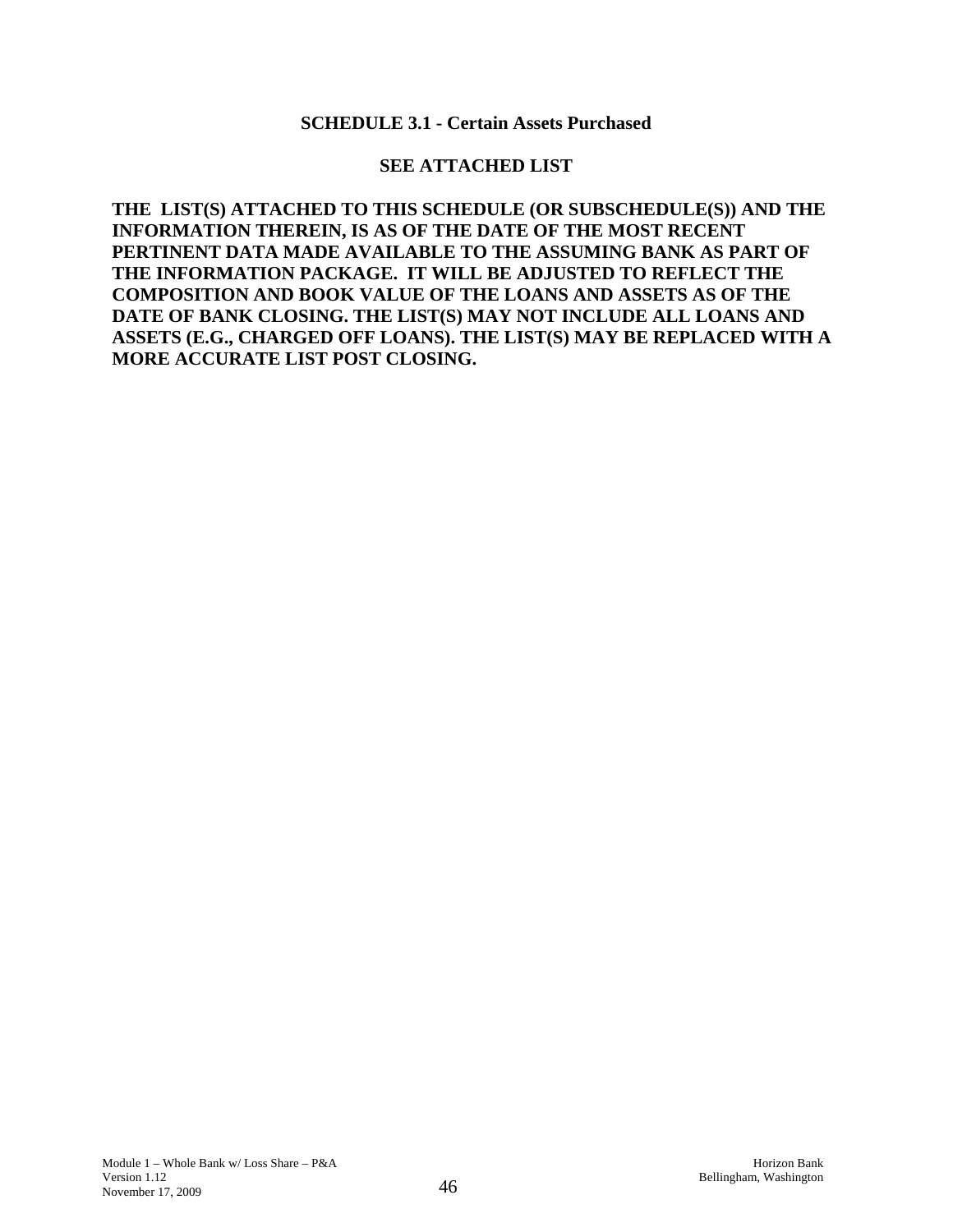# **SCHEDULE 3.2 - Purchase Price of Assets or assets**

| (a)        | cash and receivables from depository<br>institutions, including cash items in the<br>process of collection, plus<br>interest thereon:                                                           | <b>Book Value</b>                      |
|------------|-------------------------------------------------------------------------------------------------------------------------------------------------------------------------------------------------|----------------------------------------|
| (b)        | securities (exclusive of the capital stock of<br>Acquired Subsidiaries and FRB and FHLB<br>stock), plus interest thereon:                                                                       | As provided in Section $3.2(b)$        |
| (c)        | federal funds sold and repurchase<br>agreements, if any, including interest<br>thereon:                                                                                                         | <b>Book Value</b>                      |
| (d)        | Loans:                                                                                                                                                                                          | <b>Book Value</b>                      |
| (e)        | credit card business, if any, including all<br>outstanding extensions of credit and<br>offensive litigation, but excluding any class<br>action lawsuits related to the credit card<br>business: | <b>Book Value</b>                      |
| (f)        | Safe Deposit Boxes and related business,<br>safekeeping business and trust business, if<br>any:                                                                                                 | <b>Book Value</b>                      |
| (g)        | Records and other documents:                                                                                                                                                                    | <b>Book Value</b>                      |
| (h)        | <b>Other Real Estate</b>                                                                                                                                                                        | <b>Book Value</b>                      |
| (i)        | boats, motor vehicles, aircraft, trailers, fire<br>arms, repossessed collateral                                                                                                                 | <b>Book Value</b>                      |
| (j)        | capital stock of any Acquired Subsidiaries<br>and FRB and FHLB stock:                                                                                                                           | <b>Book Value</b>                      |
| (k)<br>(1) | amounts owed to the Failed Bank by any<br><b>Acquired Subsidiary:</b><br>assets securing Deposits of public money,                                                                              | <b>Book Value</b><br><b>Book Value</b> |
|            | to the extent not otherwise purchased<br>hereunder:                                                                                                                                             |                                        |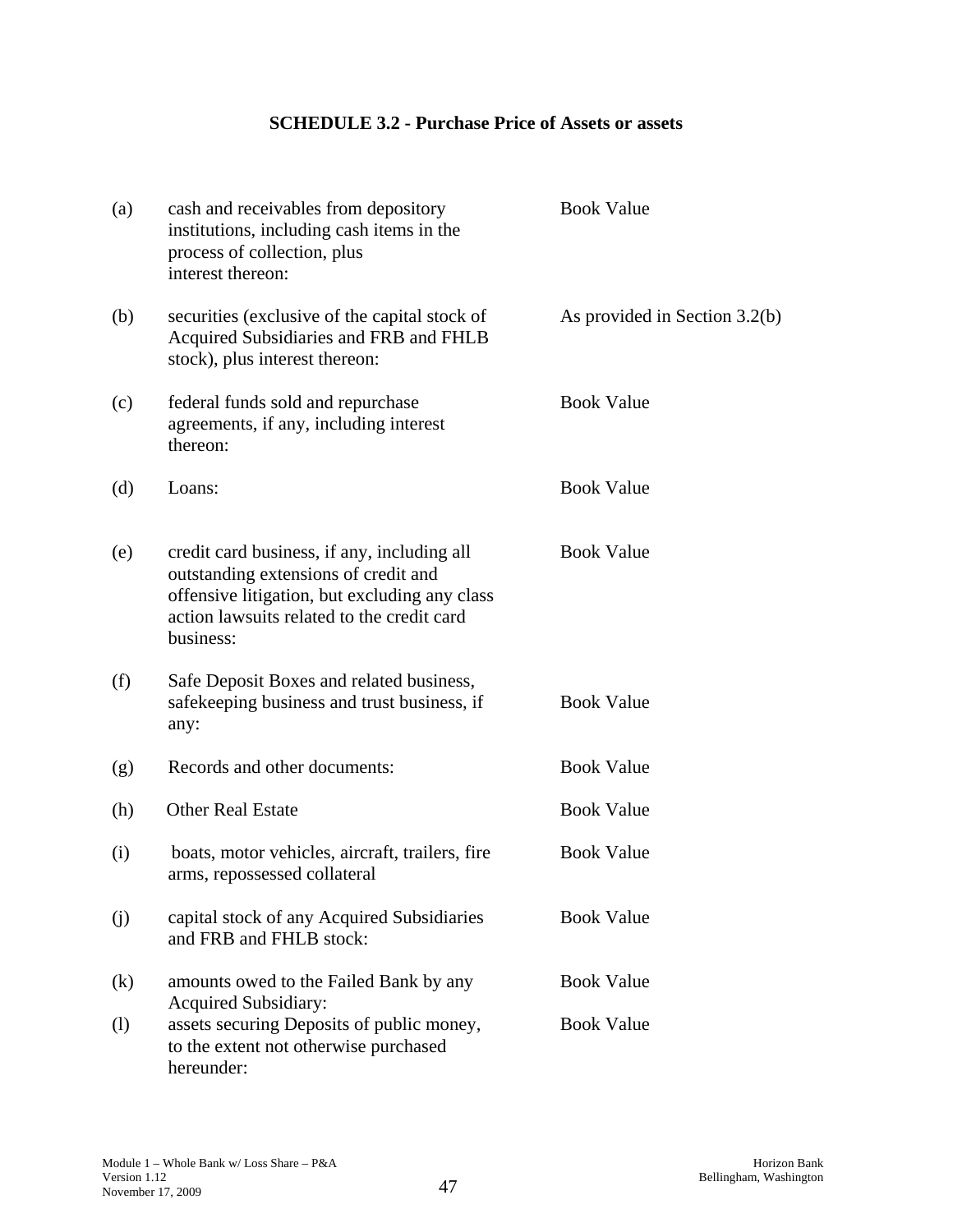- (m) Overdrafts of customers: Book Value
- (n) rights, if any, with respect to Qualified As provided in Section  $3.2(c)$ Financial Contracts.
- (o) rights of the Failed Bank to provide Book Value mortgage servicing for others and to have mortgage servicing provided to the Failed Bank by others and related contracts.

# **assets subject to an option to purchase:**

| (a) | <b>Bank Premises:</b>    | Fair Market Value |
|-----|--------------------------|-------------------|
| (b) | Furniture and Equipment: | Fair Market Value |
| (c) | Fixtures:                | Fair Market Value |
| (d) | Other Equipment:         | Fair Market Value |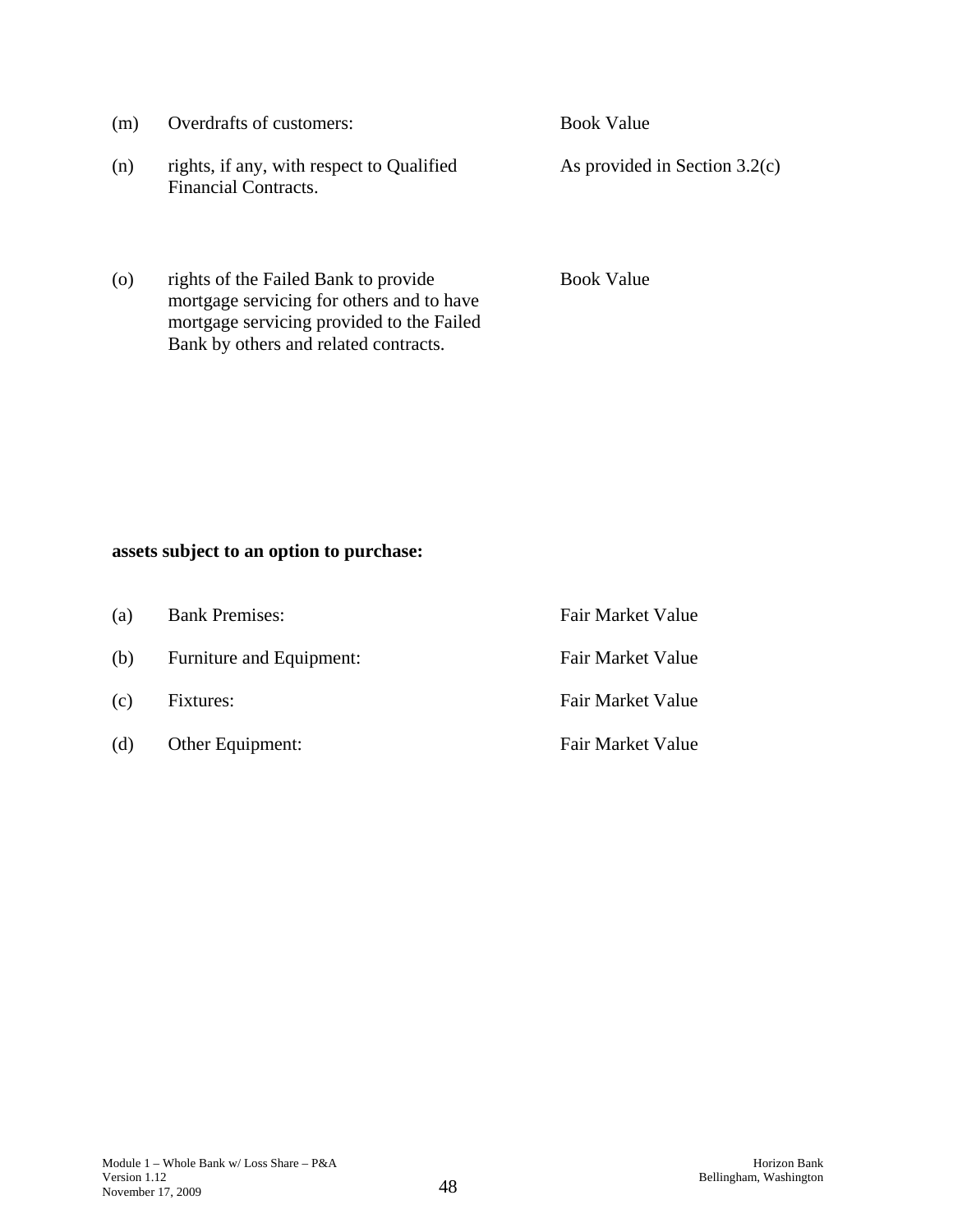

# **SCHEDULE 3.5 (I) - Excluded Securities Horizon Bank, Bellingham, WA**

Module 1 - Whole Bank *w*/ Loss Share - P&A<br>Version 1.12 Version 1.12 **49** November 17,2009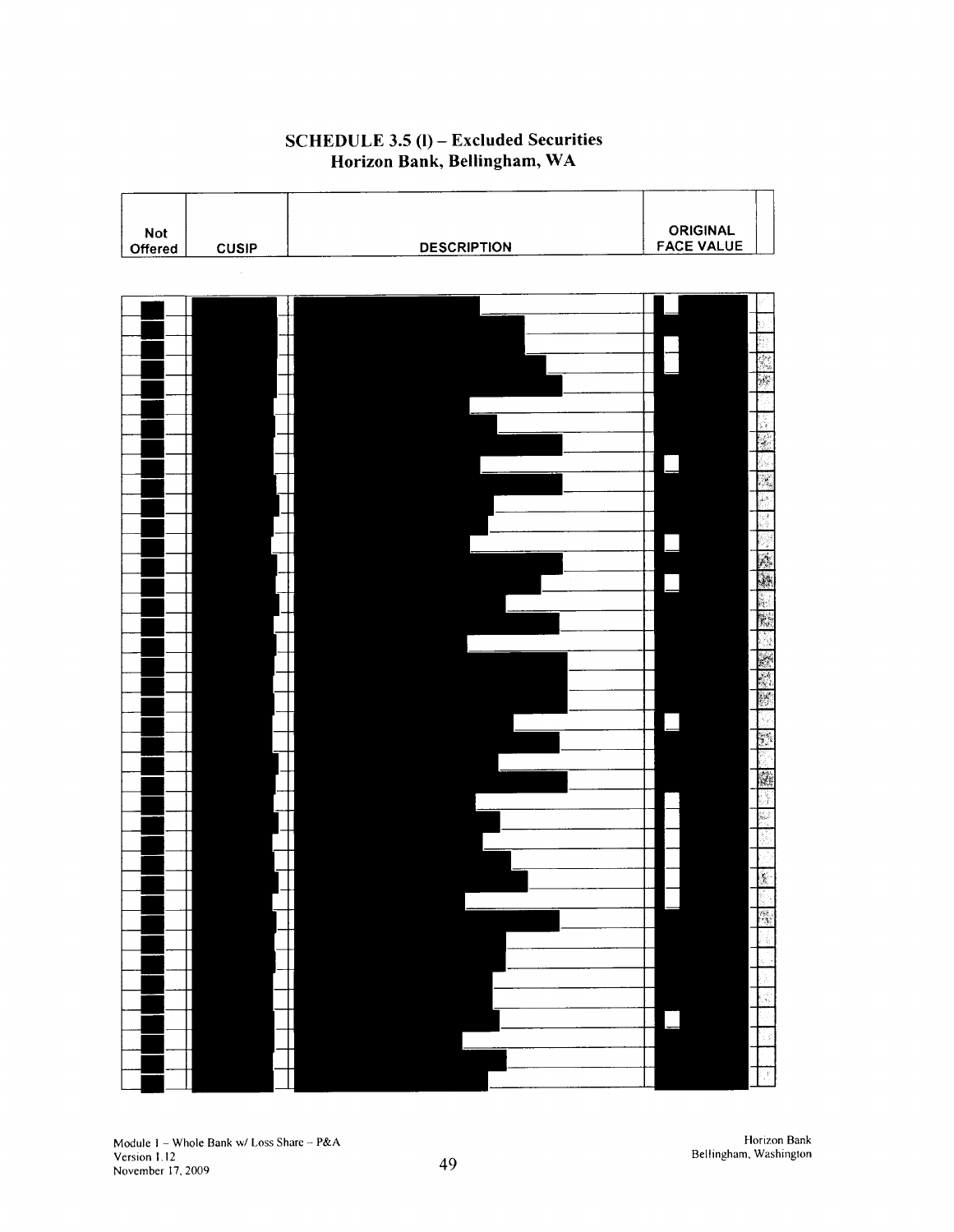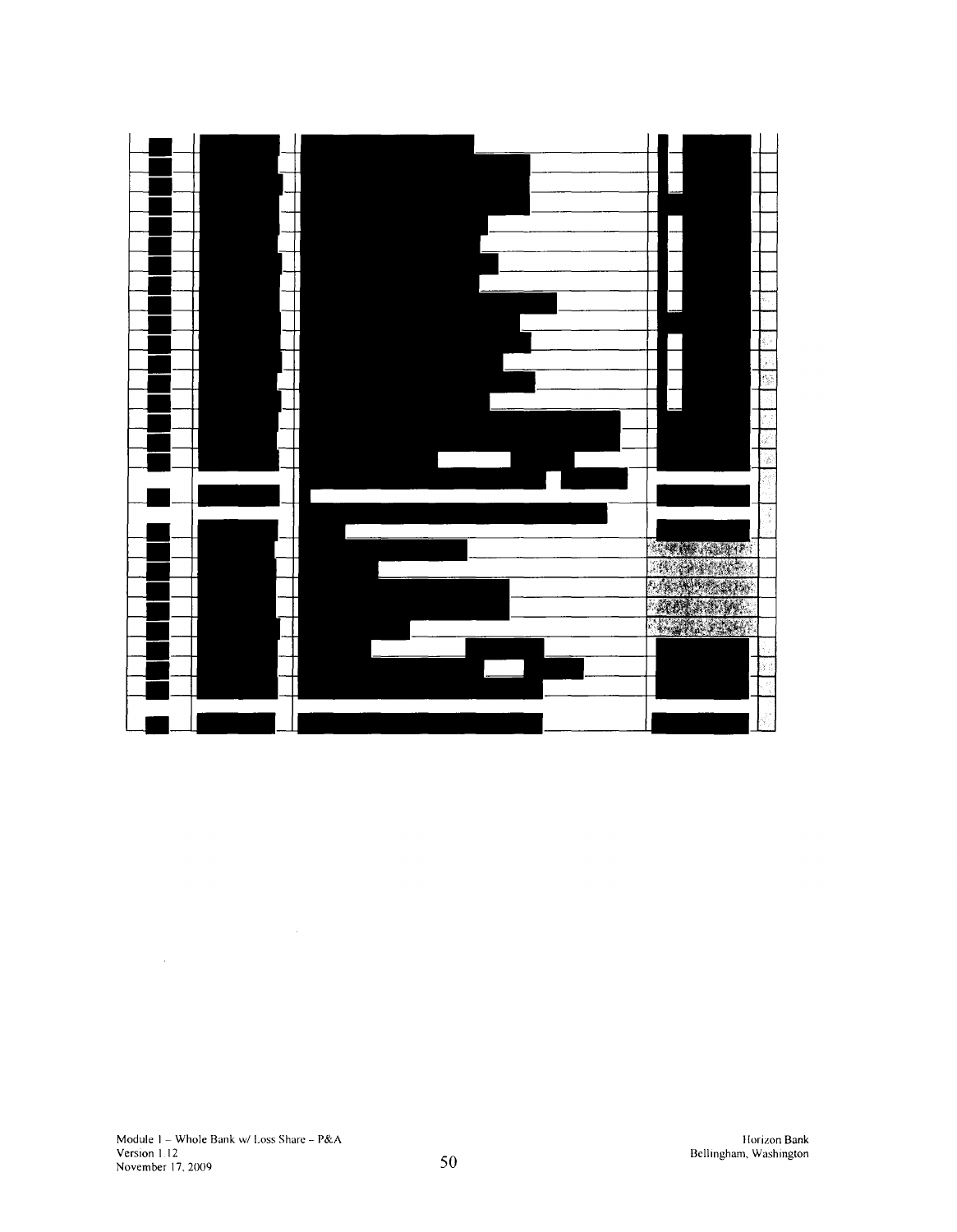# **SCHEDULE 4.15A**

#### **LOANS SUBJECT TO LOSS SHARING UNDER THE SINGLE FAMILY SHARED-LOSS AGREEMENT**

#### **TO BE PROVIDED POST BANK CLOSING**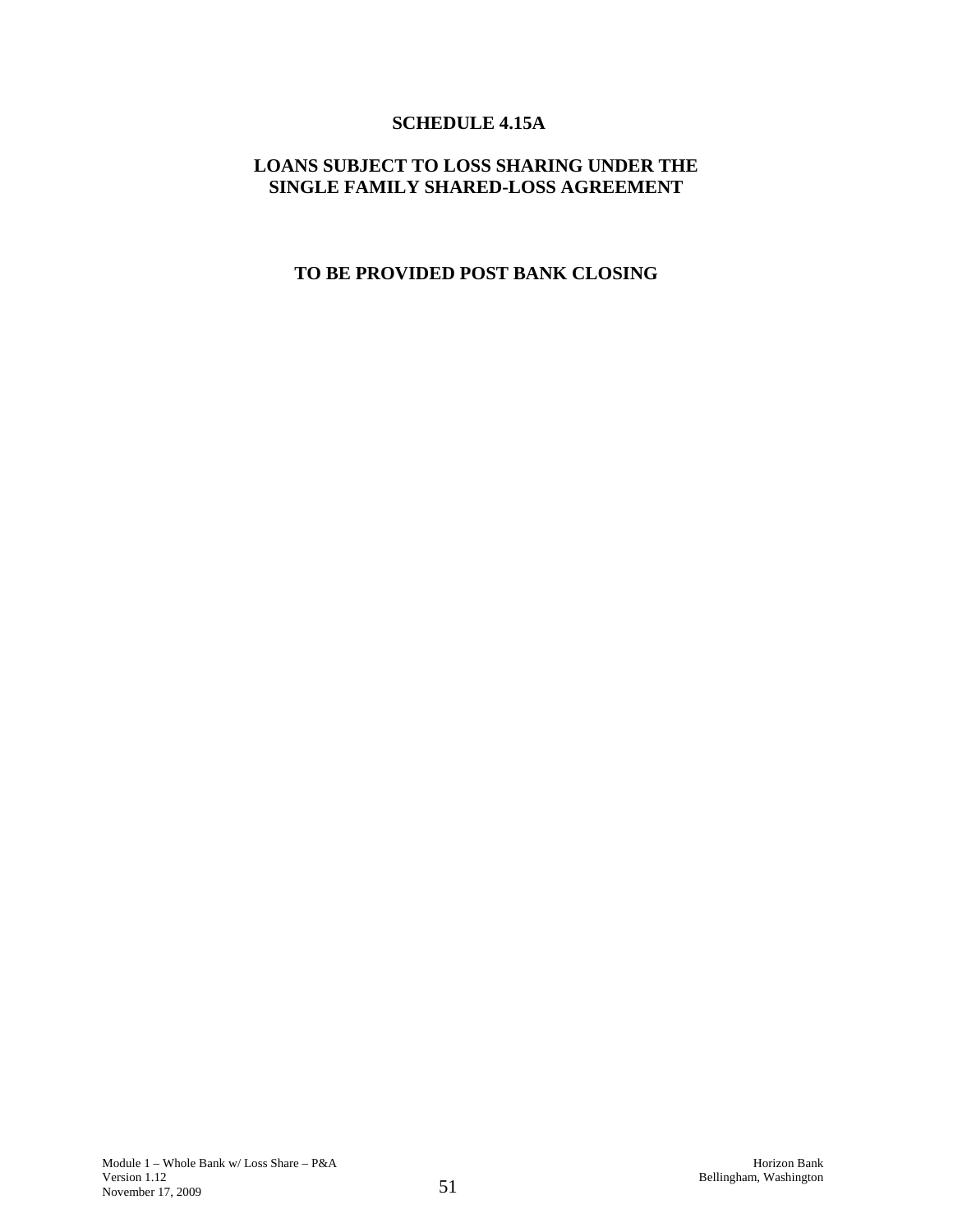### **SCHEDULE 4.15B**

#### **LOANS SUBJECT TO LOSS SHARING UNDER THE NON-SINGLE FAMILY SHARED-LOSS AGREEMENT**

# **TO BE PROVIDED POST BANK CLOSING**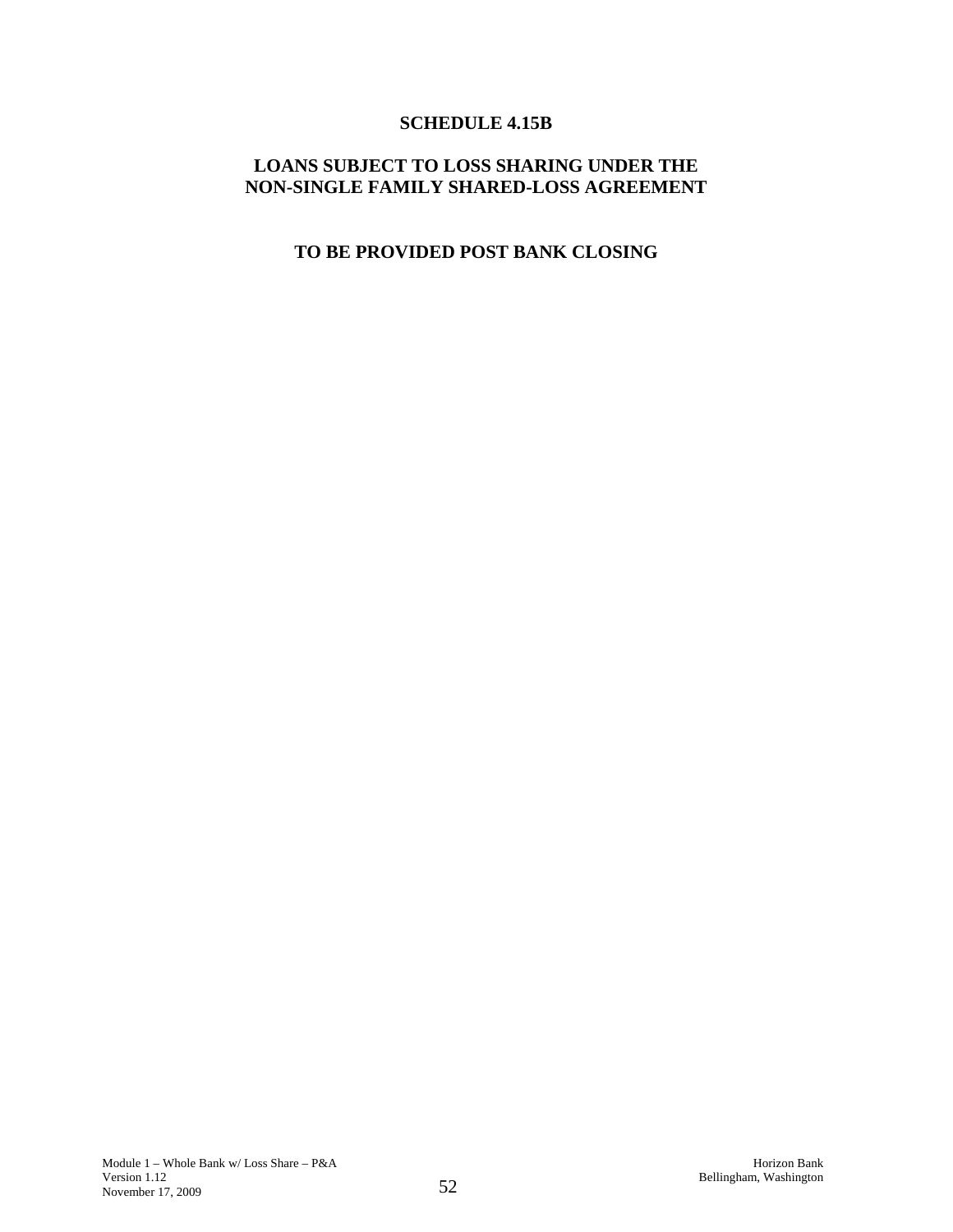# **SCHEDULE 7 -Accounts Excluded from Calculation of Deposit Franchise Bid Premium**

# **NOT APPLICABLE SINCE THE DEPOSIT PREMIUM BID IS 0%**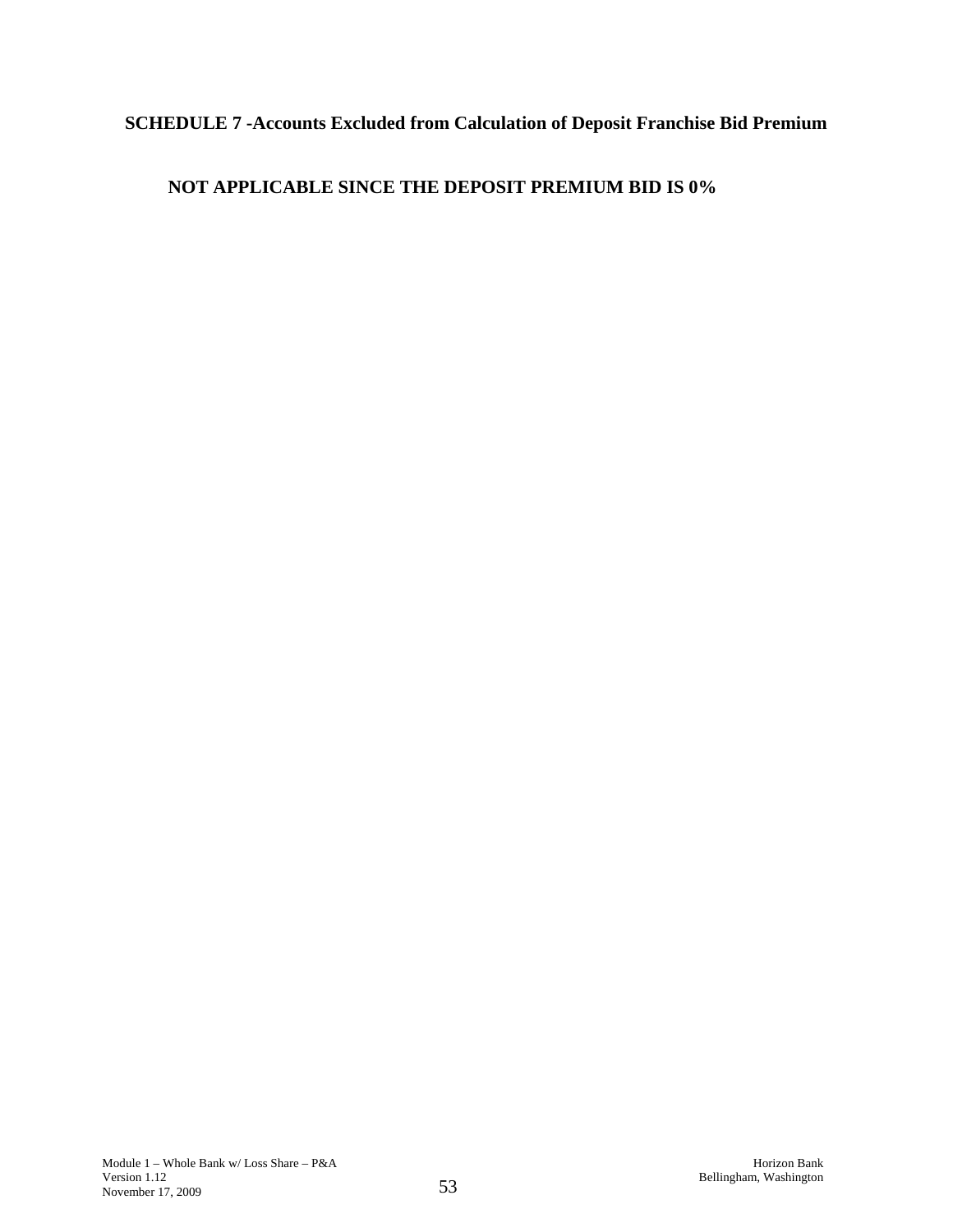# **EXHIBIT 2.3A FINAL NOTICE LETTER**

#### **FINAL LEGAL NOTICE**

Claiming Requirements for Deposits Under 12 U.S.C. 1822(e)

**[Date]** 

**[Name of Unclaimed Depositor] [Address of Unclaimed Depositor] [Anytown, USA]** 

Subject: **[XXXXX – Name of Bank City, State]** – In Receivership

Dear **[Sir/Madam]:** 

As you may know, on **[Date: Closing Date]**, the **[Name of Bank ("The Bank")]** was closed and the Federal Deposit Insurance Corporation ("FDIC") transferred **[The Bank's]** accounts to **[Name of Acquiring Institution].** 

According to federal law under 12 U.S.C., 1822(e), on **[Date: eighteen months from the Closing Date]**, **[Name of Acquiring Institution]** must transfer the funds in your account(s) back to the FDIC if you have not claimed your account(s) with **[Name of Acquiring Institution].** Based on the records recently supplied to us by **[Name of Acquiring Institution]**, your account(s) currently fall into this category.

This letter is your formal Legal Notice that you have until **[Date: eighteen months from the Closing Date]**, to claim or arrange to continue your account(s) with **[Name of Acquiring Institution].** There are several ways that you can claim your account(s) at **[Name of Acquiring Institution]**. It is only necessary for you to take any one of the following actions in order for your account(s) at **[Name of Acquiring Institution]** to be deemed claimed. In addition, if you have more than one account, your claim to one account will automatically claim all accounts:

1. Write to **[Name of Acquiring Institution**] and notify them that you wish to keep your account(s) active with them. Please be sure to include the name of the account(s), the account number(s), the signature of an authorized signer on the account(s), name, and address. **[Name of Acquiring Institution]** address is:

#### **[123 Main Street**

#### **Anytown, USA]**

2. Execute a new signature card on your account(s), enter into a new deposit agreement with **[Name of Acquiring Institution],** change the ownership on your account(s), or renegotiate the terms of your certificate of deposit account(s) (if any).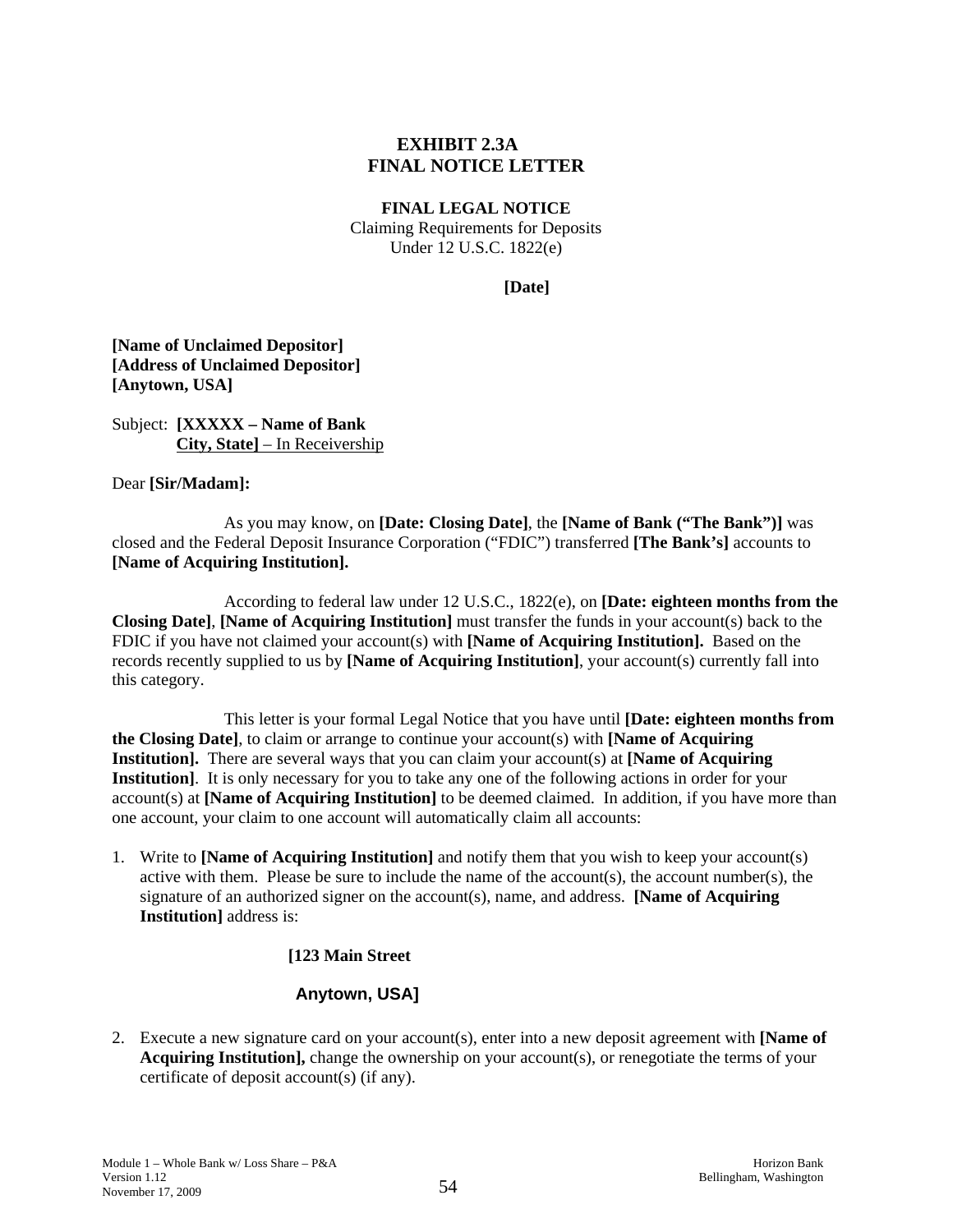- 3. Provide **[Name of Acquiring Institution]** with a change of address form.
- 4. Make a deposit to or withdrawal from your account(s). This includes writing a check on any account or having an automatic direct deposit credited to or an automatic withdrawal debited from an account.

If you do not want to continue your account(s) with **[Name of Acquiring Institution]** for any reason, you can withdraw your funds and close your account(s). Withdrawing funds from one or more of your account(s) satisfies the federal law claiming requirement. If you have time deposits, such as certificates of deposit, **[Name of Acquiring Institution]** can advise you how to withdraw them without being charged an interest penalty for early withdrawal.

If you do not claim ownership of your account(s) at **[Name of Acquiring Institution by Date: eighteen months from the Closing Date]** federal law requires **[Name of Acquiring Institution]**  to return your deposits to the FDIC, which will deliver them as unclaimed property to the State indicated in your address in the Failed Institution's records. If your address is outside of the United States, the FDIC will deliver the deposits to the State in which the Failed Institution had its main office. 12 U.S.C. § 1822(e). If the State accepts custody of your deposits, you will have 10 years from the date of delivery to claim your deposits from the State. After 10 years you will be permanently barred from claiming your deposits. However, if the State refuses to take custody of your deposits, you will be able to claim them from the FDIC until the receivership is terminated. If you have not claimed your insured deposits before the receivership is terminated, and a receivership may be terminated at any time, all of your rights in those deposits will be barred.

If you have any questions or concerns about these items, please contact **[Bank Employee]** at **[Name of Acquiring Institution]** by phone at **[(XXX) XXX-XXXX].** 

Sincerely,

**[Name of Claims Specialist] [Title]**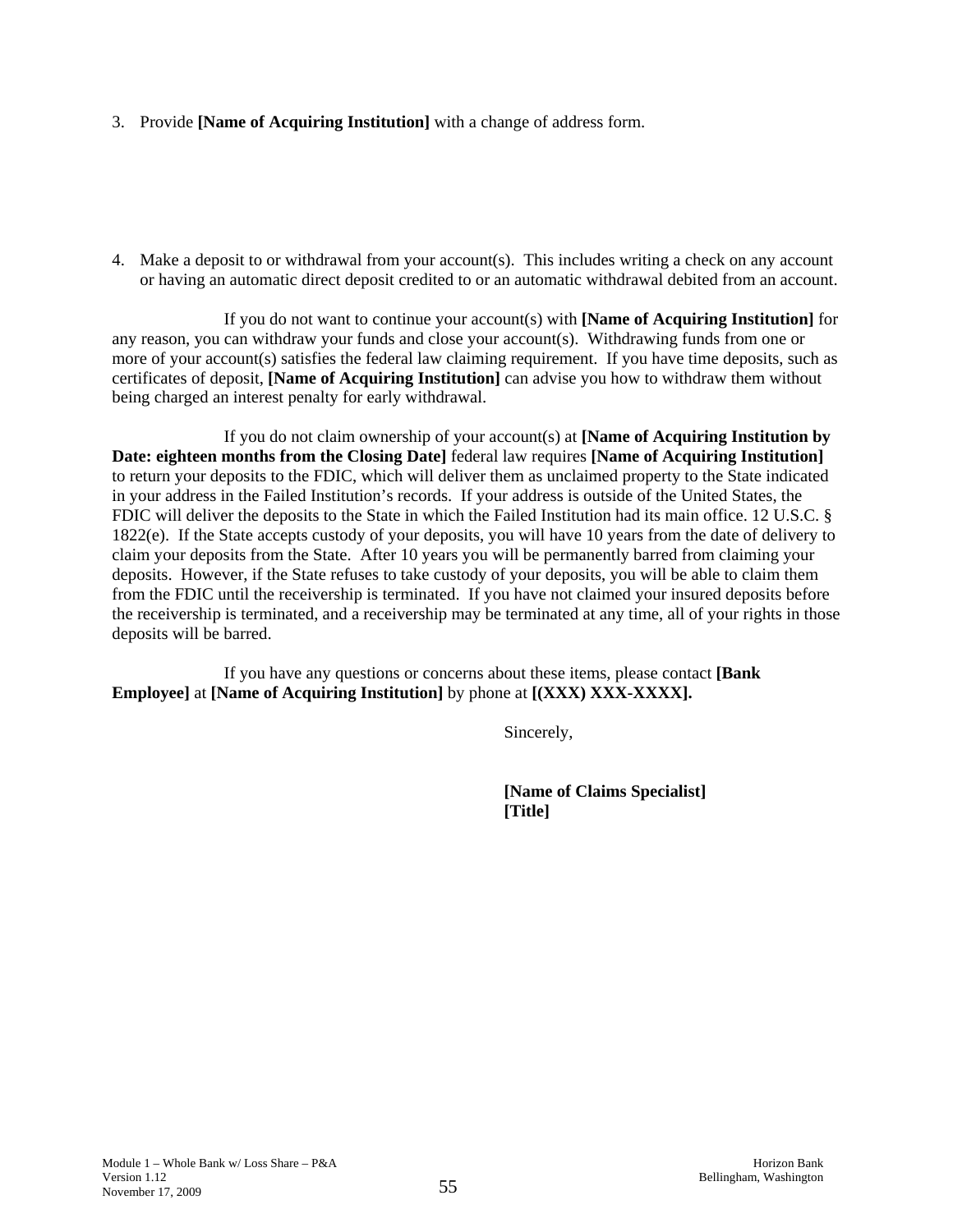## **EXHIBIT 2.3B AFFIDAVIT OF MAILING**

#### **AFFIDAVIT OF MAILING**

*State of* 

*COUNTY OF* 

I am employed as a **[Title of Office]** by the **[Name of Acquiring Institution]**.

This will attest that on **[Date of mailing]**, I caused a true and correct copy of the Final Legal Notice, attached hereto, to owners of unclaimed deposits of **[Name of Failed Bank]**, City, State, to be prepared for deposit in the mail of the United States of America on behalf of the Federal Deposit Insurance Corporation. A list of depositors to whom the notice was mailed is attached. This notice was mailed to the depositor's last address as reflected on the books and records of the **[Name of Failed Bank]** as of the date of failure.

 $\overline{\phantom{a}}$  ,  $\overline{\phantom{a}}$  ,  $\overline{\phantom{a}}$  ,  $\overline{\phantom{a}}$  ,  $\overline{\phantom{a}}$  ,  $\overline{\phantom{a}}$  ,  $\overline{\phantom{a}}$  ,  $\overline{\phantom{a}}$  ,  $\overline{\phantom{a}}$  ,  $\overline{\phantom{a}}$  ,  $\overline{\phantom{a}}$  ,  $\overline{\phantom{a}}$  ,  $\overline{\phantom{a}}$  ,  $\overline{\phantom{a}}$  ,  $\overline{\phantom{a}}$  ,  $\overline{\phantom{a}}$ **[Name] [Title of Office] [Name of Acquiring Institution]** 

**Subscribed and sworn to before me this \_\_\_\_\_\_\_day of [Month, Year].** 

**My commission expires:** 

**\_\_\_\_\_\_\_\_\_\_\_\_\_\_\_\_\_\_\_\_\_\_ \_\_\_\_\_\_\_\_\_\_\_\_\_\_\_\_\_\_\_\_\_\_\_\_\_\_\_\_\_\_\_\_ [Name], Notary Public**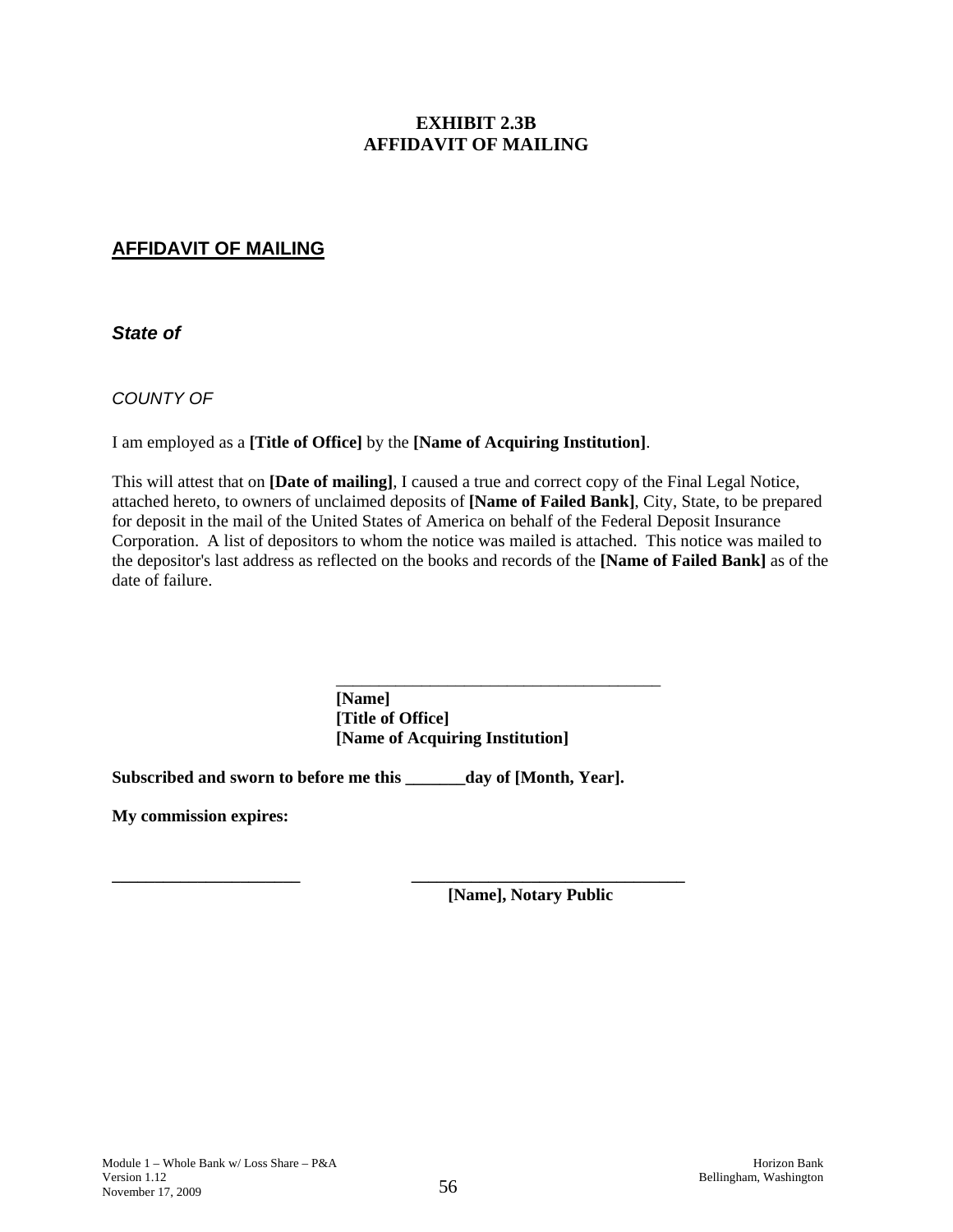#### EXHIBIT 3.2(c) -- VALUATION OF CERTAIN QUALIFIED FINANCIAL CONTRACTS

#### A. Scope

Interest Rate Contracts - All interest rate swaps, forward rate agreements, interest rate futures, caps, collars and floors, whether purchased or written.

Option Contracts - All put and call option contracts, whether purchased or written, on marketable securities, financial futures, foreign currencies, foreign exchange or foreign exchange futures contracts.

Foreign Exchange Contracts - All contracts for future purchase or sale of foreign currencies, foreign currency or cross currency swap contracts, or foreign exchange futures contracts.

#### B. Exclusions

All financial contracts used to hedge assets and liabilities that are acquired by the Assuming Bank but are not subject to adjustment from Book Value.

#### C. Adjustment

The difference between the Book Value and market value as of Bank Closing.

#### D. Methodology

- 1. The price at which the Assuming Bank sells or disposes of Qualified Financial Contracts will be deemed to be the fair market value of such contracts, if such sale or disposition occurs at prevailing market rates within a predefined timetable as agreed upon by the Assuming Bank and the Receiver.
- 2. In valuing all other Qualified Financial Contracts, the following principles will apply:
	- (i) All known cash flows under swaps or forward exchange contracts shall be present valued to the swap zero coupon interest rate curve.
	- (ii) All valuations shall employ prices and interest rates based on the actual frequency of rate reset or payment.
	- (iii) Each tranche of amortizing contracts shall be separately valued. The total value of such amortizing contract shall be the sum of the values of its component tranches.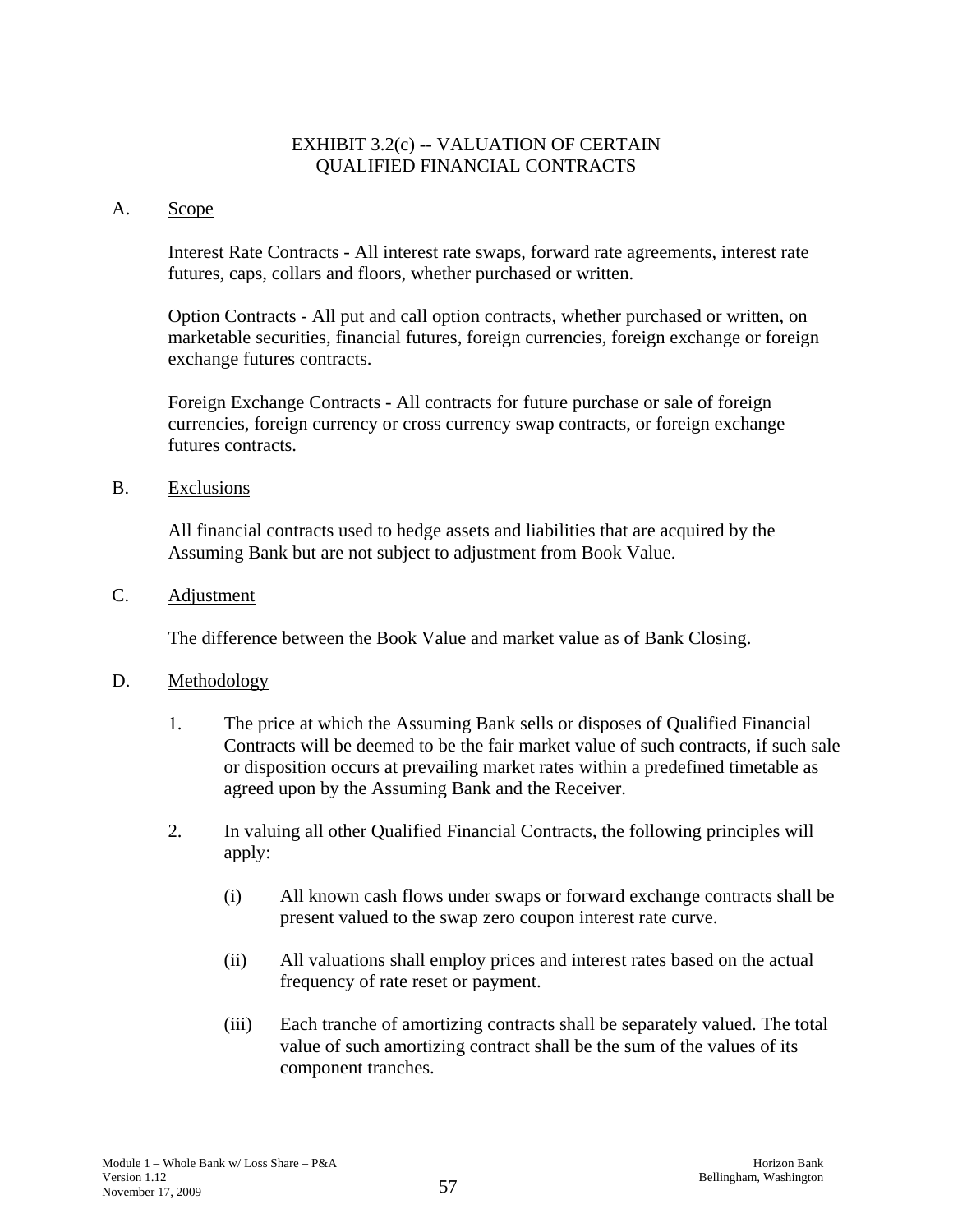- (iv) For regularly traded contracts, valuations shall be at the midpoint of the bid and ask prices quoted by customary sources (e.g., The Wall Street Journal, Telerate, Reuters or other similar source) or regularly traded exchanges.
- (v) For all other Qualified Financial Contracts where published market quotes are unavailable, the adjusted price shall be the average of the bid and ask price quotes from three (3) securities dealers acceptable to the Receiver and Assuming Bank as of Bank Closing. If quotes from securities dealers cannot be obtained, an appraiser acceptable to the Receiver and the Assuming Bank will perform a valuation based on modeling, correlation analysis, interpolation or other techniques, as appropriate.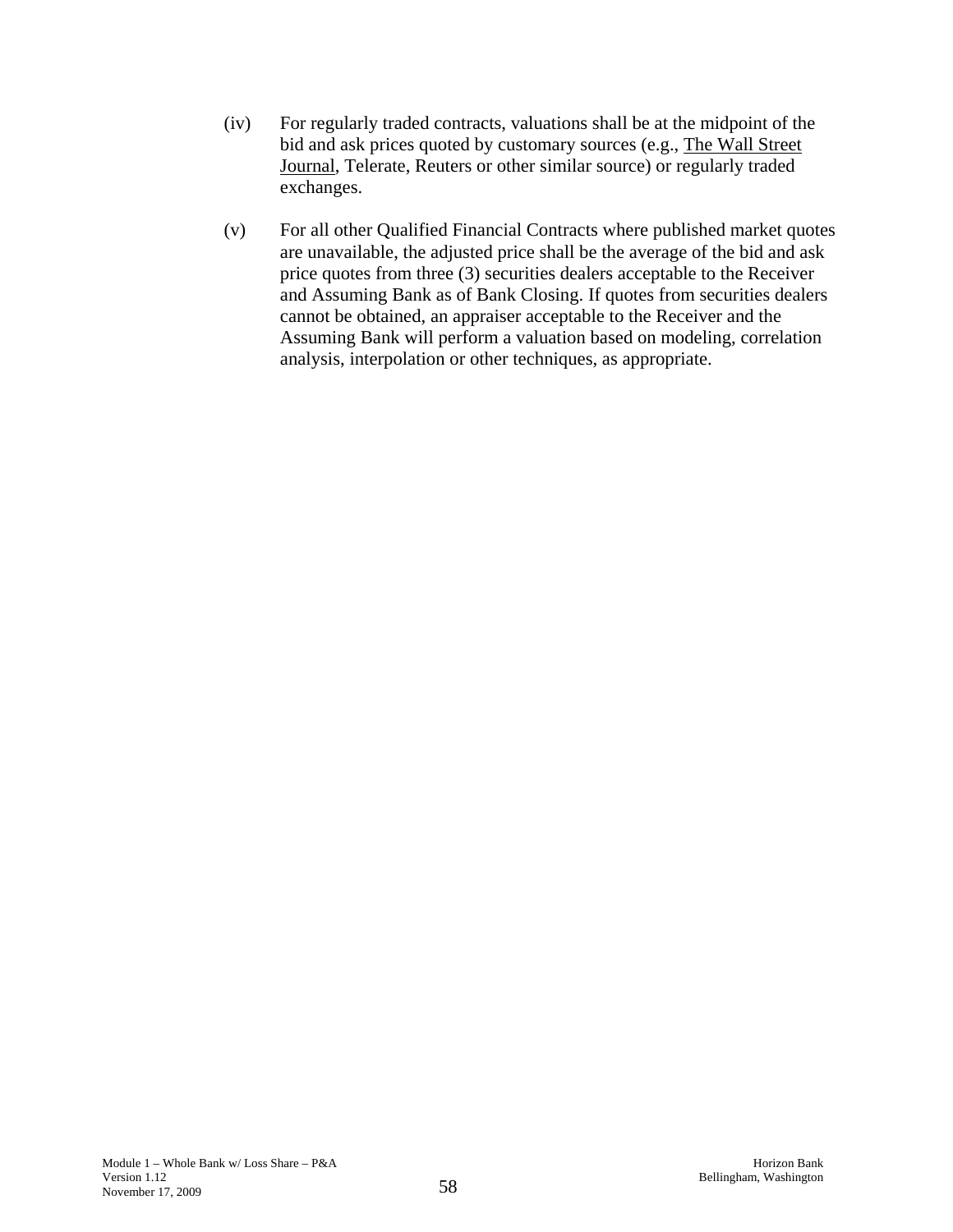#### **EXHIBIT 4.13 INTERIM ASSET SERVICING ARRANGEMENT**

(a) With respect to each asset (or liability) designated from time to time by the Receiver to be serviced by the Assuming Bank pursuant to this Arrangement (such being designated as "Pool Assets"), during the term of this Arrangement, the Assuming Bank shall:

(i) Promptly apply payments received with respect to any Pool Assets;

(ii) Reverse and return insufficient funds checks;

(iii) Pay (A) participation payments to participants in Loans, as and when received; and (B) tax and insurance bills on Pool Assets as they come due, out of escrow funds maintained for purposes;

(iv) Maintain accurate records reflecting (A) the payment history of Pool Assets, with updated information received concerning changes in the address or identity of the obligors and (B) usage of data processing equipment and employee services with respect to servicing duties;

 (v) Send billing statements to obligors on Pool Assets to the extent that such statements were sent by the Failed Bank;

(vi) Send notices to obligors who are in default on Loans (in the same manner as the Failed Bank);

(vii) Send to the Receiver, Attn: Managing Liquidator, at the address provided in Section 13.7 of the Agreement, via overnight delivery: (A) on a weekly basis, weekly reports for the Pool Assets, including, without limitation, reports reflecting collections and the trial balances, transaction journals and loan histories for Pool Assets having activity, together with copies of (1) checks received, (2) insufficient funds checks returned, (3) checks for payment to participants or for taxes and insurance, (4) pay-off requests, (5) notices to defaulted obligors, and (6) data processing and employee logs and (B) any other reports, copies or information as may be periodically or from time to time requested;

(viii) Remit on a weekly basis to the Receiver, Attn: Division of Finance, Cashier Unit, Operations, at the address in (vii), via wire transfer to the account designated by the Receiver, all payments received on Pool Assets managed by the Assuming Bank or at such time and place and in such manner as may be directed by the Receiver;

(ix) prepare and timely file all information reports with appropriate tax authorities, and, if required by the Receiver, prepare and file tax returns and pay taxes due on or before the due date, relating to the Pool Assets; and

(x) provide and furnish such other services, operations or functions as may be required with regard to Pool Assets, including, without limitation, as may be required with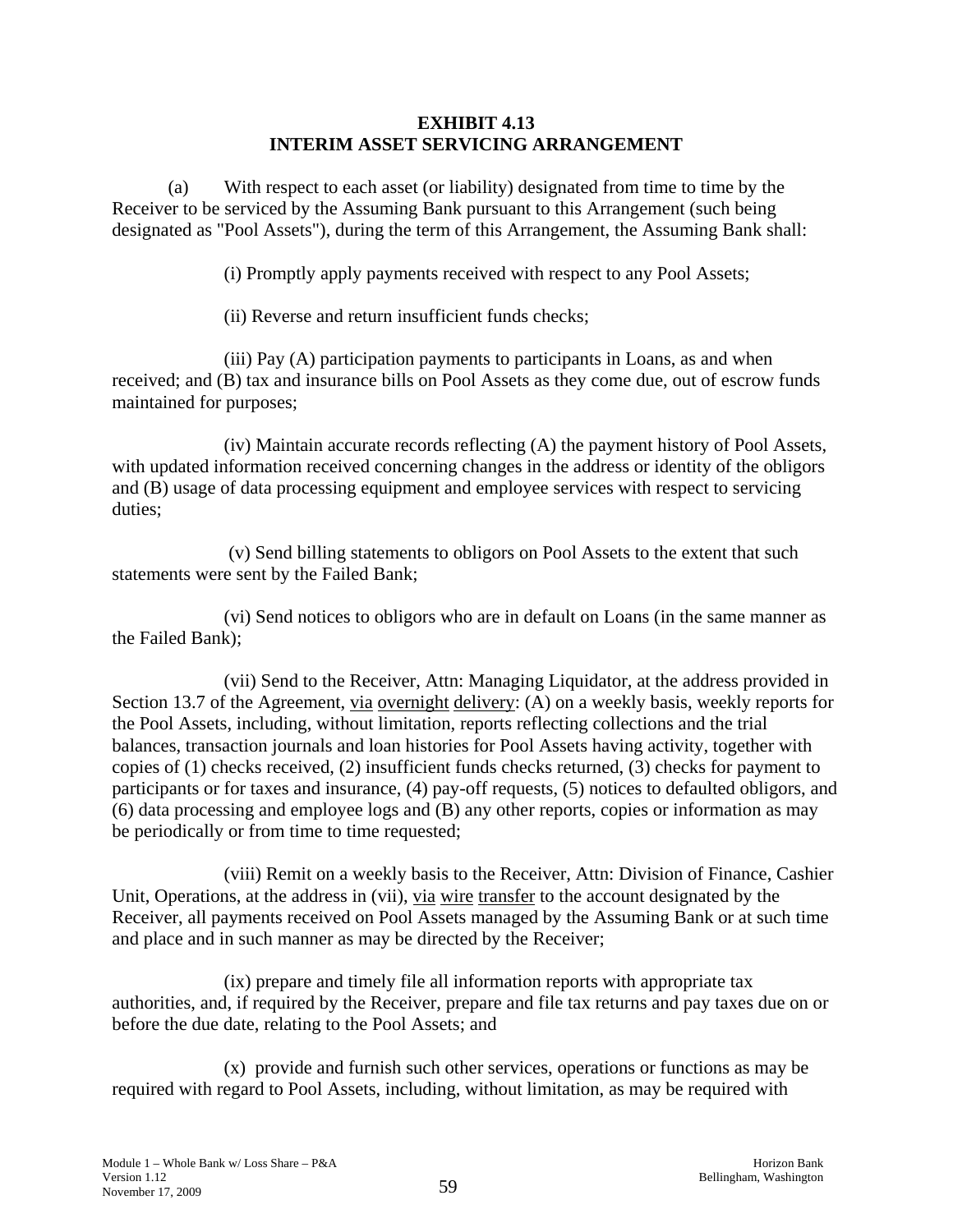regard to any business, enterprise or agreement which is a Pool Asset, all as may be required by the Receiver.

Notwithstanding anything to the contrary in this Section, the Assuming Bank shall not be required to initiate litigation or other collection proceedings against any obligor or any collateral with respect to any defaulted Loan. The Assuming Bank shall promptly notify the Receiver, at the address provided above in subparagraph (a)(vii), of any claims or legal actions regarding any Pool Asset.

(b) The Receiver agrees to reimburse the Assuming Bank for actual, reasonable and necessary expenses incurred in connection with the performance of duties pursuant to this Arrangement, including expenses of photocopying, postage and express mail, and data processing and employee services (based upon the number of hours spent performing servicing duties).

(c) The Assuming Bank shall provide the services described herein for an initial period of ninety (90) days after Bank Closing. At the option of the Receiver, exercisable by notice given not later than ten (10) days prior to the end of such initial period or a renewal period, the Assuming Bank shall continue to provide such services for such renewal period(s) as designated by the Receiver, up to the Settlement Date.

(d) At any time during the term of this Arrangement, the Receiver may, upon written notice to the Assuming Bank, remove one or more Pool Assets from the Pool, at which time the Assuming Bank's responsibility with respect thereto shall terminate.

(e) At the expiration of this Agreement or upon the termination of the Assuming Bank's responsibility with respect to any Pool Asset pursuant to paragraph (d) hereof, the Assuming Bank shall:

(i) deliver to the Receiver (or its designee) all of the Credit Documents and Pool Records relating to the Pool Assets; and

(ii) cooperate with the Receiver to facilitate the orderly transition of managing the Pool Assets to the Receiver (or its designee).

(f) At the request of the Receiver, the Assuming Bank shall perform such transitional services with regard to the Pool Assets as the Receiver may request. Transitional services may include, without limitation, assisting in any due diligence process deemed necessary by the Receiver and providing to the Receiver or its designee(s) (x) information and data regarding the Pool Assets, including, without limitation, system reports and data downloads sufficient to transfer the Pool Assets to another system or systems, and (y) access to employees of the Assuming Bank involved in the management of, or otherwise familiar with, the Pool Assets.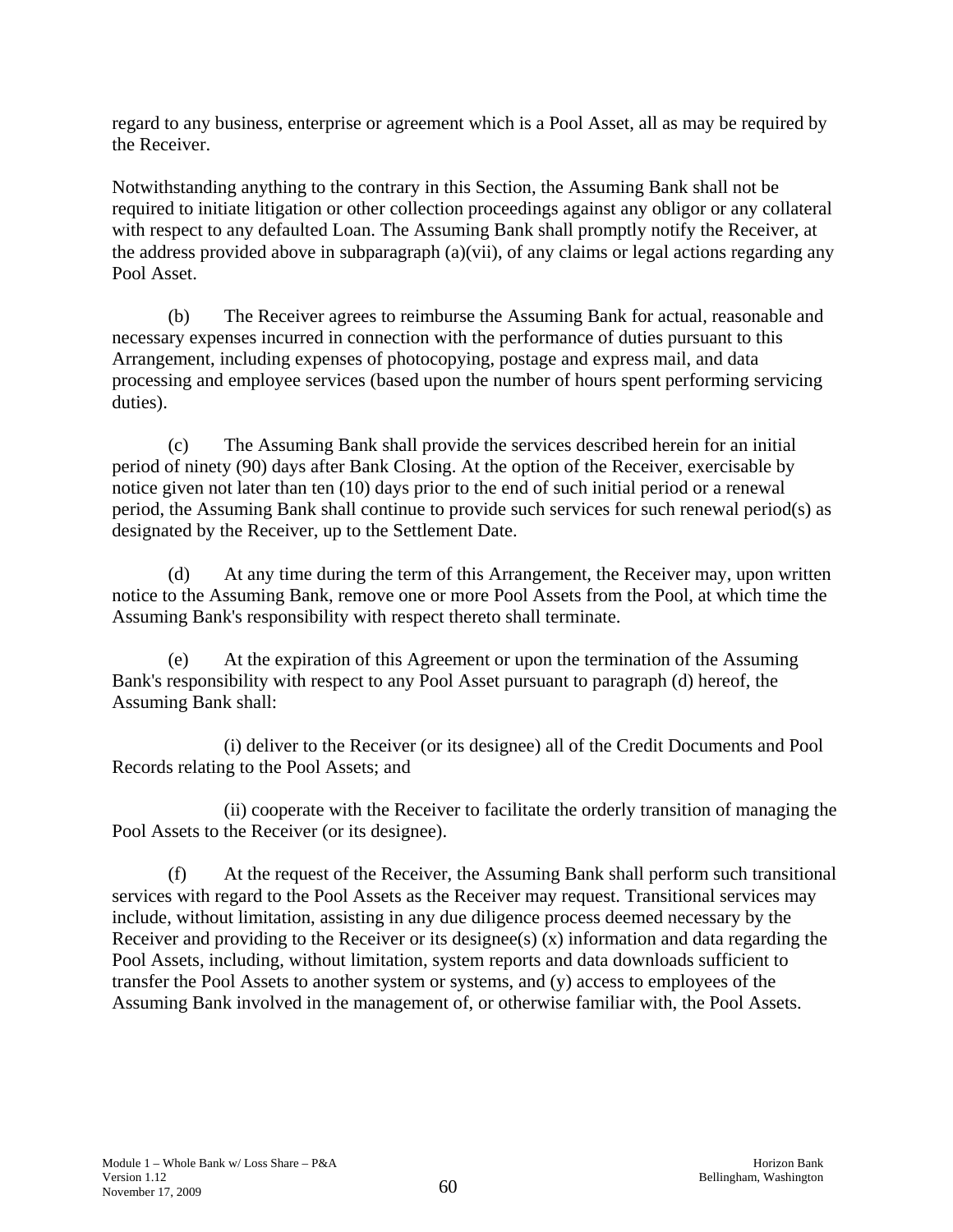#### **EXHIBIT 4.15A**

#### **SINGLE FAMILY SHARED-LOSS AGREEMENT**

This agreement for the reimbursement of loss sharing on certain single family residential mortgage loans (the "Single Family Shared-Loss Agreement") shall apply when the Assuming Bank purchases Single Family Shared-Loss Loans as that term is defined herein. The terms hereof shall modify and supplement, as necessary, the terms of the Purchase and Assumption Agreement to which this Single Family Shared-Loss Agreement is attached as Exhibit 4.15A and incorporated therein. To the extent any inconsistencies may arise between the terms of the Purchase and Assumption Agreement and this Single Family Shared-Loss Agreement with respect to the subject matter of this Single Family Shared-Loss Agreement, the terms of this Single Family Shared-Loss Agreement shall control. References in this Single Family Shared-Loss Agreement to a particular Section shall be deemed to refer to a Section in this Single Family Shared-Loss Agreement, unless the context indicates that it is intended to be a reference to a Section of the Purchase and Assumption Agreement.

#### **ARTICLE I -- DEFINITIONS**

The capitalized terms used in this Single Family Shared-Loss Agreement that are not defined in this Single Family Shared-Loss Agreement are defined in the Purchase and Assumption Agreement. In addition to the terms defined above, defined below are certain additional terms relating to loss-sharing, as used in this Single Family Shared-Loss Agreement.

"**Accounting Records**" means the subsidiary system of record on which the loan history and balance of each Single Family Shared-Loss Loan is maintained; individual loan files containing either an original or copies of documents that are customary and reasonable with respect to loan servicing, including management and disposition of Other Real Estate; the records documenting alternatives considered with respect to loans in default or for which a default is reasonably foreseeable; records of loss calculations and supporting documentation with respect to line items on the loss calculations; and, monthly delinquency reports and other performance reports customarily utilized by the Assuming Bank in management of loan portfolios.

"**Accrued Interest**" means, with respect to Single Family Shared-Loss Loans, the amount of earned and unpaid interest at the note rate specified in the applicable loan documents, limited to 90 days.

**"Affiliate"** shall have the meaning set forth in the Purchase and Assumption Agreement; provided, that, for purposes of this Single Family Shared-Loss Agreement, no Third Party Servicer shall be deemed to be an Affiliate of the Assuming Bank.

"**Commencement Date**" means the first calendar day following the Bank Closing.

**"Commercial Shared-Loss Agreement**" means the Commercial and Other Assets Shared-Loss Agreement attached to the Purchase and Assumption Agreement as Exhibit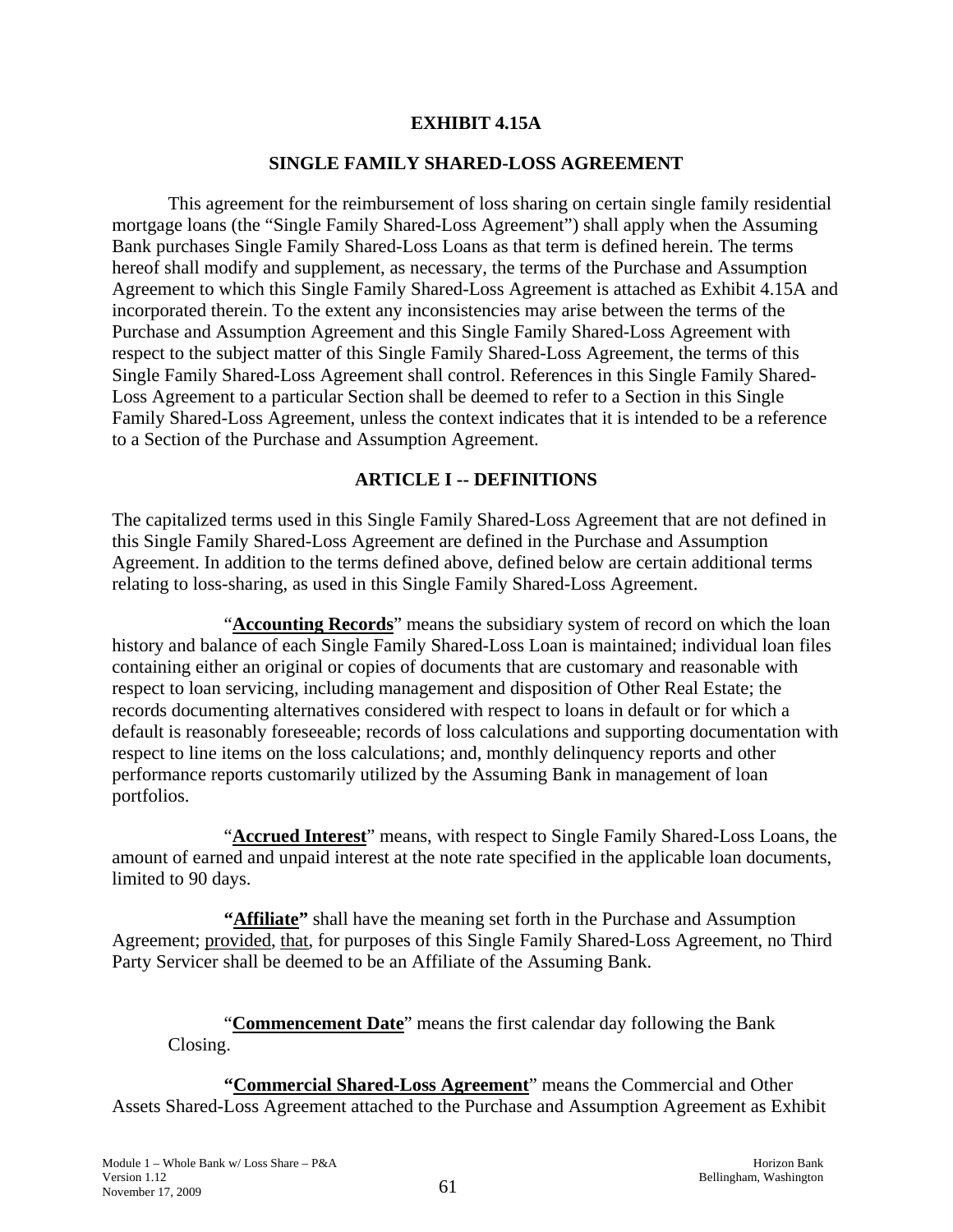4.15B.

"**Cumulative Loss Amount**" means the sum of the Monthly Loss Amounts less the sum of all Recovery Amounts.

"**Cumulative Servicing Amount**" means the sum of the Period Servicing Amounts for every consecutive twelve-month period prior to and ending on the True-Up Measurement Date in respect of each of the Shared-Loss Agreements during which the losssharing provisions of the applicable Shared-Loss Agreement is in effect.

"**Cumulative Shared-Loss Amount**" means the excess, if any, of the Cumulative Loss Amount over the First Loss Tranche.

"**Cumulative Shared-Loss Payments**" means (i) the aggregate of all of the payments made or payable to the Assuming Bank under the Shared-Loss Agreements minus (ii) the aggregate of all of the payments made or payable to the Receiver under the Shared-Loss Agreements.

"**Customary Servicing Procedures**" means procedures (including collection procedures) that the Assuming Bank (or, to the extent a Third Party Servicer is engaged, the Third Party Servicer) customarily employs and exercises in servicing and administering mortgage loans for its own accounts and the servicing procedures established by FNMA or FHLMC (as in effect from time to time), which are in accordance with accepted mortgage servicing practices of prudent lending institutions.

"**Deficient Valuation"** means the determination by a court in a bankruptcy proceeding that the value of the collateral is less than the amount of the loan in which case the loss will be the difference between the then unpaid principal balance (or the NPV of a modified loan that defaults) and the value of the collateral so established.

**"Examination Criteria"** means the loan classification criteria employed by, or any applicable regulations of, the Assuming Bank's Chartering Authority at the time such action is taken, as such criteria may be amended from time to time.

"**Home Equity Loans**" means loans or funded portions of lines of credit secured by mortgages on one-to four-family residences or stock of cooperative housing associations, where the Failed Bank did not have a first lien on the same property as collateral.

"**Final Shared-Loss Month**" means the calendar month in which the tenth anniversary of the Commencement Date occurs.

"**Final Shared-Loss Recovery Month**" means the calendar month in which the tenth anniversary of the Commencement Date occurs.

"**Foreclosure Loss**" means the loss realized when the Assuming Bank has completed the foreclosure on a Single Family Shared-Loss Loan and realized final recovery on the collateral through liquidation and recovery of all insurance proceeds. Each Foreclosure Loss shall be calculated in accordance with the form and methodology specified in Exhibit 2a or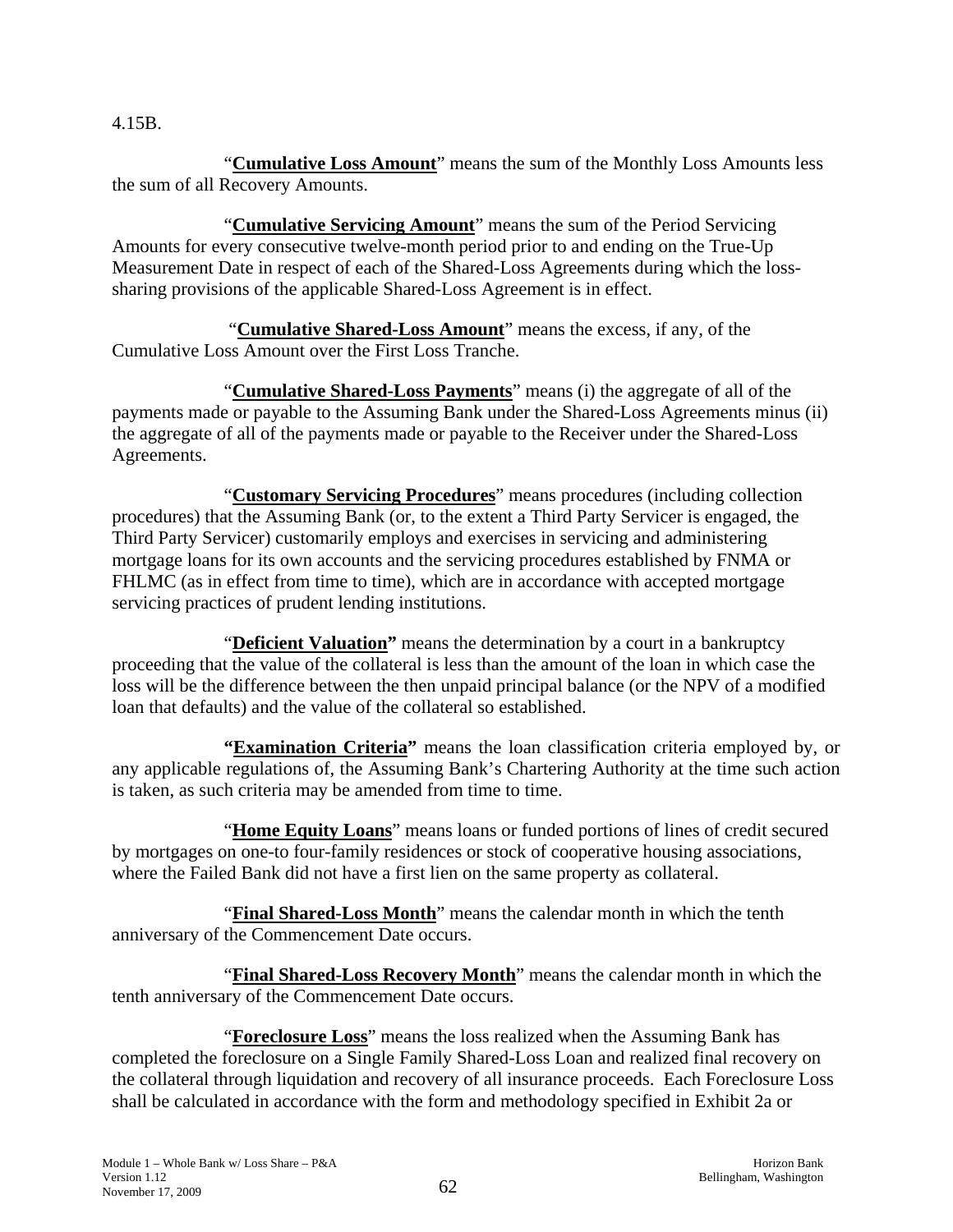Exhibit 2a(1).

"**Investor-Owned Residential Loans**" means Loans, excluding advances made pursuant to Home Equity Loans, that are secured by mortgages on one- to four family residences or stock of cooperative housing associations that are not owner-occupied. These loans can be treated as Restructured Loans on a commercially reasonable basis and can be a restructured under terms separate from the Exhibit 5 standards. Please refer to Exhibit 2b for guidance in Calculation of Loss for Restructured Loans.

"**Loss**" means a Foreclosure Loss, Restructuring Loss, Short Sale Loss, Portfolio Loss, Modification Default Loss or Deficient Valuation.

"**Loss Amount**" means the dollar amount of loss incurred and reported on the Monthly Certificate for a Single Family Shared-Loss Loan.

"**Modification Default Loss**" means the loss calculated in Exhibits 2a(1) and 2c(1) for single family loans modified under this part of the agreement that default and result in a foreclosure or short sale.

"**Modification Guidelines"** has the meaning provided in Section 2.1(a) of this Single Family Shared-Loss Agreement.

"**Monthly Certificate**" has the meaning provided in Section 2.1(b) of this Single Family Shared-Loss Agreement.

"**Monthly Loss Amount**" means the sum of all Foreclosure Losses, Restructuring Losses, Short Sale Losses, Portfolio Losses, Modification Default Losses and losses in connection with Deficient Valuations realized by the Assuming Bank for any Shared Loss Month.

"**Monthly Shared-Loss Amount**" means the change in the Cumulative Shared-Loss Amount from the beginning of each month to the end of each month.

"**Neutral Member**" has the meaning provided in Section 2. 1(f)(ii) of this Single Family Shared-Loss Agreement.

"**Period Servicing Amount**" means, for any twelve month period with respect to each of the Shared-Loss Agreements during which the loss-sharing provisions of the applicable Shared-Loss Agreement are in effect, the product of (i) the simple average of the principal amount of Shared-Loss Loans and Shared-Loss Assets (other than the Shared-Loss Securities) (in each case as defined in the Shared-Loss Agreements), as the case may be, at the beginning of such period and at the end of such period times (ii) one percent (1%).

"**Portfolio Loss**" means the loss realized on either (i) a portfolio sale of Single Family Shared-Loss Loans in accordance with the terms of Article IV or (ii) the sale of a loan with the consent of the Receiver as provided in Section 2.7.

"**Recovery Amount**" means, with respect to any period prior to the Termination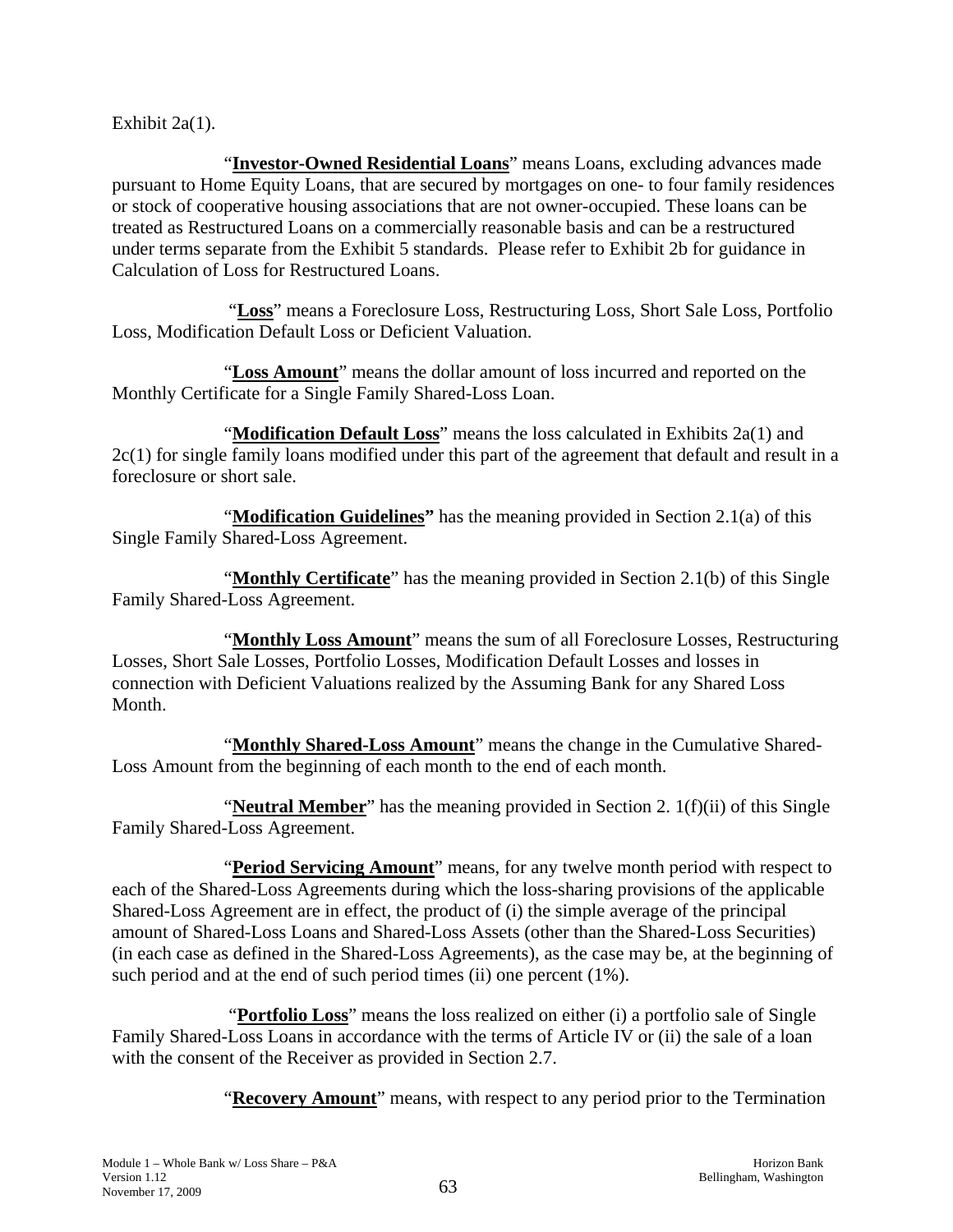Date, the amount of collected funds received by the Assuming Bank that (i) are applicable against a Foreclosure Loss which has previously been paid to the Assuming Bank by the Receiver or (ii) gains realized from a Section 4.1 sale of Single Family Shared-Loss Loans for which the Assuming Bank has previously received a Restructuring Loss payment from the Receiver (iii) or any incentive payments from national programs paid to an investor or borrower on loans that have been modified or otherwise treated (short sale or foreclosure) in accordance with Exhibit 5.

"**Restructuring Loss**" means the loss on a modified or restructured loan measured by the difference between (a) the principal, Accrued Interest, tax and insurance advances, third party or other fees due on a loan prior to the modification or restructuring, and (b) the net present value of estimated cash flows on the modified or restructured loan, discounted at the Then-Current Interest Rate. Each Restructuring Loss shall be calculated in accordance with the form and methodology attached as Exhibit 2b, as applicable.

"**Restructured Loan**" means a Single Family Shared-Loss Loan for which the Assuming Bank has received a Restructuring Loss payment from the Receiver. This applies to owner occupied and investor owned residences.

"**Servicing Officer**" has the meaning provided in Section 2.1(b) of this Single Family Shared-Loss Agreement.

"**Shared Loss Payment Trigger**" means when the sum of the Cumulative Loss Amount under this Single Family Shared-Loss Agreement and the Shared-Loss Amount under the Commercial and Other Assets Shared-Loss Agreement, exceeds the First Loss Tranche. If the First Loss Tranche is zero or a negative number, the Shared Loss Payment Trigger shall be deemed to have been reached upon Bank Closing.

"**Shared-Loss Month**" means each calendar month between the Commencement Date and the last day of the month in which the tenth anniversary of the Commencement Date occurs, provided that, the first Shared-Loss Month shall begin on the Commencement Date and end on the last day of that month.

"**Short-Sale Loss**" means the loss resulting from the Assuming Bank's agreement with the mortgagor to accept a payoff in an amount less than the balance due on the loan (including the costs of any cash incentives to borrower to agree to such sale or to maintain the property pending such sale), further provided, that each Short-Sale Loss shall be calculated in accordance with the form and methodology specified in Exhibit 2c or Exhibit  $2c(1)$ .

"**Single Family Shared-Loss Loans**" means the single family one-to-four residential mortgage loans (whether owned by the Assuming Bank or any Subsidiary) identified on Schedule 4.15A of the Purchase and Assumption Agreement.

"**Stated Threshold**" means total losses under the shared loss agreements in the amount of \$536,000,000.

"**Termination Date**" means the last day of the Final Shared-Loss Recovery Month.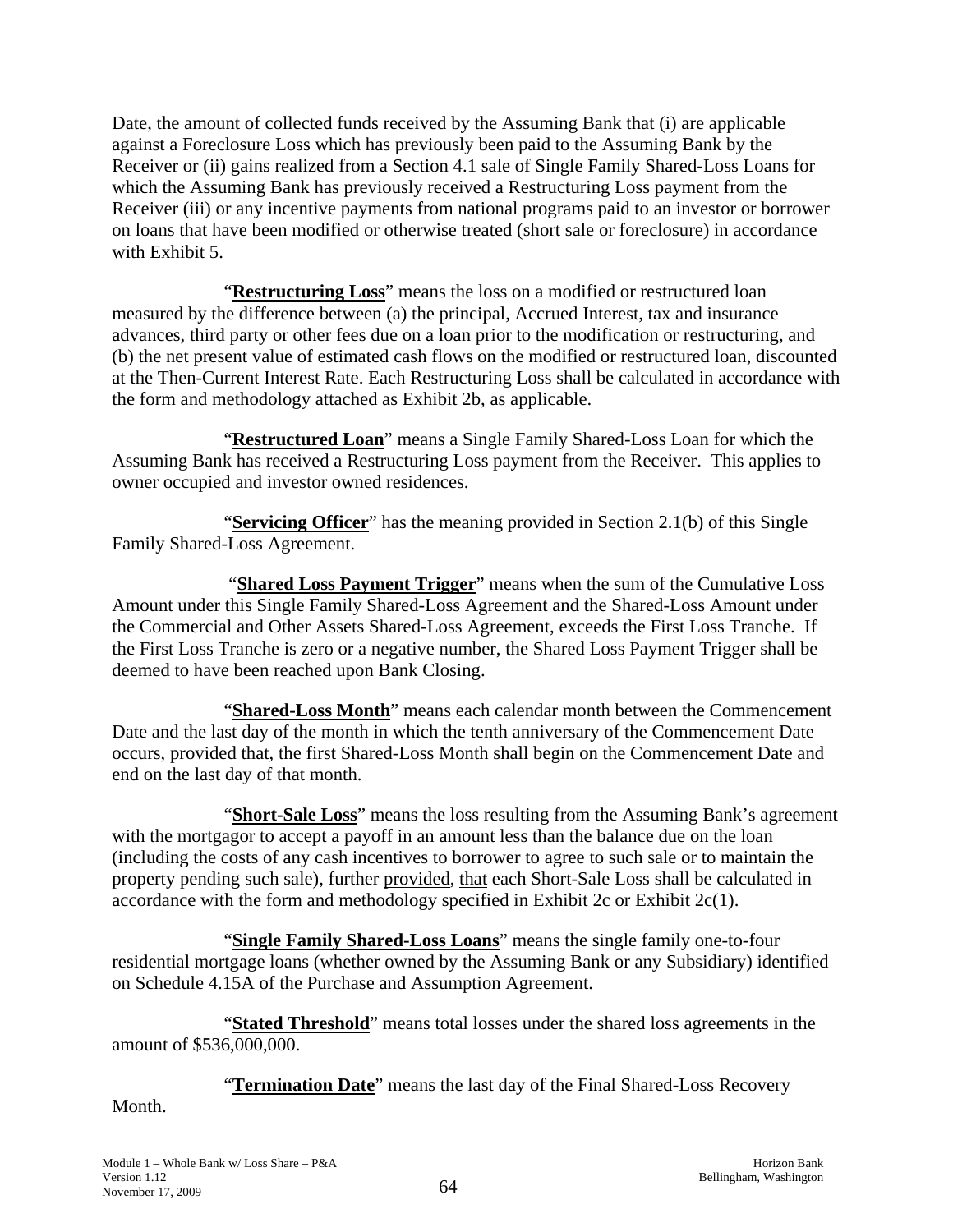"**Then-Current Interest Rate**" means the most recently published Freddie Mac survey rate for 30-year fixed-rate loans.

"**Third Party Servicer**" means any servicer appointed from time to time by the Assuming Bank or any Affiliate of the Assuming Bank to service the Shared-Loss Loans on behalf of the Assuming Bank, the identity of which shall be given to the Receiver prior to or concurrent with the appointment thereof.

# **ARTICLE II -- SHARED-LOSS ARRANGEMENT**

# **2.1 Shared-Loss Arrangement.**

(a) **Loss Mitigation and Consideration of Alternatives**. For each Single Family Shared-Loss Loan in default or for which a default is reasonably foreseeable, the Assuming Bank shall undertake reasonable and customary loss mitigation efforts, in accordance with any of the following programs selected by Assuming Bank in its sole discretion, Exhibit 5 (FDIC Mortgage Loan Modification Program), the United States Treasury's Home Affordable Modification Program Guidelines or any other modification program approved by the United States Treasury Department, the Corporation, the Board of Governors of the Federal Reserve System or any other governmental agency (it being understood that the Assuming Bank can select different programs for the various Single Family Shared-Loss Loans) (such program chosen, the "Modification Guidelines"). After selecting the applicable Modification Guideline for any such Single Family Shared-Loss Loan, the Assuming Bank shall document its consideration of foreclosure, loan restructuring under such Modification Guideline chosen, and short-sale (if short-sale is a viable option) alternatives and shall select the alternative the Assuming Bank believes, based on its estimated calculations, will result in the least Loss. Losses on Home Equity Loans shall be shared under the charge-off policies of the Assuming Bank's Examination Criteria as if they were Single Family Shared-Loss Loans with respect to the calculation of the Stated Threshold. Assuming Bank shall retain its calculations of the estimated loss under each alternative, such calculations to be provided to the Receiver upon request. For the avoidance of doubt and notwithstanding anything herein to the contrary, (i) the Assuming Bank is not required to modify or restructure any Single Family Shared-Loss Loan on more than one occasion and (ii) the Assuming Bank is not required to consider any alternatives with respect to any Shared-Loss Loan in the process of foreclosure as of the Bank Closing and shall be entitled to continue such foreclosure measures and recover the Foreclosure Loss as provided herein, and (iii) the Assuming Bank shall have a transition period of up to 90 days after Bank Closing to implement the Modification Guidelines, during which time, the Assuming Bank may submit claims under such guidelines as may be in place at the Failed Bank.

# (b) **Monthly Certificates**.

Not later than fifteen (15) days after the end of each Shared-Loss Month, beginning with the month in which the Commencement Date occurs and ending in the month in which the tenth anniversary of the Commencement Date occurs, the Assuming Bank shall deliver to the Receiver a certificate, signed by an officer of the Assuming Bank involved in, or responsible for, the administration and servicing of the Single Family Shared-Loss Loans whose name appears on a list of servicing officers furnished by the Assuming Bank to the Receiver, (a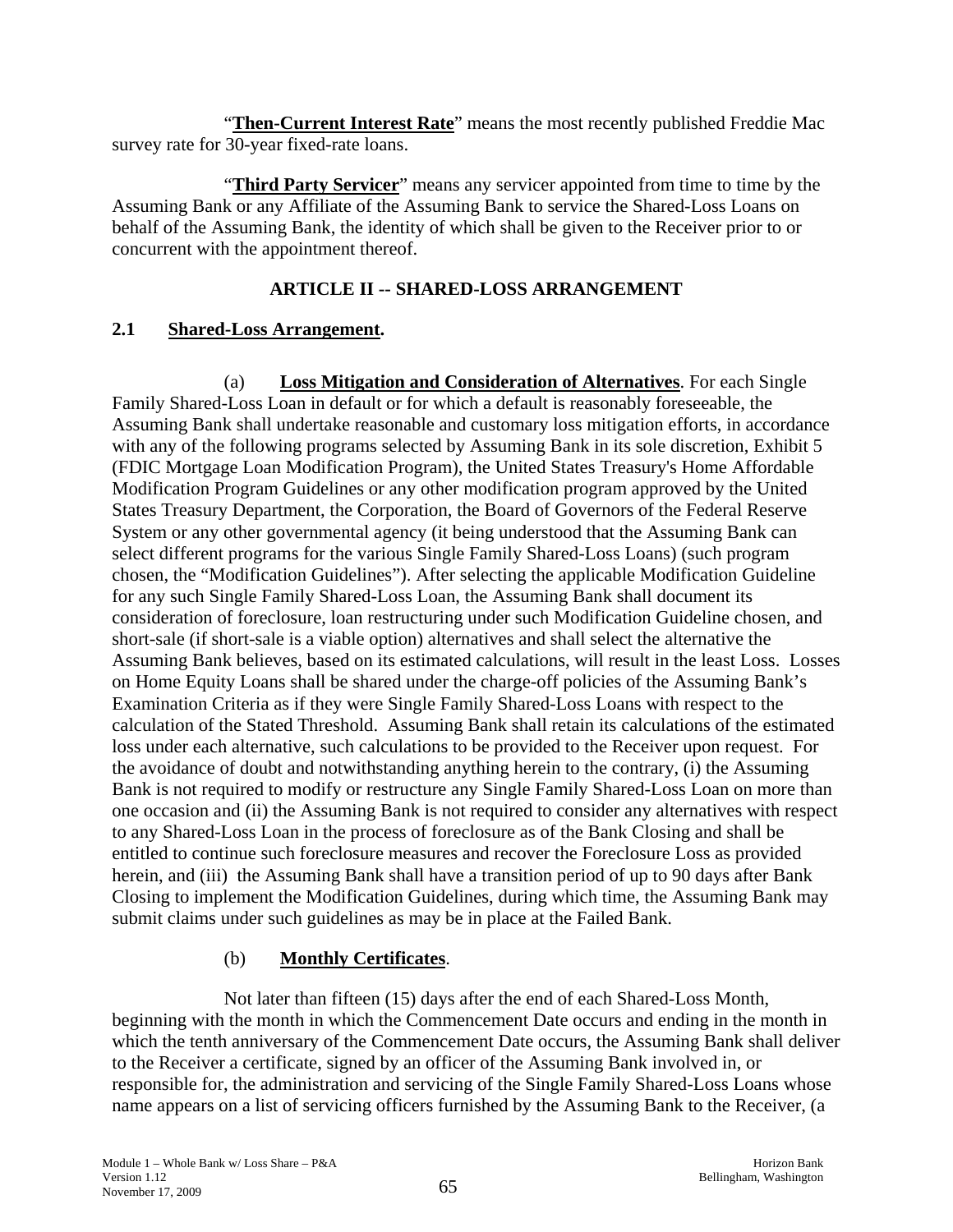"Servicing Officer") setting forth in such form and detail as the Receiver may reasonably specify (a "Monthly Certificate"):

 $(i)$  (A) a schedule substantially in the form of Exhibit 1 listing:

(i) each Single Family Shared-Loss Loan for which a Loss Amount (calculated in accordance with the applicable Exhibit) is being claimed, the related Loss Amount for each Single Family Shared-Loss Loan, and the total Monthly Loss Amount for all Single Family Shared-Loss Loans;

(ii) each Single Family Shared-Loss Loan for which a Recovery Amount was received, the Recovery Amount for each Single Family Shared-Loss Loan, and the total Recovery Amount for all Single Family Shared-Loss Loans;

(iii) the total Monthly Loss Amount for all Single Family Shared-Loss Loans minus the total monthly Recovery Amount for all Single Family Shared-Loss Loans;

(iv) the Cumulative Shared-Loss Amount as of the beginning and end of the month;

(v) the Monthly Shared Loss Amount;

(vi) the result obtained in (v) times 80%, or times 95% if the Stated Threshold has been reached, which in either case is the amount to be paid under Section 2.1(d) of this Single Family Shared-Loss Agreement by the Receiver to the Assuming Bank if the amount is a positive number, or by the Assuming Bank to the Receiver if the amount is a negative number;

- (ii) (B) for each of the Single Family Shared-Loss Loans for which a Loss is claimed for that Shared-Loss Month, a schedule showing the calculation of the Loss Amount using the form and methodology shown in Exhibit 2a, Exhibit 2b, or Exhibit 2c, as applicable.
- (iii) (C) For each of the Restructured Loans where a gain or loss is realized in a sale under Section 4.1 or 4.2, a schedule showing the calculation using the form and methodology shown in Exhibit 2d.
- $(iv)$  (D) a portfolio performance and summary schedule substantially in the form shown in Exhibit 3.

(c) **Monthly Data Download**. Not later than fifteen (15) days after the end of each month, beginning with the month in which the Commencement Date occurs and ending with the Final Shared-Loss Recovery Month, Assuming Bank shall provide Receiver: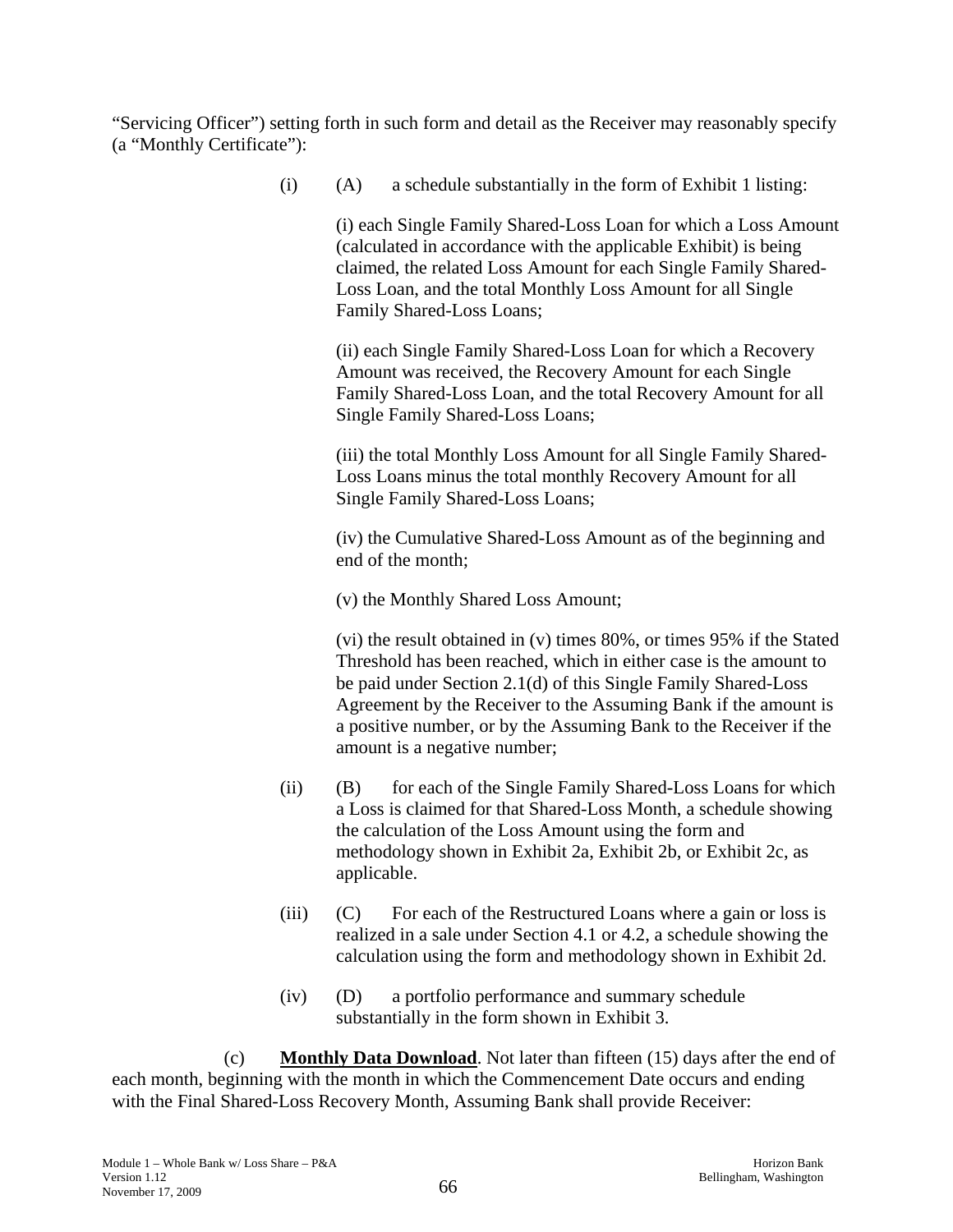- $(v)$  (i) the servicing file in machine-readable format including but not limited to the following fields for each outstanding Single Family Shared-Loss Loan, as applicable:
	- (A) Loan number
	- (B) FICO score
	- (C) Origination date
	- (D) Original principal amount
	- (E) Maturity date
	- (F) Paid-to date
	- (G) Last payment date
	- (H) Loan status (bankruptcy, in foreclosure, etc.)
	- (I) Delinquency counters
	- (J) Current principal balance
	- (K) Current escrow account balance
	- (L) Current Appraisal/BPO value
	- (M) Current Appraisal/BPO date
	- (N) Interest rate
	- (O) Monthly principal and interest payment amount
	- (P) Monthly escrow payment for taxes and insurance
	- (Q) Interest rate type (fixed or adjustable)
	- (R) If adjustable: index, margin, next interest rate reset date
	- (S) Payment/Interest rate cap and/or floor
	- (T) Underwriting type (Full doc, Alt Doc, No Doc)
	- (U) Lien type  $(1<sup>st</sup>, 2<sup>nd</sup>)$
	- (V) Amortization type (amortizing or I/O)
	- (W) Property address, including city, state, zip code
	- (X) A code indicating whether the Mortgaged Property is owner occupied
	- (Y) Property type (single-family detached, condominium, duplex, etc.)
- (vi) (ii) An Excel file for ORE held as a result of foreclosure on a Single Family Shared-Loss Loan listing:
	- (A) Foreclosure date
	- (B) Unpaid loan principal balance
	- (C) Appraised value or BPO value, as applicable
	- (D) Projected liquidation date

Notwithstanding the foregoing, the Assuming Bank shall not be required to provide any of the foregoing information to the extent it is unable to do so as a result of the Failed Bank's or Receiver's failure to provide information required to produce the information set forth in this Section 2.1(c); provided, that the Assuming Bank shall, consistent with Customary Servicing Procedures seek to produce any such missing information or improve any inaccurate information previously provided to it.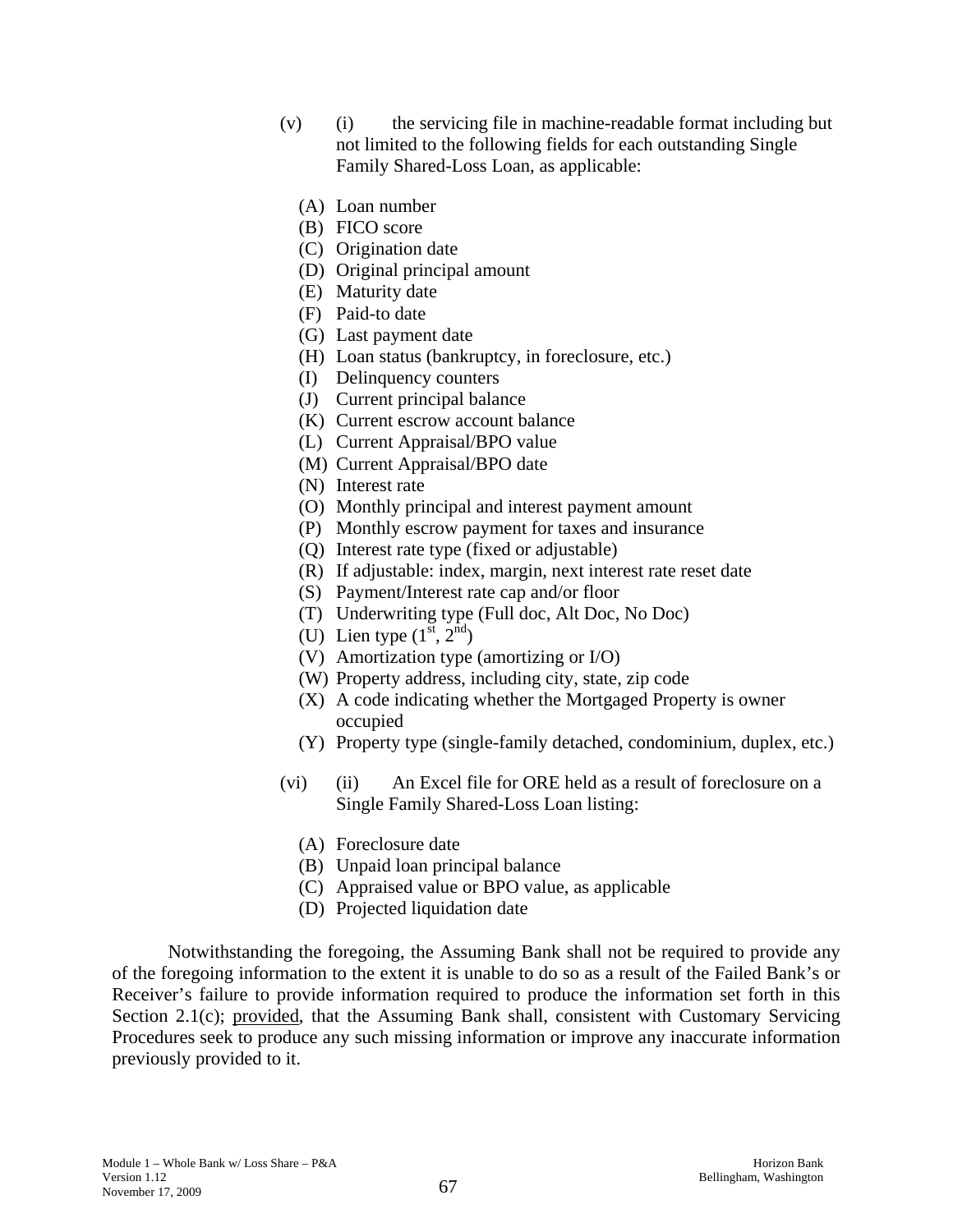# (d) **Payments With Respect to Shared-Loss Assets**.

(i) **Losses Under the Stated Threshold**. After the Shared Loss Payment Trigger is reached, not later than fifteen (15) days after the date on which the Receiver receives the Monthly Certificate, the Receiver shall pay to the Assuming Bank, in immediately available funds, an amount equal to eighty percent (80%) of the Monthly Shared-Loss Amount reported on the Monthly Certificate. If the total Monthly Shared-Loss Amount reported on the Monthly Certificate is a negative number, the Assuming Bank shall pay to the Receiver in immediately available funds eighty percent (80%) of that amount.

(ii) **Losses in Excess of the Stated Threshold**. In the event that the sum of the Cumulative Loss Amount under this Single Family Shared-Loss Agreement and the Stated Loss Amount under the Commercial Shared-Loss Agreement meets or exceeds the Stated Threshold, the loss/recovery sharing percentages set forth herein shall change from 80/20 to 95/5 and thereafter the Receiver shall pay to the Assuming Bank, in immediately available funds, an amount equal to ninety-five percent (95%) of the Monthly Shared-Loss Amount reported on the Monthly Certificate. If the Monthly Shared-Loss Amount reported on the Monthly Certificate is a negative number, the Assuming Bank shall pay to the Receiver in immediately available funds ninety-five percent (95%) of that amount.

(e) **Limitations on Shared-Loss Payment**. The Receiver shall not be required to make any payments pursuant to Section 2.1(d) with respect to any Foreclosure Loss, Restructuring Loss, Short Sale Loss or Portfolio Loss that the Receiver determines, based upon the criteria set forth in this Single Family Shared-Loss Agreement (including the analysis and documentation requirements of Section 2.1(a)) or Customary Servicing Procedures, should not have been effected by the Assuming Bank; provided, however, (x) the Receiver must provide notice to the Assuming Bank detailing the grounds for not making such payment, (y) the Receiver must provide the Assuming Bank with a reasonable opportunity to cure any such deficiency and (z) (1) to the extent curable, if cured, the Receiver shall make payment with respect to the properly effected Loss, and (2) to the extent not curable, notwithstanding the foregoing, the Receiver shall make a payment as to all Losses (or portion of Losses) that were effected which would have been payable as a Loss if the Assuming Bank had properly effected such Loss. In the event that the Receiver does not make any payment with respect to Losses claimed pursuant to Section 2.1(d), the Receiver and Assuming Bank shall, upon final resolution, make the necessary adjustments to the Monthly Shared-Loss Amount for that Monthly Certificate and the payment pursuant to Section 2.1(d) above shall be adjusted accordingly.

(f) **Payments by Wire-Transfer**. All payments under this Single Family Shared-Loss Agreement shall be made by wire-transfer in accordance with the wire-transfer instructions on Exhibit 4.

 (g) **Payment in the Event Losses Fail to Reach Expected Level**. On the date that is 45 days following the last day (such day, the "True-Up Measurement Date") of the calendar month in which the tenth anniversary of the calendar day following the Bank Closing occurs, the Assuming Bank shall pay to the Receiver fifty percent (50%) of the excess, if any, of  $(i)$  twenty percent (20%) of the Stated Threshold less  $(ii)$  the sum of  $(A)$  twenty-five percent (25%) of the asset premium (discount) plus (B) twenty-five percent (25%) of the Cumulative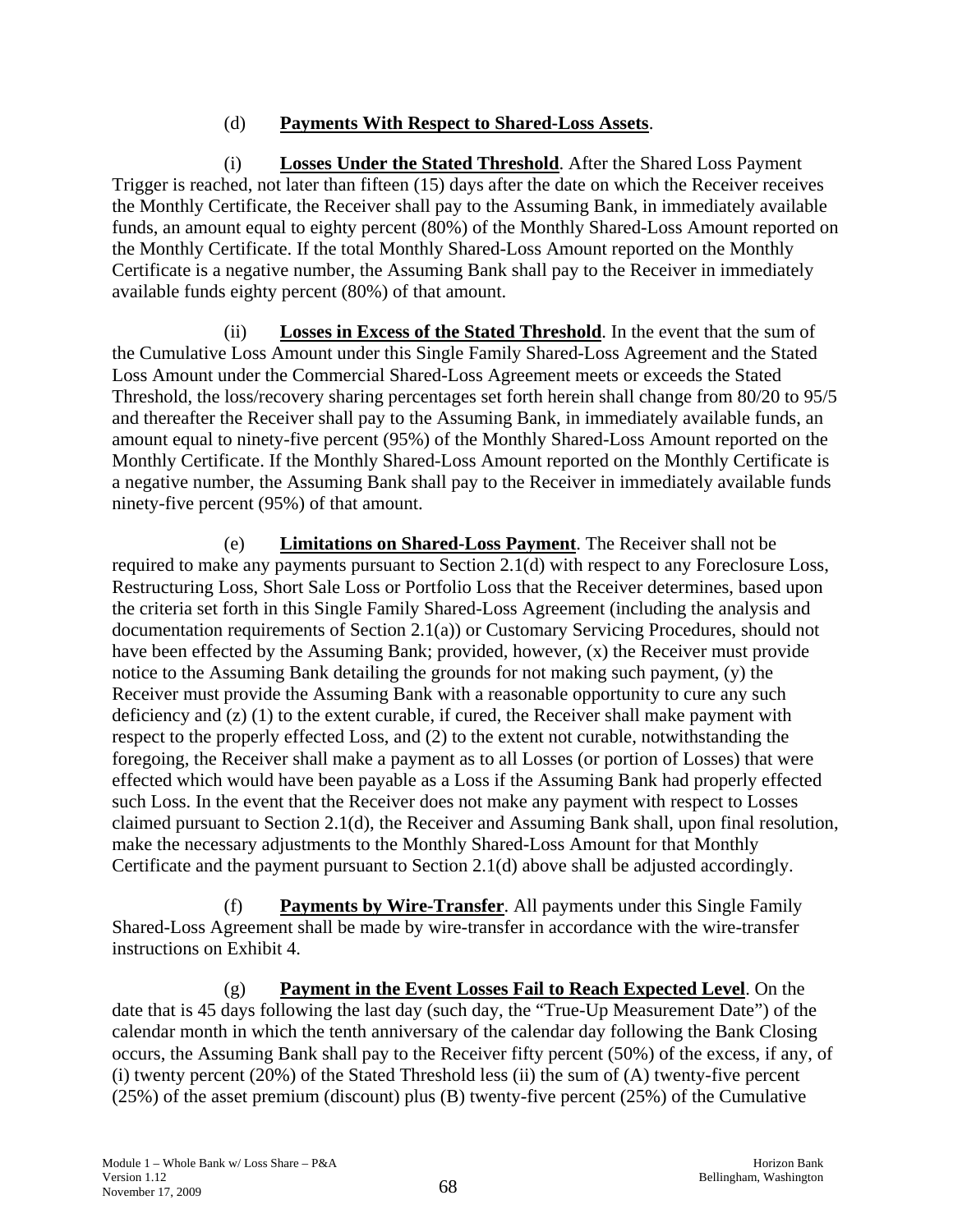Shared-Loss Payments plus (C) the Cumulative Servicing Amount. The Assuming Bank shall deliver to the Receiver not later than 30 days following the True-Up Measurement Date, a schedule, signed by an officer of the Assuming Bank, setting forth in reasonable detail the calculation of the Cumulative Shared-Loss Payments and the Cumulative Servicing Amount.

## **2.2 Auditor Report; Right to Audit.**

(a) Within ninety (90) days after the end of each fiscal year during which the Receiver makes any payment to the Assuming Bank under this Single Family Shared-Loss Agreement, the Assuming Bank shall deliver to the Corporation and to the Receiver a report signed by its independent public accountants stating that they have reviewed the terms of this Single Family Shared-Loss Agreement and that, in the course of their annual audit of the Assuming Bank's books and records, nothing has come to their attention suggesting that any computations required to be made by the Assuming Bank during such year pursuant to this Article II were not made by the Assuming Bank in accordance herewith. In the event that the Assuming Bank cannot comply with the preceding sentence, it shall promptly submit to the Receiver corrected computations together with a report signed by its independent public accountants stating that, after giving effect to such corrected computations, nothing has come to their attention suggesting that any computations required to be made by the Assuming Bank during such year pursuant to this Article II were not made by the Assuming Bank in accordance herewith. In such event, the Assuming Bank and the Receiver shall make all such accounting adjustments and payments as may be necessary to give effect to each correction reflected in such corrected computations, retroactive to the date on which the corresponding incorrect computation was made. It is the intention of this provision to align the timing of the audit required under this Single-Family Shared-Loss Agreement with the examination audit required pursuant to 12 CFR Section 363.

(b) The Receiver or the FDIC in its corporate capacity ("Corporation") may perform an audit or audits to determine the Assuming Bank's compliance with the provisions of this Single Family Shared-Loss Agreement, including this Article II, by providing not less than ten (10) Business Days' prior written notice. Assuming Bank shall provide access to pertinent records and proximate working space in Assuming Bank's facilities. The scope and duration of any such audit shall be within the reasonable discretion of the Receiver or the Corporation, but shall in no event be administered in a manner that unreasonably interferes with the operation of the Assuming Bank's business. The Receiver or the Corporation, as the case may be, shall bear the expense of any such audit. In the event that any corrections are necessary as a result of such an audit or audits, the Assuming Bank and the Receiver shall make such accounting adjustments and payments as may be necessary to give retroactive effect to such corrections.

**2.3 Withholdings**. Notwithstanding any other provision in this Article II, the Receiver, upon the direction of the Director (or designee) of the Federal Deposit Insurance Corporation's Division of Resolutions and Receiverships, may withhold payment for any amounts included in a Monthly Certificate delivered pursuant to Section 2.1, if in its good faith and reasonable judgment there is a reasonable basis under the requirements of this Single Family Shared-Loss Agreement for denying the eligibility of an item for which reimbursement or payment is sought under such Section. In such event, the Receiver shall provide a written notice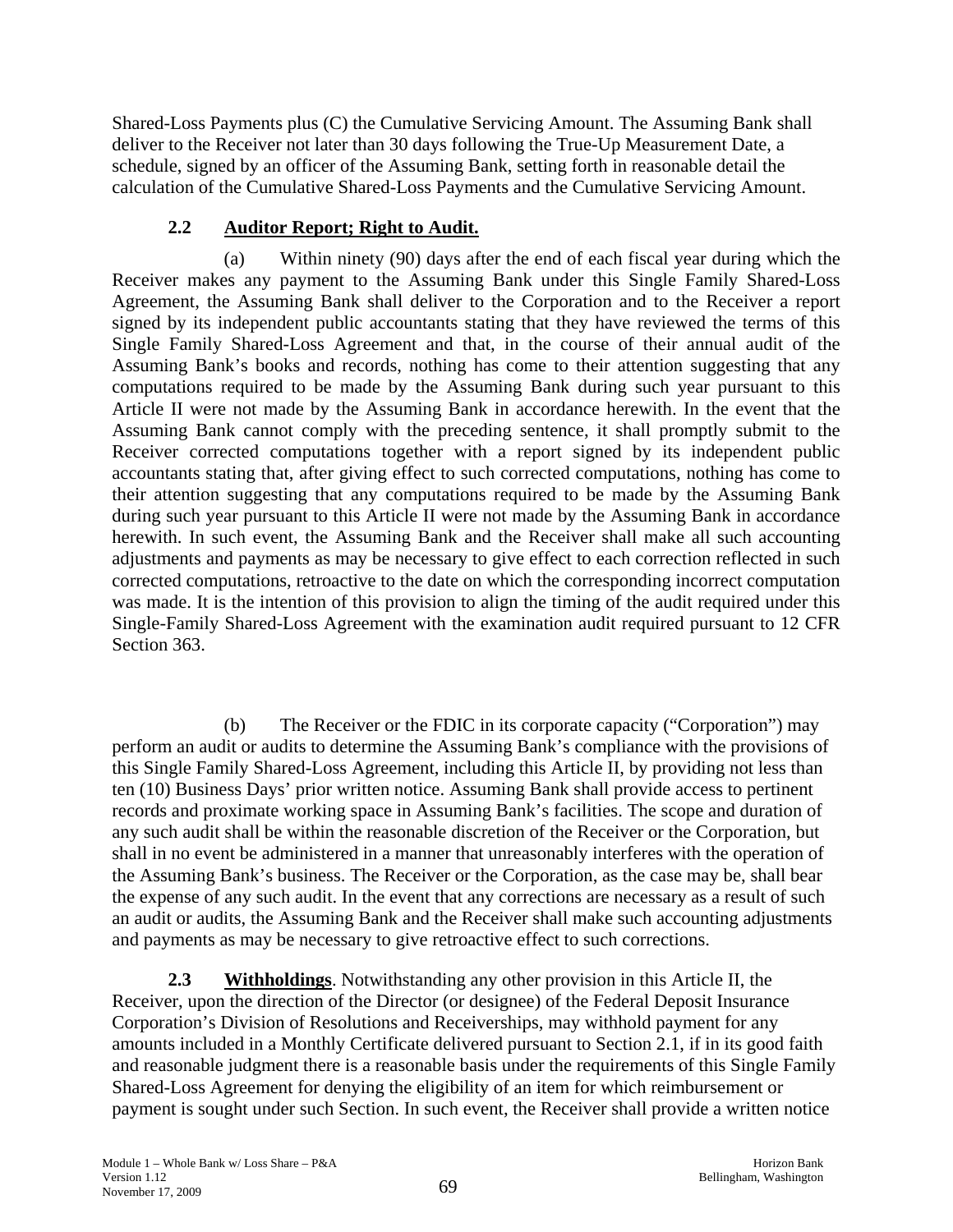to the Assuming Bank detailing the grounds for withholding such payment. At such time as the Assuming Bank demonstrates to the satisfaction of the Receiver, in its reasonable judgment, that the grounds for such withholding of payment, or portion of payment, no longer exist or have been cured, then the Receiver shall pay the Assuming Bank the amount withheld which the Receiver determines is eligible for payment, within fifteen (15) Business Days.

**2.4 Books and Records**. The Assuming Bank shall at all times during the term of this Single Family Shared-Loss Agreement keep books and records sufficient to ensure and document compliance with the terms of this Single Family Shared-Loss Agreement, including but not limited to (a) documentation of alternatives considered with respect to defaulted loans or loans for which default is reasonably foreseeable, (b) documentation showing the calculation of loss for claims submitted to the Receiver, (c) retention of documents that support each line item on the loss claim forms, and (d) documentation with respect to the Recovery Amount on loans for which the Receiver has made a loss-share payment

**2.5 Information**. The Assuming Bank shall promptly provide to the Receiver such other information, including but not limited to, financial statements, computations, and bank policies and procedures, relating to the performance of the provisions of this Single Family Shared-Loss Agreement, as the Receiver may reasonably request from time to time.

**2.6 Tax Ruling**. The Assuming Bank shall not at any time, without the Receiver's prior written consent, seek a private letter ruling or other determination from the Internal Revenue Service or otherwise seek to qualify for any special tax treatment or benefits associated with any payments made by the Receiver pursuant to this Single Family Shared-Loss Agreement.

**2.7 Sale of Single Family Shared-Loss Loans**. The Receiver shall be relieved of its obligations with respect to a Single Family Shared-Loss Loan upon payment of a Foreclosure Loss amount or a Short Sale Loss amount with respect to such Single Family Shared-Loss Loan or upon the sale of a Single Family Shared-Loss Loan by Assuming Bank to a person or entity that is not an Affiliate; provided, however, that if the Receiver consents to the sale of any such Single Family Shared-Loss Loan, any loss on such sale shall be a Portfolio Loss. The Assuming Bank shall provide the Receiver with timely notice of any such sale. Notwithstanding the foregoing, a sale of the Single Family Shared-Loss Loan, for purposes of this Section 2.7, shall not be deemed to have occurred as the result of (i) any change in the ownership or control of Assuming Bank or the transfer of any or all of the Single Family Shared-Loss Loan(s) to any Affiliate of Assuming Bank, (ii) a merger by Assuming Bank with or into any other entity, or (iii) a sale by Assuming Bank of all or substantially all of its assets.

## **ARTICLE III - RULES REGARDING THE ADMINISTRATION OF SINGLE FAMILY SHARED-LOSS LOANS**

**3.1 Agreement with Respect to Administration**. The Assuming Bank shall (and shall cause any of its Affiliates to which the Assuming Bank transfers any Single Family Shared-Loss Loans to) manage, administer, and collect the Single Family Shared-Loss Loans while owned by the Assuming Bank or any Affiliate thereof during the term of this Single Family Shared-Loss Agreement in accordance with the rules set forth in this Article III. The Assuming Bank shall be responsible to the Receiver in the performance of its duties hereunder and shall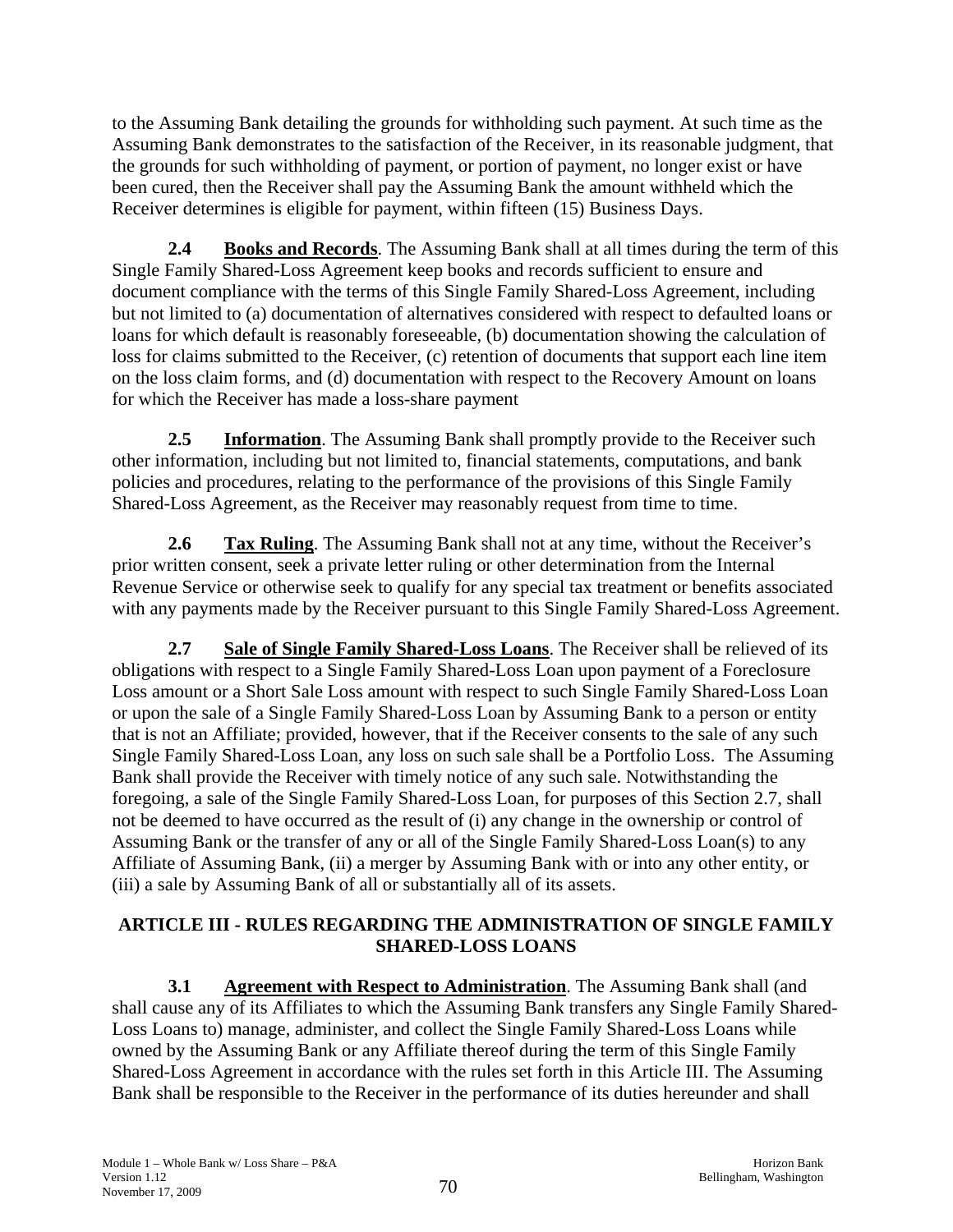provide to the Receiver such reports as the Receiver reasonably deems advisable, including but not limited to the reports required by Sections 2.1, 2.2 and 3.3 hereof, and shall permit the Receiver to monitor the Assuming Bank's performance of its duties hereunder.

**3.2 Duties of the Assuming Bank**. (a) In performance of its duties under this Article III, the Assuming Bank shall:

(i) manage and administer each Single Family Shared-Loss Loan in accordance with Assuming Bank's usual and prudent business and banking practices and Customary Servicing Procedures;

(ii) exercise its best business judgment in managing, administering and collecting amounts owed on the Single Family Shared-Loss Loans;

(iii) use commercially reasonable efforts to maximize Recoveries with respect to Losses on Single Family Shared-Loss Loans without regard to the effect of maximizing collections on assets held by the Assuming Bank or any of its Affiliates that are not Single Family Shared-Loss Loans;

(iv) retain sufficient staff (in Assuming Bank's discretion) to perform its duties hereunder; and

(v) other than as provided in Section 2.1(a), comply with the terms of the Modification Guidelines for any Single Family Shared-Loss Loans meeting the requirements set forth therein. For the avoidance of doubt, the Assuming Bank may propose exceptions to Exhibit 5 (the FDIC Loan Modification Program) for a group of Loans with similar characteristics, with the objectives of (1) minimizing the loss to the Assuming Bank and the FDIC and (2) maximizing the opportunity for qualified homeowners to remain in their homes with affordable mortgage payments.

(b) Any transaction with or between any Affiliate of the Assuming Bank with respect to any Single Family Shared-Loss Loan including, without limitation, the execution of any contract pursuant to which any Affiliate of the Assuming Bank will manage, administer or collect any of the Single Family Shared-Loss Loans will be provided to FDIC for informational purposes and if such transaction is not entered into on an arm's length basis on commercially reasonable terms such transaction shall be subject to the prior written approval of the Receiver.

**3.3 Shared-Loss Asset Records and Reports**. The Assuming Bank shall establish and maintain such records as may be appropriate to account for the Single Family Shared-Loss Loans in such form and detail as the Receiver may reasonably require, and to enable the Assuming Bank to prepare and deliver to the Receiver such reports as the Receiver may from time to time request regarding the Single Family Shared-Loss Loans and the Monthly Certificates required by Section 2.1 of this Single Family Shared-Loss Agreement.

# **3.4 Related Loans**.

(a) Assuming Bank shall use its best efforts to determine which loans are "Related Loans", as hereinafter defined. The Assuming Bank shall not manage, administer or collect any "Related Loan" in any manner that would have the effect of increasing the amount of any collections with respect to the Related Loan to the detriment of the Single Family Shared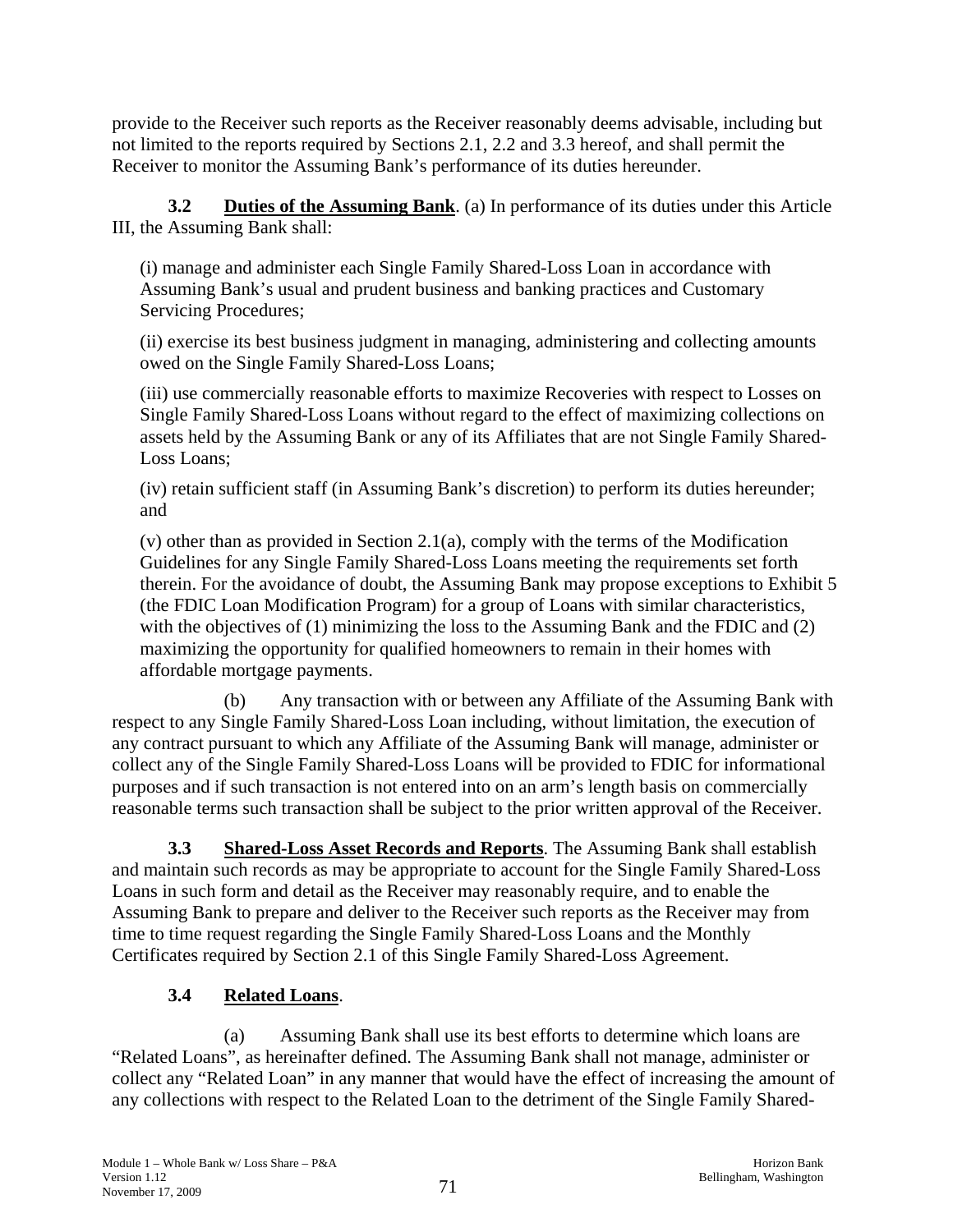Loss Loan to which such loan is related. A "Related Loan" means any loan or extension of credit held by the Assuming Bank at any time on or prior to the end of the Final Shared-Loss Month that is made to an Obligor of a Single Family Shared-Loss Loan.

(b) The Assuming Bank shall prepare and deliver to the Receiver with the Monthly Certificates for the calendar months ending June 30 and December 31, a schedule of all Related Loans on the Accounting Records of the Assuming Bank as of the end of each such semi-annual period.

**3.5 Legal Action; Utilization of Special Receivership Powers**. The Assuming Bank shall notify the Receiver in writing (such notice to be given in accordance with Article V below and to include all relevant details) prior to utilizing in any legal action any special legal power or right which the Assuming Bank derives as a result of having acquired an asset from the Receiver, and the Assuming Bank shall not utilize any such power unless the Receiver shall have consented in writing to the proposed usage. The Receiver shall have the right to direct such proposed usage by the Assuming Bank and the Assuming Bank shall comply in all respects with such direction. Upon request of the Receiver, the Assuming Bank will advise the Receiver as to the status of any such legal action. The Assuming Bank shall immediately notify the Receiver of any judgment in litigation involving any of the aforesaid special powers or rights.

**3.6 Third Party Servicer**. The Assuming Bank may perform any of its obligations and/or exercise any of its rights under this Single Family Shared-Loss Agreement through or by one or more Third Party Servicers, who may take actions and make expenditures as if any such Third Party Servicer was the Assuming Bank hereunder (and, for the avoidance of doubt, such expenses incurred by any such Third Party Servicer on behalf of the Assuming Bank shall be included in calculating Losses to the extent such expenses would be included in such calculation if the expenses were incurred by Assuming Bank); provided, however, that the use thereof by the Assuming Bank shall not release the Assuming Bank of any obligation or liability hereunder.

# **ARTICLE IV – PORTFOLIO SALE**

**4.1 Assuming Bank Portfolio Sales of Remaining Single Family Shared-Loss Loans**. The Assuming Bank shall have the right with the concurrence of the Receiver to liquidate for cash consideration, from time to time in one or more transactions, all or a portion of Single Family Shared-Loss Loans held by the Assuming Bank at any time prior to the Termination Date ("Portfolio Sales"). If the Assuming Bank exercises its option under this Section 4.1, it must give thirty (30) days notice in writing to the Receiver setting forth the details and schedule for the Portfolio Sale which shall be conducted by means of sealed bid sales to third parties, not including any of the Assuming Bank's affiliates, contractors, or any affiliates of the Assuming Bank's contractors. Sales of Restructured Loans shall be sold in a separate pool from Single Family Shared-Loss Loans not restructured. The Receiver's review of the Assuming Bank's proposed Portfolio Sale will be considered in a timely fashion and approval will not be unreasonably withheld, delayed or conditioned.

# **4.2 Assuming Bank's Liquidation of Remaining Single Family Shared-Loss**

**Loans**. In the event that the Assuming Bank does not conduct a Portfolio Sale pursuant to Section 4.1, the Receiver shall have the right, exercisable in its sole and absolute discretion, to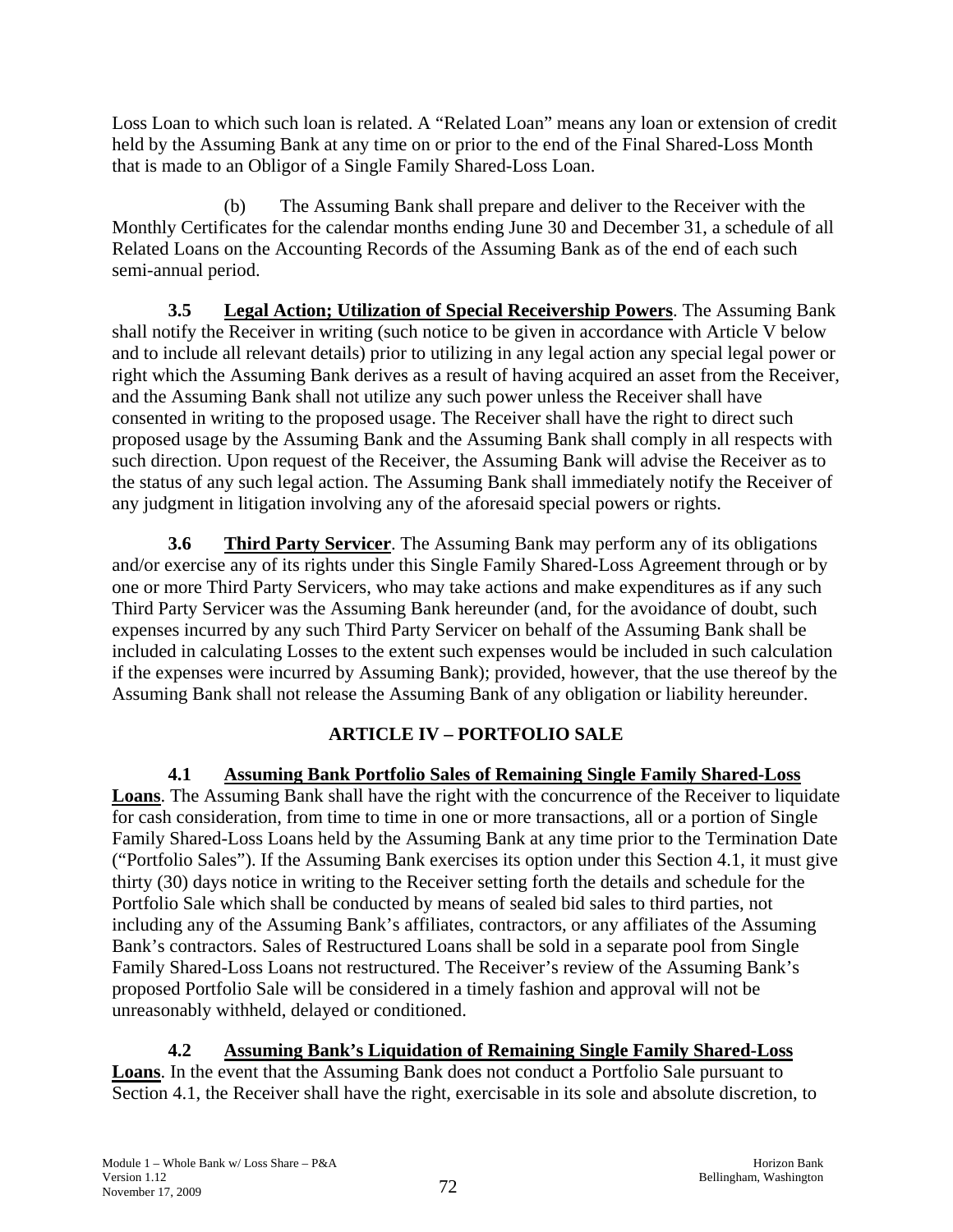require the Assuming Bank to liquidate for cash consideration, any Single Family Shared-Loss Loans held by the Assuming Bank at any time after the date that is six months prior to the Termination Date. If the Receiver exercises its option under this Section 4.2, it must give notice in writing to the Assuming Bank, setting forth the time period within which the Assuming Bank shall be required to liquidate the Single Family Shared-Loss Loans. The Assuming Bank will comply with the Receiver's notice and must liquidate the Single Family Shared-Loss Loans as soon as reasonably practicable by means of sealed bid sales to third parties, not including any of the Assuming Bank's affiliates, contractors, or any affiliates of the Assuming Bank's contractors. The selection of any financial advisor or other third party broker or sales agent retained for the liquidation of the remaining Single Family Shared-Loss Loans pursuant to this Section shall be subject to the prior approval of the Receiver, such approval not to be unreasonably withheld, delayed or conditioned.

**4.3 Calculation of Sale Gain or Loss**. For Single Family Shared-Loss Loans that are not Restructured Loans gain or loss on the sales under Section 4.1 or Section 4.2 will be calculated as the sale price received by the Assuming Bank less the unpaid principal balance of the remaining Single Family Shared-Loss Loans. For any Restructured Loan included in the sale gain or loss on sale will be calculated as (a) the sale price received by the Assuming Bank less (b) the net present value of estimated cash flows on the Restructured Loan that was used in the calculation of the related Restructuring Loss plus (c) Loan principal payments collected by the Assuming Bank from the date the Loan was restructured to the date of sale. (See Exhibit 2d for example calculation).

### **ARTICLE V -- LOSS-SHARING NOTICES GIVEN TO RECEIVER AND PURCHASER**

All notices, demands and other communications hereunder shall be in writing and shall be delivered by hand, or overnight courier, receipt requested, addressed to the parties as follows:

| If to Receiver, to: | Federal Deposit Insurance Corporation as Receiver<br>for Horizon Bank |  |  |  |
|---------------------|-----------------------------------------------------------------------|--|--|--|
|                     | Division of Resolutions and Receiverships                             |  |  |  |
|                     | 550 17th Street, N.W.                                                 |  |  |  |
|                     | Washington, D.C. 20429                                                |  |  |  |
|                     | Attention: Ralph Malami, Manager, Capital Markets                     |  |  |  |
| with a copy to:     | <b>Federal Deposit Insurance Corporation</b>                          |  |  |  |
|                     | as Receiver for Horizon Bank                                          |  |  |  |
|                     | Room E7056                                                            |  |  |  |
|                     | 3501 Fairfax Drive, Arlington, VA 2226                                |  |  |  |
|                     | Attn: Special Issues Unit                                             |  |  |  |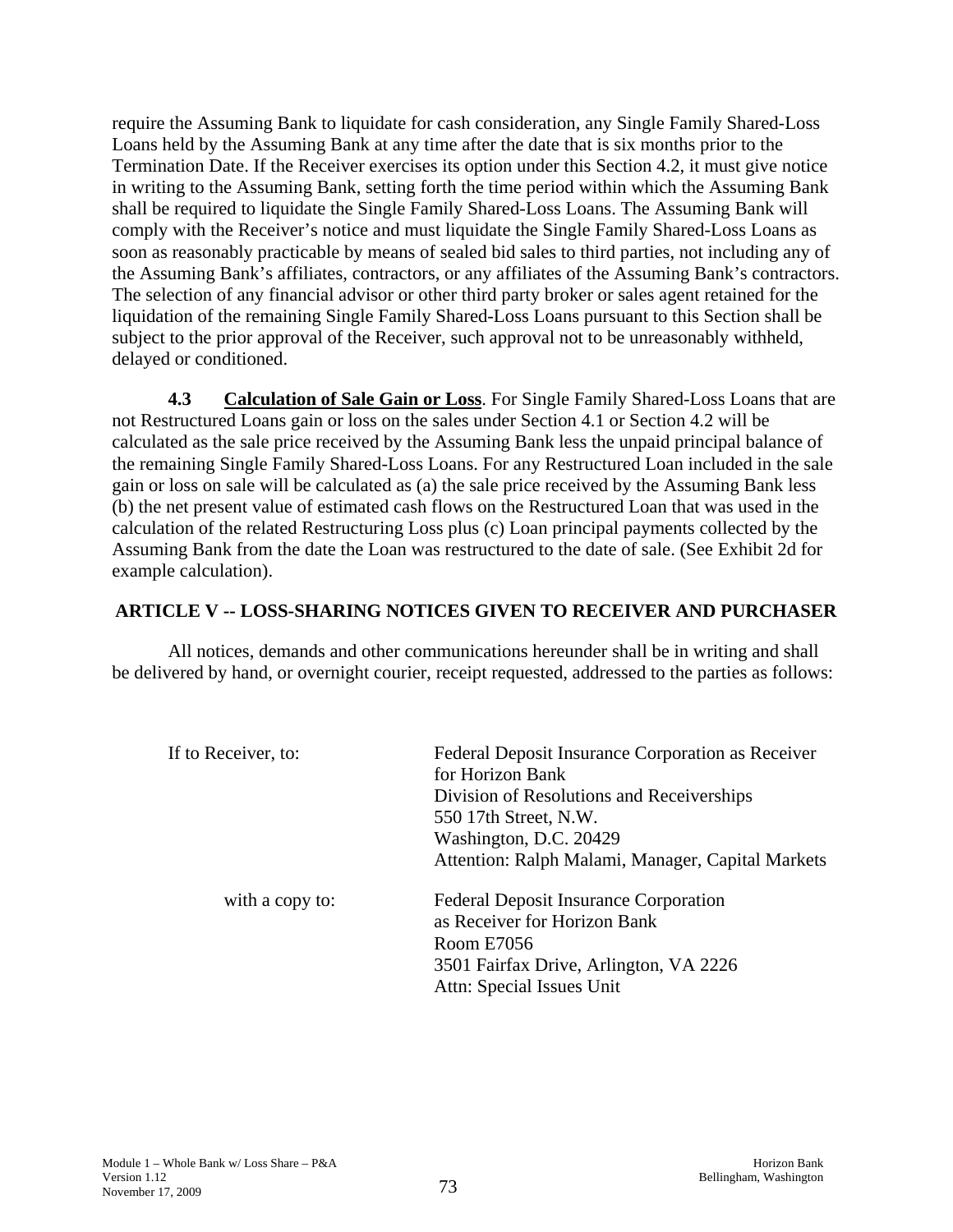With respect to a notice under Section 3.5 of this Single Family Shared-Loss Agreement, copies of such notice shall be sent to:

> Federal Deposit Insurance Corporation Legal Division 40 Pacifica Irvine, CA 92618 Attention: Managing Counsel

If to Assuming Bank, to:

Washington Federal Savings & Loan Association, 425 Pike Street, Seattle, WA 98101 Attention: Roy M. Whitehead, Chairman of the Board, Chief Executive Officer and President

with a copy to:

Edwin C. Hedlund, ExecutiveVice President & Secretary

Such Persons and addresses may be changed from time to time by notice given pursuant to the provisions of this Article V. Any notice, demand or other communication delivered pursuant to the provisions of this Article V shall be deemed to have been given on the date actually received.

## **ARTICLE VI -- MISCELLANEOUS**

**6.1. Expenses**. Except as otherwise expressly provided herein, all costs and expenses incurred by or on behalf of a party hereto in connection with this Single Family Shared-Loss Agreement shall be borne by such party whether or not the transactions contemplated herein shall be consummated.

**6.2 Successors and Assigns; Specific Performance.** All terms and provisions of this Single Family Shared-Loss Agreement shall be binding upon and shall inure to the benefit of the parties hereto only; provided, however, that, Receiver may assign or otherwise transfer this Single Family Shared-Loss Agreement (in whole or in part) to the Federal Deposit Insurance Corporation in its corporate capacity without the consent of Assuming Bank. Notwithstanding anything to the contrary contained in this Single Family Shared-Loss Agreement, except as is expressly permitted in this Section 6.2, Assuming Bank may not assign or otherwise transfer this Single Family Shared-Loss Agreement (in whole or in part) without the prior written consent of the Receiver, which consent may be granted or withheld by the Receiver in its sole discretion, and any attempted assignment or transfer in violation of this provision shall be void *ab initio.*  For the avoidance of doubt, a merger or consolidation of the Assuming Bank with and into another financial institution, the sale of all or substantially all of the assets of the Assuming Bank to another financial institution constitutes the transfer of this Single Family Shared-Loss Agreement which requires the consent of the Receiver; and for a period of thirty-six (36) months after Bank Closing, a merger or consolidation shall also include the sale by any individual shareholder, or shareholders acting in concert, of more than 9% of the outstanding shares of the Assuming Bank, or of its holding company (except for a holding company with shares that are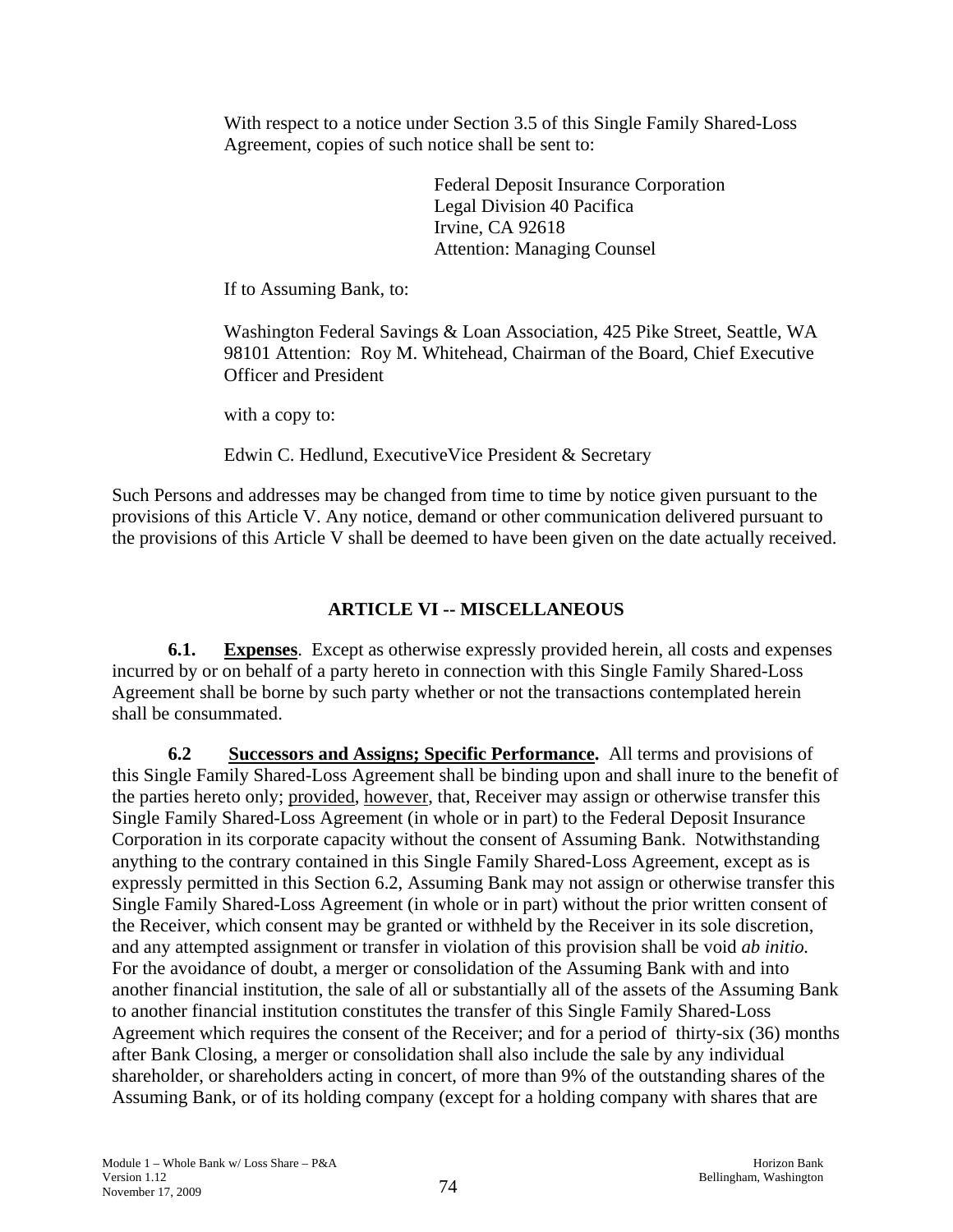publicly traded and listed on a stock exchange), or of any subsidiary holding Shared-Loss Assets, or the sale of shares by the Assuming Bank or its holding company (except for a holding company with shares that are publicly traded and listed on a stock exchange) or any subsidiary holding Shared-Loss Assets, in a public or private offering, that increases the number of shares outstanding by more than 9%, constitutes the transfer of this Single Family Shared-Loss Agreement which requires the consent of the Receiver. However, no Loss shall be recognized as a result of any accounting adjustments that are made due to any such merger, consolidation or sale consented to by the FDIC. The FDIC's consent shall not be required if the aggregate outstanding principal balance of Shared-Loss Assets is less than twenty percent (20%) of the initial aggregate balance of Shared-Loss Assets.

**6.3 Governing Law**. This Single Family Shared-Loss Agreement shall be construed in accordance with federal law, or, if there is no applicable federal law, the laws of the State of New York, without regard to any rule of conflict of law that would result in the application of the substantive law of any jurisdiction other than the State of New York.

**6.4 WAIVER OF JURY TRIAL**. EACH PARTY HERETO HEREBY IRREVOCABLY AND UNCONDITIONALLY WAIVES ALL RIGHT TO TRIAL BY JURY IN OR TO HAVE A JURY PARTICIPATE IN RESOLVING ANY DISPUTE, ACTION, PROCEEDING OR COUNTERCLAIM, WHETHER SOUNDING IN CONTRACT, TORT OR OTHERWISE, ARISING OUT OF OR RELATING TO OR IN CONNECTION WITH THIS SINGLE FAMILY SHARED-LOSS AGREEMENT OR ANY OF THE TRANSACTIONS CONTEMPLATED HEREBY.

**6.5 Captions**. All captions and headings contained in this Single Family Shared-Loss Agreement are for convenience of reference only and do not form a part of, and shall not affect the meaning or interpretation of, this Single Family Shared-Loss Agreement.

**6.6 Entire Agreement; Amendments**. This Single Family Shared-Loss Agreement, along with the Commercial Shared-Loss Agreement and the Purchase and Assumption Agreement, including the Exhibits and any other documents delivered pursuant hereto or thereto, embody the entire agreement of the parties with respect to the subject matter hereof, and supersede all prior representations, warranties, offers, acceptances, agreements and understandings, written or oral, relating to the subject matter herein. This Single Family Shared-Loss Agreement may be amended or modified or any provision thereof waived only by a written instrument signed by both parties or their respective duly authorized agents.

**6.7 Severability**. Whenever possible, each provision of this Single Family Shared-Loss Agreement shall be interpreted in such manner as to be effective and valid under applicable law, but if any provision of this Single Family Shared-Loss Agreement is held to be prohibited by or invalid, illegal or unenforceable under applicable law, such provision shall be construed and enforced as if it had been more narrowly drawn so as not to be prohibited, invalid, illegal or unenforceable, and the validity, legality and enforceability of the remainder of such provision and the remaining provisions of this Single Family Shared-Loss Agreement shall not in any way be affected or impaired thereby.

**6.8 No Third Party Beneficiary.** This Single Family Shared-Loss Agreement and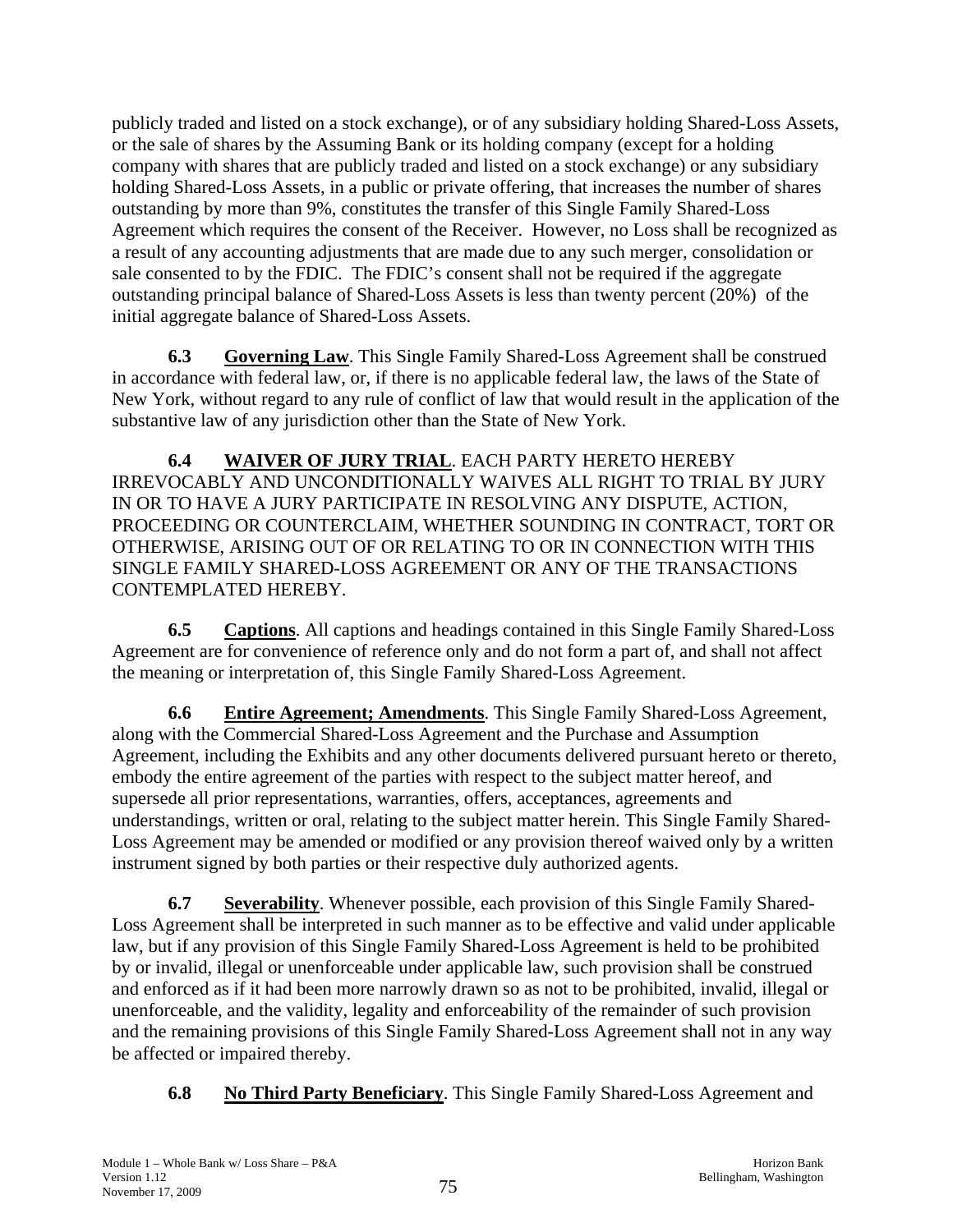the Exhibits hereto are for the sole and exclusive benefit of the parties hereto and their respective permitted successors and permitted assigns and there shall be no other third party beneficiaries, and nothing in this Single Family Shared-Loss Agreement or the Exhibits shall be construed to grant to any other Person any right, remedy or Claim under or in respect of this Single Family Shared-Loss Agreement or any provision hereof.

**6.9 Counterparts**. This Single Family Shared-Loss Agreement may be executed separately by Receiver and Assuming Bank in any number of counterparts, each of which when executed and delivered shall be an original, but such counterparts shall together constitute one and the same instrument.

**6.10 Consent**. Except as otherwise provided herein, when the consent of a party is required herein, such consent shall not be unreasonably withheld or delayed.

**6.11 Rights Cumulative.** Except as otherwise expressly provided herein, the rights of each of the parties under this Single Family Shared-Loss Agreement are cumulative, may be exercised as often as any party considers appropriate and are in addition to each such party's rights under the Purchase and Sale Agreement and any of the related agreements or under law. Except as otherwise expressly provided herein, any failure to exercise or any delay in exercising any of such rights, or any partial or defective exercise of such rights, shall not operate as a waiver or variation of that or any other such right.

## **ARTICLE VII DISPUTE RESOLUTION**

# **7.1 Dispute Resolution Procedures.**

(a) In the event a dispute arises about the interpretation, application, calculation of Loss, or calculation of payments or otherwise with respect to this Single Family Shared-Loss Agreement ("SF Shared-Loss Dispute Item"), then the Receiver and the Assuming Bank shall make every attempt in good faith to resolve such items within sixty (60) days following the receipt of a written description of the SF Shared-Loss Dispute Item, with notification of the possibility of taking the matter to arbitration (the date on which such 60-day period expires, or any extension of such period as the parties hereto may mutually agree to in writing, herein called the "Resolution Deadline Date"). If the Receiver and the Assuming Bank resolve all such items to their mutual satisfaction by the Resolution Deadline Date, then within thirty (30) days following such resolution, any payment arising out such resolution shall be made arising from the settlement of the SF Shared-Loss Dispute.

(b) If the Receiver and the Assuming Bank fail to resolve any outstanding SF Shared-Loss Dispute Items by the Resolution Deadline Date, then either party may notify the other of its intent to submit the SF Shared-Loss Dispute Item to arbitration pursuant to the provisions of this Article VII. Failure of either party to notify the other of its intent to submit any unresolved SF Shared-Loss Dispute Item to arbitration within thirty (30) days following the Resolution Deadline Date (the date on which such thirty (30) day period expires is herein called the "Arbitration Deadline Date") shall be deemed an acceptance of such SF Shared-Loss Dispute not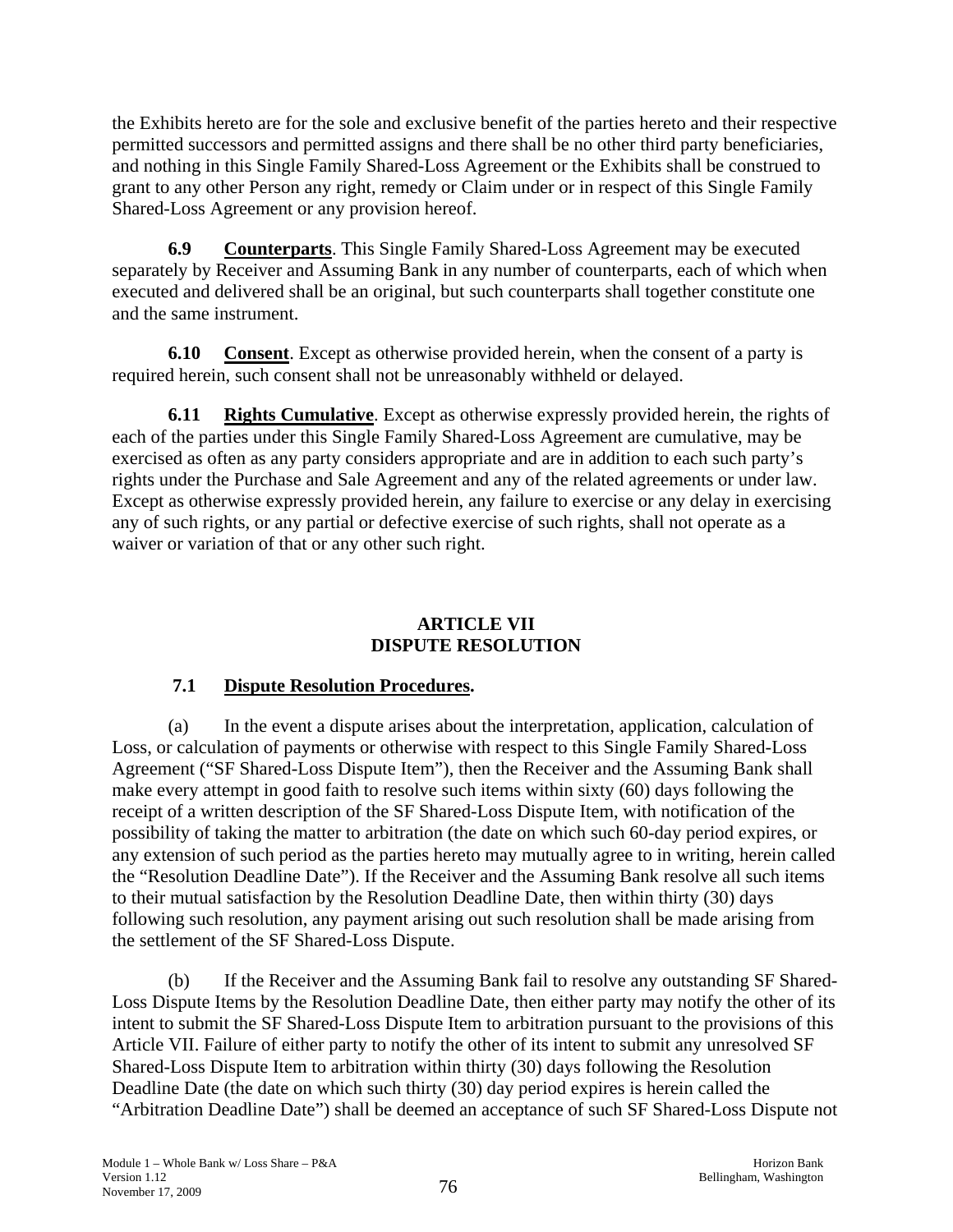submitted to arbitration, as well as a waiver of the submitting party's right to dispute such nonsubmitted SF Shared-Loss Dispute Item but not a waiver of any similar claim which may arise in the future.

(c) If a SF Shared-Loss Dispute Item is submitted to arbitration, it shall be governed by the rules of the American Arbitration Association (the "AAA"), except as otherwise provided herein. Either party may submit a matter for arbitration by delivering a notice, prior to the Arbitration Deadline Date, to the other party in writing setting forth:

> (i) A brief description of each SF Shared-Loss Dispute Item submitted for arbitration;

(ii) A statement of the moving party's position with respect to each SF Shared-Loss Dispute Item submitted for arbitration;

(iii) The value sought by the moving party, or other relief requested regarding each SF Shared-Loss Dispute Item submitted for arbitration, to the extent reasonably calculable; and

(iv) The name and address of the arbiter selected by the moving party (the "Moving Arbiter"), who shall be a neutral, as determined by the AAA.

Failure to adequately include any information above shall not be deemed to be a waiver of the parties right to arbitrate so long as after notification of such failure the moving party cures such failure as promptly as reasonably practicable.

(d) The non-moving party shall, within thirty (30) days following receipt of a notice of arbitration pursuant to this Section 7.1, deliver a notice to the moving party setting forth:

> (i) The name and address of the arbiter selected by the non-moving party (the "Respondent Arbiter"), who shall be a neutral, as determined by the AAA;

> (ii) A statement of the position of the respondent with respect to each Dispute Item; and

> (iii) The ultimate resolution sought by the respondent or other relief, if any, the respondent deems is due the moving party with respect to each SF Shared-Loss Dispute Item.

Failure to adequately include any information above shall not be deemed to be a waiver of the non-moving party's right to defend such arbitration so long as after notification of such failure the non-moving party cures such failure as promptly as reasonably practicable

(e) The Moving Arbiter and Respondent Arbiter shall select a third arbiter from a list furnished by the AAA. In accordance with the rules of the AAA, the three (3) arbiters shall constitute the arbitration panel for resolution of each SF Loss-Share Dispute Item. The concurrence of any two (2) arbiters shall be deemed to be the decision of the arbiters for all purposes hereunder. The arbitration shall proceed on such time schedule and in accordance with the Rules of Commercial Arbitration of the AAA then in effect, as modified by this Section 7.1. The arbitration proceedings shall take place at such location as the parties thereto may mutually agree, but if they cannot agree, then they will take place at the offices of the Corporation in Washington, DC, or Arlington, Virginia.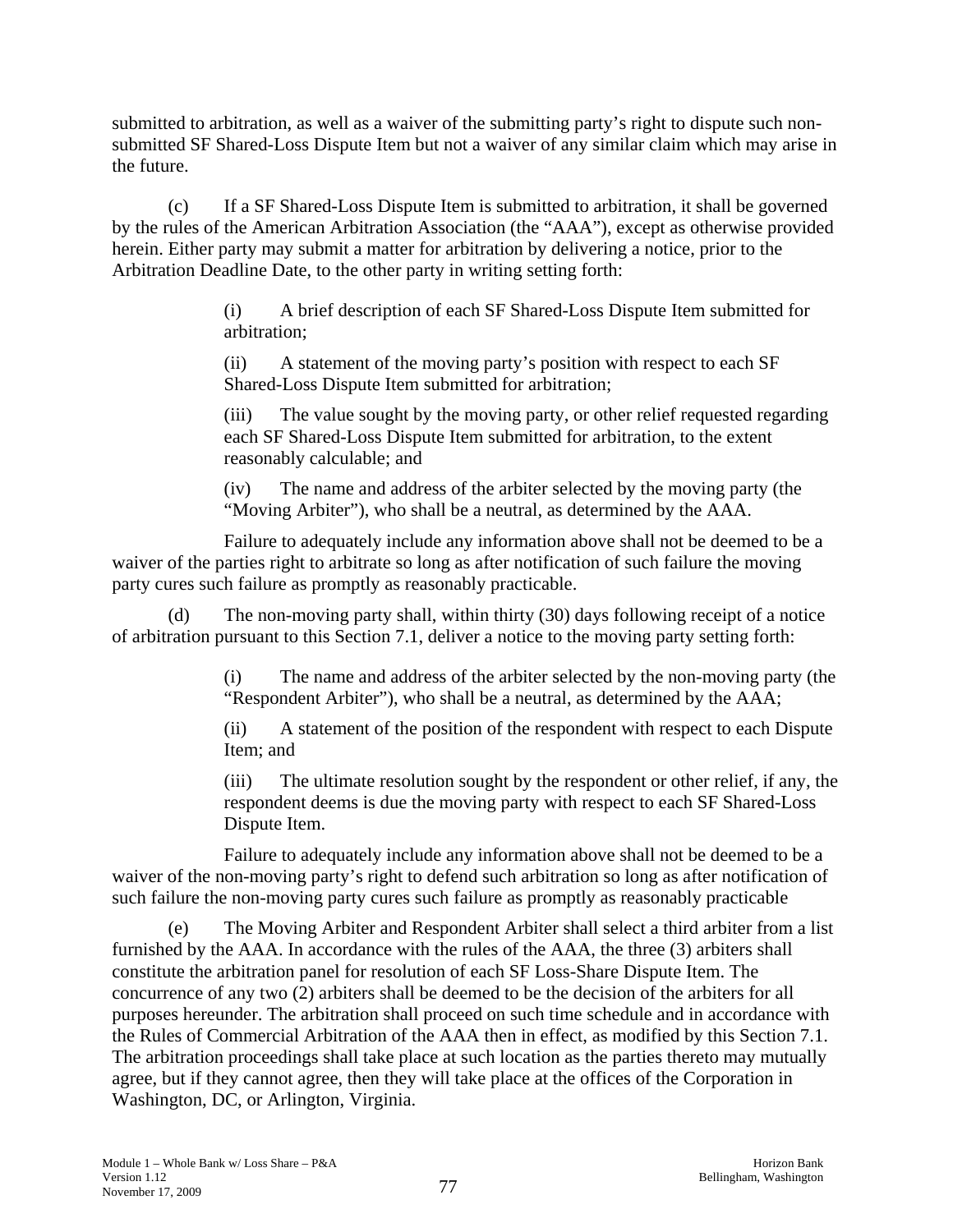(f) The Receiver and Assuming Bank shall facilitate the resolution of each outstanding SF Shared-Loss Dispute Item by making available in a prompt and timely manner to one another and to the arbiters for examination and copying, as appropriate, all documents, books, and records under their respective control and that would be discoverable under the Federal Rules of Civil Procedure.

 $(g)$  The arbiters designated pursuant to subsections  $(c)$ ,  $(d)$  and  $(e)$  hereof shall select, with respect to each Dispute Item submitted to arbitration pursuant to this Section 7.1, either (i) the position and relief submitted by the Assuming Bank with respect to each SF Shared-Loss Dispute Item, or (ii) the position and relief submitted by the Receiver with respect to each SF Shared-Loss Dispute Item, in either case as set forth in its respective notice of arbitration. The arbiters shall have no authority to select a value for each Dispute Item other than the determination set forth in Section 7.1(c) and Section 7.1(d). The arbitration shall be final, binding and conclusive on the parties.

(h) Any amounts ultimately determined to be payable pursuant to such award shall bear interest at the Settlement Interest Rate from and including the date specified for the arbiters decisions specified in this Section 7.1, without regard to any extension of the finality of such award, to but not including the date paid. All payments required to be made under this Section 7.1 shall be made by wire transfer.

(i) For the avoidance of doubt, to the extent any notice of a SF Shared-Loss Dispute Item(s) is provided prior to the Termination Date, the terms of this Single Family Shared-Loss Agreement shall remain in effect with respect to the Single Family Shared-Loss Loans that are the subject of such SF Shared-Loss Dispute Item(s) until such time as any such dispute is finally resolved.

**7.2 Fees and Expenses of Arbiters.** The aggregate fees and expenses of the arbiters shall be borne equally by the parties. The parties shall pay the aggregate fees and expenses within thirty (30) days after receipt of the written decision of the arbiters (unless the arbiters agree in writing on some other payment schedule).

## Exhibit 1

## **Monthly Certificate**

## **SEE FOLLOWING PAGE**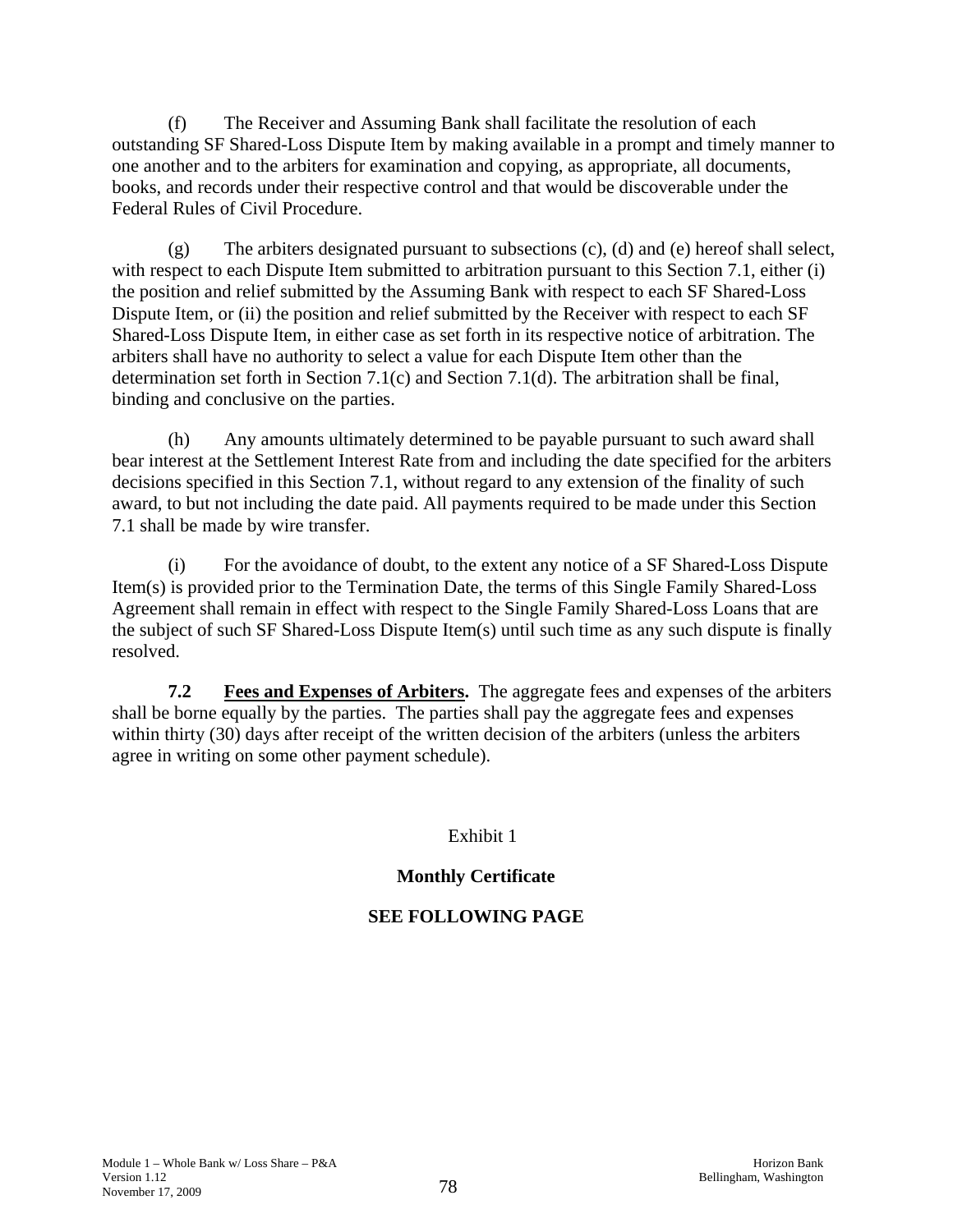| <b>PART 1 - CURRENT MONTH NET LOSS</b> |                      |                 |                                   |                         |                             |
|----------------------------------------|----------------------|-----------------|-----------------------------------|-------------------------|-----------------------------|
|                                        |                      |                 |                                   |                         |                             |
|                                        |                      |                 | <b>Specify loss type</b>          |                         |                             |
| <b>MONTH ENDED:</b>                    | [input report month] |                 | as Foreclosure,<br>or Short-Sale. |                         |                             |
| <b>Losses</b>                          |                      |                 |                                   |                         |                             |
|                                        |                      | Loss            |                                   |                         |                             |
| Loan No.                               | Loss Type            | Amount          |                                   |                         |                             |
|                                        |                      |                 |                                   |                         |                             |
|                                        |                      |                 |                                   |                         |                             |
|                                        |                      |                 |                                   |                         |                             |
|                                        |                      |                 |                                   | <b>Loss Amount</b>      | <b>Loss Month is</b>        |
|                                        |                      |                 |                                   | is the amount           | the reporting               |
| <b>TOTAL</b>                           |                      | XX              | $\overline{A}$                    | of Loss<br>incurred and | month in<br>which the       |
|                                        |                      |                 |                                   | reported on             | Loss was                    |
|                                        |                      |                 |                                   | the loan in a           | reported.                   |
| <b>Recoveries</b>                      |                      |                 |                                   | Ŧ                       |                             |
|                                        |                      | Recovery        | $Loss \nightharpoonup$            | Loss                    |                             |
| Loan No.                               |                      | Amount          | Amount                            | Month                   |                             |
|                                        |                      |                 |                                   |                         |                             |
|                                        |                      |                 |                                   |                         |                             |
|                                        |                      |                 |                                   |                         |                             |
|                                        |                      |                 |                                   |                         |                             |
|                                        |                      |                 |                                   |                         |                             |
|                                        |                      |                 |                                   |                         |                             |
| <b>TOTAL</b>                           |                      | XX              | B                                 |                         |                             |
|                                        |                      |                 |                                   |                         |                             |
| <b>Net Losses</b>                      |                      | XX              | $C = A - B$                       |                         |                             |
| (Recoveries)                           |                      |                 |                                   |                         |                             |
|                                        |                      |                 |                                   |                         |                             |
|                                        |                      |                 |                                   |                         | If Col. D minus Col. E is   |
|                                        |                      |                 |                                   |                         | less than zero, enter zero. |
| <b>PART 2 - FIRST LOSS TEST</b>        |                      |                 |                                   |                         |                             |
|                                        |                      |                 |                                   | Col. D - Col.           |                             |
|                                        |                      | Col. D          | Col. E                            | F                       |                             |
|                                        |                      | Cumulative      |                                   | Cumulative              |                             |
|                                        |                      | Loss            | <b>First Loss</b>                 | Shared-Loss             |                             |
|                                        |                      | Amount          | Tranche                           | Amount                  |                             |
| Balance, beginning of month            |                      | XX              | XX                                | XX                      | $\mathsf{F}$                |
| Current month Net Losses (from Part 1) |                      | $\overline{XX}$ |                                   |                         |                             |
|                                        |                      |                 |                                   |                         |                             |
| Balance, end of month                  |                      | XX              | XX                                | XX                      | G                           |
|                                        |                      |                 |                                   |                         |                             |
|                                        |                      |                 |                                   |                         |                             |
| <b>Shared Loss Amount</b>              |                      |                 |                                   | XX                      | $G - F$                     |
| Times Loss Share percentage            |                      |                 |                                   | 80%                     |                             |
|                                        |                      |                 |                                   |                         |                             |
| Amount due from (to) FDIC as Receiver  |                      |                 |                                   | <u>XX</u>               |                             |
|                                        |                      |                 |                                   |                         |                             |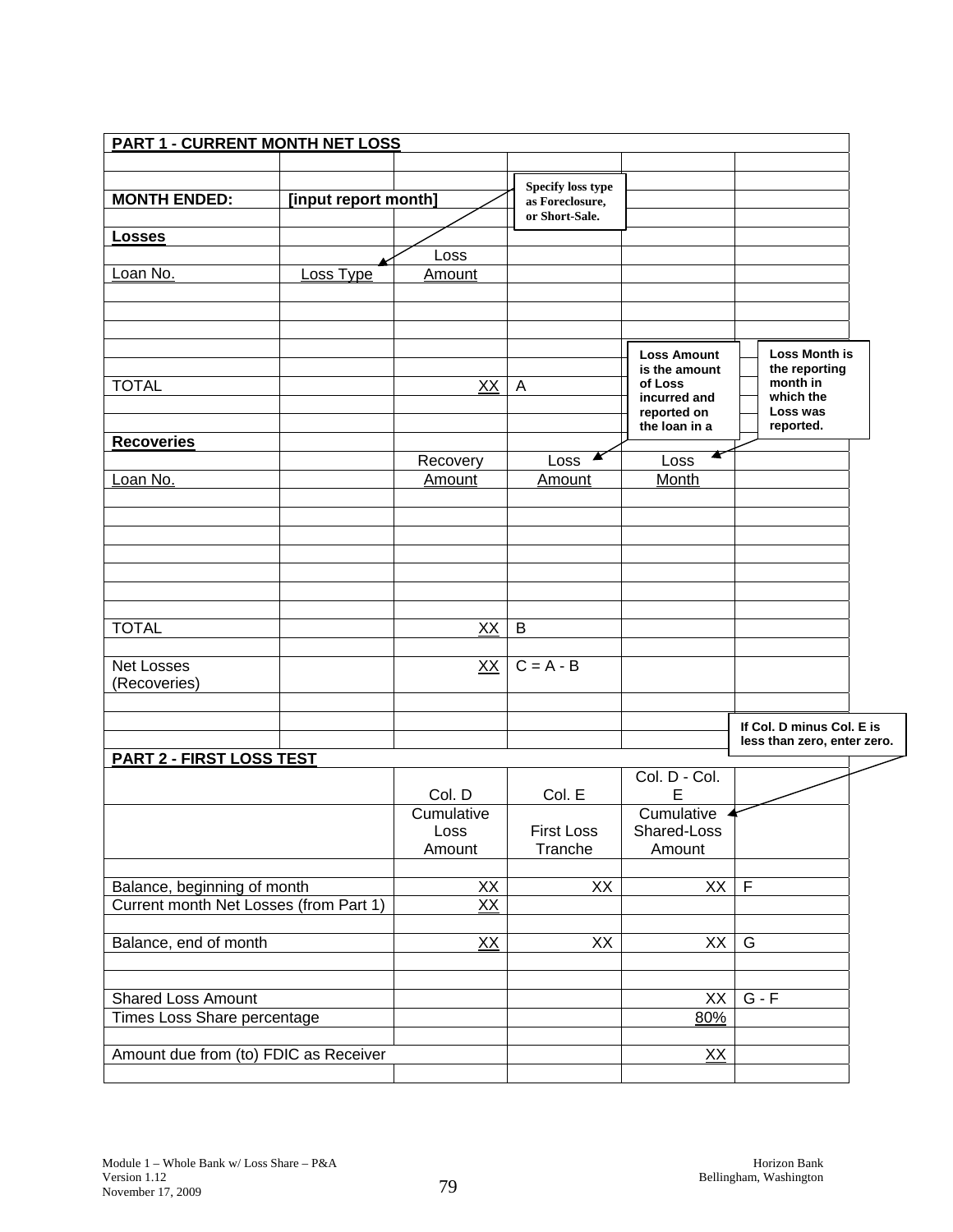| Pursuant to Section 2.1 of the Single Family Shared-Loss Agreement, the undersigned hereby certifies |  |  |  |
|------------------------------------------------------------------------------------------------------|--|--|--|
| the information on this Certificate is true, complete and correct.                                   |  |  |  |
| <b>OFFICER SIGNATURE</b>                                                                             |  |  |  |
| <b>TITLE</b><br><b>OFFICER NAME:</b>                                                                 |  |  |  |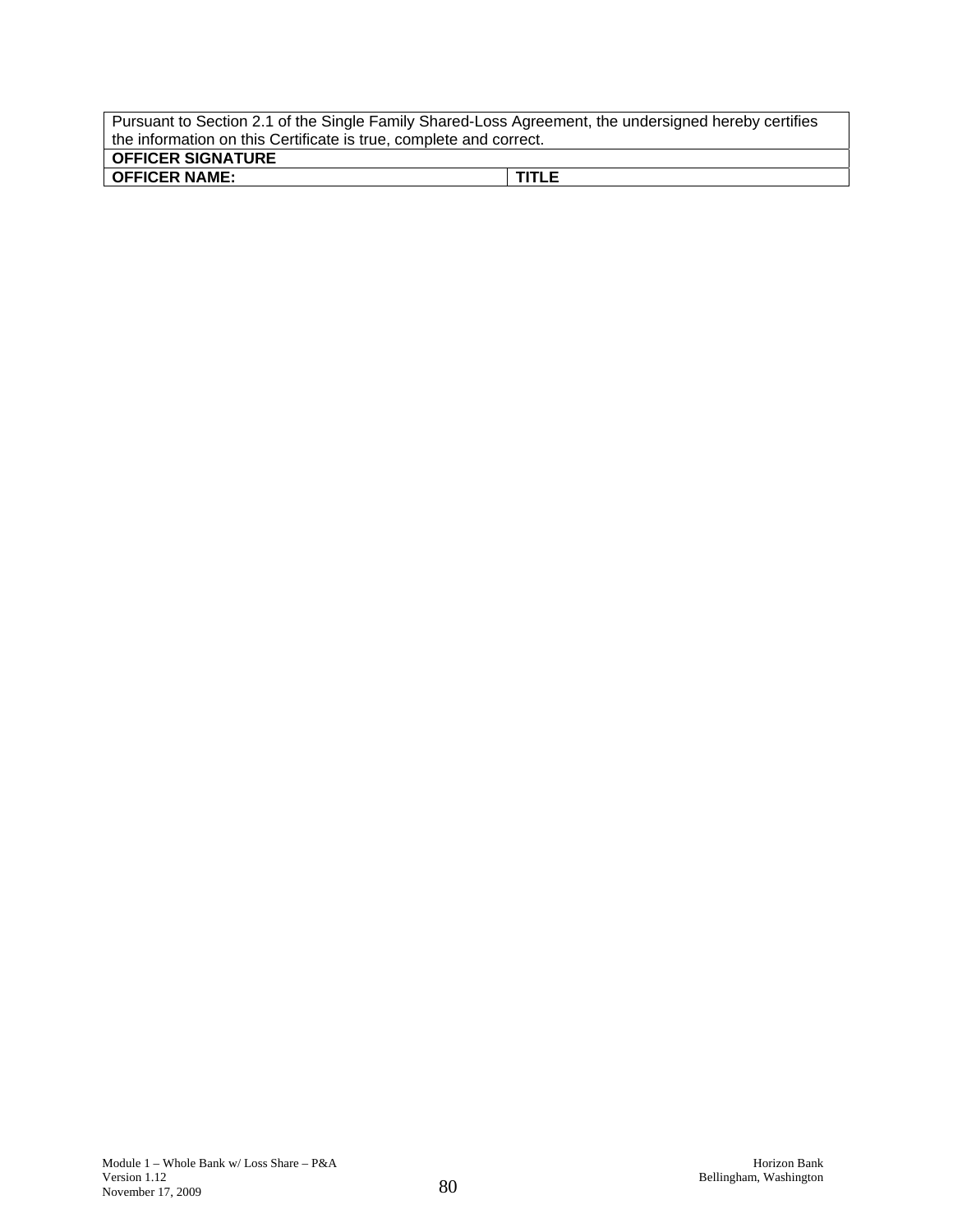### **Exhibit 2a**

This exhibit contains three versions of the loss share calculation for foreclosure, plus explanatory notes.

#### **Exhibit 2a(1) CALCULATION OF FORECLOSURE LOSS Foreclosure Occurred Prior to Loss Share Agreement**

|    | 1 Shared-Loss Month<br>2 Loan no:<br>3 REO #                                               | May-09<br>364574<br>621 |
|----|--------------------------------------------------------------------------------------------|-------------------------|
|    | 4 Foreclosure date                                                                         | 12/18/08                |
|    | 5 Liquidation date                                                                         | 4/12/09                 |
|    | 6 Note Interest rate                                                                       | 8.100%                  |
|    | 7 Most recent BPO                                                                          | 228,000                 |
|    | 8 Most recent BPO date                                                                     | 1/21/09                 |
|    | <b>Foreclosure Loss calculation</b>                                                        |                         |
|    | 9 Book value at date of Loss Share agreement                                               | 244,900                 |
|    | Accrued interest, limited to 90 days or days from failure<br>10 to sale, whichever is less | 3,306                   |
|    | 11 Costs incurred after Loss Share agreement in place:                                     |                         |
| 12 | Attorney's fees                                                                            | 0                       |
|    | Foreclosure costs, including title search, filing fees,                                    |                         |
|    | 13 advertising, etc.                                                                       | 0                       |
| 14 | Property protection costs, maint. and repairs                                              | 6,500                   |
| 15 | Tax and insurance advances                                                                 | 0                       |
|    | Other Advances                                                                             |                         |
| 16 | Appraisal/Broker's Price Opinion fees                                                      | 0                       |
| 17 | Inspections                                                                                | 0                       |
| 18 | Other                                                                                      | 0                       |
|    | 19 Gross balance recoverable by Purchaser                                                  | 254,706                 |
|    | <b>Cash Recoveries:</b>                                                                    |                         |
|    | 20 Net liquidation proceeds (from HUD-1 settl stmt)                                        | 219,400                 |
|    | 21 Hazard Insurance proceeds                                                               | 0                       |
|    | 22 Mortgage Insurance proceeds                                                             | 0                       |
|    | 23 T & I escrow account balances, if positive                                              | 0                       |
|    | 24 Other credits, if any (itemize)                                                         | 0                       |
| 25 | <b>Total Cash Recovery</b>                                                                 | 219,400                 |
|    | 26 Loss Amount                                                                             | 35,306                  |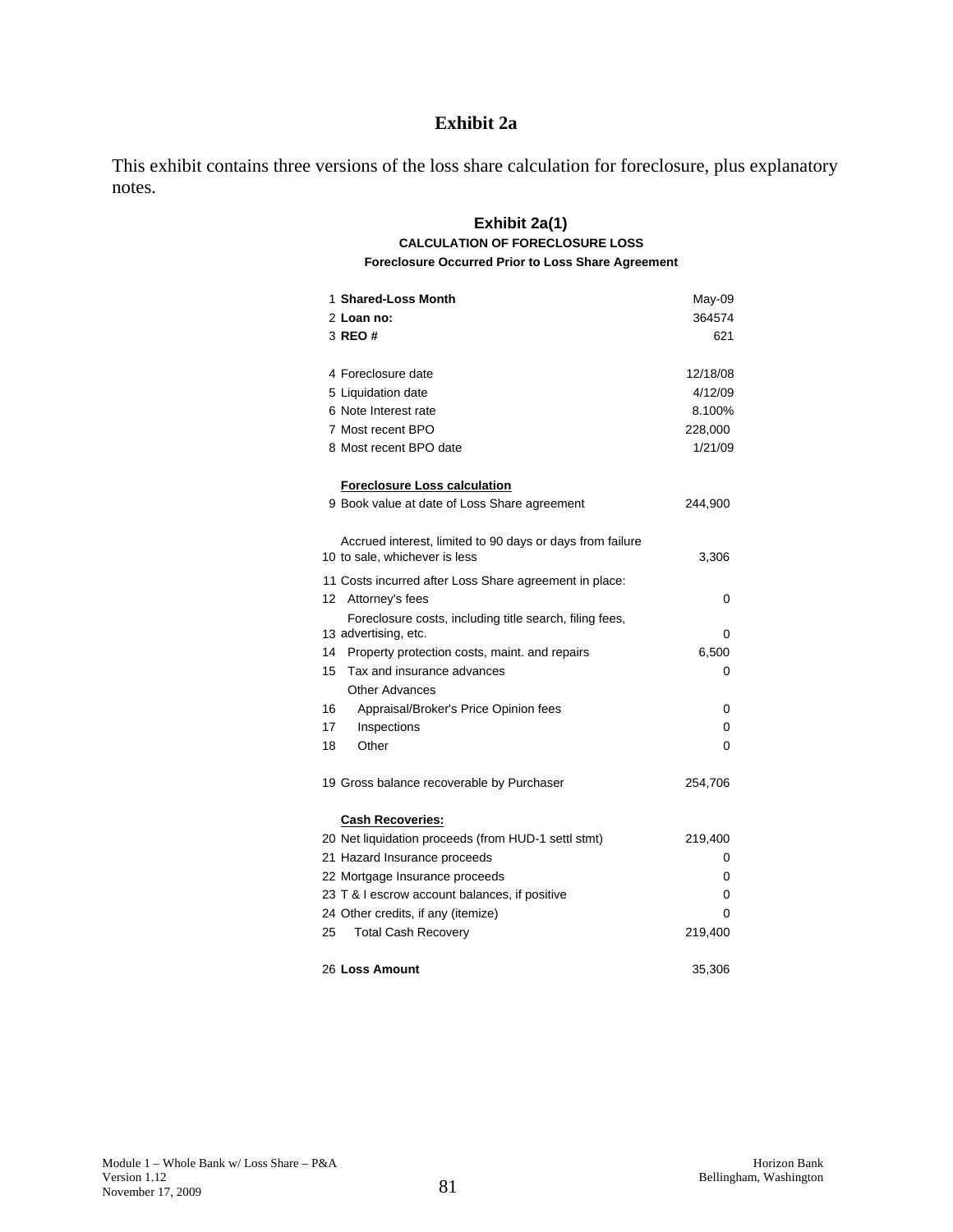#### **Exhibit 2a(2)**

#### **CALCULATION OF FORECLOSURE LOSS**

#### **No Preceeding Loan Mod under Loss Share**

| 1 Shared-Loss Month                                                             | May-09         |
|---------------------------------------------------------------------------------|----------------|
| 2 Loan no:                                                                      | 292334         |
| 3 REO #                                                                         | 477            |
| 4 Interest paid-to-date                                                         | 4/30/08        |
| 5 Foreclosure date                                                              | 1/15/09        |
| 6 Liquidation date                                                              | 4/12/09        |
| 7 Note Interest rate                                                            | 8.000%         |
| 8 Owner occupied?                                                               | Yes            |
| 9 If owner-occupied:                                                            |                |
| 10<br>Borrower current gross annual income                                      | 42,000         |
| Estimated NPV of loan mod<br>11                                                 | 195,000        |
| 12 Most recent BPO                                                              | 235,000        |
| 13 Most recent BPO date                                                         | 1/21/09        |
| <b>Foreclosure Loss calculation</b>                                             |                |
| 16 Loan Principal balance after last paid installment                           | 300,000        |
| 17 Accrued interest, limited to 90 days                                         | 6,000          |
| 18 Attorney's fees                                                              | 0              |
| Foreclosure costs, including title search, filing fees,<br>19 advertising, etc. |                |
| 20 Property protection costs, maint. and repairs                                | 4,000<br>5,500 |
| 21 Tax and insurance advances                                                   | 1,500          |
| <b>Other Advances</b>                                                           |                |
| 22<br>Appraisal/Broker's Price Opinion fees                                     | 0              |
| 23<br>Inspections                                                               | 50             |
| 24<br>Other                                                                     | 0              |
| 25 Gross balance recoverable by Purchaser                                       | 317,050        |
| <b>Cash Recoveries:</b>                                                         |                |
| 26 Net liquidation proceeds (from HUD-1 settl stmt)                             | 205,000        |
| 27 Hazard Insurance proceeds                                                    | 0              |
| 28 Mortgage Insurance proceeds                                                  | 0              |
| 29 T & I escrow account balances, if positive                                   | 0              |
| 30 Other credits, if any (itemize)                                              | 0              |
| 31<br><b>Total Cash Recovery</b>                                                | 205,000        |
| 32 Loss Amount                                                                  | 112,050        |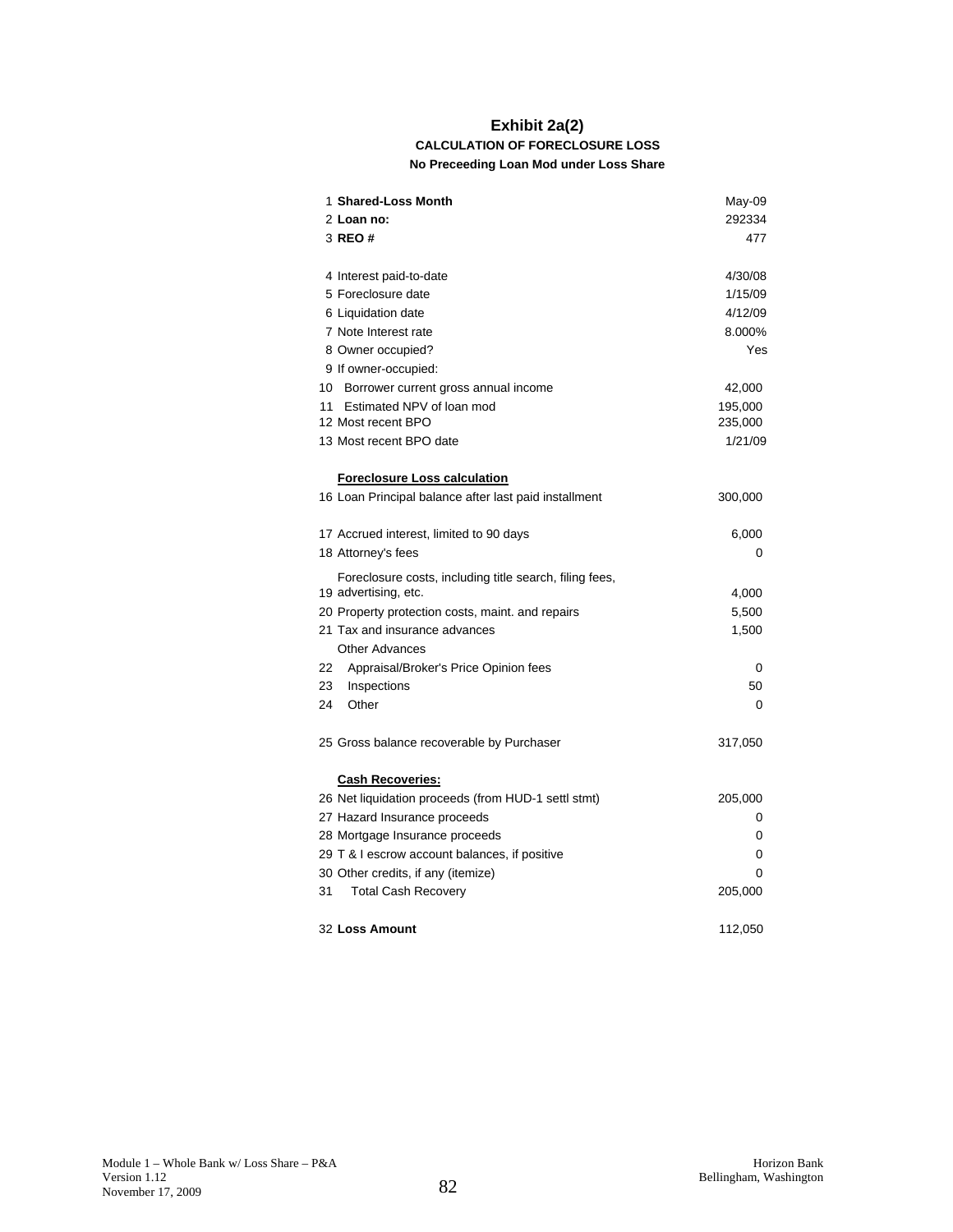## **Exhibit 2a(3)**

#### **CALCULATION OF FORECLOSURE LOSS Foreclosure after a Covered Loan Mod**

| 1 Shared-Loss Month                                                  | May-09  |
|----------------------------------------------------------------------|---------|
| 2 Loan no:                                                           | 138554  |
| 3 REO #                                                              | 843     |
|                                                                      |         |
| 4 Loan mod date                                                      | 1/17/08 |
| 5 Interest paid-to-date                                              | 4/30/08 |
| 6 Foreclosure date                                                   | 1/15/09 |
| 7 Liquidation date                                                   | 4/12/09 |
| 8 Note Interest rate                                                 | 4.000%  |
| 9 Most recent BPO                                                    | 210,000 |
| 10 Most recent BPO date                                              | 1/20/09 |
|                                                                      |         |
| <b>Foreclosure Loss calculation</b>                                  |         |
| 11 NPV of projected cash flows at loan mod                           | 285,000 |
| 12 Less: Principal payments between loan mod and deliquency          | 2,500   |
| 13 Plus:                                                             |         |
| 14<br>Attorney's fees                                                | 0       |
| Foreclosure costs, including title search, filing fees, advertising, |         |
| 15 etc.                                                              | 4,000   |
| 16<br>Property protection costs, maint. and repairs                  | 7,000   |
| 17<br>Tax and insurance advances                                     | 2,000   |
| 18<br><b>Other Advances</b>                                          |         |
| 19 Appraisal/Broker's Price Opinion fees                             | 0       |
| 20<br>Inspections                                                    | 0       |
| 21<br>Other                                                          | 0       |
|                                                                      |         |
| 22 Gross balance recoverable by Purchaser                            | 295,500 |
|                                                                      |         |
| <b>Cash Recoveries:</b>                                              |         |
| 23 Net liquidation proceeds (from HUD-1 settl stmt)                  | 201,000 |
| 24 Hazard Insurance proceeds                                         | 0       |
| 25 Mortgage Insurance proceeds                                       | 0       |
| 26 T & I escrow account balances, if positive                        | 0       |
| 27 Other credits, if any (itemize)                                   | 0       |
| 28<br><b>Total Cash Recovery</b>                                     | 201,000 |
|                                                                      |         |
| 29 Loss Amount                                                       | 94,500  |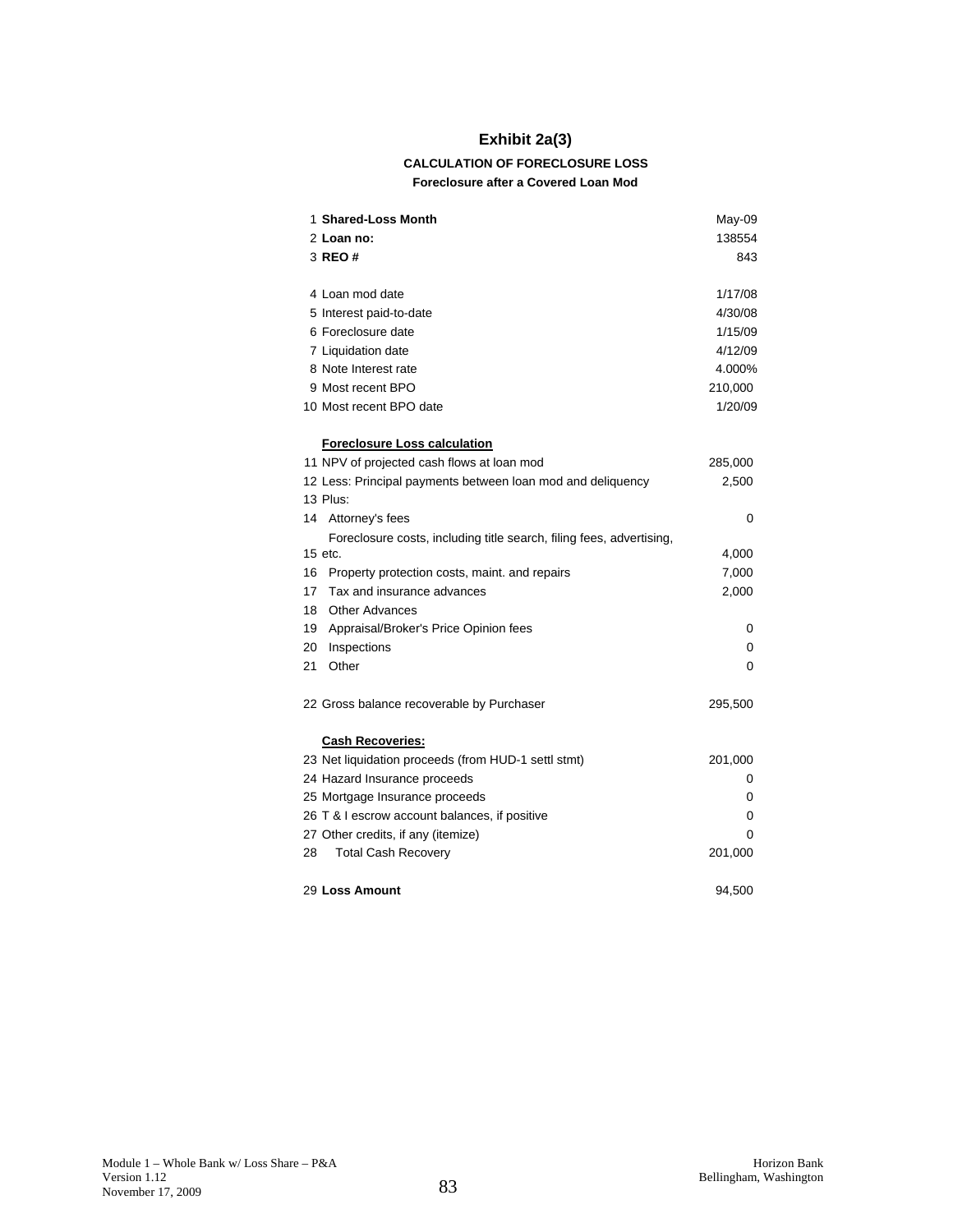## **Notes to Exhibit 2a (foreclosure)**

- 1. The data shown are for illustrative purpose. The figures will vary for actual restructurings.
- 2. The covered loss is the difference between the gross balance recoverable by Purchaser and the total cash recovery. There are three methods of calculation for covered losses from foreclosures, depending upon the circumstances. They are shown below:
	- a. If foreclosure occurred prior to the beginning of the Loss Share agreement, use Exhibit 2a(1). This version uses the book value of the REO as the starting point for the covered loss.
	- b. If foreclosure occurred after the Loss Share agreement was in place, and if the loan was not restructured when the Loss Share agreement was in place, use Exhibit 2a(2). This version uses the unpaid balance of the loan as of the last payment as the starting point for the covered loss.
	- c. If the loan was restructured when the Loss Share agreement was in place, and then foreclosure occurred, use Exhibit 2a(3). This version uses the Net Present Value (NPV) of the modified loan as the starting point for the covered loss.
- 3. For Exhibit  $2a(1)$ , the gross balance recoverable by the purchaser is calculated as the sum of lines  $9 - 18$ ; it is shown in line 19. For Exhibit 2a(2), the gross balance recoverable by the purchaser is calculated as the sum of lines  $16 - 24$ ; it is shown in line 25. For Exhibit 2a(3), the gross balance recoverable by the purchaser is calculated as line 11 minus line 12 plus lines  $13 - 21$ ; it is shown in line 22.
- 4. For Exhibit 2a(1), the total cash recovery is calculated as the sum of lines  $20 24$ ; it is shown in line 25. For Exhibit 2a(2), the total cash recovery is calculated as the sum of lines  $26 - 30$ ; it is shown in line 31. For Exhibit 2a(3), the total cash recovery is calculated as the sum of lines  $23 - 27$ ; it is shown in line 28.
- 5. Reasonable and customary third party attorney's fees and expenses incurred by or on behalf of Assuming Bank in connection with any enforcement procedures, or otherwise with respect to such loan, are reported under Attorney's fees.
- 6. Assuming Bank's (or Third Party Servicer's) reasonable and customary out-of-pocket costs paid to either a third party or an affiliate (if affiliate is pre-approved by the FDIC) for foreclosure, property protection and maintenance costs, repairs, assessments, taxes, insurance and similar items are treated as part of the gross recoverable balance, to the extent they are not paid from funds in the borrower's escrow account. Allowable costs are limited to amounts per Freddie Mac and Fannie Mae guidelines (as in effect from time to time), where applicable, provided that this limitation shall not apply to costs or expenses relating to environmental conditions.
- 7. Do not include late fees, prepayment penalties, or any similar lender fees or charges by the Failed Bank or Assuming Bank to the loan account, any allocation of Assuming Bank's servicing costs, or any allocations of Assuming Bank's general and administrative (G&A) or other operating costs.
- 8. If Exhibit  $2a(3)$  is used, then no accrued interest may be included as a covered loss. Otherwise, the amount of accrued interest that may be included as a covered loss is limited to the minimum of:
	- a. 90 days
	- b. The number of days that the loan is delinquent when the property was sold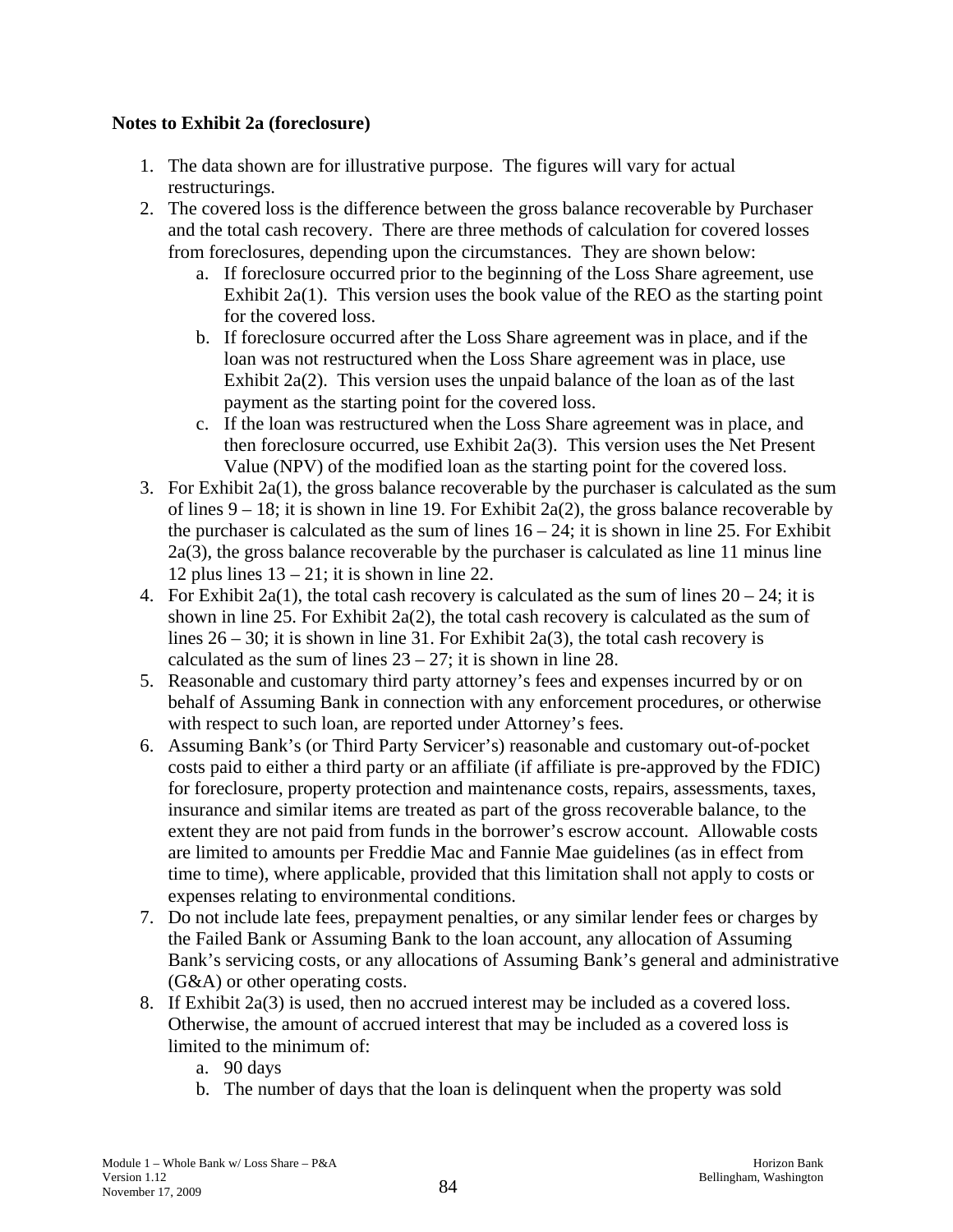c. The number of days between the resolution date and the date when the property was sold

To calculate accrued interest, apply the note interest rate that would have been in effect if the loan were performing to the principal balance after application of the last payment made by the borrower.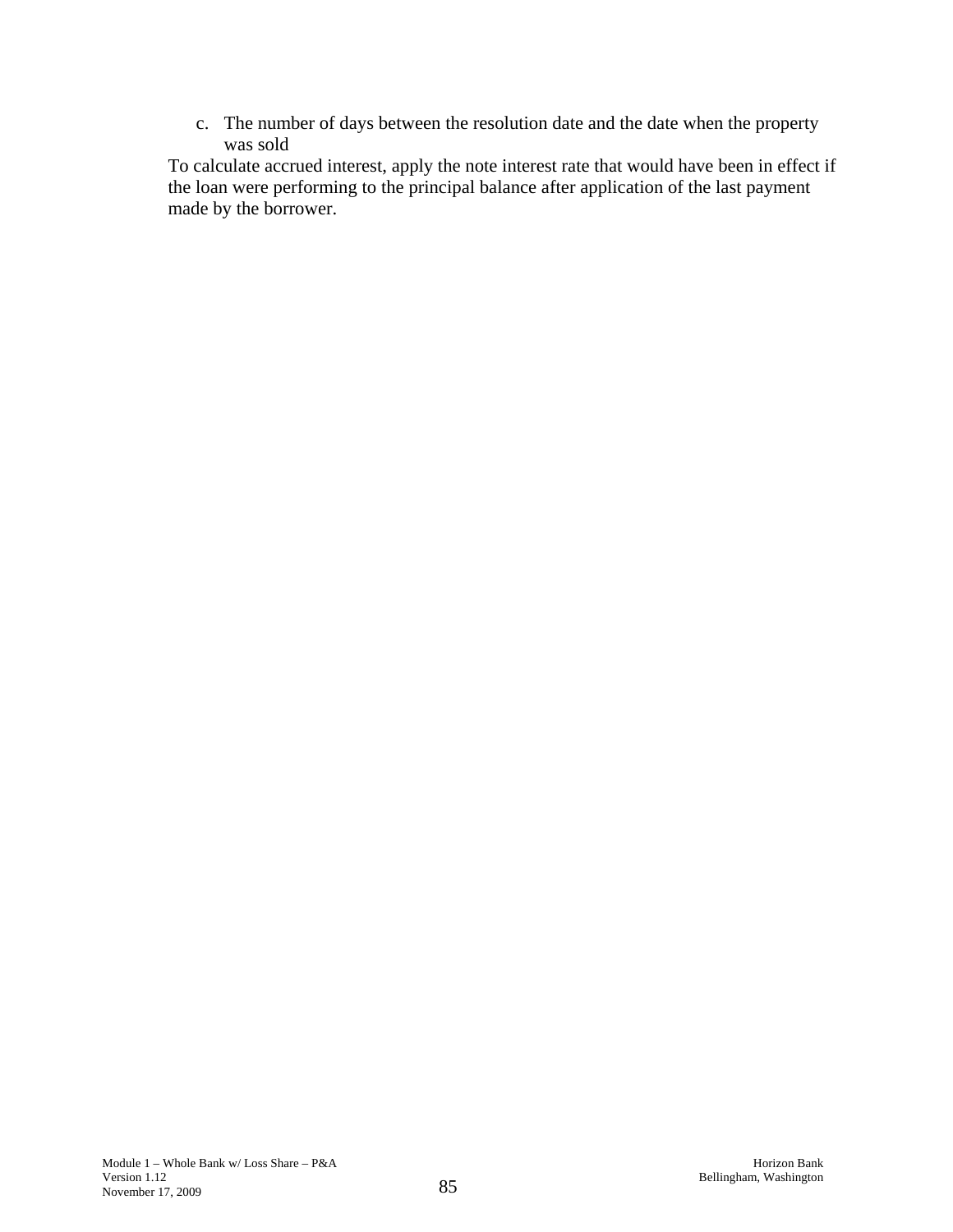## **Exhibit 2b**

This exhibit contains the loss share calculation for restructuring (loan mod), plus explanatory notes.

#### **Exhibit 2b CALCULATION OF RESTRUCTURING LOSS**

|       | 1 Shared-Loss Month                                   | May-09                 |  |
|-------|-------------------------------------------------------|------------------------|--|
|       | 2 Loan no:                                            | 123456                 |  |
|       | <b>Loan before Restructuring</b>                      |                        |  |
|       | 3 Original loan amount                                | 500,000                |  |
|       | 4 Current unpaid principal balance                    | 450,000                |  |
|       | 5 Remaining term                                      | 298                    |  |
|       | 6 Interest rate                                       | 7.500%                 |  |
|       | 7 Interest Paid-To-Date                               | 2/29/08                |  |
|       | 8 Monthly payment - P&I                               | 3,333                  |  |
|       | 9 Monthly payment - T&I                               | 1,000                  |  |
|       | 10 Total monthly payment                              | 4,333                  |  |
|       | 11 Loan type (fixed-rate, ARM, I/O, Option ARM, etc.) | <b>Option ARM</b>      |  |
|       | 12 Borrower current annual income                     | 82,000                 |  |
|       |                                                       |                        |  |
|       | <b>Terms of Modified/Restructured Loan</b>            |                        |  |
|       | 13 Closing date on modified/restructured loan         | 4/19/09                |  |
|       | 14 New Principal balance                              | 461,438                |  |
|       | 15 Remaining term                                     | 313                    |  |
|       | 16 Interest rate                                      | 3.500%                 |  |
|       | 17 Monthly payment - P&I                              | 1,346                  |  |
|       | 18 Monthly payment - T&I                              | 800                    |  |
|       | 19 Total monthly payment                              | 2,146                  |  |
|       | 20 Loan type (fixed-rate, ARM, I/O, Option ARM, etc.) | IO Hybrid              |  |
|       | 21 Lien type (1st, 2nd)                               | 1st                    |  |
|       | If adjustable:                                        |                        |  |
| 22    | Initial interest rate                                 | 3.500%                 |  |
| 23    | Term - initial interest rate                          | 60 Months              |  |
|       | 24 Initial payment amount                             | 2,146                  |  |
|       | 25 Term-initial payment amount                        | 60 Months              |  |
|       | 26 Negative amortization?                             | No                     |  |
|       | 27 Rate reset frequency after first adjustment        | 6 Months               |  |
|       | 28 Next reset date                                    | 5/1/14                 |  |
|       | 29 Index                                              | <b>LIBOR</b>           |  |
|       | 30 Margin                                             | 2.750%                 |  |
|       | 31 Cap per adjustment                                 | 2.000%                 |  |
|       | 32 Lifetime Cap                                       | 9.500%                 |  |
|       | 33 Floor                                              | 2.750%                 |  |
|       | 34 Front end DTI                                      | 31%                    |  |
|       | 35 Back end DTI                                       | 45%                    |  |
|       | <b>Restructuring Loss Calculation</b>                 |                        |  |
|       | 36 Loan Principal balance before restructuring        | 450,000                |  |
|       | 37 Accrued interest, limited to 90 days               | 8,438                  |  |
|       | 38 Tax and insurance advances                         | 3,000                  |  |
|       | 39 3rd party fees due                                 |                        |  |
|       | 40 Total loan balance due before restructuring        | 461,438                |  |
|       |                                                       |                        |  |
|       | Assumptions for NPV Calculation, Restructured Loan:   |                        |  |
|       | 41 Discount rate for projected cash flows             | 5.530%                 |  |
|       | 42 Loan prepayment in full                            | 120 Months             |  |
|       | 43 NPV of projected cash flows                        | 403,000                |  |
|       | 44 Loss Amount                                        | 58,438                 |  |
| - P&A |                                                       | Horizon Bank           |  |
|       | O                                                     | Bellingham, Washington |  |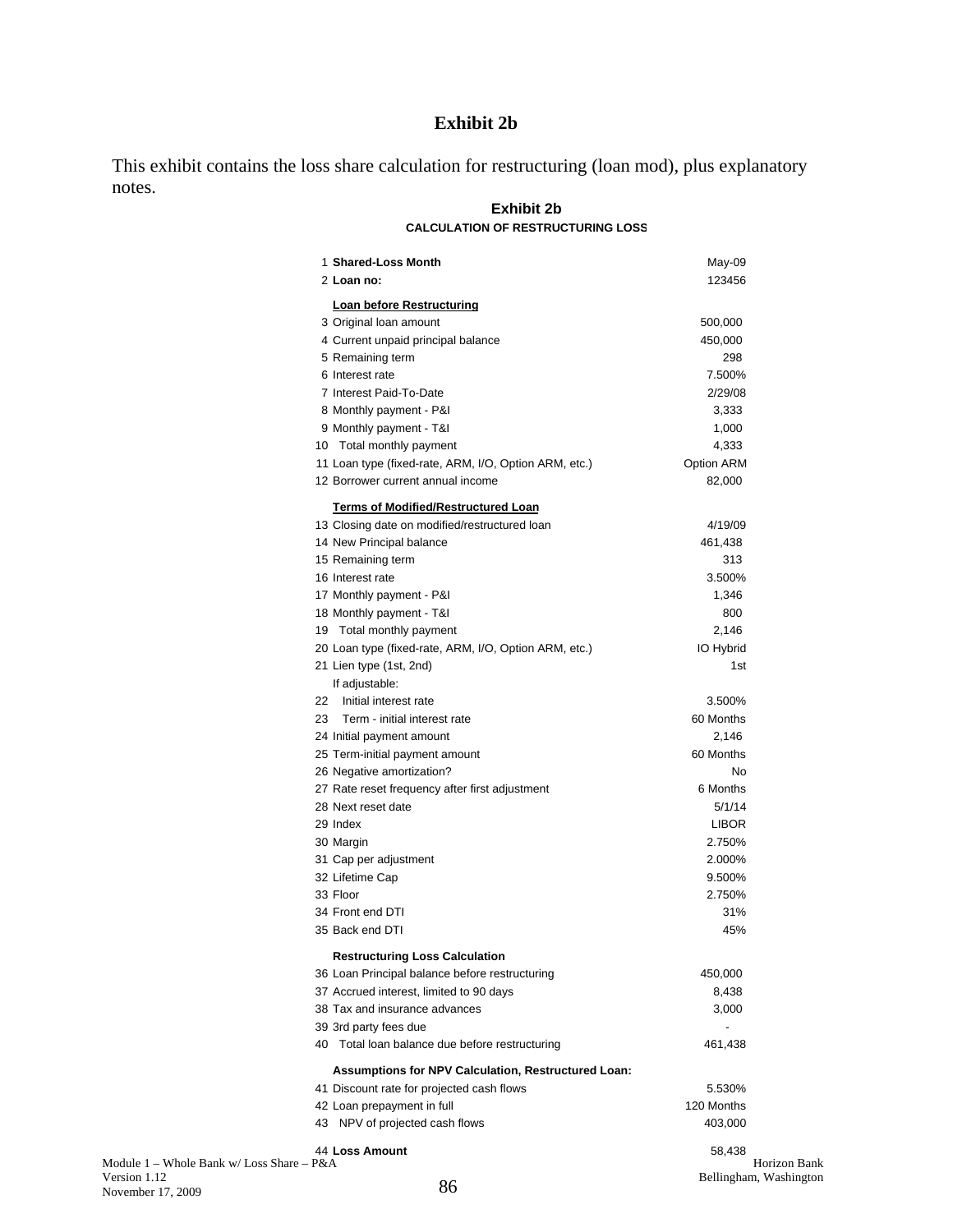## **Notes to Exhibit 2b (restructuring)**

- 1. The data shown are for illustrative purpose. The figures will vary for actual restructurings.
- 2. For purposes of loss sharing, losses on restructured loans are calculated as the difference between:
	- a. The principal, accrued interest, advances due on the loan, and allowable  $3<sup>rd</sup>$  party fees prior to restructuring (lines 36-39), and
	- b. The Net Present Value (NPV) of the estimated cash flows (line 43). The cash flows should assume no default or prepayment for 10 years, followed by prepayment in full at the end of 10 years (120 months).
- 3. For owner-occupied residential loans, the NPV is calculated using the most recently published Freddie Mac survey rate on 30-year fixed rate loans as of the restructure date.
- 4. For investor owned or non-owner occupied residential loans, the NPV is calculated using commercially reasonable rate on 30-year fixed rate loans as of the restructure date.
- 5. If the new loan is an adjustable-rate loan, interest rate resets and related cash flows should be projected based on the index rate in effect at the date of the loan restructuring. If the restructured loan otherwise provides for specific charges in monthly P&I payments over the term of the loan, those changes should be reflected in the projected cash flows. Assuming Bank must retain supporting schedule of projected cash flows as required by Section 2.1 of the Single Family Shared-Loss Agreement and provide it to the FDIC if requested for a sample audit.
- 6. Do not include late fees, prepayment penalties, or any similar lender fees or charges by the Failed Bank or Assuming Bank to the loan account, any allocation of Assuming Bank's servicing costs, or any allocations of Assuming Bank's general and administrative (G&A) or other operating costs.
- 7. The amount of accrued interest that may be added to the balance of the loan is limited to the minimum of:
	- a. 90 days
	- b. The number of days that the loan is delinquent at the time of restructuring

c. The number of days between the resolution date and the restructuring To calculate accrued interest, apply the note interest rate that would have been in effect if the loan were performing to the principal balance after application of the last payment made by the borrower.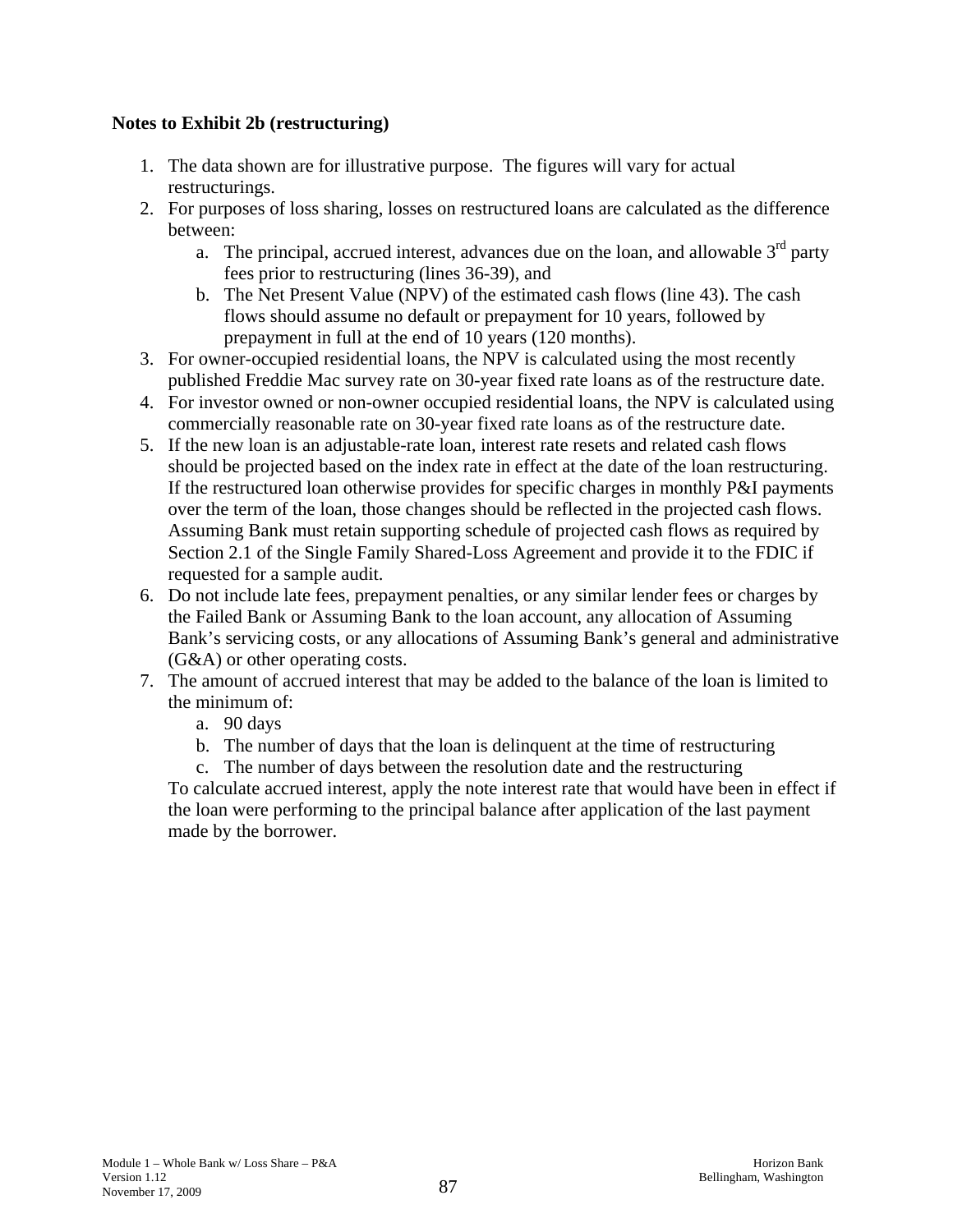### **Exhibit 2c**

This exhibit contains two versions of the loss share calculation for short sales, plus explanatory notes.

#### **Exhibit 2c(1) CALCULATION OF LOSS FOR SHORT SALE LOANS No Preceeding Loan Mod under Loss Share**

| 1 Shared-Loss Month:<br>2 Loan #<br>3 RO # | May-09<br>58776<br>542 |
|--------------------------------------------|------------------------|
| 4 Interest paid-to-date                    | 7/31/08                |
| 5 Short Payoff Date                        | 4/17/09                |
| 6 Note Interest rate                       | 7.750%                 |
| 7 Owner occupied?                          | Yes                    |
| If so:                                     |                        |
| Borrower current gross annual income<br>8  | 38,500                 |
| Estimated NPV of loan mod<br>9             | 200,000                |
| 10 Most recent BPO                         | 380,000                |
| 11 Most recent BPO date                    | 1/31/06                |
| <b>Short-Sale Loss calculation</b>         |                        |
| 12 Loan Principal balance                  | 375,000                |
| 13 Accrued interest, limited to 90 days    | 7,266                  |
| 14 Attorney's fees                         | 0                      |
| 15 Tax and insurance advances              | 0                      |
| 16 3rd party fees due                      | 2,800                  |
| 17 Incentive to borrower                   | 2,000                  |
| 18 Gross balance recoverable by Purchaser  | 387,066                |
| 19 Amount accepted in Short-Sale           | 255,000                |
| 20 Hazard Insurance                        | 0                      |
| 21 Mortgage Insurance                      | 0                      |
| 22 Total Cash Recovery                     | 255,000                |
| 23 Loss Amount                             | 132,066                |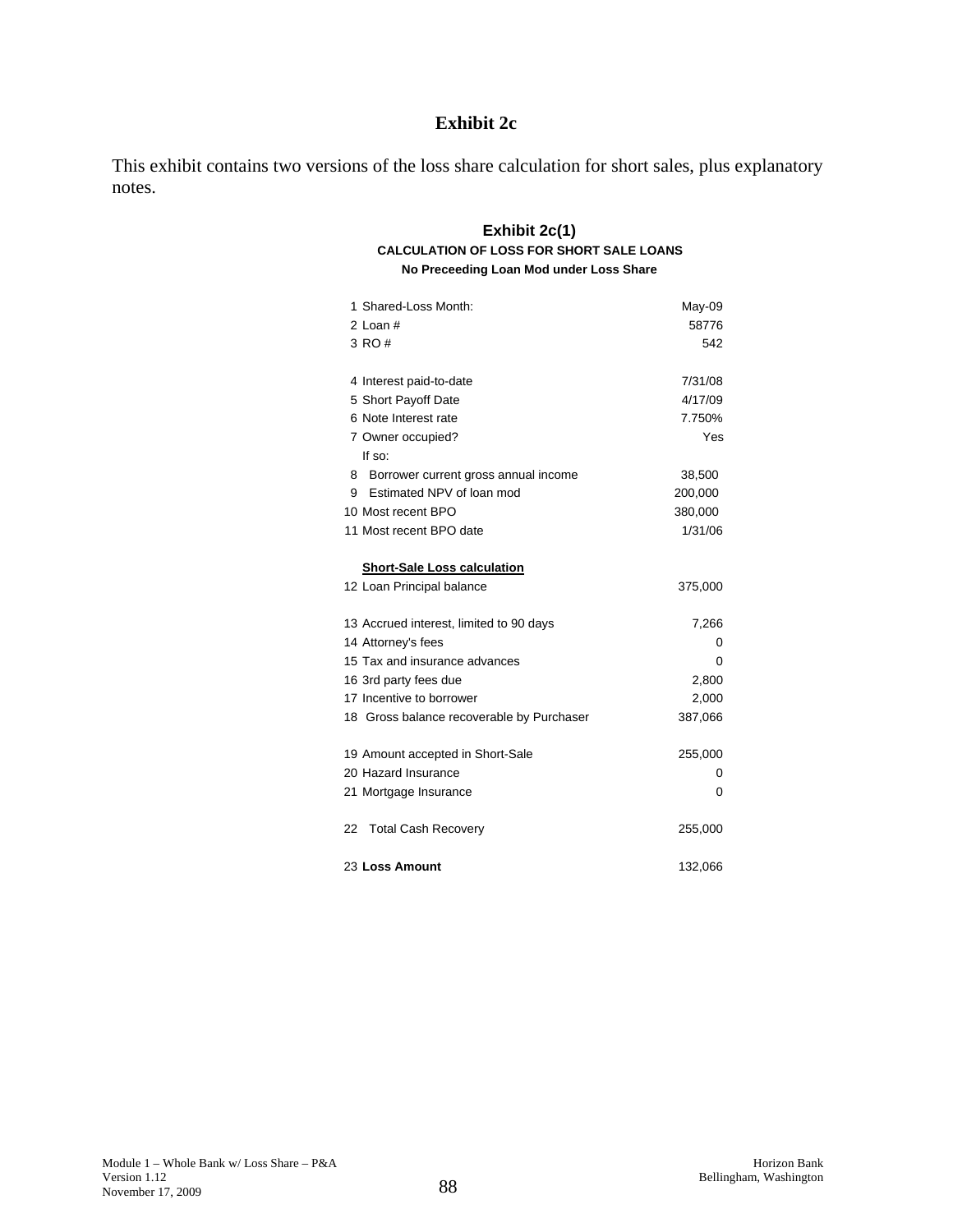#### **Exhibit 2c(2) CALCULATION OF LOSS FOR SHORT SALE LOANS Short Sale after a Covered Loan Mod**

| 1 Shared-Loss Month:                                        | May-09  |
|-------------------------------------------------------------|---------|
| 2 Loan $#$                                                  | 20076   |
| 3 REO #                                                     | 345     |
|                                                             |         |
| 4 Loan mod date                                             | 5/12/08 |
| 5 Interest paid-to-date                                     | 9/30/08 |
| 6 Short Payoff Date                                         | 4/2/09  |
| 7 Note Interest rate                                        | 7.500%  |
| 8 Most recent BPO                                           | 230,000 |
| 9 Most recent BPO date                                      | 1/21/09 |
|                                                             |         |
| <b>Short-Sale Loss calculation</b>                          |         |
| 11 NPV of projected cash flows at loan mod                  | 311,000 |
| 12 Less: Principal payments between loan mod and deliquency | 1,000   |
| Plus:                                                       |         |
| Attorney's fees<br>13                                       | 0       |
| Tax and insurance advances<br>14                            | 1,500   |
| 3rd party fees due<br>15                                    | 2,600   |
| 16<br>Incentive to borrower                                 | 3,500   |
| 17 Gross balance recoverable by Purchaser                   | 317,600 |
|                                                             |         |
| 18 Amount accepted in Short-Sale                            | 234,000 |
| 19 Hazard Insurance                                         | 0       |
| 20 Mortgage Insurance                                       | 0       |
|                                                             |         |
| <b>Total Cash Recovery</b><br>21                            | 234,000 |
|                                                             |         |
| 22 Loss Amount                                              | 83,600  |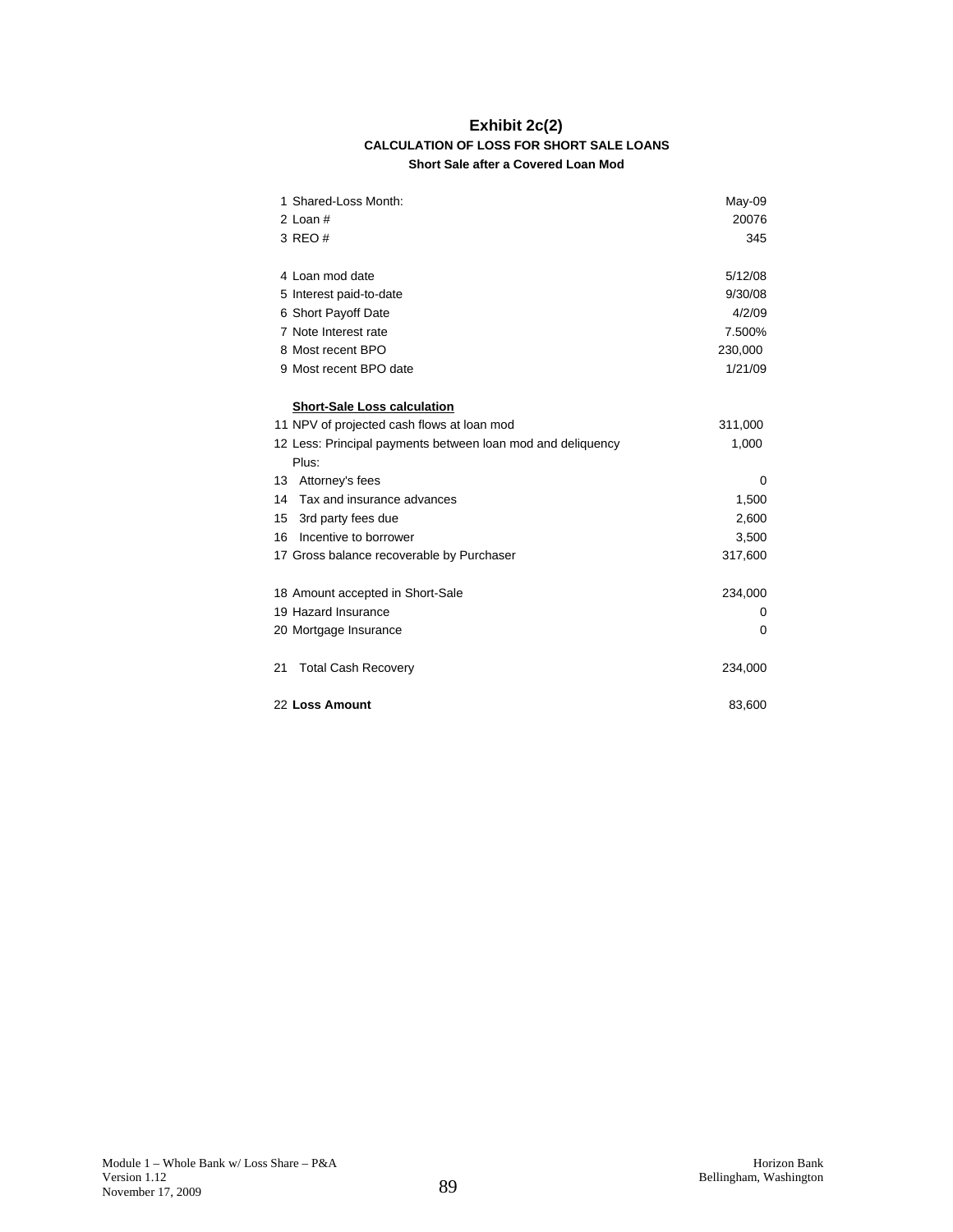## **Notes to Exhibit 2c (short sale)**

- 1. The data shown are for illustrative purpose. The figures will vary for actual short sales.
- 2. The covered loss is the difference between the gross balance recoverable by Purchaser and the total cash recovery. There are two methods of calculation for covered losses from short sales, depending upon the circumstances. They are shown below:
	- a. If the loan was restructured when the Loss Share agreement was in place, and then the short sale occurred, use Exhibit  $2c(2)$ . This version uses the Net Present Value (NPV) of the modified loan as the starting point for the covered loss.
	- b. Otherwise, use Exhibit  $2c(1)$ . This version uses the unpaid balance of the loan as of the last payment as the starting point for the covered loss.
- 3. For Exhibit  $2c(1)$ , the gross balance recoverable by the purchaser is calculated as the sum of lines  $12 - 17$ ; it is shown in line 18. For Exhibit 2a(2), the gross balance recoverable by the purchaser is calculated as line 11 minus line 12 plus lines 13 – 16; it is shown in line 17.
- 4. For Exhibit 2c(1), the total cash recovery is calculated as the sum of lines  $19 21$ ; it is shown in line 22. For Exhibit  $2c(2)$ , the total cash recovery is calculated as the sum of lines  $18 - 20$ ; it is shown in line 21.
- 5. Reasonable and customary third party attorney's fees and expenses incurred by or on behalf of Assuming Bank in connection with any enforcement procedures, or otherwise with respect to such loan, are reported under Attorney's fees.
- 6. Do not include late fees, prepayment penalties, or any similar lender fees or charges by the Failed Bank or Assuming Bank to the loan account, any allocation of Assuming Bank's servicing costs, or any allocations of Assuming Bank's general and administrative (G&A) or other operating costs.
- 7. If Exhibit  $2c(2)$  is used, then no accrued interest may be included as a covered loss. Otherwise, the amount of accrued interest that may be included as a covered loss is limited to the minimum of:
	- d. 90 days
	- e. The number of days that the loan is delinquent when the property was sold
	- f. The number of days between the resolution date and the date when the property was sold

To calculate accrued interest, apply the note interest rate that would have been in effect if the loan were performing to the principal balance after application of the last payment made by the borrower.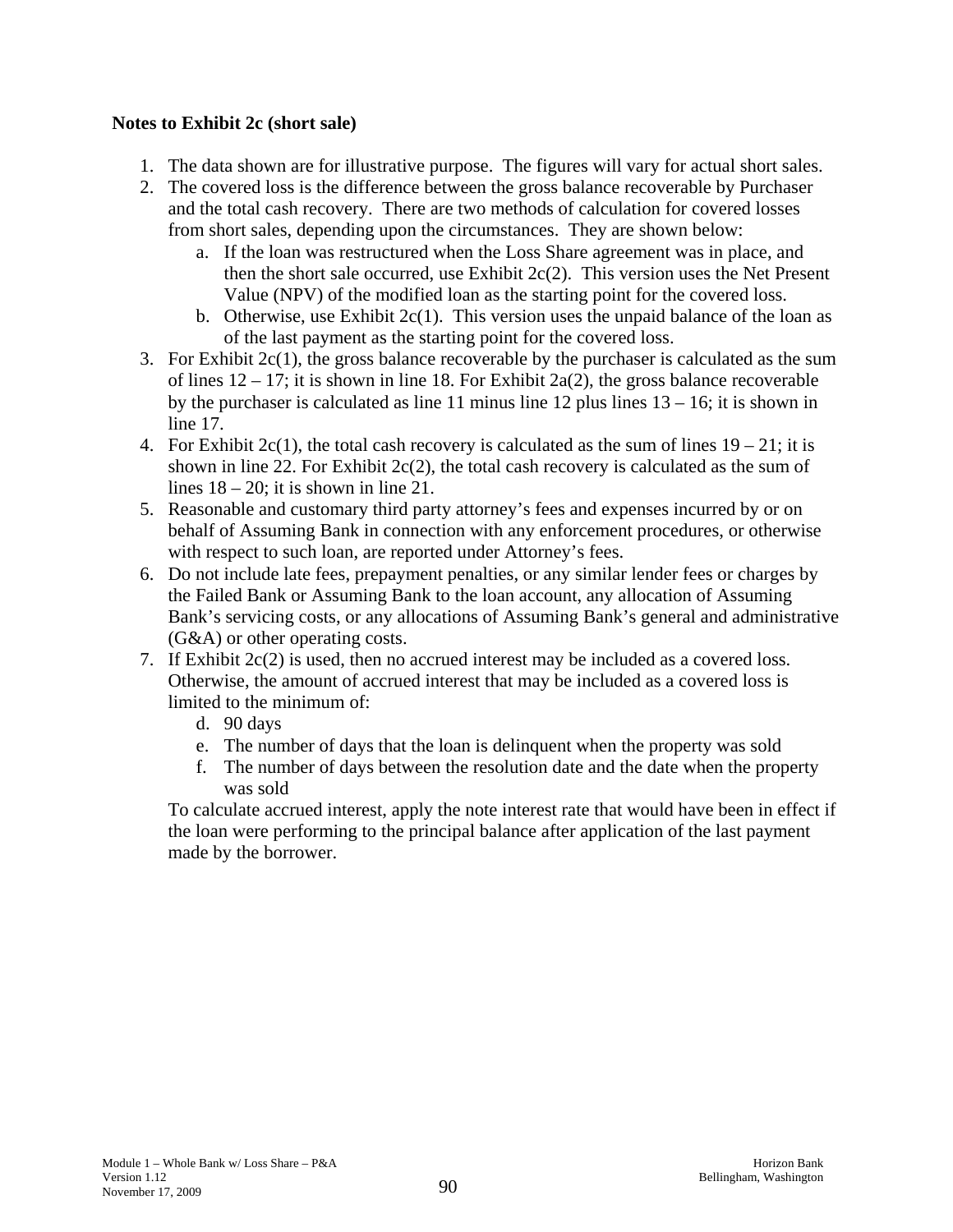# **Exhibit 2d**

| [input month]<br><b>Shared-Loss Month:</b>                                                                                                                |     |                 |         |
|-----------------------------------------------------------------------------------------------------------------------------------------------------------|-----|-----------------|---------|
| [input loan no.)<br>Loan no.:                                                                                                                             |     |                 |         |
|                                                                                                                                                           |     |                 |         |
|                                                                                                                                                           |     |                 |         |
| <b>NOTE</b>                                                                                                                                               |     |                 |         |
| The calculation of recovery on a loan for which a Restructuring Loss has been paid will only apply if the                                                 |     |                 |         |
| loan is sold.                                                                                                                                             |     |                 |         |
|                                                                                                                                                           |     |                 |         |
| <b>EXAMPLE CALCULATION</b>                                                                                                                                |     |                 |         |
|                                                                                                                                                           |     |                 |         |
| <b>Restructuring Loss Information</b>                                                                                                                     |     |                 |         |
| Loan principal balance before restructuring                                                                                                               |     | \$200,000       | A       |
| NPV, restructured loan                                                                                                                                    |     | 165,000         | B       |
| Loss on restructured loan                                                                                                                                 |     | \$35,000        | $A - B$ |
| Times FDIC applicable loss share % (80% or 95%)                                                                                                           |     | 80%             |         |
| Loss share payment to purchaser                                                                                                                           |     | \$28,000        | C       |
|                                                                                                                                                           |     |                 |         |
| Calculation - Recovery amount due to Receiver                                                                                                             |     |                 |         |
| Loan sales price                                                                                                                                          |     | \$190,000       |         |
| NPV of restructured loan at mod date                                                                                                                      |     | 165,000         |         |
| Gain - step 1                                                                                                                                             |     | 25,000          | D       |
| <b>PLUS</b>                                                                                                                                               |     |                 |         |
| Loan UPB after restructuring                                                                                                                              | (1) | 200,000         |         |
| Loan UPB at liquidation date                                                                                                                              |     | 192,000         | Е       |
| Gain - step 2 (principal collections after restructuring)<br>Recovery amount                                                                              |     | 8,000<br>33,000 | $D + E$ |
| Times FDIC loss share %                                                                                                                                   |     | 80%             |         |
| <b>Recovery due to FDIC</b>                                                                                                                               |     | \$26,400        | F       |
|                                                                                                                                                           |     |                 |         |
| Net loss share paid to purchaser $(C - F)$                                                                                                                |     | \$<br>1,600     |         |
|                                                                                                                                                           |     |                 |         |
| <b>Proof Calculation</b>                                                                                                                                  | (2) |                 |         |
| Loan principal balance                                                                                                                                    |     | \$200,000       | G       |
|                                                                                                                                                           |     |                 |         |
| Principal collections on loan                                                                                                                             |     | 8,000           |         |
| Sales price for loan                                                                                                                                      |     | 190,000         |         |
| Total collections on loan                                                                                                                                 |     | 198,000         | H       |
| Net loss on loan                                                                                                                                          |     | \$<br>2,000     | G – H   |
| Times FDIC applicable loss share % (80% or 95%)                                                                                                           |     | 80%             |         |
| Loss share payment to purchaser                                                                                                                           |     | 1,600<br>\$     |         |
|                                                                                                                                                           |     |                 |         |
|                                                                                                                                                           |     |                 |         |
| (1) This example assumes that the FDIC loan modification program as shown in Exhibit 5 is applied and                                                     |     |                 |         |
| the loan restructuring does not result in a reduction in the loan principal balance due from the                                                          |     |                 |         |
| borrower.                                                                                                                                                 |     |                 |         |
| (2) This proof calculation is provided to illustrate the concept and the Assuming Bank is not required to<br>provide this with its Recovery calculations. |     |                 |         |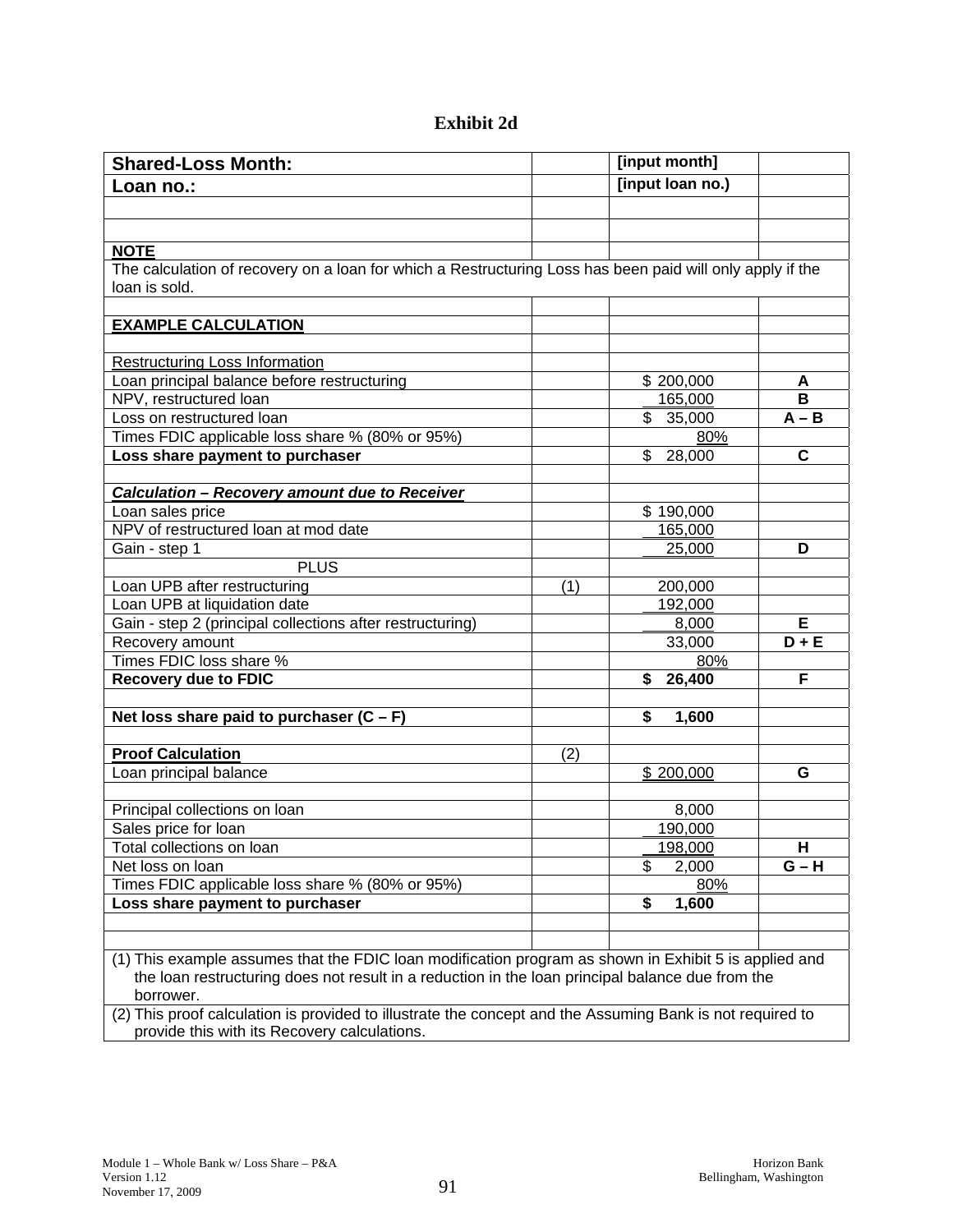| <b>SHARED-LOSS LOANS</b><br>PORTFOLIO PERFORMANCE AND SUMMARY SCHEDULE |                      |    |                  |
|------------------------------------------------------------------------|----------------------|----|------------------|
| <b>MONTH ENDED:</b>                                                    | [input report month] |    |                  |
|                                                                        |                      |    |                  |
|                                                                        |                      |    |                  |
| <b>POOL SUMMARY</b>                                                    |                      |    |                  |
|                                                                        | $\#$                 | \$ |                  |
| Loans at Sale Date                                                     | XX                   | XX |                  |
|                                                                        |                      |    |                  |
| Loans as of this month-end                                             | XX                   | XX |                  |
| <b>STATED THRESHOLD TRACKING</b>                                       | $\#$                 | \$ |                  |
| <b>Stated Threshold amount</b>                                         |                      |    | A                |
|                                                                        |                      |    |                  |
| Cumulative loss payments, prior month                                  |                      |    |                  |
| Loss payment for current month                                         |                      |    |                  |
| Cumulative loss payment, this month                                    |                      |    |                  |
| Cumulative Commercial & Other Loans Net Charge-Offs                    |                      |    |                  |
|                                                                        |                      |    | B                |
| Remaining to Stated Threshold                                          |                      |    | $A - B$          |
|                                                                        |                      |    |                  |
|                                                                        |                      |    | Percent of Total |
| <b>PORTFOLIO PERFORMANCE STATUS</b>                                    | $\#$                 | \$ | $\#$             |
| Current                                                                |                      |    |                  |
| $30 - 59$ days past due                                                |                      |    |                  |
| $60 - 89$ days past due                                                |                      |    |                  |
| $90 - 119$ days past due                                               |                      |    |                  |
| 120 and over days past due                                             |                      |    |                  |
| In foreclosure                                                         |                      |    |                  |
| <b>ORE</b>                                                             |                      |    |                  |
| Total                                                                  |                      |    |                  |
|                                                                        |                      |    |                  |
| Memo Item:                                                             |                      |    |                  |
| Loans in process of restructuring - total                              |                      |    |                  |
| Loans in bankruptcy                                                    |                      |    |                  |
|                                                                        |                      |    |                  |
| Loans in process of restructuring by delinguency status                |                      |    |                  |
| Current                                                                |                      |    |                  |
| 30 - 59 days past due                                                  |                      |    |                  |
| 60 - 89 days past due                                                  |                      |    |                  |
| 90 - 119 days past due                                                 |                      |    |                  |
| 120 and over days past due In foreclosure                              |                      |    |                  |
| Total                                                                  |                      |    |                  |
|                                                                        |                      |    |                  |

## **Exhibit 3 Portfolio Performance and Summary Schedule**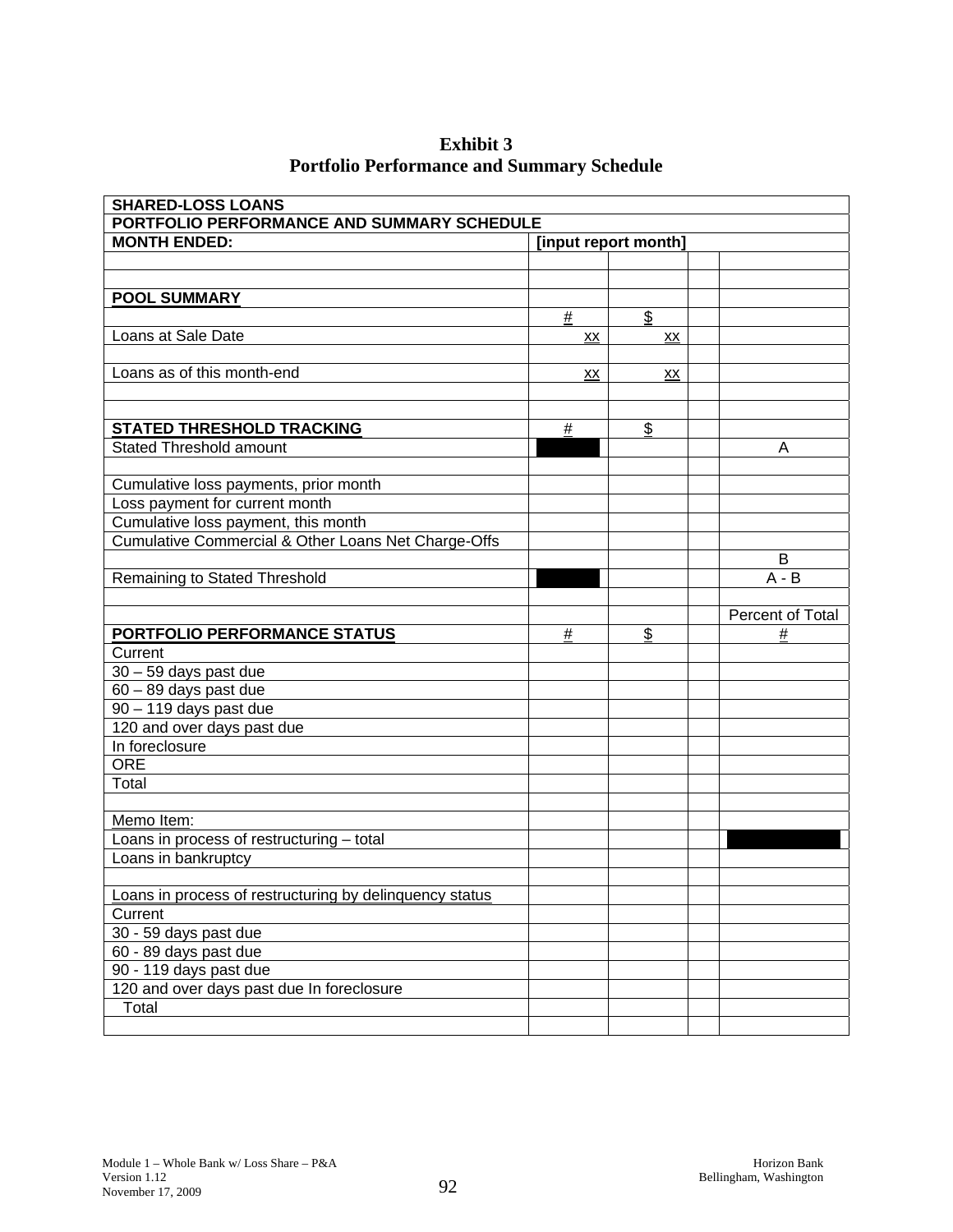| List of Loans Paid Off During Month    |                      |  |
|----------------------------------------|----------------------|--|
|                                        | Principal            |  |
| Loan #                                 | Balance              |  |
|                                        |                      |  |
| <b>List of Loans Sold During Month</b> |                      |  |
|                                        |                      |  |
|                                        | Principal<br>Balance |  |
| Loan #                                 |                      |  |
|                                        |                      |  |
|                                        |                      |  |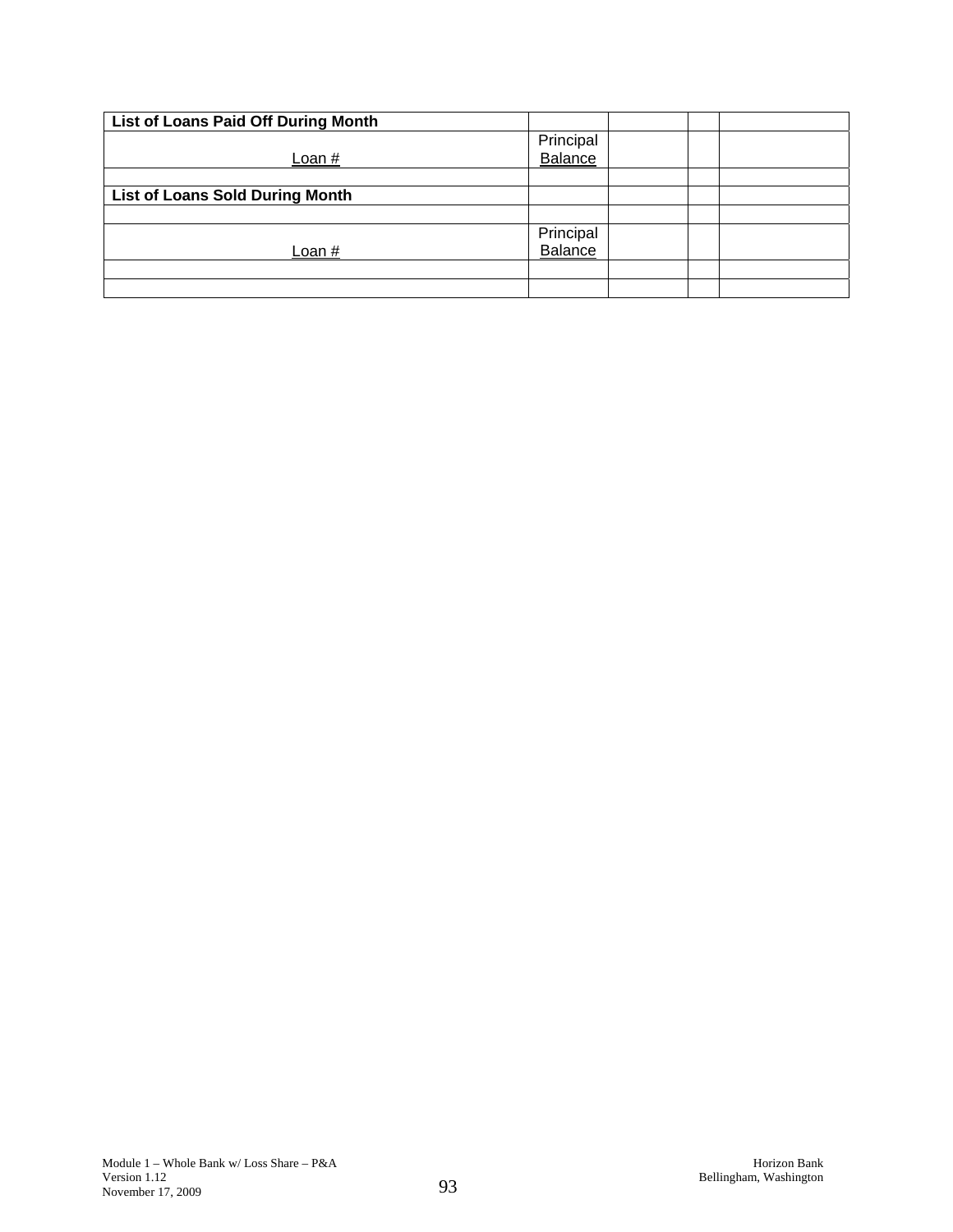## **Exhibit 4 Wire Transfer Instructions**

# **PURCHASER WIRING INSTRUCTIONS**

| <b>BANK RECEIVING WIRE</b>            |  |
|---------------------------------------|--|
|                                       |  |
| <b>9 DIGIT ABA ROUTING NUMBER</b>     |  |
|                                       |  |
| <b>ACCOUNT NUMBER</b>                 |  |
|                                       |  |
| <b>NAME OF ACCOUNT</b>                |  |
|                                       |  |
| <b>ATTENTION TO WHOM</b>              |  |
| <b>PURPOSE OF WIRE</b>                |  |
|                                       |  |
| FDIC RECEIVER WIRING INSTRUCTIONS     |  |
|                                       |  |
| <b>BANK RECEIVING WIRE</b>            |  |
|                                       |  |
| <b>SHORT NAME</b>                     |  |
|                                       |  |
| <b>ADDRESS OF BANK RECEIVING WIRE</b> |  |
|                                       |  |
| <b>9 DIGIT ABA ROUTING NUMBER</b>     |  |
|                                       |  |
| <b>ACCOUNT NUMBER</b>                 |  |
|                                       |  |
| <b>NAME OF ACCOUNT</b>                |  |
| <b>ATTENTION TO WHOM</b>              |  |
|                                       |  |
| <b>PURPOSE OF WIRE</b>                |  |
|                                       |  |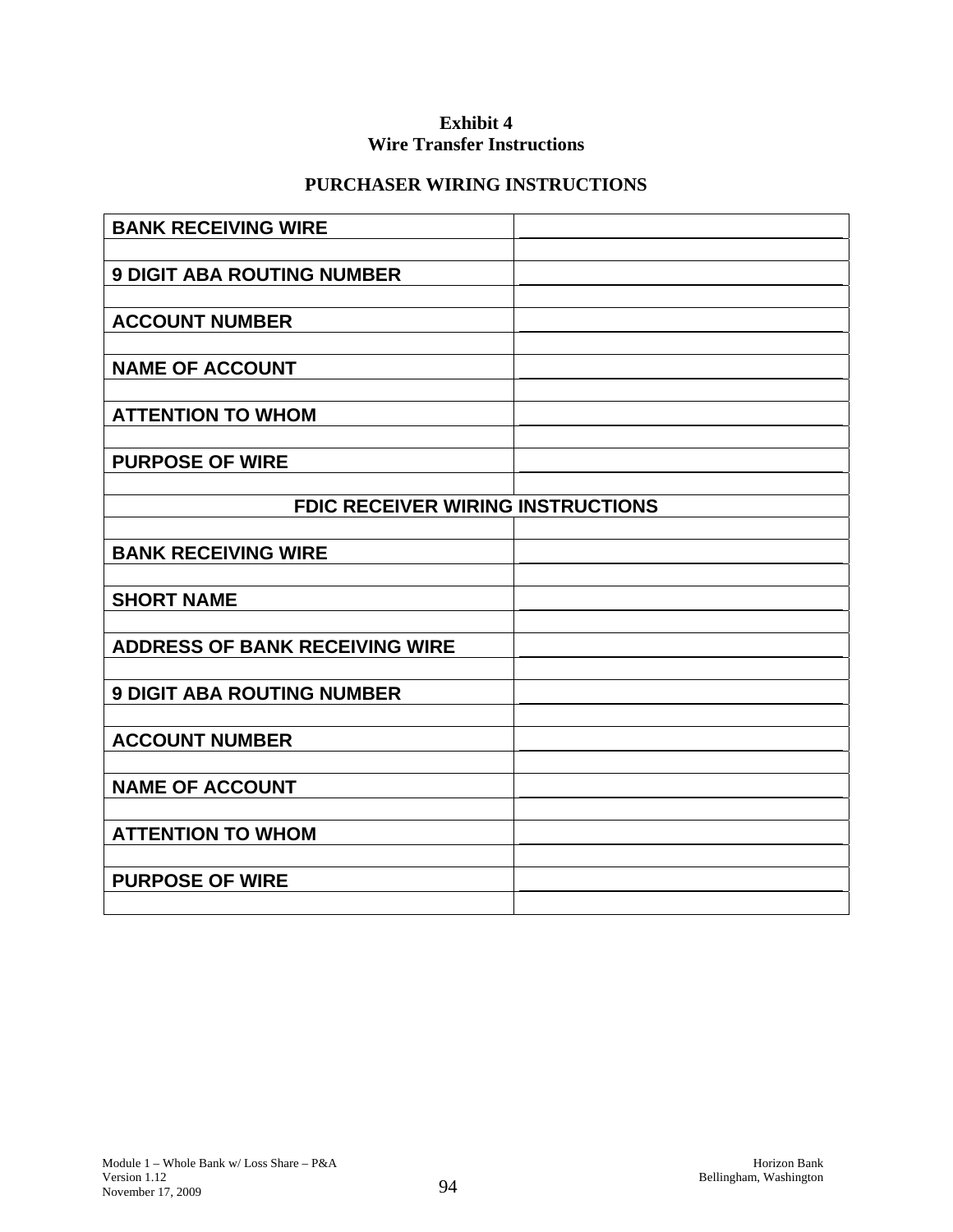# **EXHIBIT 5**

# **FDIC MORTGAGE LOAN MODIFICATION PROGRAM**

## **Objective**

The objective of this FDIC Mortgage Loan Modification Program ("Program") is to modify the terms of certain residential mortgage loans so as to improve affordability, increase the probability of performance, allow borrowers to remain in their homes and increase the value of the loans to the FDIC and assignees. The Program provides for the modification of Qualifying Loans (as defined below) by reducing the borrower's monthly housing debt to income ratio ("DTI Ratio") to no more than 31% at the time of the modification and eliminating adjustable interest rate and negative amortization features.

## Qualifying Mortgage Loans

In order for a mortgage loan to be a Qualifying Loan it must meet all of the following criteria, which must be confirmed by the lender:

- The collateral securing the mortgage loan is owner-occupied and the owner's primary residence; and
- The mortgagor has a first priority lien on the collateral; and
- Either the borrower is at least 60 days delinquent or a default is reasonably foreseeable.

## Modification Process

The lender shall undertake a review of its mortgage loan portfolio to identify Qualifying Loans. For each Qualifying Loan, the lender shall determine the net present value of the modified loan and, if it will exceed the net present value of the foreclosed collateral upon disposition, then the Qualifying Loan shall be modified so as to reduce the borrower's monthly DTI Ratio to no more than 31% at the time of the modification. To achieve this, the lender shall use a combination of interest rate reduction, term extension and principal forbearance, as necessary.

The borrower's monthly DTI Ratio shall be a percentage calculated by dividing the borrower's monthly income by the borrower's monthly housing payment (including principal, interest, taxes and insurance). For these purposes, (1) the borrower's monthly income shall be the amount of the borrower's (along with any co-borrowers') documented and verified gross monthly income, and (2) the borrower's monthly housing payment shall be the amount required to pay monthly principal and interest plus one-twelfth of the then current annual amount required to pay real property taxes and homeowner's insurance with respect to the collateral.

In order to calculate the monthly principal payment, the lender shall capitalize to the outstanding principal balance of the Qualifying Loan the amount of all delinquent interest, delinquent taxes, past due insurance premiums, third party fees and (without duplication) escrow advances (such amount, the "Capitalized Balance").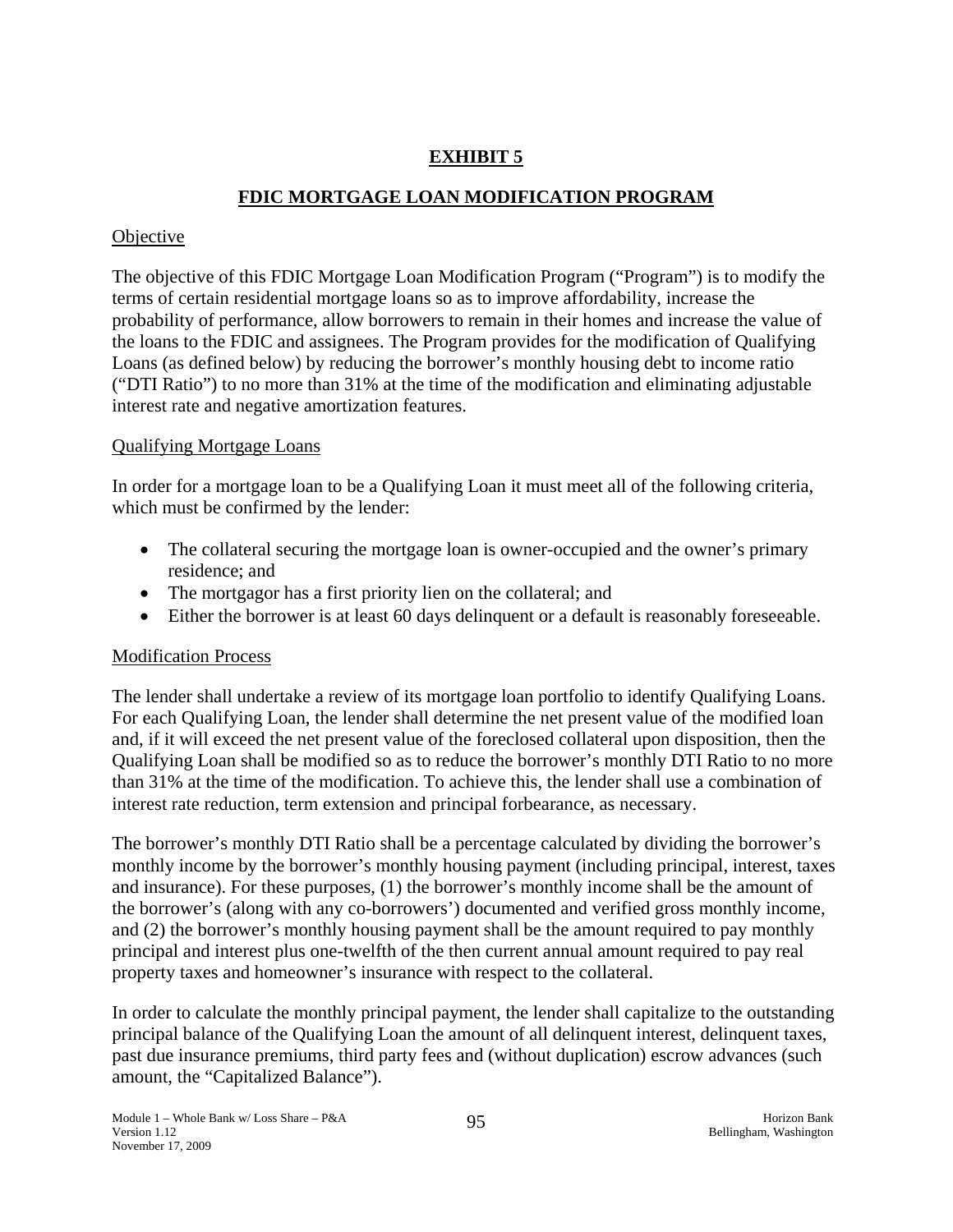In order to achieve the goal of reducing the DTI Ratio to 31%, the lender shall take the following steps in the following order of priority with respect to each Qualifying Loan:

- 1. Reduce the interest rate to the then current Freddie Mac Survey Rate for 30-year fixed rate mortgage loans, and adjust the term to 30 years.
- 2. If the DTI Ratio is still in excess of 31%, reduce the interest rate further, but no lower than 3%, until the DTI ratio of 31% is achieved.
- 3. If the DTI Ratio is still in excess of 31% after adjusting the interest rate to 3%, extend the remaining term of the loan by 10 years.
- 4. If the DTI Ratio is still in excess of 31%, calculate a new monthly payment (the "Adjusted Payment Amount") that will result in the borrower's monthly DTI Ratio not exceeding 31%. After calculating the Adjusted Payment Amount, the lender shall bifurcate the Capitalized Balance into two portions – the amortizing portion and the non-amortizing portion. The amortizing portion of the Capitalized Balance shall be the mortgage amount that will fully amortize over a 40-year term at an annual interest rate of 3% and monthly payments equal to the Adjusted Payment Amount. The nonamortizing portion of the Capitalized Balance shall be the difference between the Capitalized Balance and the amortizing portion of the Capitalized Balance. If the amortizing portion of the Capitalized Balance is less than 75% of the current estimated value of the collateral, then the lender may choose not to restructure the loan. If the lender chooses to restructure the loan, then the lender shall forbear on collecting the non-amortizing portion of the Capitalized Balance, and such amount shall be due and payable only upon the earlier of (i) maturity of the modified loan, (ii) a sale of the property or (iii) a pay-off or refinancing of the loan. No interest shall be charged on the non-amortizing portion of the Capitalized Balance, but repayment shall be secured by a first lien on the collateral.

## Special Note:

The net present value calculation used to determine whether a loan should be modified based on the modification process above is distinct and different from the net present value calculation used to determine the covered loss if the loan is modified. Please refer only to the net present value calculation described in this exhibit for the modification process, with its separate assumptions, when determining whether to provide a modification to a borrower. Separate assumptions may include, without limitation, Assuming Bank's determination of a probability of default without modification, a probability of default with modification, home price forecasts, prepayment speeds, and event timing. These assumptions are applied to different projected cash flows over the term of the loan, such as the projected cash flow of the loan performing or defaulting without modification and the projected cash flow of the loan performing or defaulting with modification.

change, the net present value calculation for determining the covered loss remains constant.<br>Module 1 – Whole Bank w/ Loss Share – P&A 196 Horizon Bank Bellingham, Washington Version 1.12 By contrast, the net present value for determining the covered loss is based on a 10 year period. While the assumptions in the net present value calculation used in the modification process may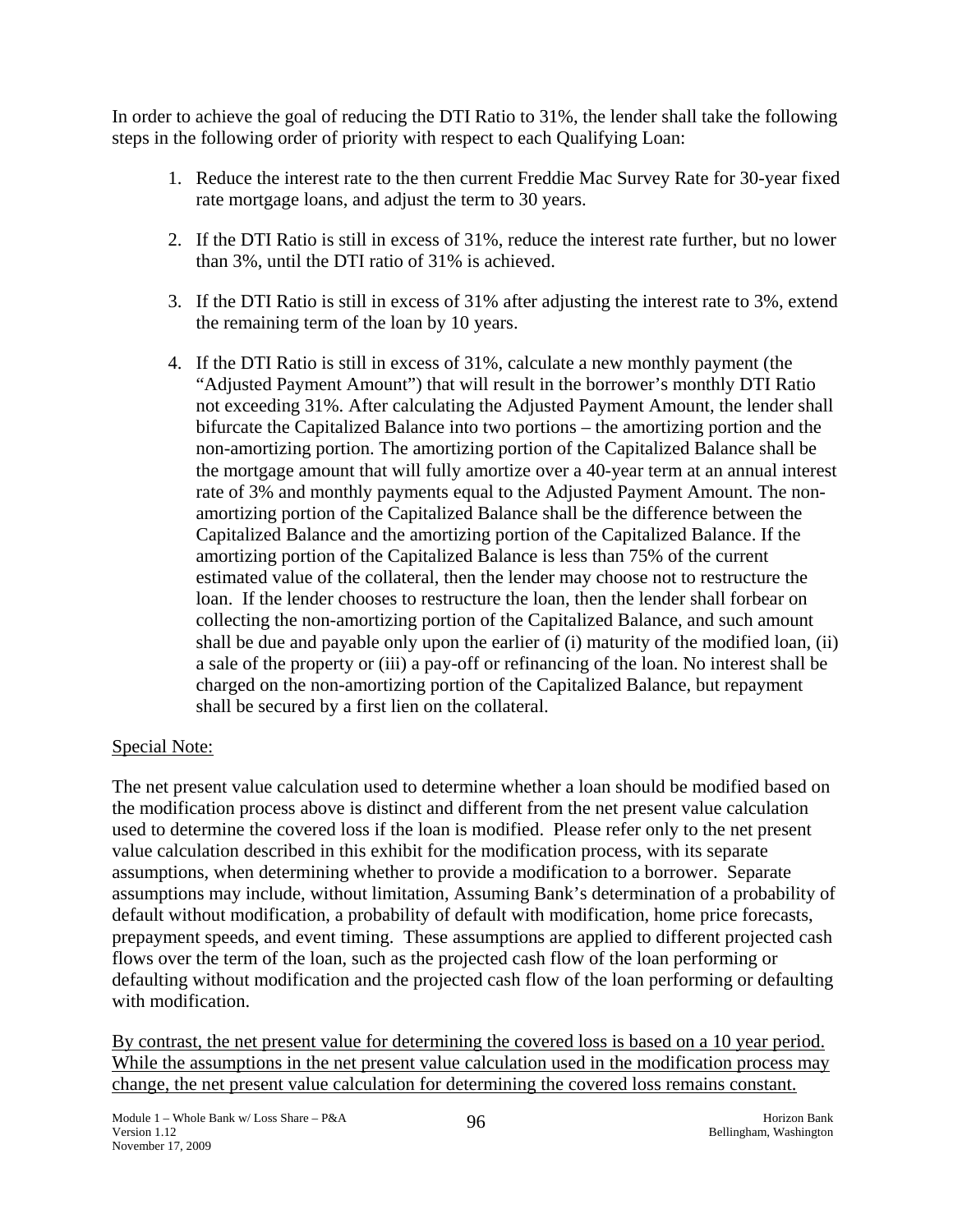### **EXHIBIT 4.15B**

### **COMMERCIAL AND OTHER ASSETS SHARED-LOSS AGREEMENT**

This agreement for reimbursement of loss sharing expenses on certain loans and other assets (the "Commercial Shared-Loss Agreement") shall apply when the Assuming Bank purchases Shared-Loss Assets as that term is defined herein. The terms hereof shall modify and supplement, as necessary, the terms of the Purchase and Assumption Agreement to which this Commercial Shared-Loss Agreement is attached as Exhibit 4.15B and incorporated therein. To the extent any inconsistencies may arise between the terms of the Purchase and Assumption Agreement and this Commercial Shared-Loss Agreement with respect to the subject matter of this Commercial Shared-Loss Agreement, the terms of this Commercial Shared-Loss Agreement shall control. References in this Commercial Shared-Loss Agreement to a particular Section shall be deemed to refer to a Section in this Commercial Shared-Loss Agreement unless the context indicates that a Section of the Purchase and Assumption Agreement is intended.

### **ARTICLE I -- DEFINITIONS**

Capitalized terms used in this Commercial Shared-Loss Agreement that are not defined in this Commercial Shared-Loss Agreement are defined in the Purchase and Assumption Agreement In addition to the terms defined above, defined below are certain additional terms relating to loss-sharing, as used in this Commercial Shared-Loss Agreement.

**"AAA"** means the American Arbitration Association as provided in Section 2.1(f)(iii) of this Commercial Shared-Loss Agreement.

**"Accrued Interest"** means, with respect to any Shared-Loss Loan, Permitted Advance or Shared-Loss Loan Commitment Advance at any time, the amount of earned and unpaid interest, taxes, credit life and/or disability insurance premiums (if any) payable by the Obligor accrued on or with respect to such Shared-Loss Loan, Permitted Advance or Shared-Loss Loan Commitment Advance, all as reflected on the Accounting Records of the Failed Bank or the Assuming Bank (as applicable); provided, that Accrued Interest shall not include any amount that accrues on or with respect to any Shared-Loss Loan, Permitted Advance or Shared-Loss Loan Commitment Advance after that Asset has been placed on non-accrual or nonperforming status by either the Failed Bank or the Assuming Bank (as applicable).

"**Additional ORE**" means Shared-Loss Loans that become Other Real Estate after Bank Closing Date.

"**Affiliate**" shall have the meaning set forth in the Purchase and Assumption Agreement; provided, that, for purposes of this Commercial Shared-Loss Agreement, no Third Party Servicer shall be deemed to be an Affiliate of the Assuming Bank.

**Examplicable Anniversary of the Commencement Date**" means the fifth (5th) anniversary of the Commencement Date.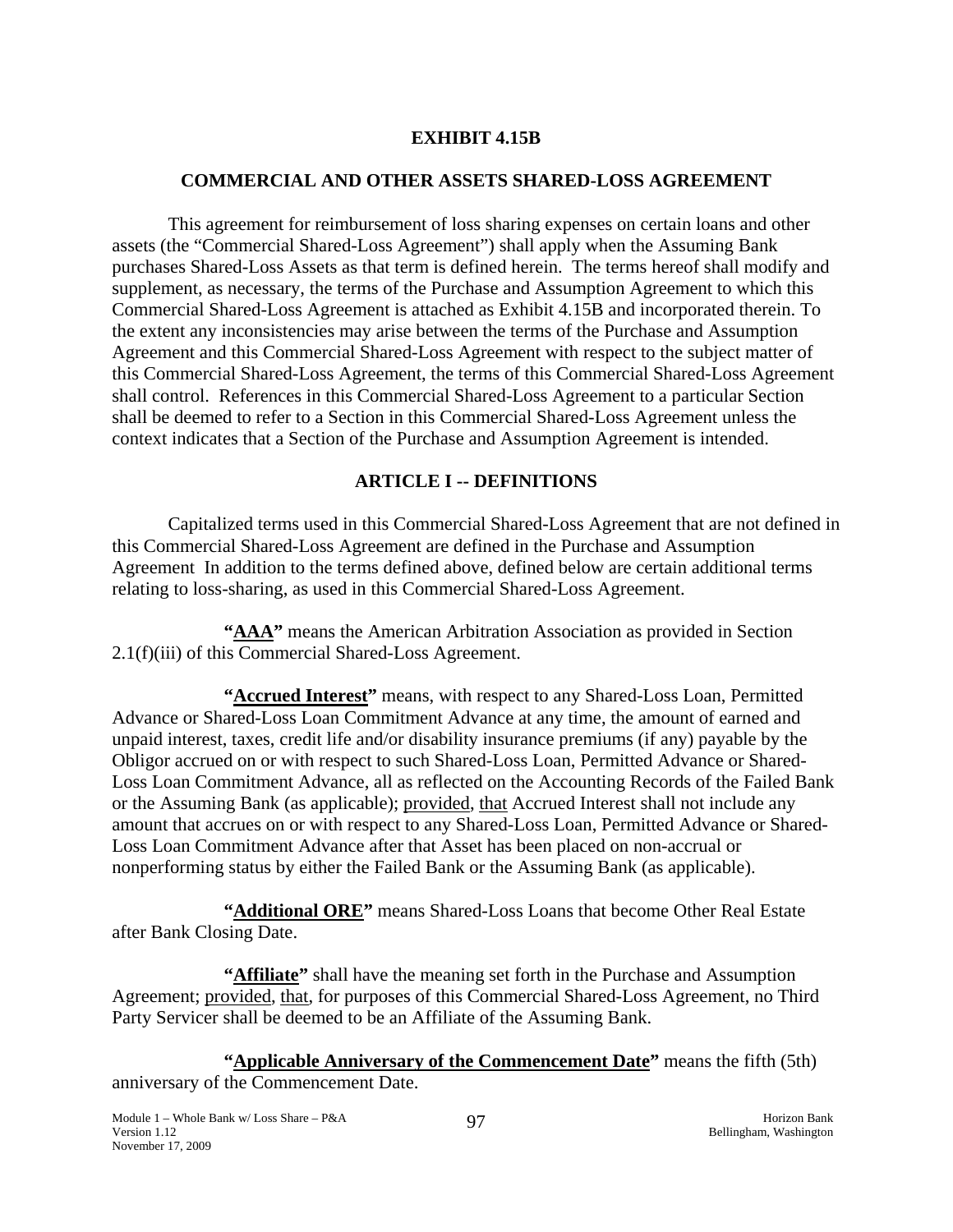**"Calendar Quarter"** means a quarterly period (a) for the first such period, beginning on the Commencement Date and ending on the last calendar day of either March, June, September or December, whichever is the first to occur after the Commencement Date, and (b) for quarterly periods thereafter, beginning on the first calendar day of the calendar month immediately after the month that ended the prior period and ending on the last calendar day of each successive three-calendar-month period thereafter (i.e., each March, June, September and December, starting in the applicable order depending on the ending date of first such period) of any year.

**"Capitalized Expenditures"** means those expenditures that (i) would be capitalized under generally accepted accounting principles, and (ii) are incurred with respect to Shared-Loss Loans, Other Real Estate, Additional ORE or Subsidiary ORE. Capitalized Expenditures shall not include expenses related to environmental conditions including, but not limited to, remediation, storage or disposal of any hazardous or toxic substances or any pollutant or contaminant.

**"Charge-Offs"** means, with respect to any Shared-Loss Assets for any period, an amount equal to the aggregate amount of loans or portions of loans classified as "Loss" under the Examination Criteria, including (a) charge-offs of (i) the principal amount of such assets net of unearned interest (including write-downs associated with Other Real Estate, Additional ORE, Subsidiary ORE or loan modification(s)) (ii) Accrued Interest, and (iii) Capitalized Expenditures plus (b) Pre-Charge-Off Expenses incurred on the respective Shared-Loss Loans, all as effected by the Assuming Bank during such period and reflected on the Accounting Records of the Assuming Bank; provided, that: (i) the aggregate amount of Accrued Interest (including any reversals thereof) for the period after Bank Closing that shall be included in determining the amount of Charge-Offs for any Shared-Loss Loan shall not exceed ninety (90) days' Accrued Interest; (ii) no Charge-Off shall be taken with respect to any anticipated expenditure by the Assuming Bank until such expenditure is actually incurred; (iii) any financial statement adjustments made in connection with the purchase of any Assets pursuant to this Purchase and Assumption Agreement or any future purchase, merger, consolidation or other acquisition of the Assuming Bank shall not constitute "Charge-Offs"; and (iv) except for Portfolio Sales or any other sales or dispositions consented to by the Receiver, losses incurred on the sale or other disposition of Shared-Loss Assets to any Person (other than the sale or other disposition of Other Real Estate, Additional ORE or Subsidiary ORE to a Person other than an Affiliate of the Assuming Bank which is conducted in a commercially reasonable and prudent manner) shall not constitute Charge-Offs.

**"Commencement Date"** means the first calendar day following Bank Closing.

**"Consumer Loans"** means Loans to individuals for household, family and other personal expenditures (including United States and/or State-guaranteed student loans and extensions of credit pursuant to a credit card plan or debit card plan).

**"Cumulative Servicing Amount"** means the sum of the Period Servicing Amounts for every consecutive twelve-month period prior to and ending on the True-Up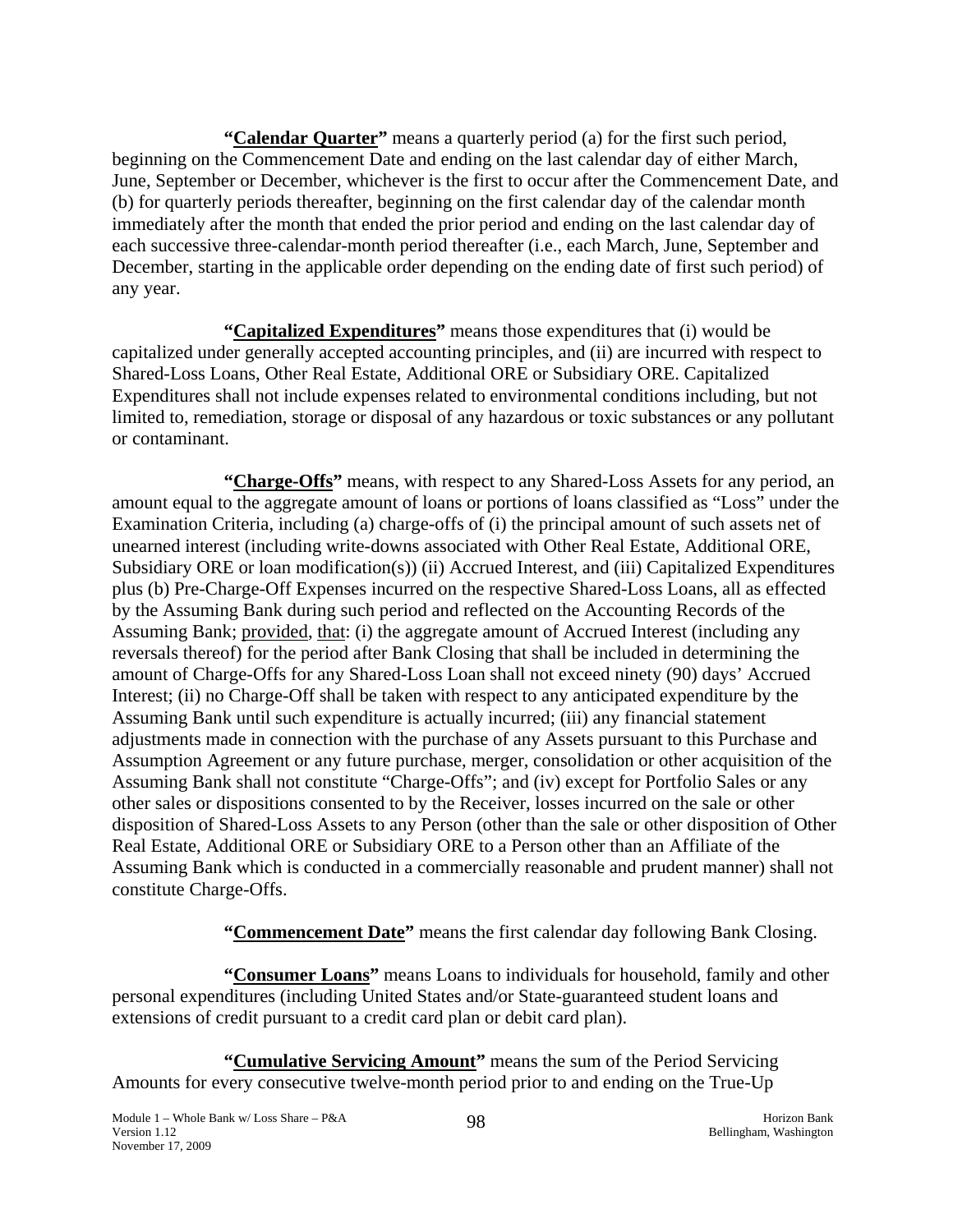Measurement Date in respect of each of the Shared-Loss Agreements during which the losssharing provisions of the applicable Shared-Loss Agreement is in effect.

**"Cumulative Shared-Loss Payments"** means (i) the aggregate of all of the payments made or payable to the Assuming Bank under the Shared-Loss Agreements minus (ii) the aggregate of all of the payments made or payable to the Receiver under the Shared-Loss Agreements.

**"Environmental Assessment"** means an assessment of the presence, storage or release of any hazardous or toxic substance, pollutant or contaminant with respect to the collateral securing a Shared-Loss Loan that has been fully or partially charged off.

**"Examination Criteria"** means the loan classification criteria employed by, or any applicable regulations of, the Assuming Bank's Chartering Authority at the time such action is taken, as such criteria may be amended from time to time.

**"Failed Bank Charge-Offs/Write-Downs"** means, with respect to any Shared-Loss Asset, an amount equal to the aggregate amount of reversals or charge-offs of Accrued Interest and charge-offs and write-downs of principal effected by the Failed Bank with respect to that Shared-Loss Asset as reflected on the Accounting Records of the Failed Bank.

**"Fair Value"** means the value of a Shared Loss MTM Asset as stated on the books and records of the Failed Bank as of Bank Closing, inclusive of all adjustments.

**"FDIC Party"** has the meaning provided in Section 2.1(f)(ii) of this Commercial Shared-Loss Agreement.

**"Net Charge-Offs"** means, with respect to any period, an amount equal to the aggregate amount of Charge-Offs for such period less the amount of Recoveries for such period.

 Commercial Shared-Loss Agreement. **"Neutral Member"** has the meaning provided in Section 2.1(f)(ii) of this

**"New Shared-Loss Loans"** means loans that would otherwise be subject to loss sharing under this Commercial Shared-Loss Agreement that were originated after November 27, 2009 and before Bank Closing.

**"Notice of Dispute"** has the meaning provided in Section 2.1(f)(iii) of this Commercial Shared-Loss Agreement.

**"ORE Subsidiary"** means any Subsidiary of the Assuming Bank that engages solely in holding, servicing, managing or liquidating interests of a type described in clause (A) of the definition of "Other Real Estate," which interests have arisen from the collection or settlement of a Shared-Loss Loan.

**"Other Real Estate"** means all of the following (including any of the following fully or partially charged off the books and records of the Failed Bank or the Assuming Bank) Module 1 – Whole Bank w/ Loss Share – P&A Horizon Bank Bellingham, Washington Bank Version 1.12 November 17, 2009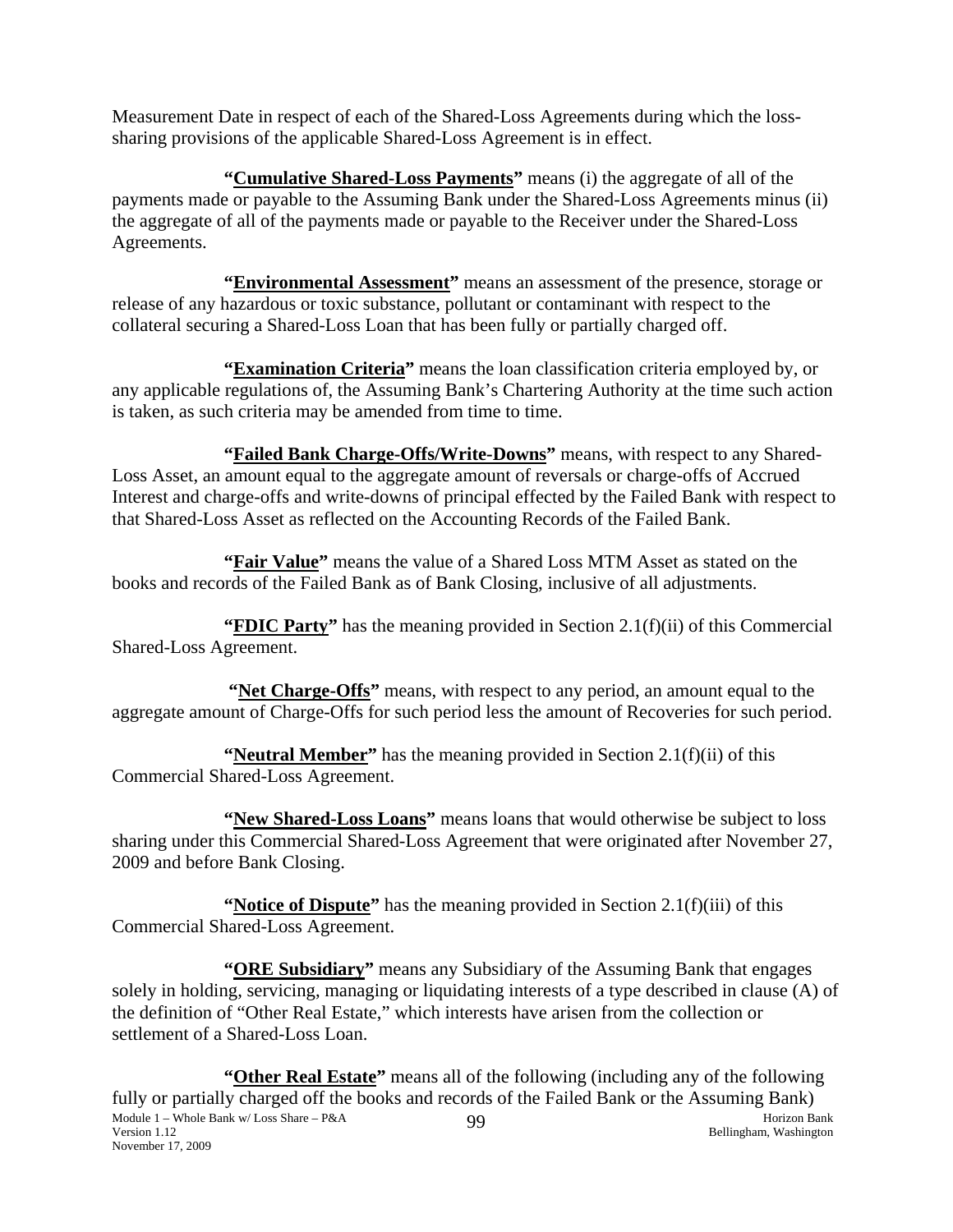that (i) are owned by the Failed Bank as of Bank Closing and are purchased pursuant to the Purchase and Assumption Agreement or (ii) have arisen subsequent to Bank Closing from the collection or settlement by the Assuming Bank of a Shared-Loss Loan:

(A) all interests in real estate (other than Bank Premises and Fixtures), including but not limited to mineral rights, leasehold rights, condominium and cooperative interests, air rights and development rights; and

(B) all other assets (whether real or personal property) acquired by foreclosure or in full or partial satisfaction of judgments or indebtedness.

**"Period Servicing Amount"** means, for any twelve month period with respect to each of the Shared-Loss Agreements during which the loss-sharing provisions of the applicable Shared-Loss Agreement are in effect, the product of (i) the simple average of the principal amount of Shared-Loss Loans and Shared-Loss Assets (other than the Shared-Loss Securities) (in each case as defined in the Shared-Loss Agreements), as the case may be, at the beginning of such period and at the end of such period times (ii) one percent (1%).

**"Permitted Advance"** means an advance of funds by the Assuming Bank with respect to a Shared-Loss Loan, or the making of a legally binding commitment by the Assuming Bank to advance funds with respect to a Shared-Loss Loan, that (i) in the case of such an advance, is actually made, and, in the case of such a commitment, is made and all of the proceeds thereof actually advanced, within one (1) year after the Commencement Date, (ii) does not cause the sum of (A) the book value of such Shared-Loss Loan as reflected on the Accounting Records of the Assuming Bank after any such advance has been made by the Assuming Bank plus (B) the unfunded amount of any such commitment made by the Assuming Bank related thereto, to exceed 110% of the Book Value of such Shared-Loss Loan, (iii) is not made with respect to a Shared-Loss Loan with respect to which (A) there exists a related Shared-Loss Loan Commitment or (B) the Assuming Bank has taken a Charge-Off and (iv) is made in good faith, is supported at the time it is made by documentation in the Credit Files and conforms to and is in accordance with the applicable requirements set forth in Article III of this Commercial Shared-Loss Agreement and with the then effective written internal credit policy guidelines of the Assuming Bank; provided, that the limitations in subparagraphs (i), (ii) and (iii) of this definition shall not apply to any such action (other than to an advance or commitment related to the remediation, storage or final disposal of any hazardous or toxic substance, pollutant or contaminant) that is taken by Assuming Bank in its reasonable discretion to preserve or secure the value of the collateral for such Shared-Loss Loan.

**"Permitted Amendment"** means, with respect to any Shared-Loss Loan Commitment or Shared-Loss Loan, any amendment, modification, renewal or extension thereof, or any waiver of any term, right, or remedy thereunder, made by the Assuming Bank in good faith and otherwise in accordance with the applicable requirements set forth in Article III of this Commercial Shared-Loss Agreement and the then effective written internal credit policy guidelines of the Assuming Bank; provided, that:

(i) with respect to a Shared-Loss Loan Commitment or a Shared-Loss Loan that is not a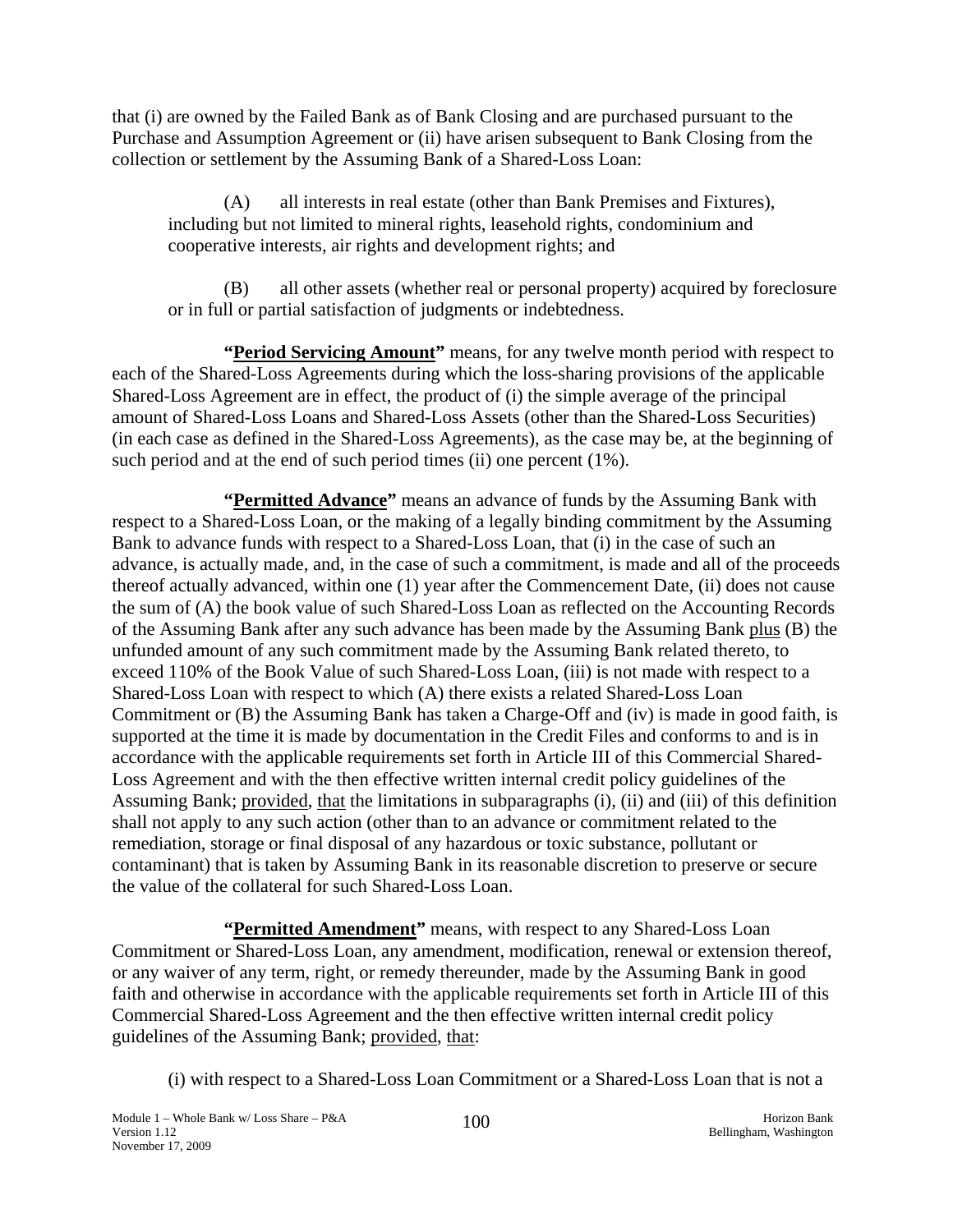revolving line of credit, no such amendment, modification, renewal, extension, or waiver, except as allowed under the definition of Permitted Advance, shall operate to increase the amount of principal (A) then remaining available to be advanced by the Assuming Bank under the Shared-Loss Loan Commitment or (B) then outstanding under the Shared-Loss Loan;

(ii) with respect to a Shared-Loss Loan Commitment or a Shared-Loss Loan that is a revolving line of credit, no such amendment, modification, renewal, extension, or waiver, except as allowed under the definition of Permitted Advance, shall operate to increase the maximum amount of principal authorized as of Bank Closing to be outstanding at any one time under the underlying revolving line of credit relationship with the debtor (regardless of the extent to which such revolving line of credit may have been funded as of Bank Closing or may subsequently have been funded and/or repaid); and

(iii) no such amendment, modification, renewal, extension or waiver shall extend the term of such Shared-Loss Loan Commitment or Shared-Loss Loan beyond the end of the final Shared-Loss Quarter unless the term of such Shared-Loss Loan Commitment or Shared-Loss Loan as existed on Bank Closing was beyond the end of the final Shared-Loss Quarter, in which event no such amendment, modification, renewal, extension or waiver shall extend such term beyond the term as existed as of Bank Closing.

"**Pre-Charge-Off Expenses"** means those expenses incurred in the usual and prudent management of a Shared-Loss Loan that would qualify as a Reimbursable Expense or Recovery Expense if incurred after a Charge-Off of the related Shared-Loss Asset had occurred.

**"Quarterly Certificate"** has the meaning provided in Section 2.1(a)(i) of this Commercial Shared-Loss Agreement.

**"Recoveries"** (I)(A) In addition to any sums to be applied as Recoveries pursuant to subparagraph (II) below, "Recoveries" means, with respect to any period, the sum of (without duplication):

**Shared-Loss Quarter; plus** (i) the amount of collections during such period by the Assuming Bank on Charge-Offs of Shared-Loss Assets effected by the Assuming Bank prior to the end of the final

(ii) the amount of collections during such period by the Assuming Bank on Failed Bank Charge-Offs/Write-Downs; plus

(iii) the amount of gain on any sale or other disposition during such period by the Assuming Bank of Shared Loss Loans, Other Real Estate, Additional ORE or Subsidiary ORE (provided, that the amount of any such gain included in Recoveries shall not exceed the aggregate amount of the related Failed Bank Charge-Offs/Write-Downs and Charge-Offs taken and any related Reimbursable Expenses and Recovery Expenses); plus

(iv) the amount of collections during such period by the Assuming Bank of any Reimbursable Expenses or Recovery Expenses; plus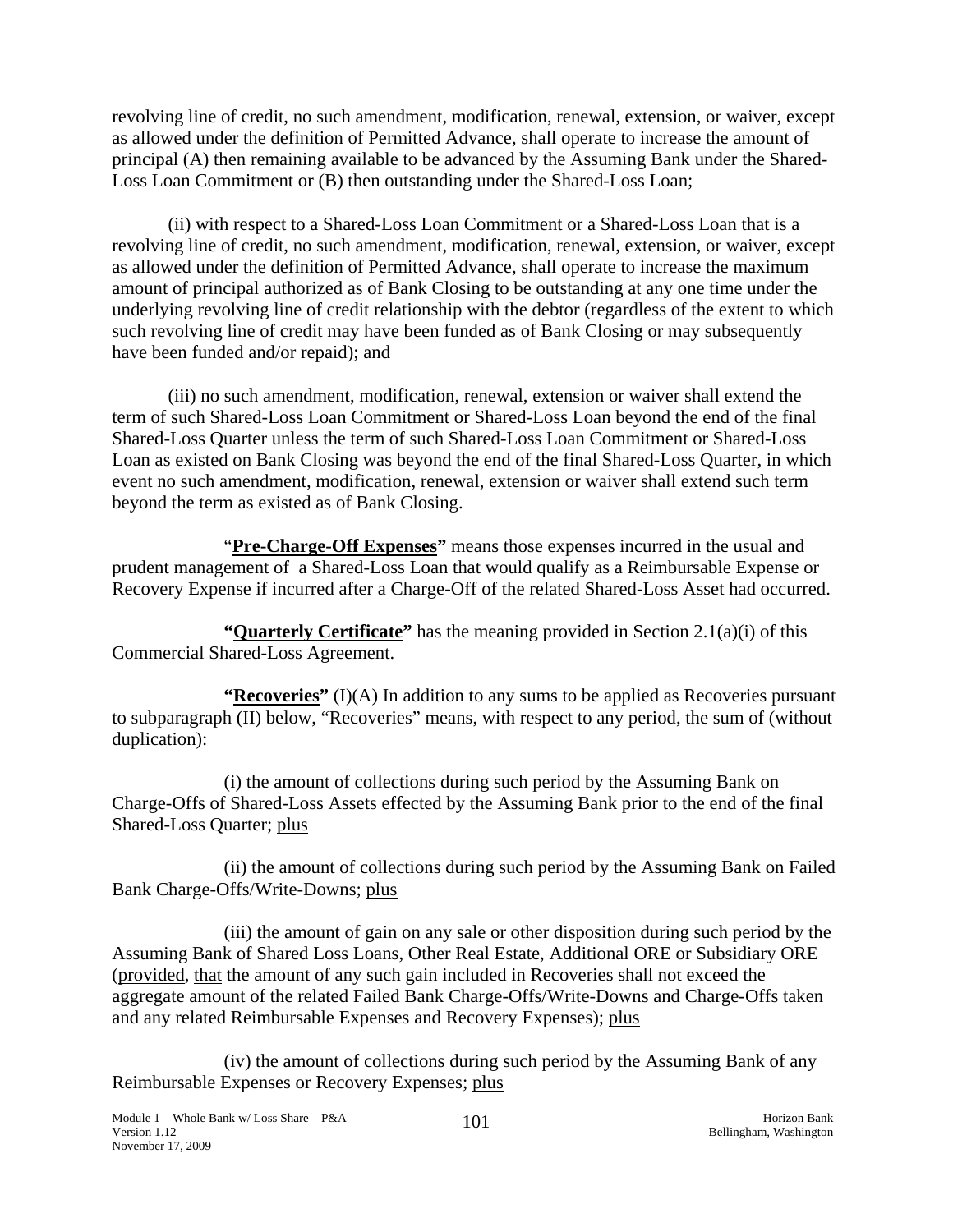(v) the amount of any fee or other consideration received by the Assuming Bank during or prior to such period in connection with any amendment, modification, renewal, extension, refinance, restructure, commitment or other similar action taken by the Assuming Bank with respect to a Shared-Loss Asset with respect to which there exists a Failed Bank Charge-Off/Write-Down or a Shared-Loss Loan as to which a Charge-Off has been effected by the Assuming Bank during or prior to such period (provided, that the amount of any such fee or other consideration included in Recoveries shall not exceed the aggregate amount of the related Failed Bank Charge-Offs/Write-Downs and Charge-Offs taken and any related Reimbursable Expenses and Recovery Expenses).

(I)(B) For the purpose of determining the amounts to be applied as Recoveries pursuant to subparagraph  $(I)(A)$  above, the Assuming Bank shall apply amounts received on the Assets that are not otherwise applied to reduce the book value of principal of a Shared-Loss Loan (or, in the case of Other Real Estate, Additional ORE, Subsidiary ORE and Capitalized Expenditures, that are not otherwise applied to reduce the book value thereof) in the following order: first to Charge-Offs and Failed Bank Charge-Offs/Write Downs; then to Reimbursable Expenses and Recovery Expenses; then to interest income; and then to other expenses incurred by the Assuming Bank.

(II) If there occurs an amendment, modification, renewal, extension, refinance, restructure, commitment, sale or other similar action with respect to a Shared-Loss Loan as to which there exists a Failed Bank Charge-Off/Write Down or as to which a Charge-Off has been effected by the Assuming Bank during or prior to such period, and if, as a result of such occurrence, the Assuming Bank recognizes any interest income for financial accounting purposes on that Shared-Loss Loan, then "Recoveries" shall also include the portion of the total amount of any such interest income recognized by the Assuming Bank which is derived by multiplying:

(A) the total amount of any such interest income recognized by the Assuming Bank during such period with respect to that Shared-Loss Loan as described above, by

(B) a fraction, the numerator of which is the aggregate principal amount (excluding reversals or charge-offs of Accrued Interest) of all such Failed Bank Charge-Offs/Write-Downs and Charge-Offs effected by the Assuming Bank with respect to that Shared-Loss Loan plus the principal amount of that Shared-Loss Loan that has not yet been chargedoff but has been placed on nonaccrual status, all of which occurred at any time prior to or during the period in which the interest income referred to in subparagraph (II)(A) immediately above was recognized, and the denominator of which is the total amount of principal indebtedness (including all such prior Failed Bank Charge-Offs/Write-Downs and Charge-Offs as described above) due from the Obligor on that Shared-Loss Loan as of the end of such period;

provided, however, that the amount of any interest income included as Recoveries for a particular Shared-Loss Loan shall not exceed the aggregate amount of (a) Failed Bank Charge-Offs/Write-Downs, (b) Charge-Offs effected by the Assuming Bank during or prior to the period in which the amount of Recoveries is being determined, plus (c) any Reimbursable Expenses and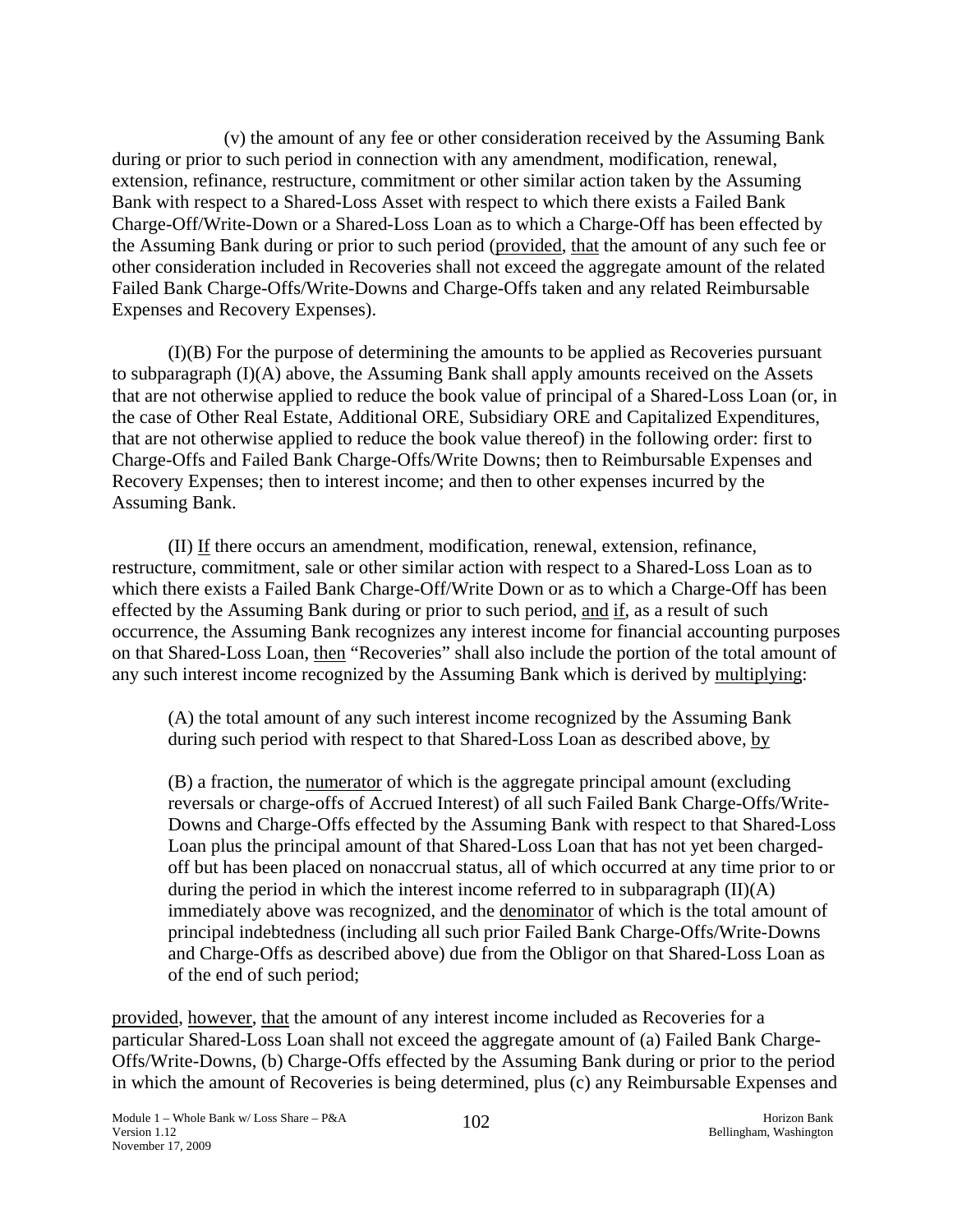Recovery Expenses paid to the Assuming Bank pursuant to this Commercial Shared-Loss Agreement during or prior to the period in which the amount of Recoveries is being determined, all with respect to that particular Shared-Loss Loan; and, provided, further, that any collections on any such Shared-Loss Loan that are not applied to reduce book value of principal or recognized as interest income shall be applied pursuant to subparagraph (I) above.

(III) Notwithstanding subparagraphs (I) and (II) above, the term "Recoveries" shall not include: (a) any amounts paid to the Assuming Bank by the Receiver pursuant to Section 2.1 of this Commercial Shared-Loss Agreement, (b) amounts received with respect to Charge-Offs effected by the Assuming Bank after the final Shared-Loss Quarter, (c) after the final Shared-Loss Quarter, income received by the Assuming Bank from the operation of, and any gains recognized by the Assuming Bank on the disposition of, Other Real Estate, Additional ORE or Subsidiary ORE (such income and gains being hereinafter together referred to as "ORE Income"), except to the extent that aggregate ORE Income exceeds the aggregate expenses paid to third parties by or on behalf of the Assuming Bank after the final Shared-Loss Quarter to manage, operate and maintain Other Real Estate, Additional ORE or Subsidiary ORE (such expenses being hereinafter referred to as "ORE Expenses"). In determining the extent aggregate ORE Income exceeds aggregate ORE Expenses for any Recovery Quarter as set forth immediately above in subparagraph (c), the Assuming Bank will subtract (i) ORE Expenses paid to third parties during such Recovery Quarter (provided, that, in the case of the final Recovery Quarter only, the Assuming Bank will subtract ORE Expenses paid to third parties from the beginning of the final Recovery Quarter up to the date the Assuming Bank is required to deliver the final Quarterly Certificate pursuant to this Commercial Shared-Loss Agreement) from (ii) ORE Income received during such Recovery Quarter, to calculate net ORE income ("Net ORE Income") for that Recovery Quarter. If the amount of Net ORE Income so calculated for a Recovery Quarter is positive, such amount shall be reported as Recoveries on the Quarterly Certificate for such Recovery Quarter. If the amount of Net ORE Income so calculated for a Recovery Quarter is negative ("Net ORE Loss Carryforward"), such amount shall be added to any ORE Expenses paid to third parties in the next succeeding Recovery Quarter, which sum shall then be subtracted from ORE Income for that next succeeding Recovery Quarter, for the purpose of determining the amount of Net ORE Income (or, if applicable, Net ORE Loss Carryforward) for that next succeeding Recovery Quarter. If, as of the end of the final Recovery Quarter, a Net ORE Loss Carryforward exists, then the amount of the Net ORE Loss Carryforward that does not exceed the aggregate amount of Net ORE Income reported as Recoveries on Quarterly Certificates for all Recovery Quarters may be included as a Recovery Expense on the Quarterly Certificate for the final Recovery Quarter.

**"Recovery Amount"** has the meaning provided in Section 2.1(b)(ii) of this Commercial Shared-Loss Agreement.

**"Recovery Expenses"** means, for any Recovery Quarter, the amount of actual, reasonable and necessary out-of-pocket expenses (other than Capitalized Expenditures) paid to third parties (other than Affiliates of the Assuming Bank) by or on behalf of the Assuming Bank, as limited by Sections 3.2(c) and (d) of Article III to this Commercial Shared-Loss Agreement, to recover amounts owed with respect to (i) any Shared-Loss Asset as to which a Charge-Off was effected prior to the end of the final Shared-Loss Quarter (provided that such amounts were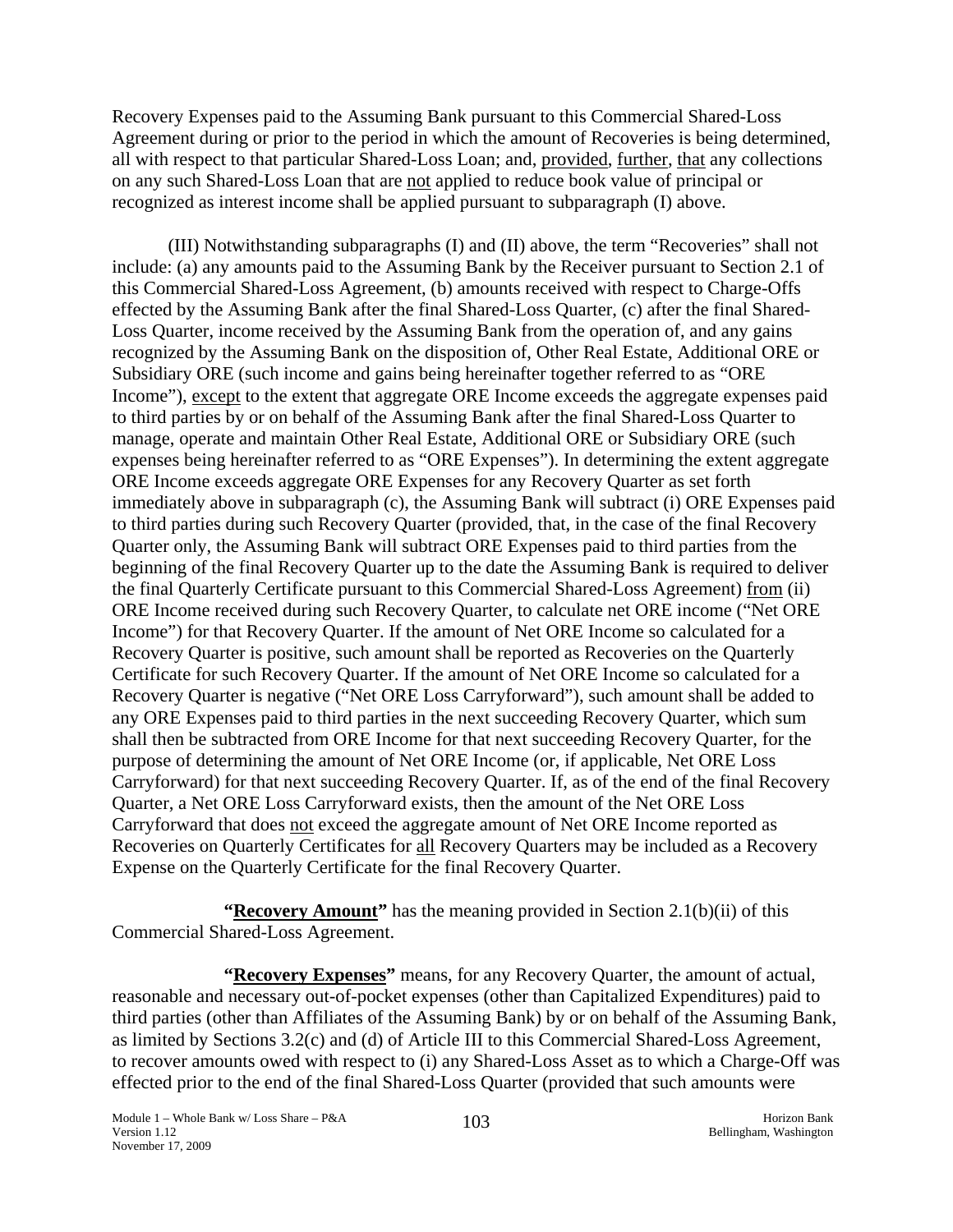incurred no earlier than the date the first Charge-Off on such Shared-Loss Asset could have been reflected on the Accounting Records of the Assuming Bank), and (ii) Failed Bank Charge-Offs/Write-Downs (including, in each case, all costs and expenses related to an Environmental Assessment and any other costs or expenses related to any environmental conditions with respect to the Shared-Loss Assets (it being understood that any remediation expenses for any such pollutant or contaminant are not recoverable if in excess of \$200,000 per Shared-Loss Asset, without the Assuming Bank having obtained the prior consent of the Receiver for such expenses); provided, that, so long as income with respect to a Shared-Loss Loan is being prorated pursuant to the arithmetical formula in subsection (II) of the definition of "Recoveries", the term "Recovery Expenses" shall not include that portion of any such expenses paid during such Recovery Quarter to recover any amounts owed on that Shared-Loss Loan that is derived by:

subtracting (1) the product derived by multiplying:

(A) the total amount of any such expenses paid by or on behalf of the Assuming Bank during such Recovery Quarter with respect to that Shared-Loss Loan, by

(B) a fraction, the numerator of which is the aggregate principal amount (excluding reversals or charge-offs of Accrued Interest) of all such Failed Bank Charge-Offs/Write-Downs and Charge-Offs effected by the Assuming Bank with respect to that Shared-Loss Loan plus the principal amount of that Shared-Loss Loan that has not yet been charged-off but has been placed on nonaccrual status, all of which occurred at any time prior to or during the period in which the interest income referred to in subparagraph  $(II)(A)$  of the definition of "Recoveries" was recognized, and the denominator of which is the total amount of principal indebtedness (including all such prior Failed Bank Charge-Offs/Write-Downs and Charge-Offs as described above) due from the Obligor on that Shared-Loss Loan as of the end of such period;

from (2) the total amount of any such expenses paid during that Recovery Quarter with respect to that Shared-Loss Loan.

**"Recovery Quarter"** has the meaning provided in Section 2.1(a)(ii) of this Commercial Shared-Loss Agreement.

**"Reimbursable Expenses"** means, for any Shared-Loss Quarter, the amount of actual, reasonable and necessary out-of-pocket expenses (other than Capitalized Expenditures), paid to third parties (other than Affiliates of the Assuming Bank) by or on behalf of the Assuming Bank, as limited by Sections 3.2(c) and (d) of Article III of this Commercial Shared-Loss Agreement, to:

(i) recover amounts owed with respect to any Shared-Loss Asset as to which a Charge-Off has been effected prior to the end of the final Shared-Loss Quarter (provided that such amounts were incurred no earlier than the date the first Charge-Off on such Shared-Loss Asset could have been reflected on the Accounting Records of the Assuming Bank) and recover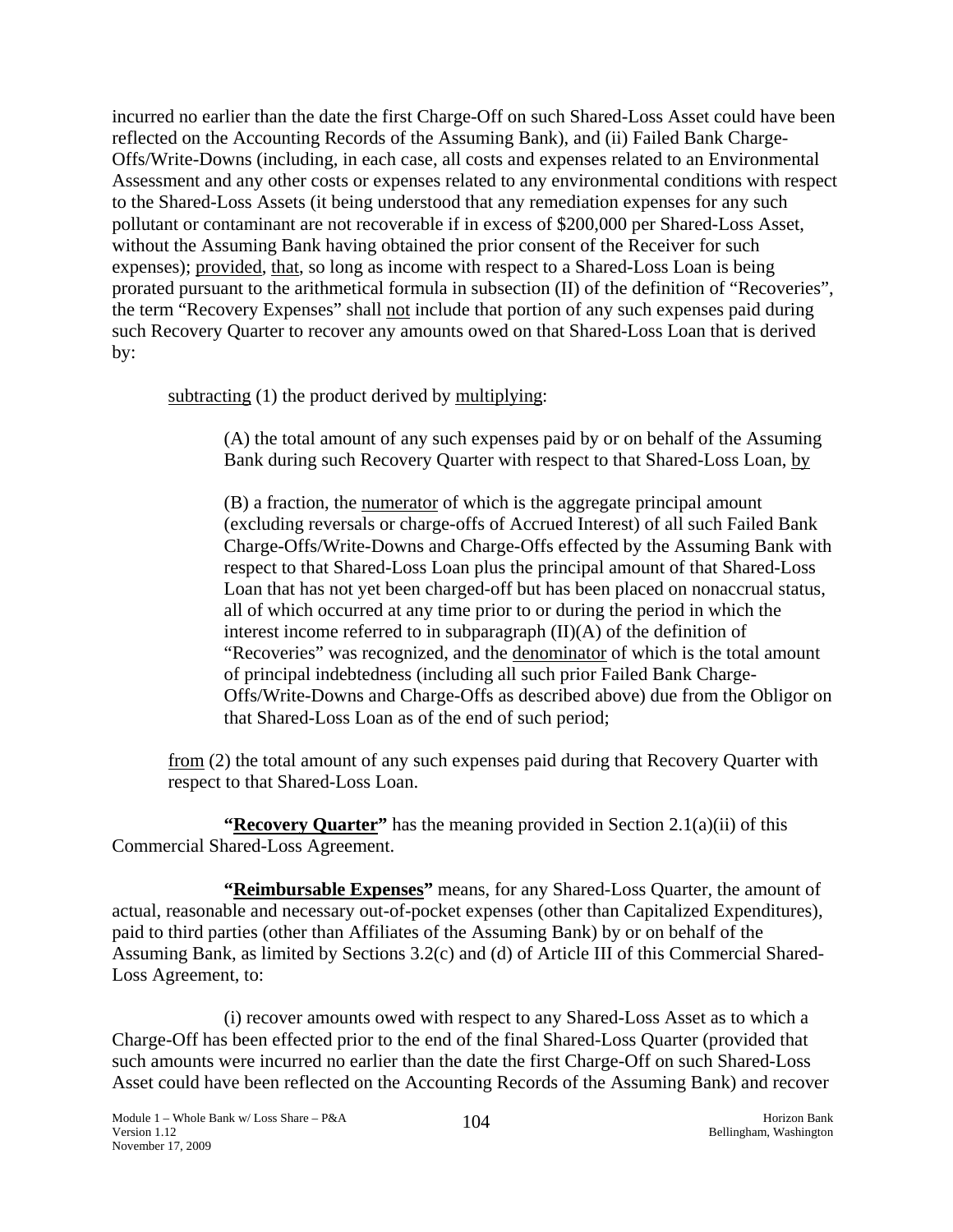amounts owed with respect to Failed Bank Charge-Offs/Write-Downs (including, in each case, all costs and expenses related to an Environmental Assessment and any other costs or expenses related to any environmental conditions with respect to the Shared-Loss Assets (it being understood that any such remediation expenses for any such pollutant or contaminant are not recoverable if in excess of \$200,000 per Shared-Loss Asset, without the Assuming Bank having obtained the prior consent of the Receiver for such expenses); provided, that, so long as income with respect to a Shared-Loss Loan is being pro-rated pursuant to the arithmetical formula in subsection (II) of the definition of "Recoveries", the term "Reimbursable Expenses" shall not include that portion of any such expenses paid during such Shared-Loss Quarter to recover any amounts owed on that Shared-Loss Loan that is derived by:

subtracting (1) the product derived by multiplying:

(A) the total amount of any such expenses paid by or on behalf of the Assuming Bank during such Shared-Loss Quarter with respect to that Shared-Loss Loan, by

(B) a fraction, the numerator of which is the aggregate principal amount (excluding reversals or charge-offs of Accrued Interest) of all such Failed Bank Charge-Offs/Write-Downs and Charge-Offs effected by the Assuming Bank with respect to that Shared-Loss Loan plus the principal amount of that Shared-Loss Loan that has not yet been charged-off but has been placed on nonaccrual status, all of which occurred at any time prior to or during the period in which the interest income referred to in subparagraph (II)(A) of the definition of "Recoveries" was recognized, and the denominator of which is the total amount of principal indebtedness (including all such prior Failed Bank Charge-Offs/Write-Downs and Charge-Offs as described above) due from the Obligor on that Shared-Loss Loan as of the end of such period;

from (2) the total amount of any such expenses paid during that Shared-Loss Quarter with respect to that Shared-Loss Loan; and

(ii) manage, operate or maintain Other Real Estate, Additional ORE or Subsidiary ORE less the amount of any income received by the Assuming Bank during such Shared-Loss Quarter with respect to such Other Real Estate, Additional ORE or Subsidiary ORE (which resulting amount under this clause (ii) may be negative).

**"Review Board"** has the meaning provided in Section 2.1(f)(i) of this Commercial Shared-Loss Agreement.

**"Shared-Loss Amount"** has the meaning provided in Section 2.1(b)(i) of this Commercial Shared-Loss Agreement.

**"Shared-Loss Asset Repurchase Price"** means, with respect to any Shared-Loss Asset, the principal amount thereof plus any other fees or penalties due from an Obligor (including, subject to the limitations discussed below, the amount of any Accrued Interest) stated on the Accounting Records of the Assuming Bank, as of the date as of which the Shared-Loss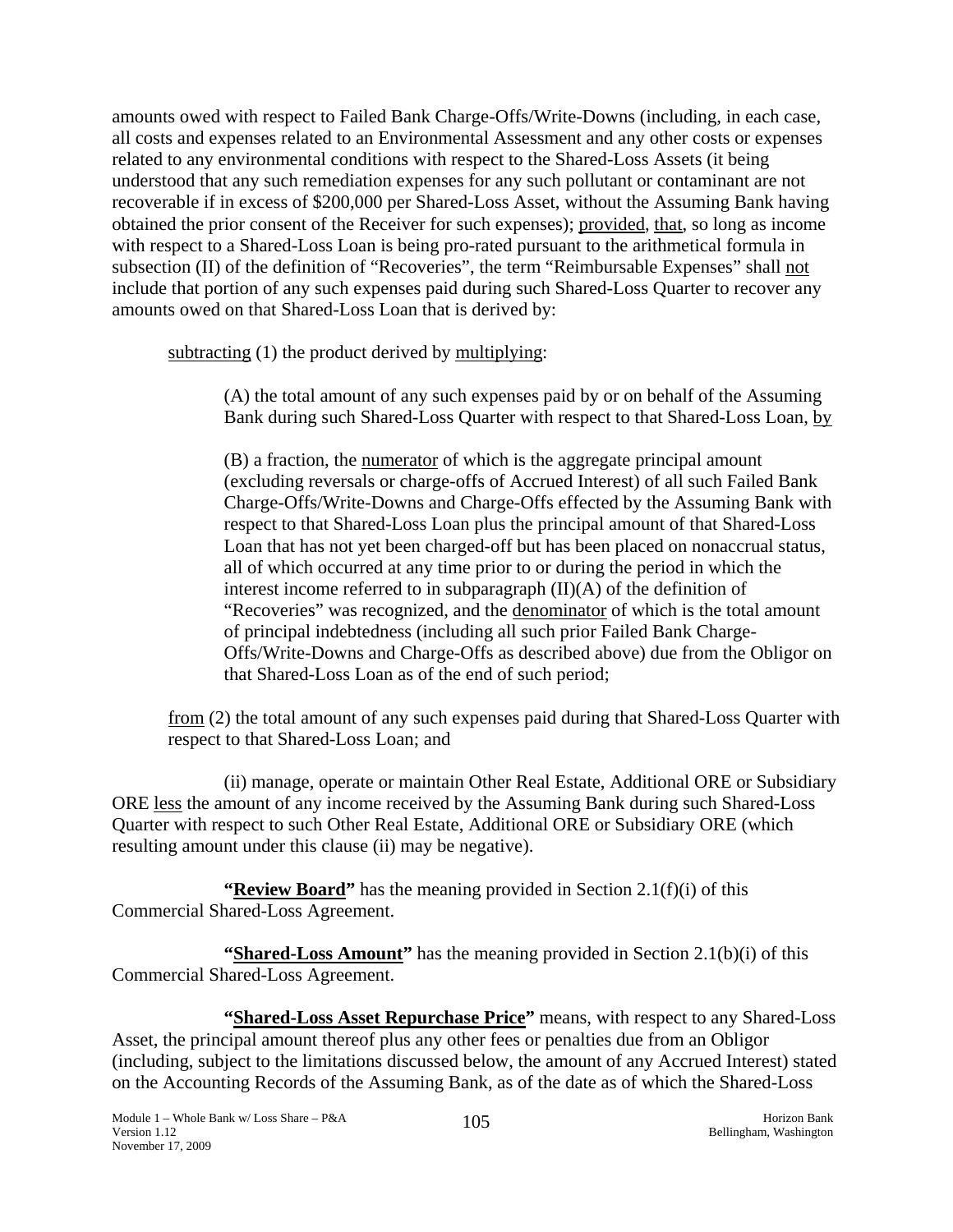Asset Repurchase Price is being determined (regardless, in the case of a Shared-Loss Loan, of the Legal Balance thereof) plus all Reimbursable Expenses and Recovery Expenses incurred up to and through the date of consummation of purchase of such Shared-Loss Asset; provided, that (i) in the case of a Shared-Loss Loan there shall be excluded from such amount the amount of any Accrued Interest accrued on or with respect to such Shared-Loss Loan prior to the ninety (90)-day period ending on the day prior to the purchase date determined pursuant to Sections 2.1(e)(i) or 2.1(e)(iii) of this Commercial Shared-Loss Agreement, except to the extent such Accrued Interest was included in the Book Value of such Shared-Loss Loan, and (ii) any collections on a Shared-Loss Loan received by the Assuming Bank after the purchase date applicable to such Shared-Loss Loan shall be applied (without duplication) to reduce the Shared-Loss Asset Repurchase Price of such Shared-Loss Loan on a dollar-for-dollar basis. For purposes of determining the amount of unpaid interest which accrued during a given period with respect to a variable-rate Shared-Loss Loan, all collections of interest shall be deemed to be applied to unpaid interest in the chronological order in which such interest accrued.

**"Shared-Loss Assets"** means Shared-Loss Loans, Other Real Estate purchased by the Assuming Bank, Additional ORE, Subsidiary ORE and Capitalized Expenditures, but does not include Shared Loss MTM Assets.

#### "Shared-Loss Loan Commitment" means:

(i) any Commitment to make a further extension of credit or to make a further advance with respect to an existing Shared-Loss Loan; and

(ii) any Shared-Loss Loan Commitment (described in subparagraph (i) immediately preceding) with respect to which the Assuming Bank has made a Permitted Amendment.

**"Shared-Loss Loan Commitment Advance"** means an advance pursuant to a Shared-Loss Loan Commitment with respect to which the Assuming Bank has not made a Permitted Advance.

# **"Shared-Loss Loans"** means:

(i)(A) Loans purchased by the Assuming Bank pursuant to the Purchase and Assumption Agreement set forth on Exhibit 4.15(b) to the Purchase and Assumption Agreement, (B) New Shared-Loss Loans purchased by the Assuming Bank pursuant to the Purchase and Assumption Agreement, (C) Permitted Advances and (D) Shared-Loss Loan Commitment Advances, if any; provided, that Shared-Loss Loans shall not include Loans, New Shared-Loss Loans, Permitted Advances and Shared-Loss Loan Commitment Advances with respect to which an Acquired Subsidiary, or a constituent Subsidiary thereof, is an Obligor; (E) Loans owned by any Subsidiary which are not Shared-Loss Loans under the Single Family Shared-Loss Agreement; and (F) Consumer Loans; and

(ii) any Shared-Loss Loans (described in subparagraph (i) immediately preceding) with respect to which the Assuming Bank has made a Permitted Amendment.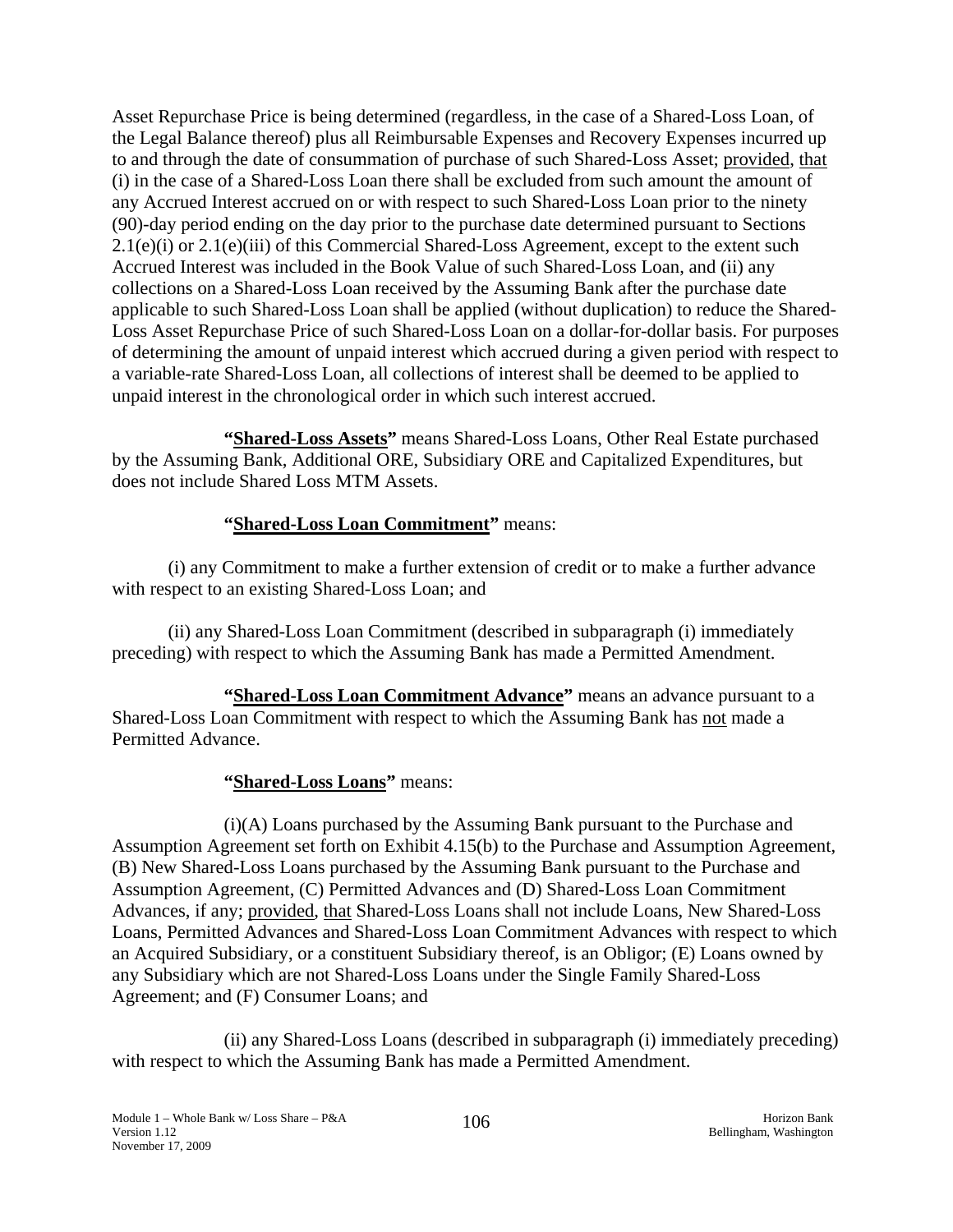"Shared-Loss MTM Assets" means those securities and other assets listed on Exhibit  $4.15(C)$ .

**"Shared-Loss Payment Trigger"** means when the sum of the Cumulative Loss Amount under the Single Family Shared-Loss Agreement and the cumulative Net Charge-Offs under this Commercial Shared-Loss Agreement, exceeds the First Loss Tranche. If the First Loss Tranche is zero or a negative number, the Shared-Loss Payment Trigger shall be deemed to have been reached upon Bank Closing.

**"Shared-Loss Quarter"** has the meaning provided in Section 2.1(a)(i) of this Commercial Shared-Loss Agreement.

**"Stated Threshold"** means total losses under the shared loss agreements in the amount of \$536,000,000.

**"Subsidiary ORE"** means all assets owned by ORE Subsidiaries that would constitute Additional ORE if such assets were on the books of the Assuming Bank.

**"Termination Date"** means the eighth (8th) anniversary of the Commencement

**"Third Party Servicer"** means any servicer appointed from time to time by the Assuming Bank or any Affiliate of the Assuming Bank to service the Shared-Loss Assets on behalf of the Assuming bank, the identity of which shall be given to the Receiver prior to or concurrent with the appointment thereof.

# **ARTICLE II** -- **SHARED-LOSS ARRANGEMENT**

# **2.1 Shared-Loss Arrangement.**

Date.

**(a) Quarterly Certificates.** (i) Not later than thirty (30) days after the end of each Calendar Quarter from and including the initial Calendar Quarter to and including the Calendar Quarter in which the Applicable Anniversary of the Commencement Date falls (each of such Calendar Quarters being referred to herein as a "Shared-Loss Quarter"), the Assuming Bank shall deliver to the Receiver a certificate, signed by the Assuming Bank's chief executive officer and its chief financial officer, setting forth in such form and detail as the Receiver may specify (a "Quarterly Certificate"):

> (A) the amount of Charge-Offs, the amount of Recoveries and the amount of Net Charge-Offs (which amount may be negative) during such Shared-Loss Quarter with respect to the Shared-Loss Assets (and for Recoveries, with respect to the Assets for which a charge-off was effected by the Failed Bank prior to Bank Closing); and

(B) the aggregate amount of Reimbursable Expenses (which amount may be negative) during such Shared-Loss Quarter; and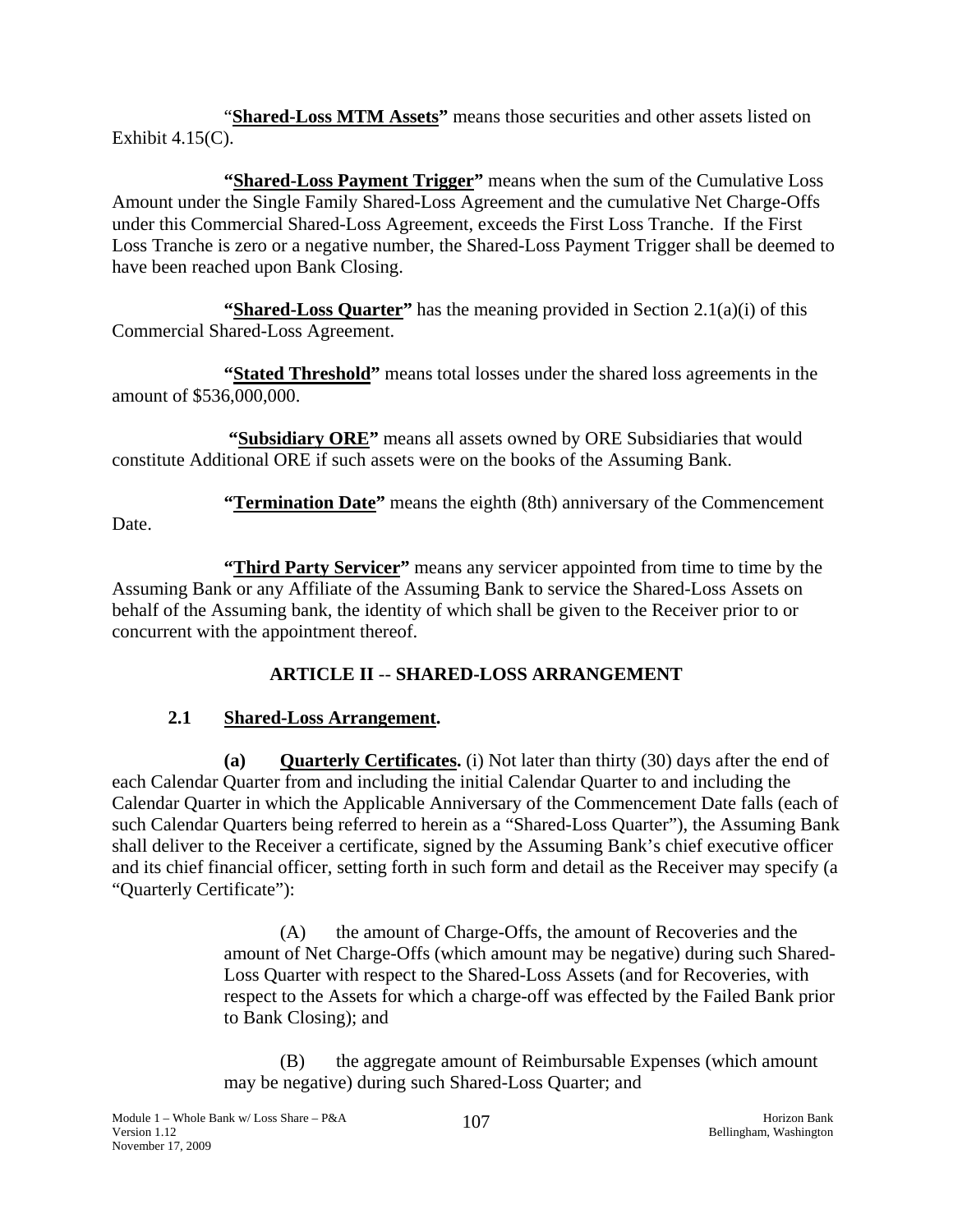(C) net realized loss on the Shared Loss MTM Assets determined pursuant to FAS 115, expressed as a positive number (MTM Net Realized Loss), or net realized gain on the Shared Loss MTM assets, expressed as a negative number (MTM Net Realized Gain); and

(D) any other than temporary impairment of the Shared Loss MTM Assets, determined pursuant to FAS 115, expressed as a positive number ("OTTI Loss") or reversals of OTTI Loss, expressed as a negative number (for the avoidance of doubt, normal and customary unrealized mark-to-market changes by reason of the application of fair value accounting do not qualify for loss sharing payments).

(ii) Not later than thirty (30) days after the end of each Calendar Quarter from and including the first Calendar Quarter following the final Shared-Loss Quarter to and including the Calendar Quarter in which the Termination Date falls (each of such Calendar Quarters being referred to herein as a "Recovery Quarter"), the Assuming Bank shall deliver to the Receiver a Quarterly Certificate setting forth, in such form and detail as the Receiver may specify

> (A) the amount of Recoveries and Recovery Expenses during such Recovery Quarter. On the Quarterly Certificate for the first Recovery Quarter only, the Assuming Bank may report as a separate item, in such form and detail as the Receiver may specify, the aggregate amount of any Reimbursable Expenses that: (a) were incurred prior to or during the final Shared-Loss Quarter, and (b) had not been included in any Quarterly Certificate for any Shared-Loss Quarter because they had not been actually paid by or on behalf of the Assuming Bank (in accordance with the terms of this Commercial Shared-Loss Agreement) during any Shared-Loss Quarter and (c) were actually paid by or on behalf of the Assuming Bank (in accordance with the terms of this Commercial Shared-Loss Agreement) during the first Recovery Quarter; and

(B) net realized gain on the Shared Loss MTM Assets.

# **(b) Payments With Respect to Shared-Loss Assets.**

(i) For purposes of this Section 2.1(b), the Assuming Bank shall initially record the Shared-Loss Assets on its Accounting Records at Book Value, and initially record the Shared Loss MTM Assets on its Accounting Records at Fair Value, and adjust such amounts as such values may change after the Bank Closing. If the amount of all Net Charge-Offs during any Shared-Loss Quarter plus Reimbursable Expenses, plus MTM Net Realized Gain or MTM Net Realized Loss, plus OTTI Loss during such Shared-Loss Quarter (the "Shared-Loss Amount") is positive, then, except as provided in Sections 2.1(c) and (e) below, and subject to the provisions of Section 2.1(b)(vi) below, not later than fifteen (15) days after the date on which the Receiver receives the Quarterly Certificate with respect to such Shared-Loss Quarter, the Receiver shall pay to the Assuming Bank an amount equal to eighty percent (80%) of the Shared-Loss Amount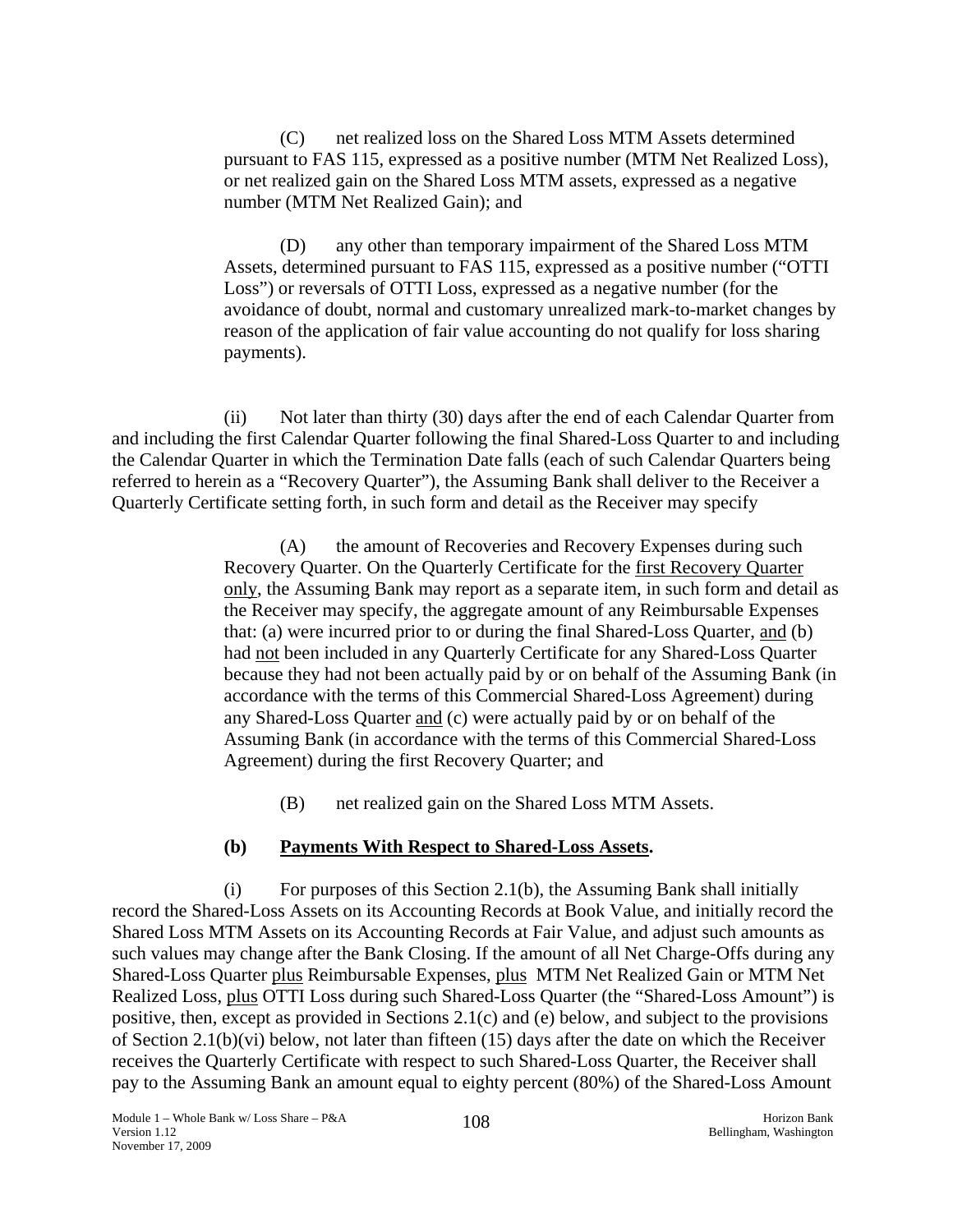for such Shared-Loss Quarter. If the Shared-Loss Amount during any Shared-Loss Quarter is negative, the Assuming Bank shall pay to the Receiver an amount equal to eighty percent (80%) of the Shared-Loss Amount for such Shared-Loss Quarter, which payment shall be delivered to the Receiver together with the Quarterly Certificate for such Shared-Loss Quarter. When the cumulative Shared-Loss Amounts for all Shared-Loss Quarters plus the Cumulative Loss Amount under the Single Family Shared-Loss Agreement equals or exceeds the Stated Threshold, the Receiver shall pay to the Assuming Bank an amount equal to ninety-five percent ((95%) of the Shared-Loss Amount for each Shared-Loss Quarter, until such time as the cumulative Shared-Loss Amount for all Shared-Loss Quarters is less than the Stated Threshold, when the percentage shall revert back to eighty percent (80%).

(ii) If the amount of gross Recoveries during any Recovery Quarter less Recovery Expenses during such Recovery Quarter plus net realized gains or reversals of OTTI Loss on Shared Loss MTM Assets (the "Recovery Amount") is positive, then, simultaneously with its delivery of the Quarterly Certificate with respect to such Recovery Quarter, the Assuming Bank shall pay to the Receiver an amount equal to eighty percent (80%) of the Recovery Amount for such Recovery Quarter. If the Recovery Amount is negative, then such negative amount shall be subtracted from the amount of gross Recoveries during the next succeeding Recovery Quarter in determining the Recovery Amount in such next succeeding Recovery Quarter; provided, that this Section 2.1(b)(ii) shall operate successively in the event that the Recovery Amount (after giving effect to this Section 2.1(b)(ii)) in such next succeeding Recovery Quarter is negative. The Assuming Bank shall specify, in the Quarterly Certificate for the final Recovery Quarter, the aggregate amount for all Recovery Quarters only, as of the end of, and including, the final Recovery Quarter of (A) Recoveries plus net realized gains or reversals of OTTI Loss on Shared Loss MTM Assets ("Aggregate Recovery Period Recoveries"), (B) Recovery Expenses ("Aggregate Recovery Expenses"), and (C) only those Recovery Expenses that have been actually "offset" against Aggregate Recovery Period Recoveries (including those so "offset" in that final Recovery Quarter) ("Aggregate Offset Recovery Expenses"); as used in this sentence, the term "offset" means the amount that has been applied to reduce gross Recoveries in any Recovery Quarter pursuant to the methodology set forth in this Section 2.1(b)(ii). If, at the end of the final Recovery Quarter the amount of Aggregate Recovery Expenses exceeds the amount of Aggregate Recovery Period Recoveries, the Receiver shall have no obligation to pay to the Assuming Bank all or any portion of such excess. Subsequent to the Assuming Bank's calculation of the Recovery Amount (if any) for the final Recovery Quarter, the Assuming Bank shall also show on the Quarterly Certificate for the final Recovery Quarter the results of the following three mathematical calculations: (i) Aggregate Recovery Period Recoveries minus Aggregate Offset Recovery Expenses; (ii) Aggregate Recovery Expenses minus Aggregate Offset Recovery Expenses; and (iii) the lesser of the two amounts calculated in (i) and (ii) immediately above ("Additional Recovery Expenses") multiplied by 80% (the amount so calculated in (iii) being defined as the "Additional Recovery Expense Amount"). If the Additional Recovery Expense Amount is greater than zero, then the Assuming Bank may request in the Quarterly Certificate for the final Recovery Quarter that the Receiver reimburse the Assuming Bank the amount of the Additional Recovery Expense Amount and the Receiver shall pay to the Assuming Bank the Additional Recovery Expense Amount within fifteen (15) days after the date on which the Receiver receives that Quarterly Certificate. On the Quarterly Certificate for the final Recovery Quarter only, the Assuming Bank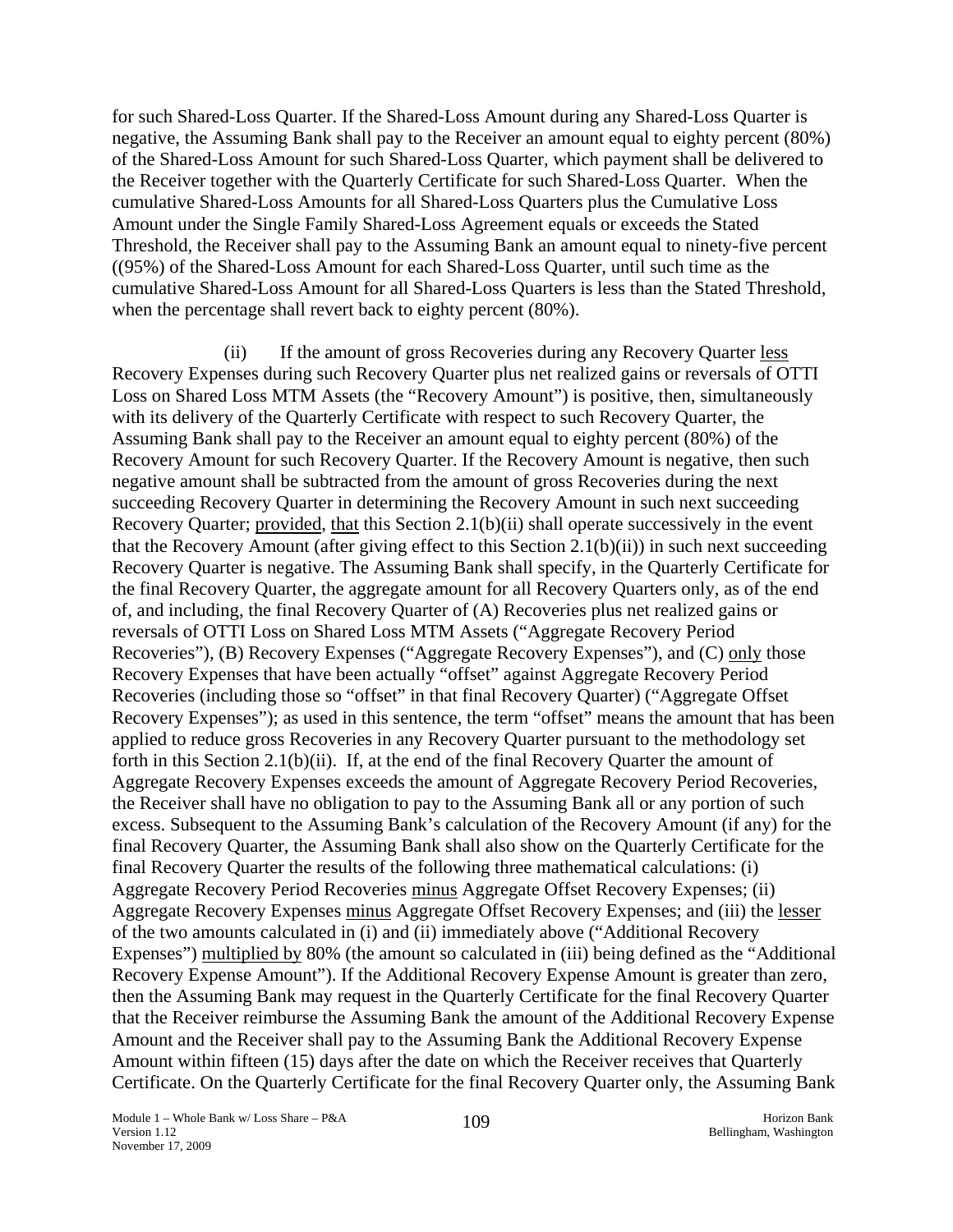may include, in addition to any Recovery Expenses for that Recovery Quarter that were paid by or on behalf of the Assuming Bank in that Recovery Quarter, those Recovery Expenses that: (a) were incurred prior to or during the final Recovery Quarter, and (b) had not been included in any Quarterly Certificate for any Recovery Quarter because they had not been actually paid by or on behalf of the Assuming Bank (in accordance with the terms of this Commercial Shared-Loss Agreement) during any Recovery Quarter, and (c) were actually paid by or on behalf of the Assuming Bank (in accordance with the terms of this Commercial Shared-Loss Agreement) prior to the date the Assuming Bank is required to deliver that final Quarterly Certificate to the Receiver under the terms of Section 2.1(a)(ii).

(iii) With respect to each Shared-Loss Quarter and Recovery Quarter, collections by or on behalf of the Assuming Bank on any charge-off effected by the Failed Bank prior to Bank Closing on an Asset other than a Shared-Loss Asset or Shared-Loss MTM Assets shall be reported as Recoveries under this Section 2.1 only to the extent such collections exceed the Book Value of such Asset, if any. For any Shared-Loss Quarter or Recovery Quarter in which collections by or on behalf of the Assuming Bank on such Asset are applied to both Book Value and to a charge-off effected by the Failed Bank prior to Bank Closing, the amount of expenditures incurred by or on behalf of the Assuming Bank attributable to the collection of any such Asset, that shall be considered a Reimbursable Expense or a Recovery Expense under this Section 2.1 will be limited to a proportion of such expenditures which is equal to the proportion derived by dividing (A) the amount of collections on such Asset applied to a charge-off effected by the Failed Bank prior to Bank Closing, by (B) the total collections on such Assets.

(iv) If the Assuming Bank has duly specified an amount of Reimbursable Expenses on the Quarterly Certificate for the first Recovery Quarter as described above in the last sentence of Section 2.1(a)(ii), then, not later than fifteen (15) days after the date on which the Receiver receives that Quarterly Certificate, the Receiver shall pay to the Assuming Bank an amount equal to eighty percent (80%) (or, if the Cumulative Loss Amount under the Single Family Shared-Loss Agreement plus the cumulative Shared-Loss Amount for all Shared-Loss Quarters equals or exceeds the Stated Threshold, ninety-five percent (95%)) of the amount of such Reimbursable Expenses.

(v) If the First Loss Tranche as determined under the Purchase and Assumption Agreement is a positive number, Receiver has no obligation to make payment for any Shared Loss Quarters until the Shared-Loss Payment Trigger is satisfied.

(vi) Payments from the Receiver with respect to this Commercial Shared-Loss Agreement are administrative expenses of the Receiver. To the extent the Receiver needs funds for shared-loss payments respect to this Commercial Shared-Loss Agreement, the Receiver shall request funds under the Master Loan and Security Agreement, as amended ("MLSA"), from FDIC in its corporate capacity. The Receiver will not agree to any amendment of the MLSA that would prevent the Receiver from drawing on the MLSA to fund shared-loss payments.

**(c) Limitation on Shared-Loss Payment.** The Receiver shall not be required to make any payments pursuant to this Section 2.1 with respect to any Charge-Off of a Shared-Loss Asset that the Receiver or the Corporation determines, based upon the Examination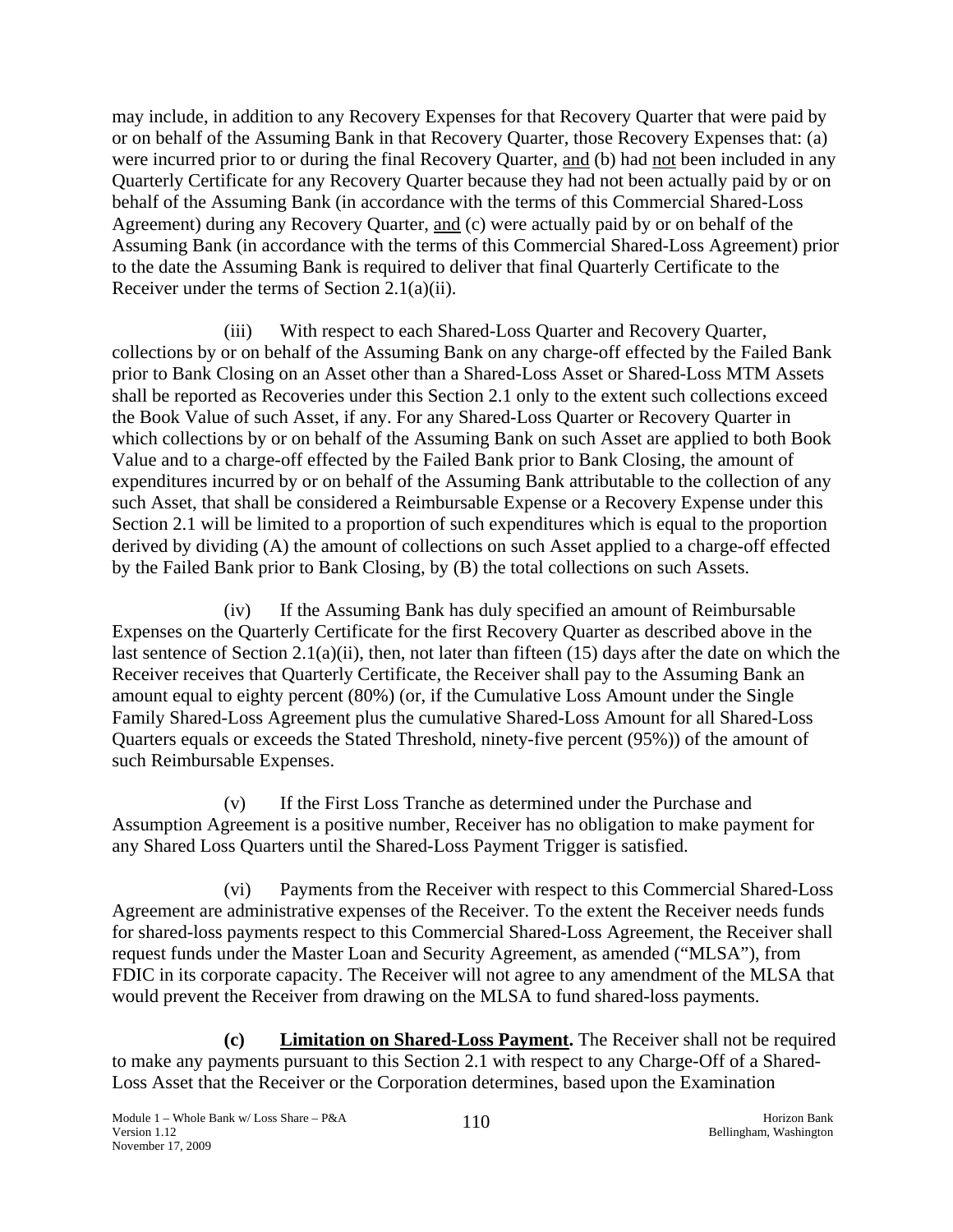Criteria, should not have been effected by the Assuming Bank; provided, (x) the Receiver must provide notice to the Assuming Bank detailing the grounds for not making such payment, (y) the Receiver must provide the Assuming Bank with a reasonable opportunity to cure any such deficiency and  $(z)$  (1) to the extent curable, if cured, the Receiver shall make payment with respect to any properly effected Charge-Off and (2) to the extent not curable, the Receiver shall make a payment as to all Charge-Offs (or portion of Charge-Offs) that were effected which would have been payable as a Charge-Off if the Assuming Bank had properly effected such Charge-Off. In the event that the Receiver does not make any payments with respect to any Charge-Off of a Shared-Loss Asset pursuant to this Section 2.1 or determines that a payment was improperly made, the Assuming Bank and the Receiver shall, upon final resolution, make such accounting adjustments and payments as may be necessary to give retroactive effect to such corrections.

Loan to the detriment of such Shared-Loss Asset to which such loan is related; provided, that **(d) Sale of, or Additional Advances or Amendments with Respect to, Shared-Loss Loans and Administration of Related Loans.** No Shared-Loss Loan shall be treated as a Shared-Loss Asset pursuant to this Section 2.1 (i) if the Assuming Bank sells or otherwise transfers such Shared-Loss Loan or any interest therein (whether with or without recourse) to any Person, (ii) after the Assuming Bank makes any additional advance, commitment or increase in the amount of a commitment with respect to such Shared-Loss Loan that does not constitute a Permitted Advance or a Shared-Loss Loan Commitment Advance, (iii) after the Assuming Bank makes any amendment, modification, renewal or extension to such Shared-Loss Loan that does not constitute a Permitted Amendment, or (iv) after the Assuming Bank has managed, administered or collected any "Related Loan" (as such term is defined in Section 3.4 of Article III of this Commercial Shared-Loss Agreement) in any manner which would have the effect of increasing the amount of any collections with respect to the Related any such Shared-Loss Loan that has been the subject of Charge-Offs prior to the taking of any action described in clause (i), (ii), (iii) or (iv) of this Section 2.1(d) by the Assuming Bank shall be treated as a Shared-Loss Asset pursuant to this Section 2.1 solely for the purpose of treatment of Recoveries on such Charge-Offs until such time as the amount of Recoveries with respect to such Shared-Loss Asset equals such Charge-Offs.

# **(e) Option to Purchase.**

(i) In the event that the Assuming Bank determines that there is a substantial likelihood that continued efforts to collect a Shared-Loss Asset or an Asset for which a chargeoff was effected by the Failed Bank with, in either case, a Legal Balance of \$500,000 or more on the Accounting Records of the Assuming Bank will result in an expenditure, after Bank Closing, of funds by on behalf of the Assuming Bank to a third party for a specified purpose (the expenditure of which, in its best judgment, will maximize collections), which do not constitute Reimbursable Expenses or Recovery Expenses, and such expenses will exceed ten percent (10%) of the then book value thereof as reflected on the Accounting Records of the Assuming Bank, the Assuming Bank shall (i) promptly so notify the Receiver and (ii) request that such expenditure be treated as a Reimbursable Expense or Recovery Expense for purposes of this Section 2.1. (Where the Assuming Bank determines that there is a substantial likelihood that the previously mentioned situation exists with respect to continued efforts to collect a Shared-Loss Asset or an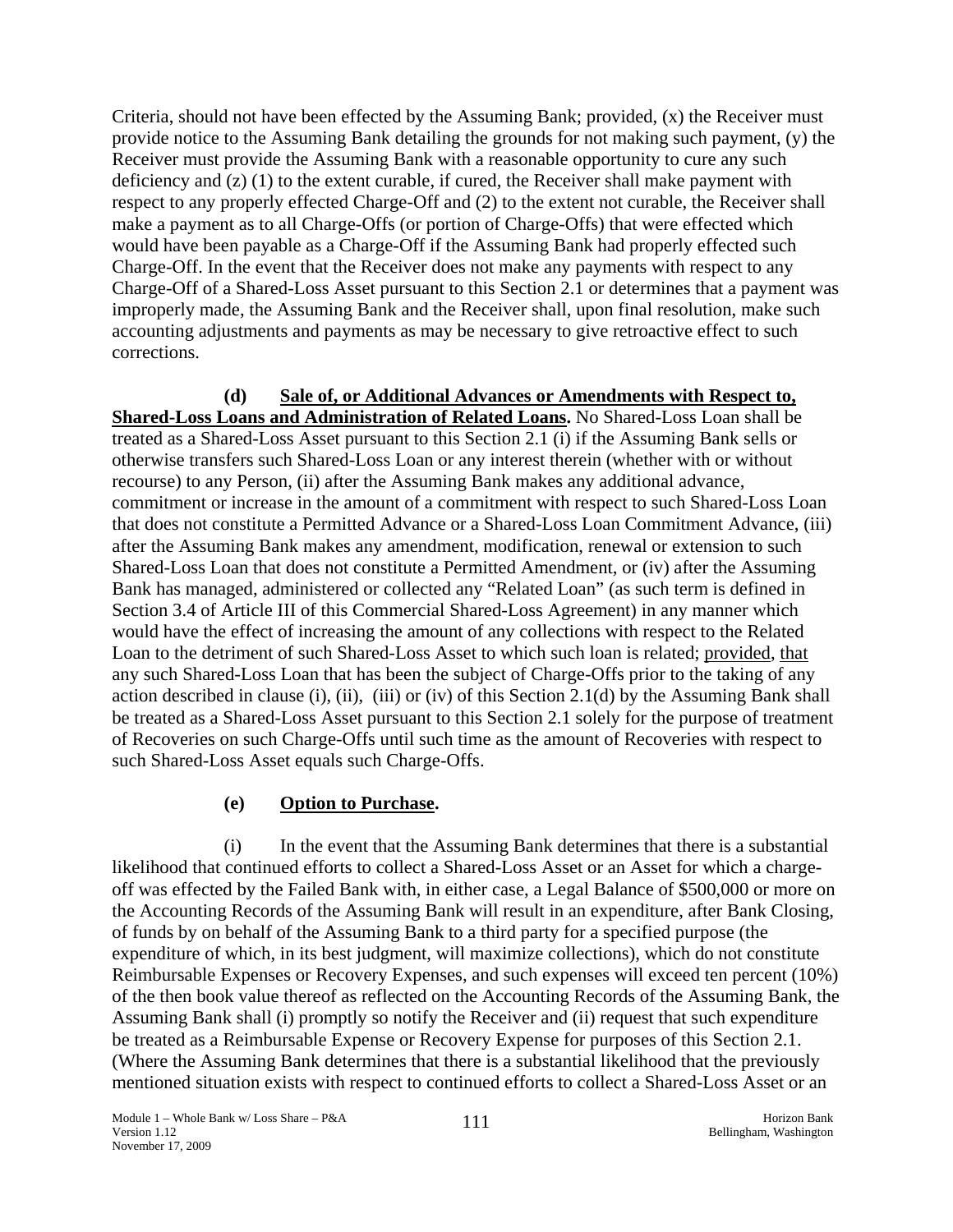Asset for which a charge-off was effected by the Failed Bank with, in either case, a Legal Balance of less than \$1,000,000 on the Accounting Records of the Assuming Bank, the Assuming Bank may so notify the Receiver and request that such expenditure be treated as a Reimbursable Expense or Recovery Expense.) Within thirty (30) days after its receipt of such a notice, the Receiver will advise the Assuming Bank of its consent or denial, that such expenditures shall be treated as a Reimbursable Expense or Recovery Expense, as the case may be. Notwithstanding the failure of the Receiver to give its consent with respect to such expenditures, the Assuming Bank shall continue to administer such Shared-Loss Asset in accordance with Section 2.2, except that the Assuming Bank shall not be required to make such expenditures. At any time after its receipt of such a notice and on or prior to the Termination Date the Receiver shall have the right to purchase such Shared-Loss Asset or Asset as provided in Section 2.1(e)(iii), notwithstanding any consent by the Receiver with respect to such expenditure.

(ii) During the period prior to the Termination Date, the Assuming Bank shall notify the Receiver within fifteen (15) days after any of the following becomes fully or partially charged-off:

> (A) a Shared-Loss Loan having a Legal Balance (or, in the case of more than one (1) Shared-Loss Loan made to the same Obligor, a combined Legal Balance) of \$500,000 or more in circumstances in which the legal claim against the relevant Obligor survives; or

(B) a Shared-Loss Loan to a director, an "executive officer" as defined in 12 C.F.R. 215.2(d), a "principal shareholder" as defined in 12 C.F.R. 215.2(l), or an Affiliate of the Assuming Bank.

(iii) If the Receiver determines in its discretion that the Assuming Bank is not diligently pursuing collection efforts with respect to any Shared-Loss Asset which has been fully or partially charged-off or written-down (including any Shared-Loss Asset which is identified or required to be identified in a notice pursuant to Section 2.1(e)(ii)) or any Asset for which there exists a Failed Bank Charge-Off/Write-Down, the Receiver may at its option, exercisable at any time on or prior to the Termination Date, require the Assuming Bank to assign, transfer and convey such Shared-Loss Asset or Asset to and for the sole benefit of the Receiver for a price equal to the Shared-Loss Asset Repurchase Price thereof less the Related Liability Amount with respect to any Related Liabilities related to such Shared-Loss Asset or Asset.

(iv) Not later than ten (10) days after the date upon which the Assuming Bank receives notice of the Receiver's intention to purchase or require the assignment of any Shared-Loss Asset or Asset pursuant to Section 2.1(e)(i) or (iii), the Assuming Bank shall transfer to the Receiver such Shared-Loss Asset or Asset and any Credit Files relating thereto and shall take all such other actions as may be necessary and appropriate to adequately effect the transfer of such Shared-Loss Asset or Asset from the Assuming Bank to the Receiver. Not later than fifteen (15) days after the date upon which the Receiver receives such Shared-Loss Asset or Asset and any Credit Files relating thereto, the Receiver shall pay to the Assuming Bank an amount equal to the Shared-Loss Asset Repurchase Price of such Shared-Loss Asset or Asset less the Related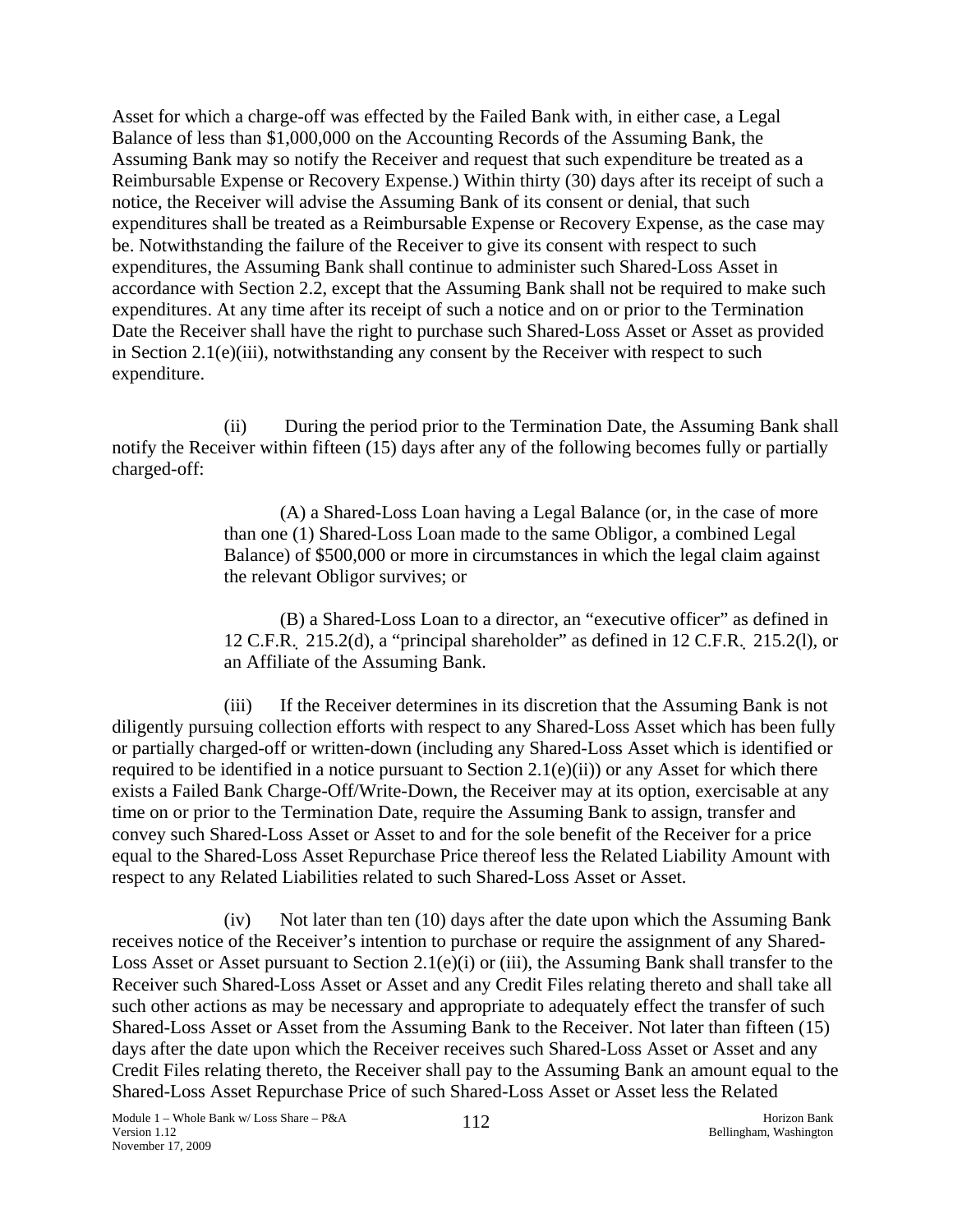Liability Amount.

(v) The Receiver shall assume all Related Liabilities with respect to any Shared-Loss Asset or Asset set forth in the notice described in Section 2.1(e)(iv).

### **(f) Dispute Resolution.**

(i) (A) Any dispute as to whether a Charge-Off of a Shared-Loss Asset was made in accordance with Examination Criteria shall be resolved by the Assuming Bank's Chartering Authority. (B) With respect to any other dispute arising under the terms of this Commercial Shared-Loss Agreement which the parties hereto cannot resolve after having negotiated such matter, in good faith, for a thirty (30) day period, other than a dispute the Corporation is not permitted to submit to arbitration under the Administrative Dispute Resolution Act of 1996 ("ADRA"), as amended, such other dispute shall be resolved by determination of a review board (a "Review Board") established pursuant to Section 2.1(f). Any Review Board under this Section 2.1(f) shall follow the provisions of the Federal Arbitration Act and shall follow the provisions of the ADRA. (C) Any determination by the Assuming Bank's Chartering Authority or by a Review Board shall be conclusive and binding on the parties hereto and not subject to further dispute, and judgment may be entered on said determination in accordance with applicable arbitration law in any court having jurisdiction thereof.

(ii) A Review Board shall consist of three (3) members, each of whom shall have such expertise as the Corporation and the Assuming Bank agree is relevant. As appropriate, the Receiver or the Corporation (the "FDIC Party") will select one member, one member will be selected by the Assuming Bank and the third member (the "Neutral Member") will be selected by the other two members. The member of the Review Board selected by a party may be removed at any time by such party upon two (2) days' written notice to the other party of the selection of a replacement member. The Neutral Member may be removed by unanimous action of the members appointed by the FDIC Party and the Assuming Bank after two (2) days' prior written notice to the FDIC Party and the Assuming Bank of the selection of a replacement Neutral Member. In addition, if a Neutral Member fails for any reason to serve or continue to serve on the Review Board, the other remaining members shall so notify the parties to the dispute and the Neutral Member in writing that such Neutral Member will be replaced, and the Neutral Member shall thereafter be replaced by the unanimous action of the other remaining members within twenty (20) business days of that notification.

(iii) No dispute may be submitted to a Review Board by any of the parties to this Commercial Shared-Loss Agreement unless such party has provided to the other party a written notice of dispute ("Notice of Dispute"). During the forty-five (45)-day period following the providing of a Notice of Dispute, the parties to the dispute will make every effort in good faith to resolve the dispute by mutual agreement. As part of these good faith efforts, the parties should consider the use of less formal dispute resolution techniques, as judged appropriate by each party in its sole discretion. Such techniques may include, but are not limited to, mediation, settlement conference, and early neutral evaluation. If the parties have not agreed to a resolution of the dispute by the end of such forty-five (45)-day period, then, subject to the discretion of the Corporation and the written consent of the Assuming Bank as set forth in Section 2.1(f)(i)(B)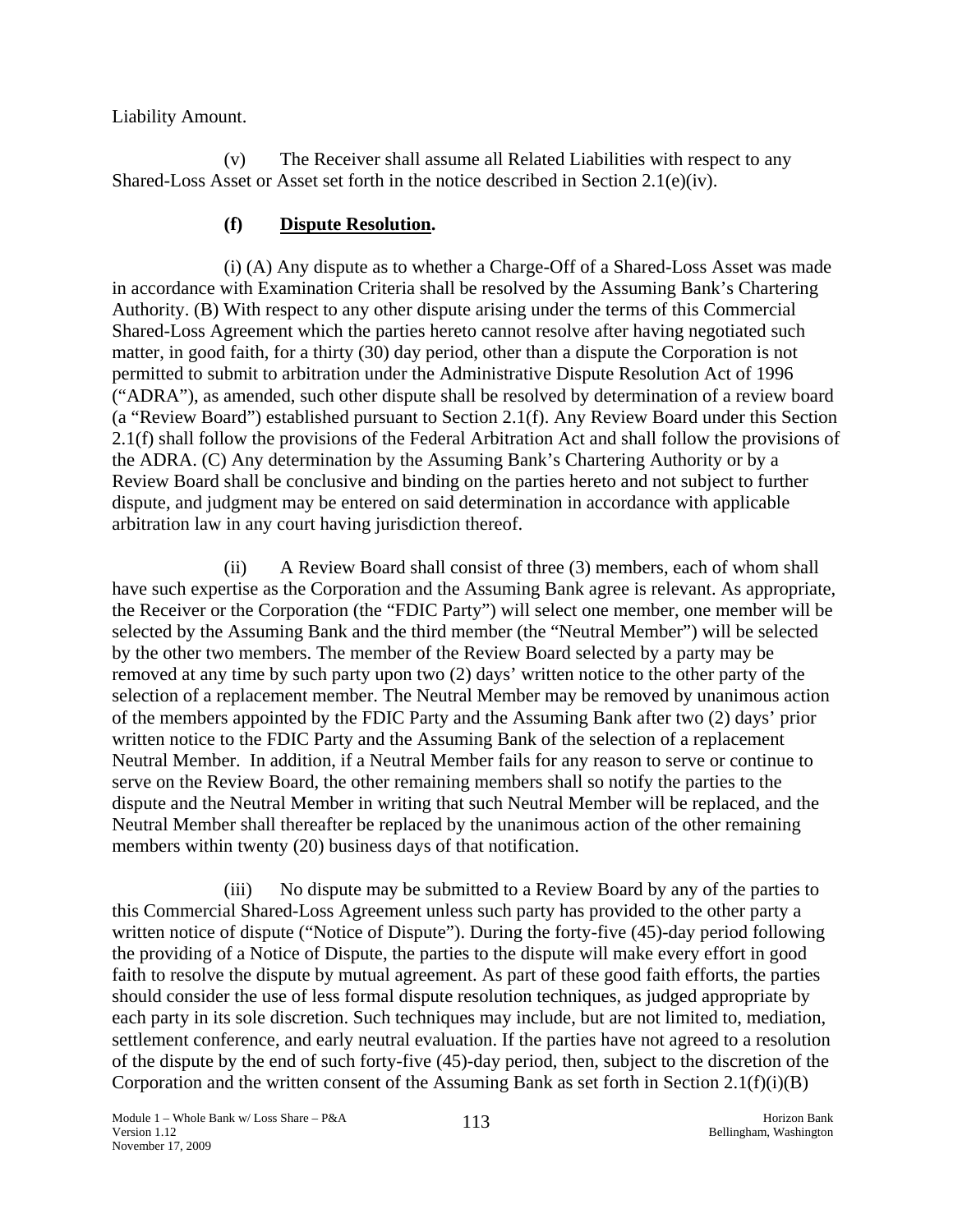above, on the first day following the end of such period, the FDIC Party and the Assuming Bank shall notify each other of its selection of its member of the Review Board and such members shall be instructed to promptly select the Neutral Member of the Review Board. If the members appointed by the FDIC Party and the Assuming Bank are unable to promptly agree upon the initial selection of the Neutral Member, or a timely replacement Neutral Member as set forth in Section 2.1(f)(ii) above, the two appointed members shall apply to the American Arbitration Association ("AAA"), and such Neutral Member shall be appointed in accordance with the Commercial Arbitration Rules of the AAA.

(iv) The resolution of a dispute pursuant to this Section 2.1(f) shall be governed by the Commercial Arbitration Rules of the AAA to the extent that such rules are not inconsistent with this Section 2.1(f). The Review Board may modify the procedures set forth in such rules from time to time with the prior approval of the FDIC Party and the Assuming Bank.

(v) Within fifteen (15) days after the last to occur of the final written submissions of both parties, the presentation of witnesses, if any, and oral presentations, if any, the Review Board shall adopt the position of one of the parties and shall present to the parties a written award regarding the dispute. The determination of any two  $(2)$  members of a Review Board will constitute the determination of such Review Board.

(vi) The FDIC Party and the Assuming Bank will each pay the fees and expenses of the member of the Review Board selected by it. The FDIC Party and Assuming Bank will share equally the fees and expenses of the Neutral Member. No such fees or expenses incurred by or on behalf of the Assuming Bank shall be subject to reimbursement by the FDIC Party under this Commercial Shared-Loss Agreement or otherwise.

(vii) Each party will bear all costs and expenses incurred by it in connection with the submission of any dispute to a Review Board. No such costs or expenses incurred by or on behalf of the Assuming Bank shall be subject to reimbursement by the FDIC Party under this Commercial Shared-Loss Agreement or otherwise. The Review Board shall have no authority to award costs or expenses incurred by either party to these proceedings.

(viii) Any dispute resolution proceeding held pursuant to this Section 2.1(f) shall not be public. In addition, each party and each member of any Review Board shall strictly maintain the confidentiality of all issues, disputes, arguments, positions and interpretations of any such proceeding, as well as all information, attachments, enclosures, exhibits, summaries, compilations, studies, analyses, notes, documents, statements, schedules and other similar items associated therewith, except as the parties agree in writing or such disclosure is required pursuant to law, rule or regulation. Pursuant to ADRA, dispute resolution communications may not be disclosed either by the parties or by any member of the Review board unless:

(1) all parties to the dispute resolution proceeding agree in writing;

- (2) the communication has already been made public;
- (3) the communication is required by statute, rule or regulation to be made public;

or

(4) a court determines that such testimony or disclosure is necessary to prevent a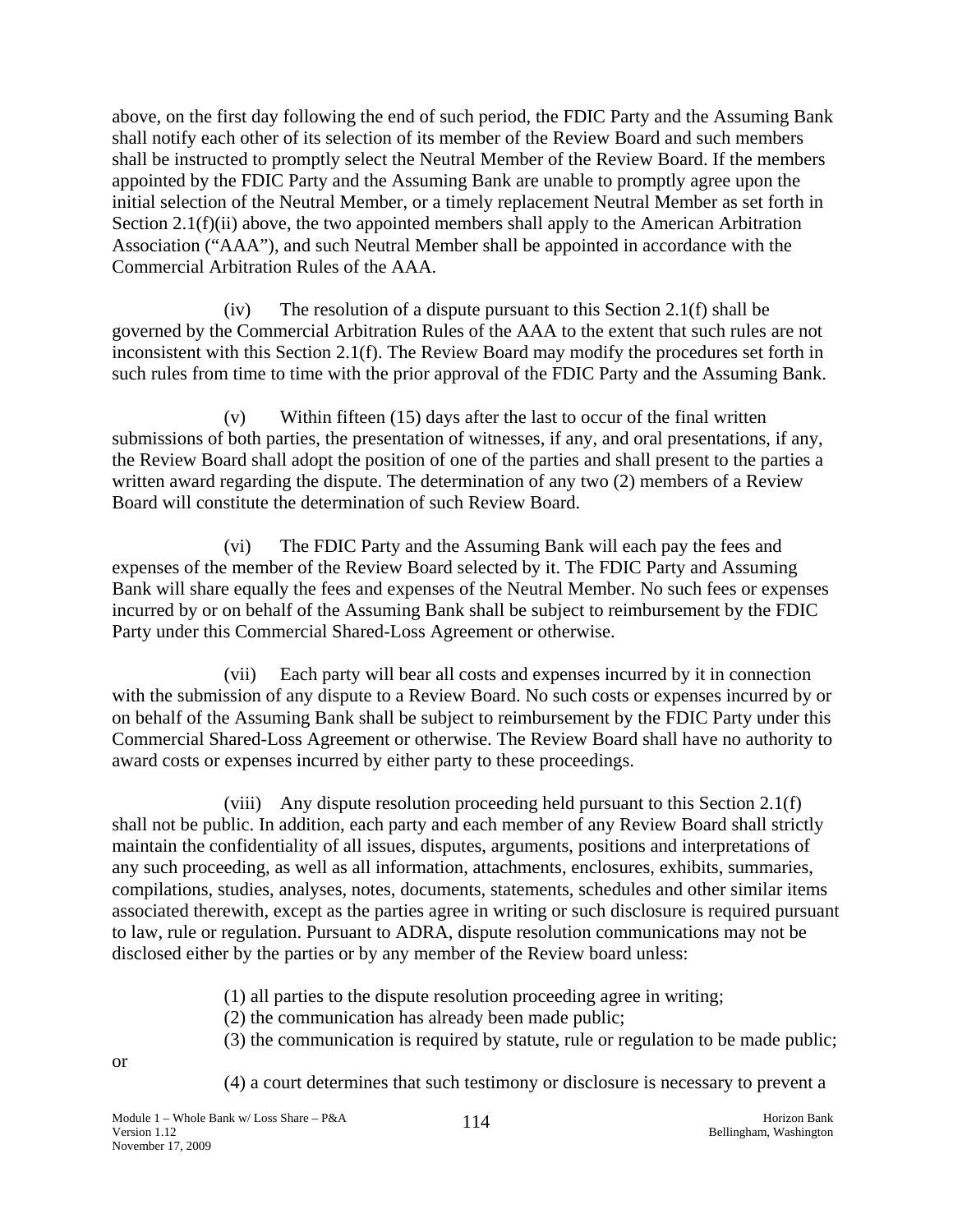manifest injustice, help establish a violation of the law or prevent harm to the public health or safety, or of sufficient magnitude in the particular case to outweigh the integrity of dispute resolution proceedings in general by reducing the confidence of parties in future cases that their communications will remain confidential.

 $(ix)$  Any dispute resolution proceeding pursuant to this Section 2.1(f) (whether as a matter of good faith negotiations, by resort to a Review Board, or otherwise) is a compromise negotiation for purposes of the Federal Rules of Evidence and state rules of evidence. The parties agree that all proceedings, including any statement made or document prepared by any party, attorney or other participants are privileged and shall not be disclosed in any subsequent proceeding or document or construed for any purpose as an admission against interest. Any document submitted and any statements made during any dispute resolution proceeding are for settlement purposes only. The parties further agree not to subpoena any of the members of the Review Board or any documents submitted to the Review Board. In no event will the Neutral Member voluntarily testify on behalf of any party.

(x) No decision, interpretation, determination, analysis, statement, award or other pronouncement of any Review Board shall constitute precedent as regards any subsequent proceeding (whether or not such proceeding involves dispute resolution under this Commercial Shared-Loss Agreement) nor shall any Review Board be bound to follow any decision, interpretation, determination, analysis, statement, award or other pronouncement rendered by any previous Review Board or any other previous dispute resolution panel which may have convened in connection with a transaction involving other failed financial institutions or Federal assistance transactions.

(xi) The parties may extend any period of time in this Section 2.1(f) by mutual agreement. Notwithstanding anything above to the contrary, no dispute shall be submitted to a Review Board until each member of the Review Board, and any substitute member, if applicable, agrees to be bound by the provisions of this Section 2.1(f) as applicable to members of a Review Board. Prior to the commencement of the Review Board proceedings, or, in the case of a substitute Neutral Member, prior to the re-commencement of such proceedings subsequent to that substitution, the Neutral Member shall provide a written oath of impartiality.

(xii) For the avoidance of doubt, and notwithstanding anything herein to the contrary, in the event any notice of dispute is provided to a party under this Section 2.1(g) prior to the Termination Date, the terms of this Commercial Shared-Loss Agreement shall remain in effect with respect to any such items set forth in such notice until such time as any such dispute with respect to such item is finally resolved.

 (g) **Payment in the Event Losses Fail to Reach Expected Level**. On the date that is 45 days following the last day (such day, the "True-Up Measurement Date") of the calendar month in which the tenth anniversary of the calendar day following the Bank Closing occurs, the Assuming Bank shall pay to the Receiver fifty percent (50%) of the excess, if any, of  $(i)$  twenty percent (20%) of the Stated Threshold less  $(ii)$  the sum of  $(A)$  twenty-five percent (25%) of the asset premium (discount) plus (B) twenty-five percent (25%) of the Cumulative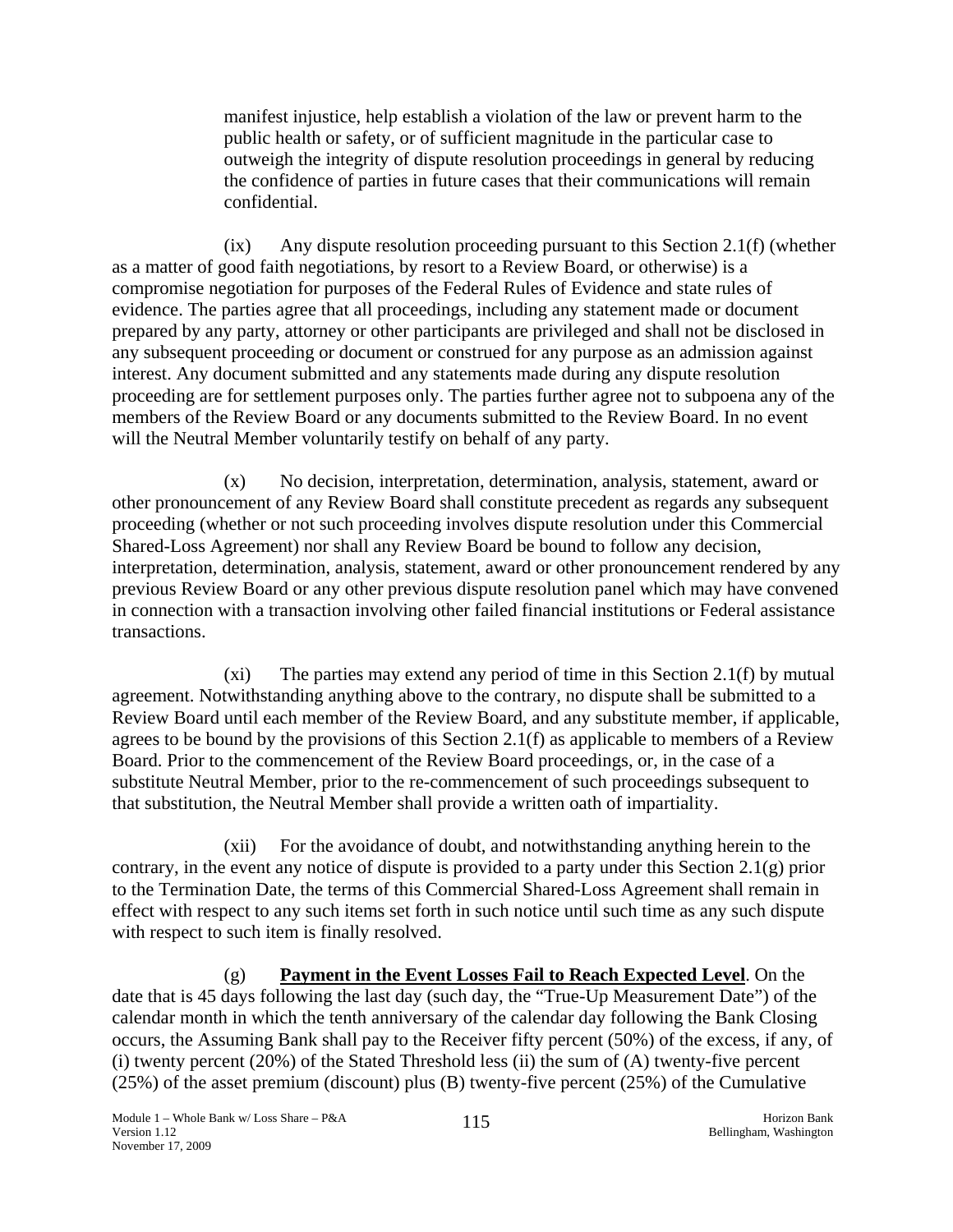Shared-Loss Payments plus (C) the Cumulative Servicing Amount. The Assuming Bank shall deliver to the Receiver not later than 30 days following the True-Up Measurement Date, a schedule, signed by an officer of the Assuming Bank, setting forth in reasonable detail the calculation of the Cumulative Shared-Loss Payments and the Cumulative Servicing Amount.

**2.2 Administration of Shared-Loss Assets.** The Assuming Bank shall at all times prior to the Termination Date comply with the Rules Regarding the Administration of Shared-Loss Assets as set forth in Article III of this Commercial Shared-Loss Agreement.

# **2.3 Auditor Report; Right to Audit.**

(a) Within ninety (90) days after the end of each fiscal year from and including the fiscal year during which Bank Closing falls to and including the calendar year during which the Termination Date falls, the Assuming Bank shall deliver to the Corporation and to the Receiver a report signed by its independent public accountants stating that they have reviewed the terms of this Commercial Shared-Loss Agreement and that, in the course of their annual audit of the Assuming Bank's books and records, nothing has come to their attention suggesting that any computations required to be made by the Assuming Bank during such year by this Article II were not made by the Assuming Bank in accordance herewith. In the event that the Assuming Bank cannot comply with the preceding sentence, it shall promptly submit to the Receiver corrected computations together with a report signed by its independent public accountants stating that, after giving effect to such corrected computations, nothing has come to their attention suggesting that any computations required to be made by the Assuming Bank during such year by this Article II were not made by the Assuming Bank in accordance herewith. In such event, the Assuming Bank and the Receiver shall make all such accounting adjustments and payments as may be necessary to give effect to each correction reflected in such corrected computations, retroactive to the date on which the corresponding incorrect computation was made. It is the intention of this provision to align the timing of the audit required under this Commercial Shared-Loss Agreement with the examination audit required pursuant to 12 CFR Section 363.

(b) The Assuming Bank shall perform on an annual basis an internal audit of its compliance with the provisions of this Article II and shall provide the Receiver and the Corporation with copies of the internal audit reports and access to internal audit workpapers related to such internal audit.

(c) The Receiver or the Corporation may perform an audit to determine the Assuming Bank's compliance with the provisions of this Commercial Shared-Loss Agreement, including this Article II, at any time by providing not less than ten (10) Business Days prior written notice. The scope and duration of any such audit shall be within the discretion of the Receiver or the Corporation, as the case may be, but shall in no event be administered in a manner that unreasonably interferes with the operation of the Assuming Bank's business. The Receiver or the Corporation, as the case may be, shall bear the expense of any such audit. In the event that any corrections are necessary as a result of such an audit, the Assuming Bank and the Receiver shall make such accounting adjustments and payments as may be necessary to give retroactive effect to such corrections.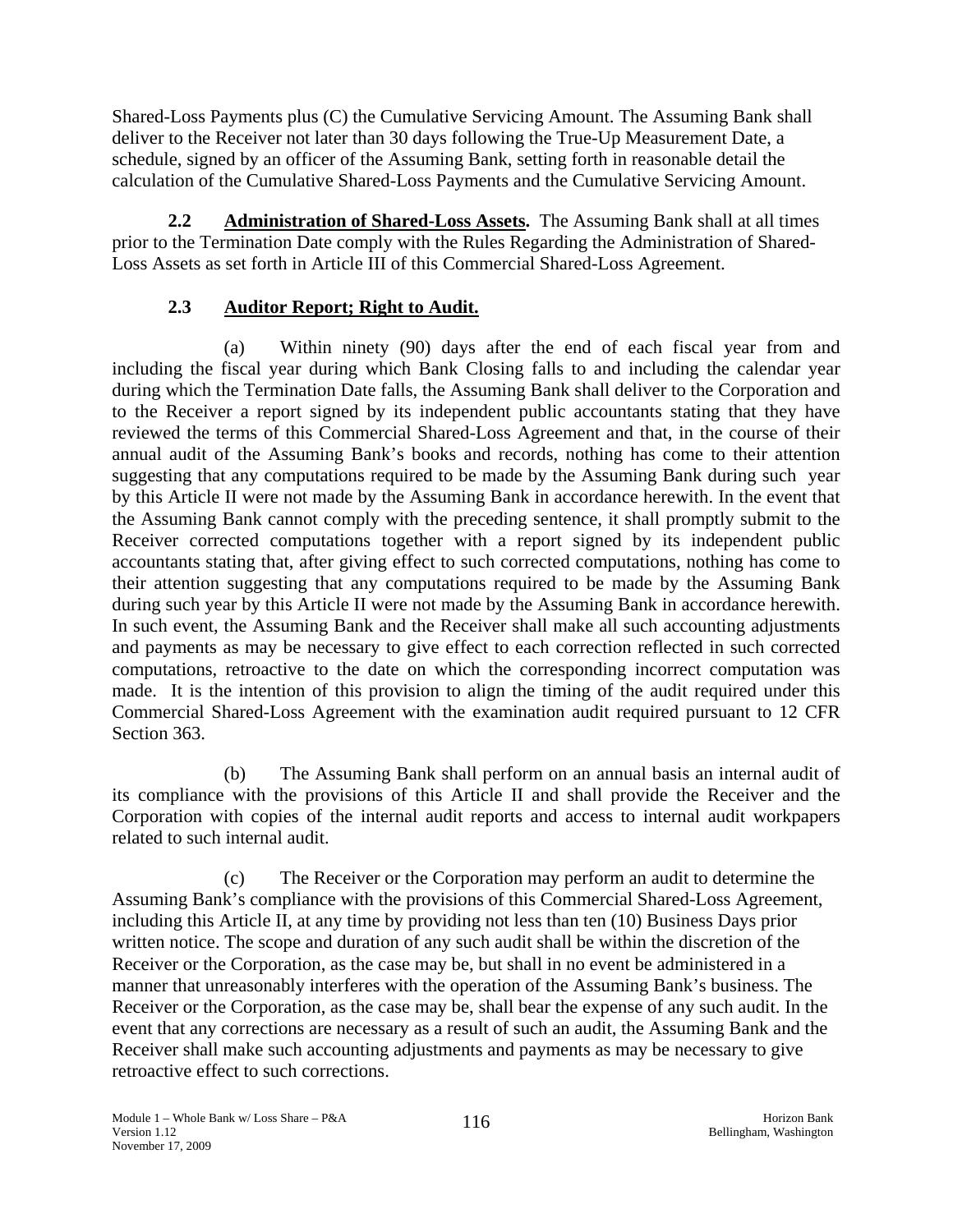**2.4 Withholdings.** Notwithstanding any other provision in this Article II, the Receiver, upon the direction of the Director (or designee) of the Corporation's Division of Resolutions and Receiverships, may withhold payment for any amounts included in a Quarterly Certificate delivered pursuant to Section 2.1, if, in its judgment, there is a reasonable basis under the terms of this Commercial Shared-Loss Agreement for denying the eligibility of an item for which reimbursement or payment is sought under such Section. In such event, the Receiver shall provide a written notice to the Assuming Bank detailing the grounds for withholding such payment. At such time as the Assuming Bank demonstrates to the satisfaction of the Receiver that the grounds for such withholding of payment, or portion of payment, no longer exist or have been cured, then the Receiver shall pay the Assuming Bank the amount withheld which the Receiver determines is eligible for payment, within fifteen (15) Business Days. In the event the Receiver or the Assuming Bank elects to submit the issue of the eligibility of the item for reimbursement or payment for determination under the dispute resolution procedures of Section 2.1(f), then (i) if the dispute is settled by the mutual agreement of the parties in accordance with Section 2.1(f)(iii), the Receiver shall pay the amount withheld (to the extent so agreed) within fifteen (15) Business Days from the date upon which the dispute is determined by the parties to be resolved by mutual agreement, and (ii) if the dispute is resolved by the determination of a Review Board, the Receiver shall pay the amount withheld (to the extent so determined) within fifteen (15) Business Days from the date upon which the Receiver is notified of the determination by the Review Board of its obligation to make such payment. Any payment by the Receiver pursuant to this Section 2.4 shall be made together with interest on the amount thereof from the date the payment was agreed or determined otherwise to be due, at the interest rate per annum determined by the Receiver to be equal to the coupon equivalent of the three (3)-month U.S. Treasury Bill Rate in effect as of the first Business Day of each Calendar Quarter during which such interest accrues as reported in the Federal Reserve Board's Statistical Release for Selected Interest Rates H.15 opposite the caption "Auction Average - 3-Month" or, if not so reported for such day, for the next preceding Business Day for which such rate was so reported.

**2.5 Books and Records**. The Assuming Bank shall at all times during the term of this Commercial Shared-Loss Agreement keep books and records which fairly present all dealings and transactions carried out in connection with its business and affairs. Except as otherwise provided for in the Purchase and Assumption Agreement or this Commercial Shared-Loss Agreement, all financial books and records shall be kept in accordance with generally accepted accounting principles, consistently applied for the periods involved and in a manner such that information necessary to determine compliance with any requirement of the Purchase and Assumption Agreement or this Commercial Shared-Loss Agreement will be readily obtainable, and in a manner such that the purposes of the Purchase and Assumption Agreement or this Commercial Shared-Loss Agreement may be effectively accomplished. Without the prior written approval of the Corporation, the Assuming Bank shall not make any change in its accounting principles adversely affecting the value of the Shared-Loss Assets except as required by a change in generally accepted accounting principles. The Assuming Bank shall notify the Corporation of any change in its accounting principles affecting the Shared-Loss Assets which it believes are required by a change in generally accepted accounting principles.

**2.6 Information**. The Assuming Bank shall promptly provide to the Corporation such other information, including financial statements and computations, relating to the perfor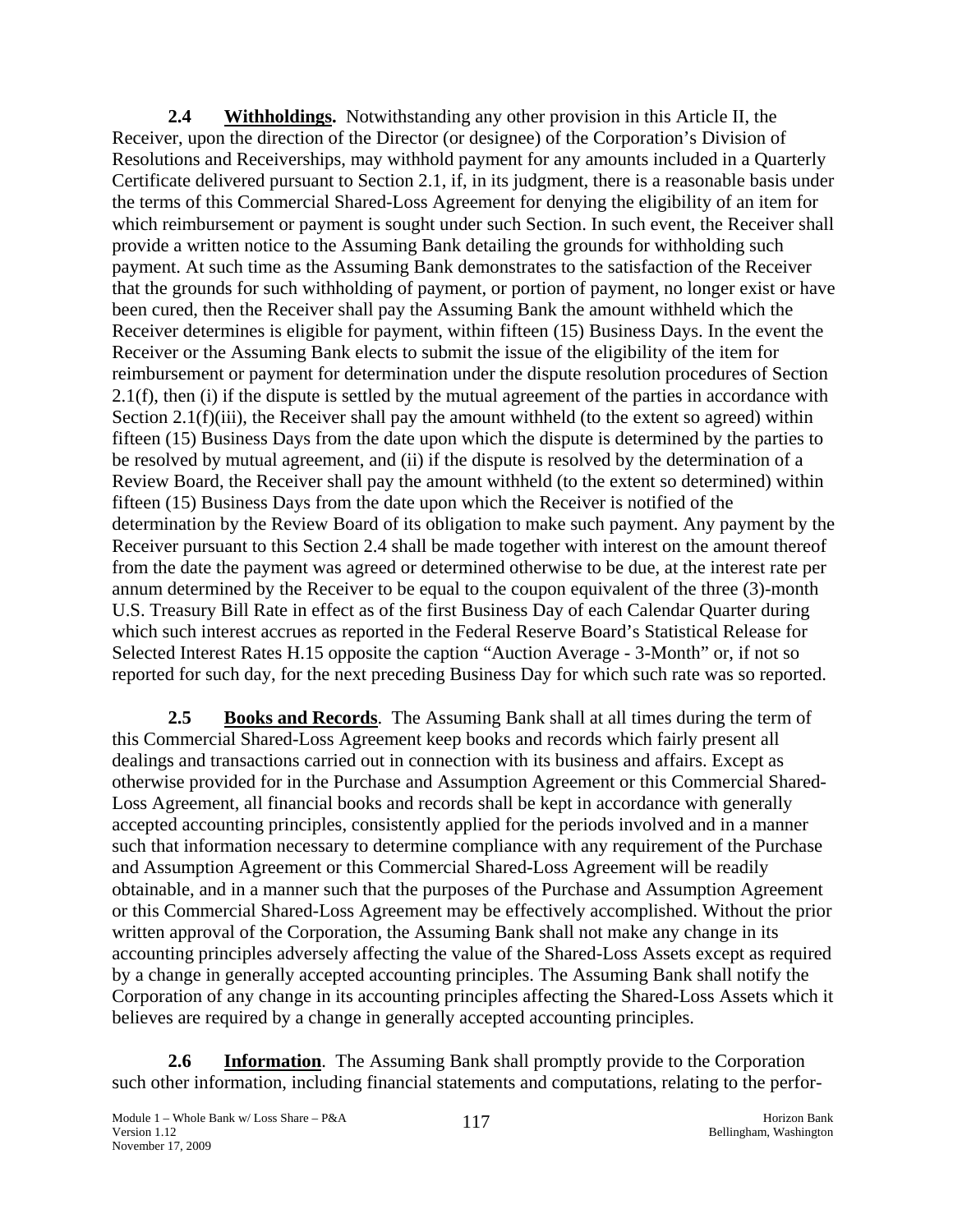mance of the provisions of the Purchase and Assumption Agreement or otherwise relating to its business and affairs or this Commercial Shared-Loss Agreement, as the Corporation or the Receiver may request from time to time.

**2.7 Tax Ruling.** The Assuming Bank shall not at any time, without the Corporation's prior written consent, seek a private letter ruling or other determination from the Internal Revenue Service or otherwise seek to qualify for any special tax treatment or benefits associated with any payments made by the Corporation pursuant to the Purchase and Assumption Agreement or this Commercial Shared-Loss Agreement.

# **ARTICLE III - RULES REGARDING THE ADMINISTRATION OF SHARED-LOSS ASSETS AND SHARED-LOSS MTM ASSETS**

**3.1** Agreement with Respect to Administration. The Assuming Bank shall (and shall cause any of its Affiliates to which the Assuming Bank transfers any Shared-Loss Assets or Shared-Loss MTM Assets) to, or a Third Party Servicer to, manage, administer, and collect the Shared-Loss Assets and Shared-Loss MTM Assets while owned by the Assuming Bank or any Affiliate thereof during the term of this Commercial Shared-Loss Agreement in accordance with the rules set forth in this Article III ("Rules"). The Assuming Bank shall be responsible to the Receiver and the Corporation in the performance of its duties hereunder and shall provide to the Receiver and the Corporation such reports as the Receiver or the Corporation reasonably deems advisable, including but not limited to the reports required by Section 3.3 hereof, and shall permit the Receiver and the Corporation at all times to monitor the Assuming Bank's performance of its duties hereunder.

# **3.2 Duties of the Assuming Bank with Respect to Shared-Loss Assets.**

(a) In performance of its duties under these Rules, the Assuming Bank shall:

(i) manage, administer, collect and effect Charge-Offs and Recoveries with respect to each Shared-Loss Asset in a manner consistent with (A) usual and prudent business and banking practices; (B) the Assuming Bank's (or, in the case a Third Party Servicer is engaged, the Third Party Servicer's) practices and procedures including, without limitation, the then-effective written internal credit policy guidelines of the Assuming Bank, with respect to the management, administration and collection of and taking of charge-offs and write-downs with respect to loans, other real estate and repossessed collateral that do not constitute Shared Loss Assets;

(ii) exercise its best business judgment in managing, administering, collecting and effecting Charge-Offs with respect to Shared-Loss Assets;

(iii) use its best efforts to maximize collections with respect to Shared-Loss Assets and, if applicable for a particular Shared-Loss Asset, without regard to the effect of maximizing collections on assets held by the Assuming Bank or any of its Affiliates that are not Shared-Loss Assets;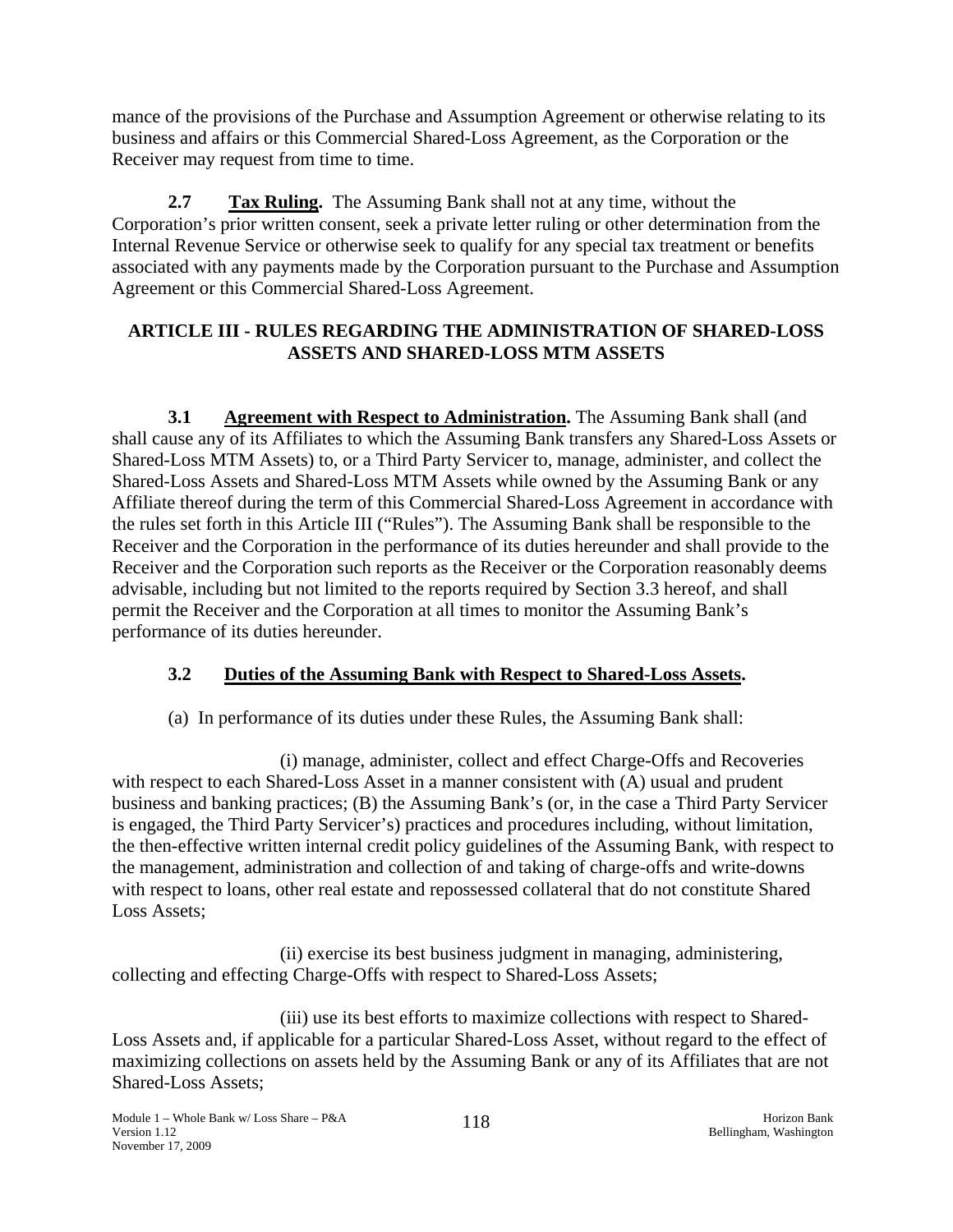(iv) adopt and implement accounting, reporting, record-keeping and similar systems with respect to the Shared-Loss Assets, as provided in Section 3.4 hereof;

(v) retain sufficient staff to perform its duties hereunder; and

(vi) provide written notification in accordance with Article IV of this Commercial Shared-Loss Agreement immediately after the execution of any contract pursuant to which any third party (other than an Affiliate of the Assuming Bank) will manage, administer or collect any of the Shared-Loss Assets, together with a copy of that contract.

(b) Any transaction with or between any Affiliate of the Assuming Bank with respect to any Shared-Loss Asset including, without limitation, the execution of any contract pursuant to which any Affiliate of the Assuming Bank will manage, administer or collect any of the Shared-Loss Assets, or any other action involving self-dealing, shall be subject to the prior written approval of the Receiver or the Corporation.

(c) The following categories of expenses shall not be deemed to be Reimbursable Expenses or Recovery Expenses:

(i) Federal, State, or local income taxes and expenses related thereto;

(ii) salaries or other compensation and related benefits of Assuming Bank employees and the employees of its Affiliates including, without limitation, any bonus, commission or severance arrangements, training, payroll taxes, dues, or travel- or relocationrelated expenses,;

(iii) the cost of space occupied by the Assuming Bank, any Affiliate thereof and their staff, the rental of and maintenance of furniture and equipment, and expenses for data processing including the purchase or enhancement of data processing systems;

(iv) except as otherwise provided herein, fees for accounting and other independent professional consultants (other than consultants retained to assess the presence, storage or release of any hazardous or toxic substance, or any pollutant or contaminant with respect to the collateral securing a Shared-Loss Loan that has been fully or partially charged-off); provided, that for purposes of this Section  $3.2(c)(iv)$ , fees of attorneys and appraisers engaged as necessary to assist in collections with respect to Shared-Loss Assets shall not be deemed to be fees of other independent consultants;

(v) allocated portions of any other overhead or general and administrative expense other than any fees relating to specific assets, such as appraisal fees or environmental audit fees, for services of a type the Assuming Bank does not normally perform internally;

(vi) any expense not incurred in good faith and with the same degree of care that the Assuming Bank normally would exercise in the collection of troubled assets in which it alone had an interest; and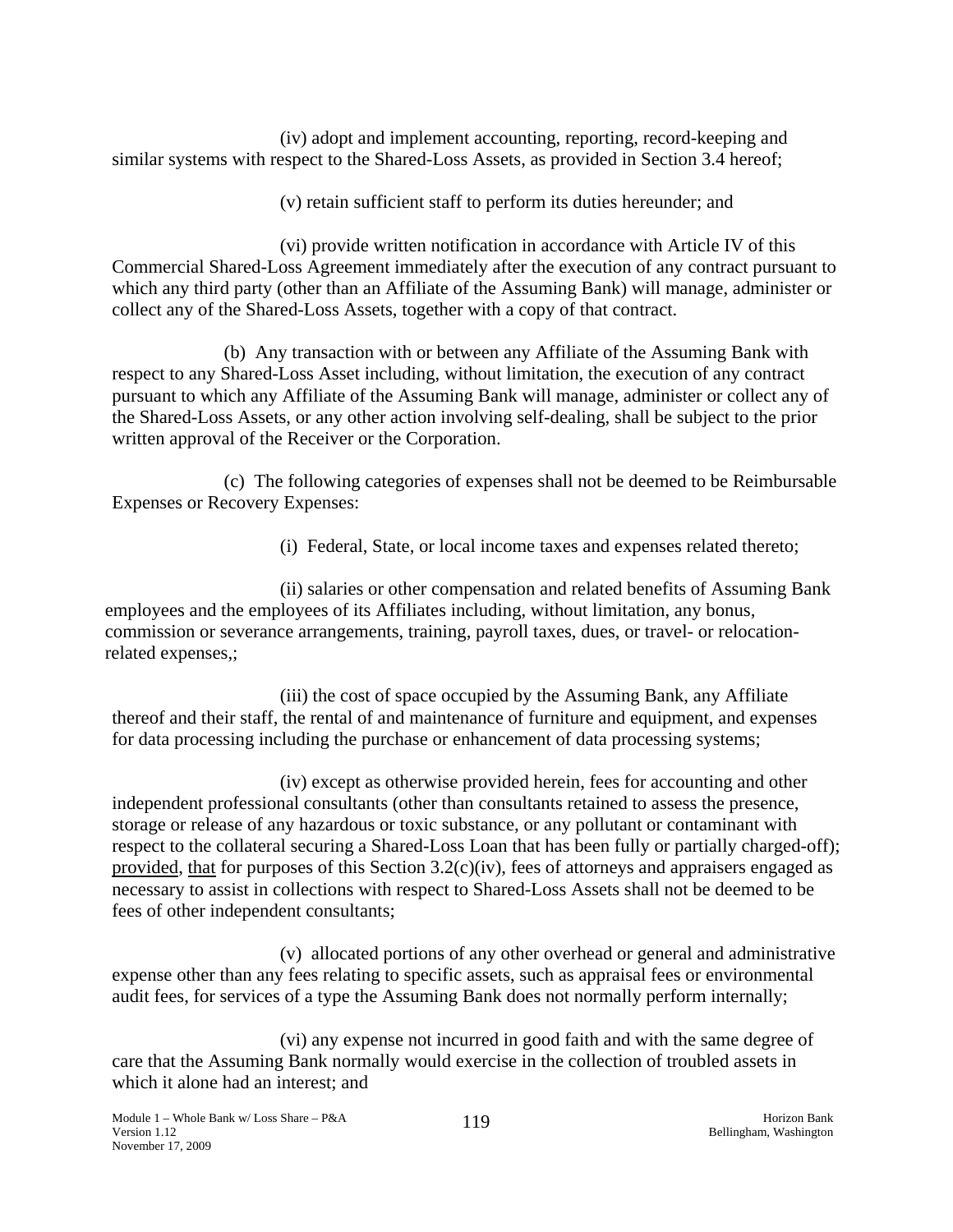(vii) any expense incurred for a product, service or activity that is of an extravagant nature or design.

(d) Subject to Section 3.7, the Assuming Bank shall not contract with third parties to provide services the cost of which would be a Reimbursable Expense or Recovery Expense if the Assuming Bank would have provided such services itself if the relevant Shared-Loss Assets were not subject to the loss-sharing provisions of Section 2.1 of this Commercial Shared-Loss Agreement.

# **3.3 Duties of the Assuming Bank with Respect to Shared-Loss MTM Assets.**

(a) In performance of its duties under these Rules, the Assuming Bank shall:

(i) manage, administer, collect and each Shared-Loss MTM Asset in a manner consistent with (A) usual and prudent business and banking practices; (B) the Assuming Bank's practices and procedures including, without limitation, the then-effective written internal credit policy guidelines of the Assuming Bank, with respect to the management, administration and collection of similar assets that are not Shared-Loss MTM Assets;

(ii) exercise its best business judgment in managing, administering, collecting and effecting Charge-Offs with respect to Shared-Loss MTM Assets;

(iii) use its best efforts to maximize collections with respect to Shared-Loss MTM Assets and, if applicable for a particular Shared-Loss MTM Asset, without regard to the effect of maximizing collections on assets held by the Assuming Bank or any of its Affiliates that are not Shared-Loss MTM Assets, provided that, any sale of a Shared-Loss MTM Asset shall only be made with the prior approval of the Receiver or the Corporation;

(iv) adopt and implement accounting, reporting, record-keeping and similar systems with respect to the Shared-Loss MTM Assets, as provided in Section 3.4 hereof;

(v) retain sufficient staff to perform its duties hereunder; and

(vi) provide written notification in accordance with Article IV of this Commercial Shared-Loss Agreement immediately after the execution of any contract pursuant to which any third party (other than an Affiliate of the Assuming Bank) will manage, administer or collect any of the Shared-Loss MTM Assets, together with a copy of that contract.

(b) Any transaction with or between any Affiliate of the Assuming Bank with respect to any Shared-Loss MTM Asset including, without limitation, the execution of any contract pursuant to which any Affiliate of the Assuming Bank will manage, administer or collect any of the Shared-Loss Assets, or any other action involving self-dealing, shall be subject to the prior written approval of the Receiver or the Corporation.

(c) The Assuming Bank shall not contract with third parties to provide services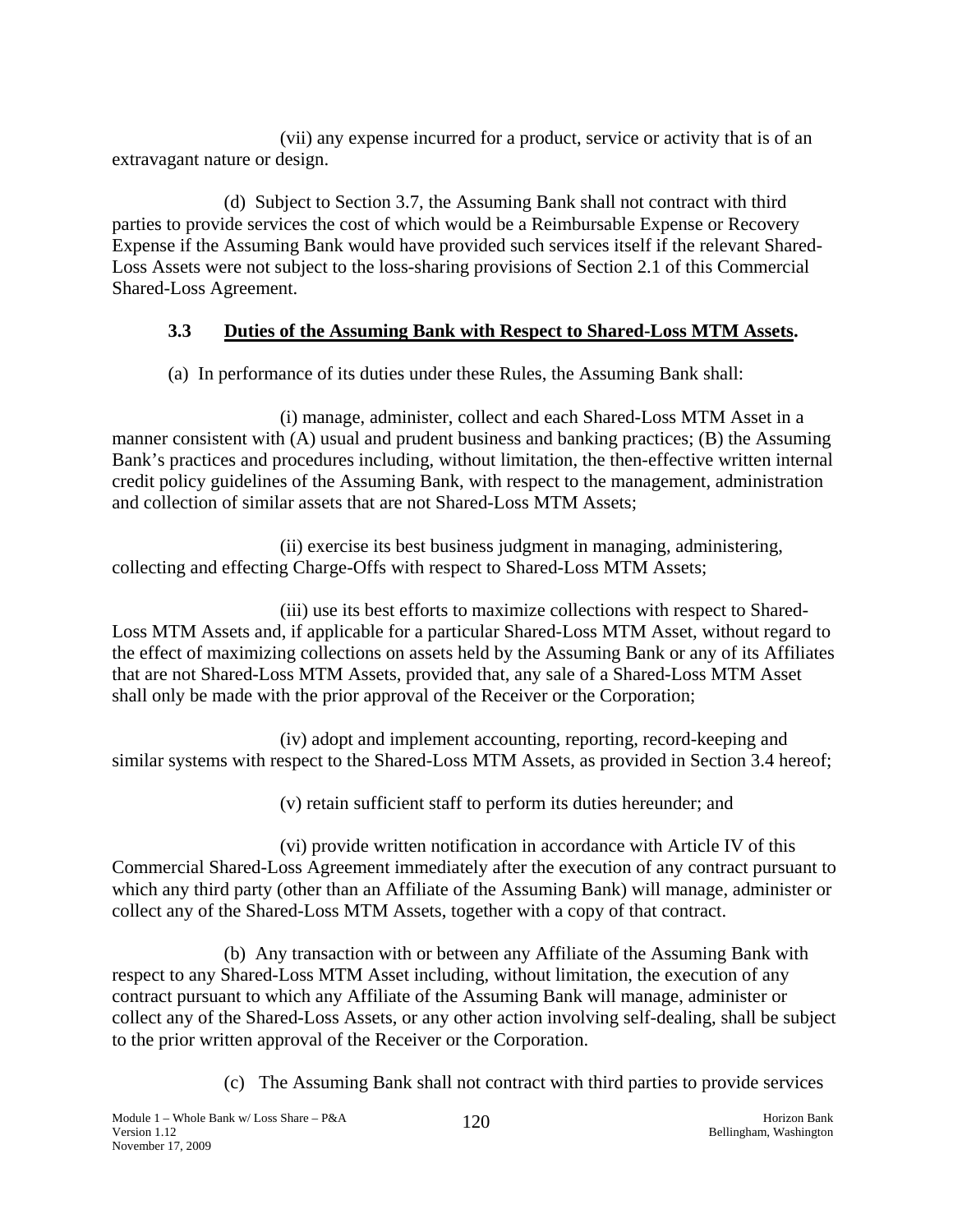the cost of which would be a Reimbursable Expense or Recovery Expense if the Assuming Bank would have provided such services itself if the relevant Shared-Loss Assets were not subject to the loss-sharing provisions of Section 2.1 of this Commercial Shared-Loss Agreement.

**3.4 Records and Reports**. The Assuming Bank shall establish and maintain records on a separate general ledger, and on such subsidiary ledgers as may be appropriate to account for the Shared-Loss Assets and the Shared-Loss MTM Assets, in such form and detail as the Receiver or the Corporation may require, to enable the Assuming Bank to prepare and deliver to the Receiver or the Corporation such reports as the Receiver or the Corporation may from time to time request regarding the Shared-Loss Assets, the Shared-Loss MTM Assets and the Quarterly Certificates required by Section 2.1 of this Commercial Shared-Loss Agreement.

# **3.5 Related Loans**.

(a) The Assuming Bank shall not manage, administer or collect any "Related Loan" in any manner which would have the effect of increasing the amount of any collections with respect to the Related Loan to the detriment of the Shared-Loss Asset to which such loan is related. A "Related Loan" means any loan or extension of credit held by the Assuming Bank at any time on or prior to the end of the final Recovery Quarter that is: (i) made to the same Obligor with respect to a Loan that is a Shared-Loss Asset or with respect to a Loan from which Other Real Estate, Additional ORE or Subsidiary ORE derived, or (ii) attributable to the same primary Obligor with respect to any Loan described in clause (i) under the rules of the Assuming Bank's Chartering Authority concerning the legal lending limits of financial institutions organized under its jurisdiction as in effect on the Commencement Date, as applied to the Assuming Bank.

(b) The Assuming Bank shall prepare and deliver to the Receiver with the Quarterly Certificates for the Calendar Quarters ending June 30 and December 31 for all Shared-Loss Quarters and Recovery Quarters, a schedule of all Related Loans which are commercial loans or commercial real estate loans with Legal Balances of \$500,000 or more on the Accounting Records of the Assuming Bank as of the end of each such semi-annual period, and all other commercial loans or commercial real estate loans attributable to the same Obligor on such loans of \$500,000 or more.

**3.6 Legal Action; Utilization of Special Receivership Powers**. The Assuming Bank shall notify the Receiver in writing (such notice to be given in accordance with Article IV below and to include all relevant details) prior to utilizing in any legal action any special legal power or right which the Assuming Bank derives as a result of having acquired a Shared-Loss Asset from the Receiver, and the Assuming Bank shall not utilize any such power unless the Receiver shall have consented in writing to the proposed usage. The Receiver shall have the right to direct such proposed usage by the Assuming Bank and the Assuming Bank shall comply in all respects with such direction. Upon request of the Receiver, the Assuming Bank will advise the Receiver as to the status of any such legal action. The Assuming Bank shall immediately notify the Receiver of any judgment in litigation involving any of the aforesaid special powers or rights.

**3.7 Third Party Servicer**. The Assuming Bank may perform any of its obligations and/or exercise any of its rights under this Commercial Shared-Loss Agreement through or by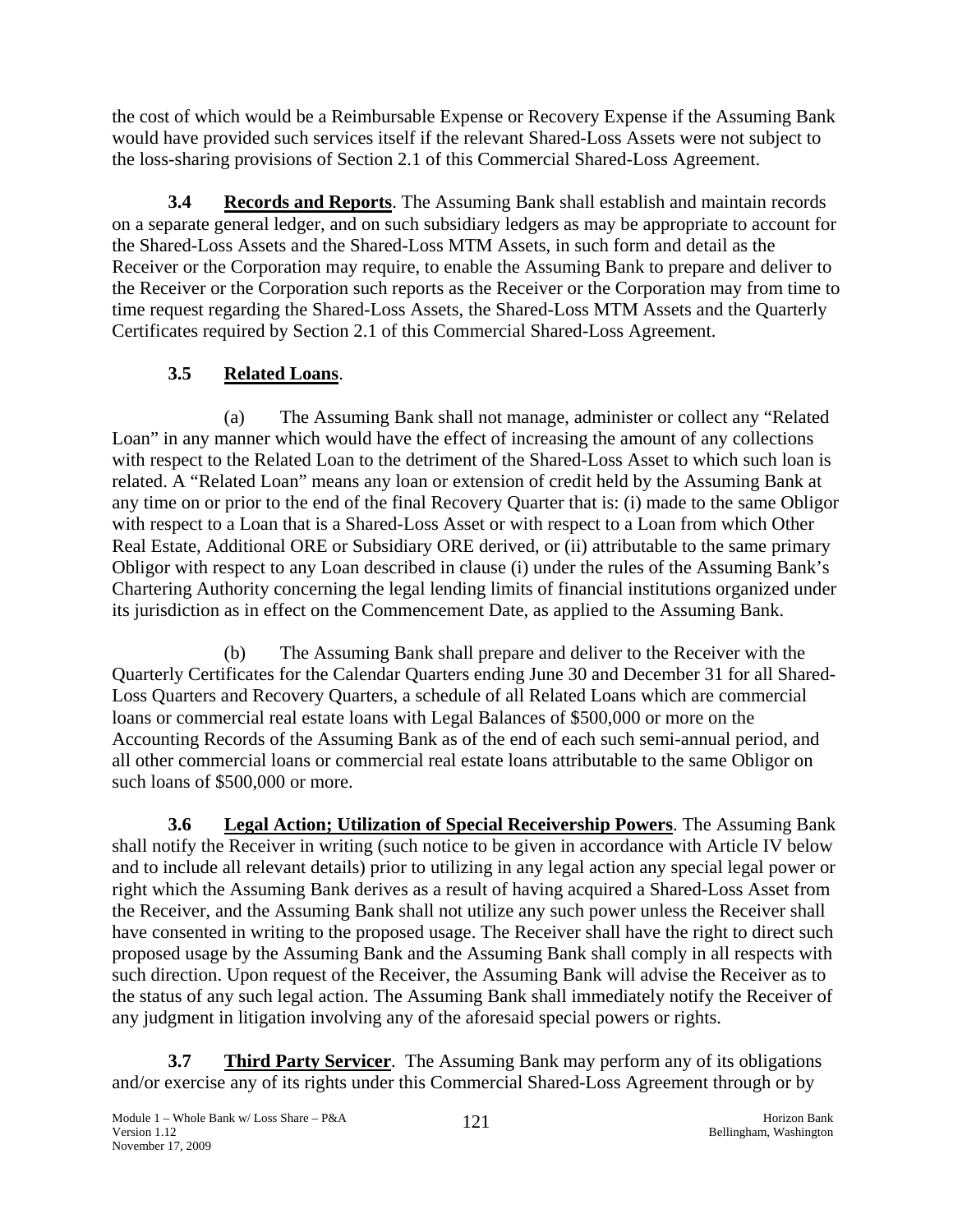one or more Third Party Servicers, who may take actions and make expenditures as if any such Third Party Servicer was the Assuming Bank hereunder (and, for the avoidance of doubt, such expenses incurred by any such Third Party Servicer on behalf of the Assuming Bank shall be Reimbursable Expenses or Recovery Expenses, as the case may be, to the same extent such expenses would so qualify if incurred by the Assuming Bank); provided, however, that the use thereof by the Assuming Bank shall not release the Assuming Bank of any obligation or liability hereunder.

#### **ARTICLE IV -- PORTFOLIO SALE**

**4.1 Assuming Bank Portfolio Sales of Remaining Shared-Loss Assets**. The Assuming Bank shall have the right with the concurrence of the Receiver, commencing as of the first day of the third to last Shared-Loss Quarter, to liquidate for cash consideration, in one or more transactions, all or a portion of Shared-Loss Assets held by the Assuming Bank ("Portfolio Sales"). If the Assuming Bank exercises its option under this Section 4.1, it must give thirty (30) days notice in writing to the Receiver setting forth the details and schedule for the Portfolio Sale which shall be conducted by means of sealed bid sales to third parties, not including any of the Assuming Bank's affiliates, contractors, or any affiliates of the Assuming Bank's contractors.

**4.2 Calculation of Sale Gain or Loss**. For Shared-Loss Assets gain or loss on the sales under Section 4.1 will be calculated as the sale price received by the Assuming Bank less the book value of the remaining Shared-Loss Assets.

#### **ARTICLE V -- LOSS-SHARING NOTICES GIVEN TO CORPORATION AND/OR RECEIVER**

As a supplement to the notice provisions contained in Section 13.7 of the Purchase and Assumption Agreement, any notice, request, demand, consent, approval, or other communication (a "Notice") given to the Corporation and/or the Receiver in the loss-sharing context shall be given as follows:

**5.1** With respect to a Notice under Section 2 and Sections 3.1-3.5 of this Commercial Shared-Loss Agreement:

> Federal Deposit Insurance Corporation Division of Resolutions and Receiverships 550 17th Street, N.W. Washington, D.C. 20429

Attention: Assistant Director, Franchise and Asset Marketing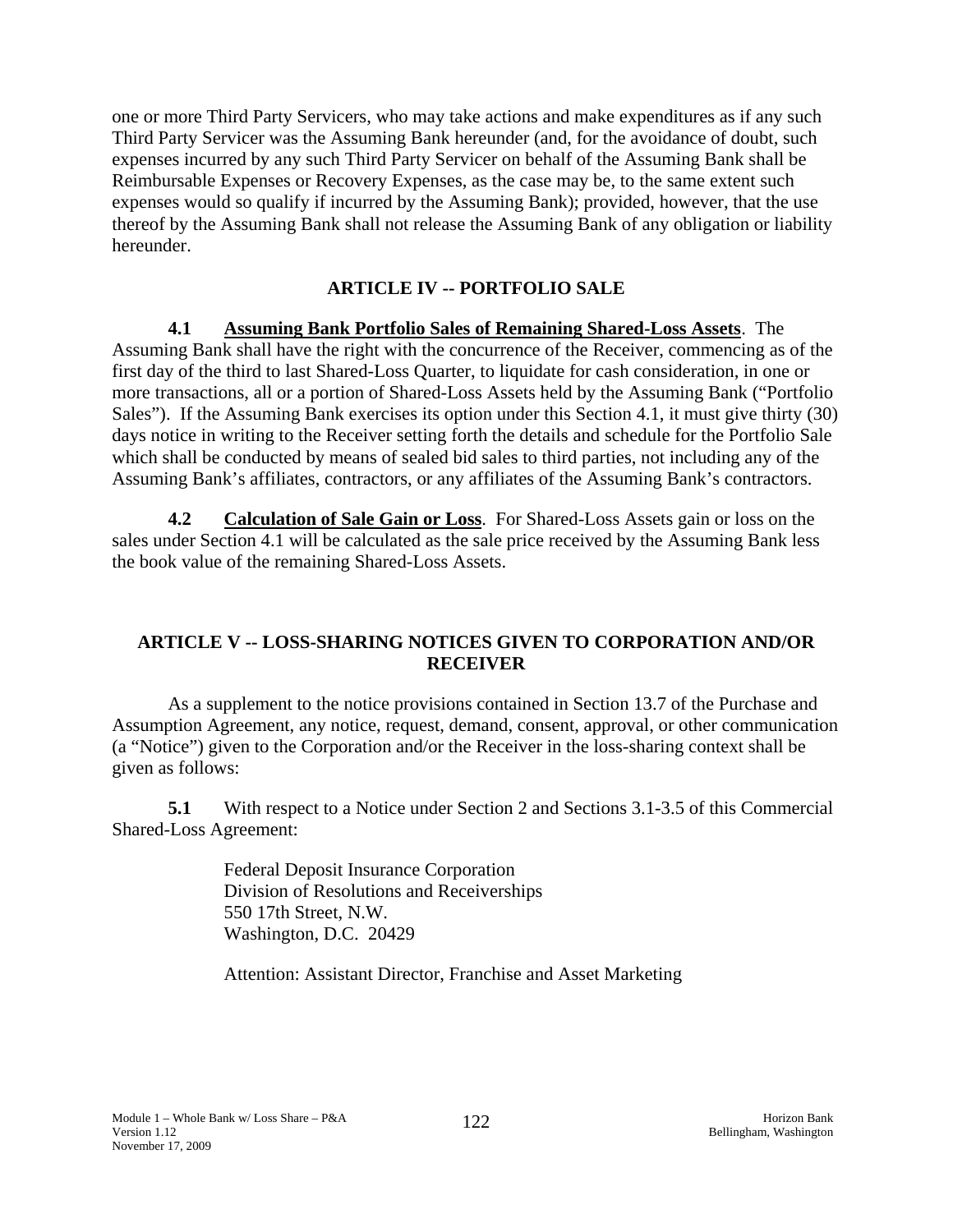**5.2** With respect to a Notice under Section 3.6 of this Commercial Shared-Loss Agreement:

> Federal Deposit Insurance Corporation Legal Division 40 Pacifica Irvine, CA 92618 Attention: Managing Counsel

with a copy to:

Federal Deposit Insurance Corporation Legal Division 550 17th Street, N.W. Washington, D.C. 20429 Attention: Senior Counsel (Special Issues Group)

# **ARTICLE VI – MISCELLANEOUS**

**6.1 Expenses.** Except as otherwise expressly provided herein, all costs and expenses incurred by a party hereto in connection with this Commercial Shared-Loss Agreement shall be borne by such party whether or not the transactions contemplated herein shall be consummated.

**6.2 Successors and Assigns; Specific Performance.** All terms and provisions of this Commercial Shared-Loss Agreement shall be binding upon and shall inure to the benefit of the parties hereto only; provided, however, that, Receiver may assign or otherwise transfer this Commercial Shared-Loss Agreement (in whole or in part) to the Federal Deposit Insurance Corporation in its corporate capacity without the consent of Assuming Bank. Notwithstanding anything to the contrary contained in this Commercial Shared-Loss Agreement, except as is expressly permitted in this Section 6.2, Assuming Bank may not assign or otherwise transfer this Commercial Shared-Loss Agreement (in whole or in part) without the prior written consent of the Receiver, which consent may be granted or withheld by the Receiver in its sole discretion, and any attempted assignment or transfer in violation of this provision shall be void *ab initio.*  For the avoidance of doubt, a merger or consolidation of the Assuming Bank with and into another financial institution, the sale of all or substantially all of the assets of the Assuming Bank to another financial institution constitutes the transfer of this Commercial Shared-Loss Agreement which requires the consent of the Receive; and for a period of thirty-six (36) months after Bank Closing, a merger or consolidation shall also include the sale by any individual shareholder, or shareholders acting in concert, of more than 9% of the outstanding shares of the Assuming Bank, or of its holding company (except for a holding company with shares that are publicly traded and listed on a stock exchange), or of any subsidiary holding Shared-Loss Assets, or the sale of shares by the Assuming Bank or its holding company (except for a holding company with shares that are publicly traded and listed on a stock exchange) or any subsidiary holding Shared-Loss Assets, in a public or private offering, that increases the number of shares outstanding by more than 9%, constitutes the transfer of this Commercial Shared-Loss Agreement which requires the consent of the Receiver. However, no Loss shall be recognized as a result of any accounting adjustments that are made due to any such merger, consolidation or sale consented to by the FDIC. The FDIC's consent shall not be required if the aggregate outstanding principal balance of Shared-Loss Assets is less than twenty percent (20%) of the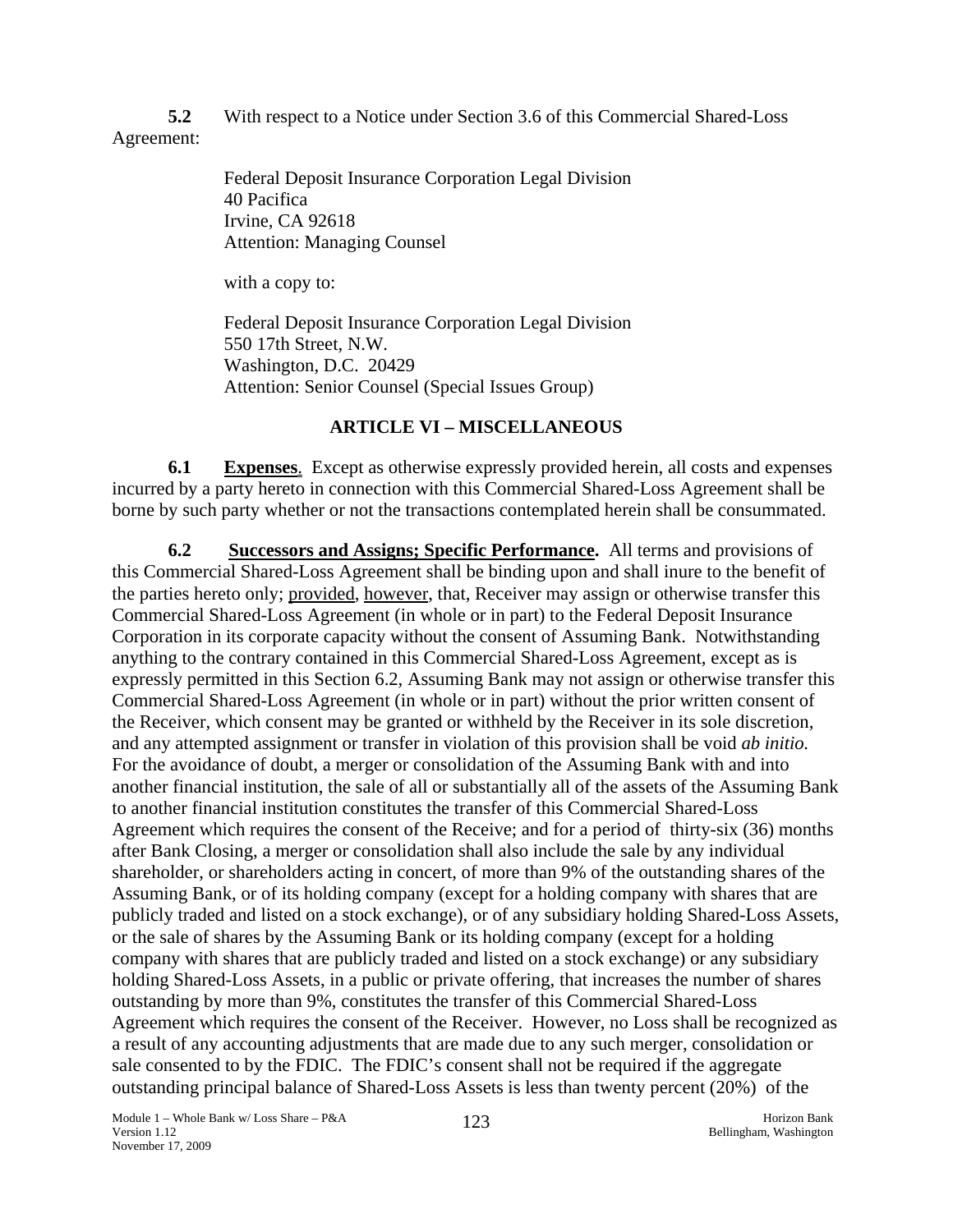initial aggregate balance of Shared-Loss Assets.

**6.3 Governing Law**. This Commercial Shared-Loss Agreement shall be construed in accordance with federal law, or, if there is no applicable federal law, the laws of the State of New York, without regard to any rule of conflict of law that would result in the application of the substantive law of any jurisdiction other than the State of New York.

**6.4 WAIVER OF JURY TRIAL**. EACH PARTY HERETO HEREBY IRREVOCABLY AND UNCONDITIONALLY WAIVES ALL RIGHT TO TRIAL BY JURY IN OR TO HAVE A JURY PARTICIPATE IN RESOLVING ANY DISPUTE, ACTION, PROCEEDING OR COUNTERCLAIM, WHETHER SOUNDING IN CONTRACT, TORT OR OTHERWISE, ARISING OUT OF OR RELATING TO OR IN CONNECTION WITH THIS COMMERCIAL SHARED-LOSS AGREEMENT OR ANY OF THE TRANSACTIONS CONTEMPLATED HEREBY.

**6.5 Captions**. All captions and headings contained in this Commercial Shared-Loss Agreement are for convenience of reference only and do not form a part of, and shall not affect the meaning or interpretation of, this Commercial Shared-Loss Agreement.

**6.6 Entire Agreement; Amendments**. This Commercial Shared-Loss Agreement, along with the Single Family Shared-Loss Agreement and the Purchase and Assumption Agreement, including the Exhibits and any other documents delivered pursuant hereto, embody the entire agreement of the parties with respect to the subject matter hereof, and supersede all prior representations, warranties, offers, acceptances, agreements and understandings, written or oral, relating to the subject matter herein. This Commercial Shared-Loss Agreement may be amended or modified or any provision thereof waived only by a written instrument signed by both parties or their respective duly authorized agents.

**6.7 Severability**. Whenever possible, each provision of this Commercial Shared-Loss Agreement shall be interpreted in such manner as to be effective and valid under applicable law, but if any provision of this Commercial Shared-Loss Agreement is held to be prohibited by or invalid, illegal or unenforceable under applicable law, such provision shall be construed and enforced as if it had been more narrowly drawn so as not to be prohibited, invalid, illegal or unenforceable, and the validity, legality and enforceability of the remainder of such provision and the remaining provisions of this Commercial Shared-Loss Agreement shall not in any way be affected or impaired thereby.

**6.8 No Third Party Beneficiary.** This Commercial Shared-Loss Agreement and the Exhibits hereto are for the sole and exclusive benefit of the parties hereto and their respective permitted successors and permitted assigns and there shall be no other third party beneficiaries, and nothing in Commercial Shared-Loss Agreement or the Exhibits shall be construed to grant to any other Person any right, remedy or claim under or in respect of this Commercial Shared-Loss Agreement or any provision hereof.

**6.9** Consent. Except as otherwise provided herein, when the consent of a party is required herein, such consent shall not be unreasonably withheld or delayed.